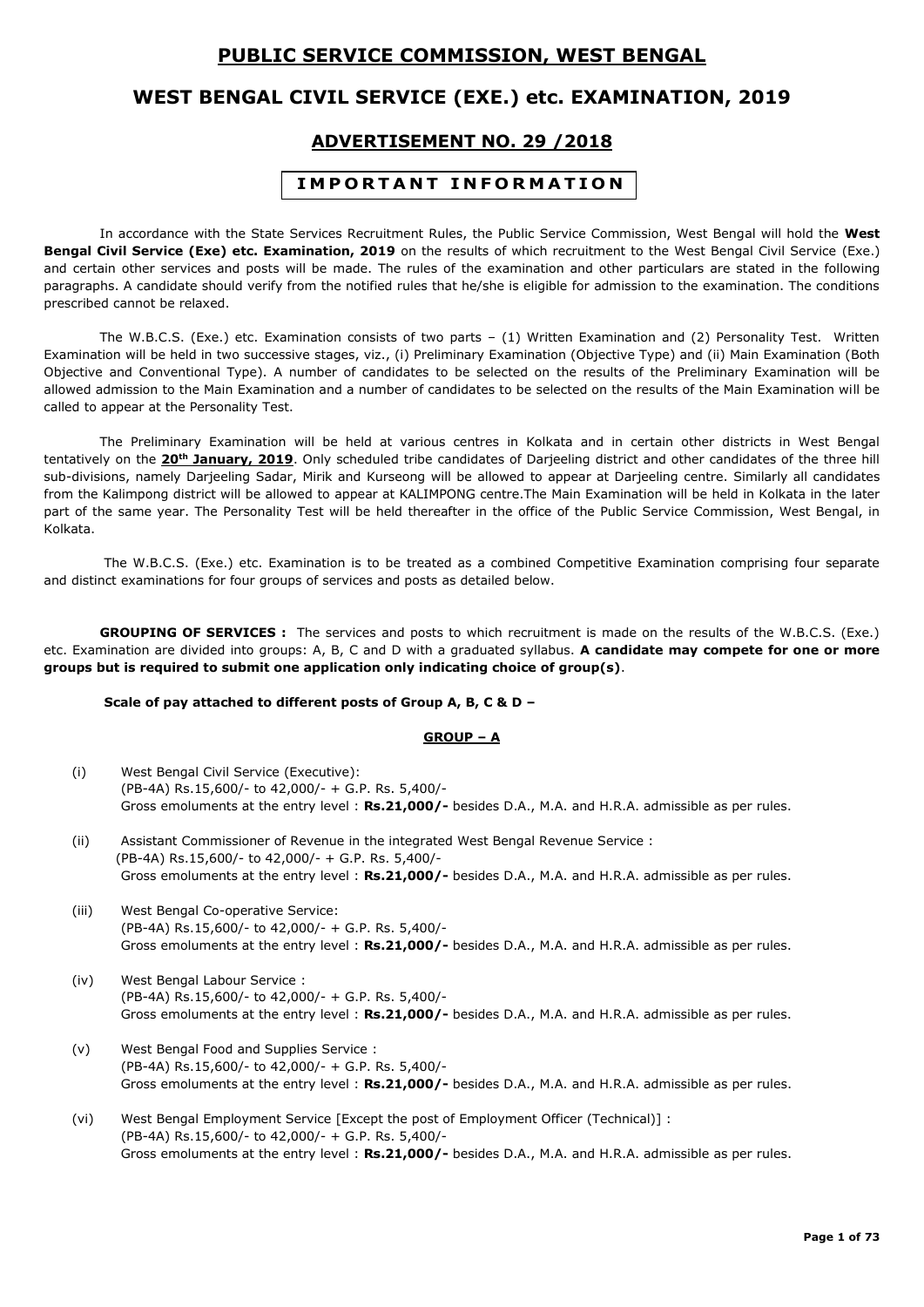#### **GROUP – B**

 West Bengal Police Service : (PB-4A) Rs.15,600/- to 42,000/- + G.P. Rs. 5,400/- Gross emoluments at the entry level : **Rs.21,000/-** besides D.A., M.A. and H.R.A. admissible as per rules.

### **GROUP – C**

- (i) Superintendent, District Correctional Home / Deputy Superintendent, Central Correctional Home : (PB-4) Rs.9,000/- to 40,500/- + G.P. Rs. 4,800/- Gross emoluments at the entry level : **Rs.15,960/-** besides D.A., M.A. and H.R.A. admissible as per rules.
- (ii) Joint Block Development Officer : (PB-4) Rs.9,000/- to 40,500/- + G.P. Rs. 4,700/- Gross emoluments at the entry level : **Rs.14,930/-** besides D.A., M.A. and H.R.A. admissible as per rules.
- (iii) Deputy Assistant Director of Consumer Affairs and Fair Business Practices : (PB-4) Rs.9,000/- to 40,500/- + G.P. Rs. 4,700/- Gross emoluments at the entry level : **Rs.14,930/-** besides D.A., M.A. and H.R.A. admissible as per rules.
- (iv) West Bengal Junior Social Welfare Service: (PB-4) Rs.9,000/- to 40,500/- + G.P. Rs. 4,700/- Gross emoluments at the entry level : **Rs.14,930/-** besides D.A., M.A. and H.R.A. admissible as per rules.
- (v) West Bengal Subordinate Land Revenue Service, Grade-I : (PB-4) Rs.9,000/- to 40,500/- + G.P. Rs. 4,700/- Gross emoluments at the entry level : **Rs.14,930/-** besides D.A., M.A. and H.R.A. admissible as per rules.
- (vi) Assistant Commercial Tax Officer : (PB-4) Rs.9,000/- to 40,500/- + G.P. Rs. 4,700/- Gross emoluments at the entry level : **Rs.14,930/-** besides D.A., M.A. and H.R.A. admissible as per rules.
- (vii) Joint Registrar (West Bengal State Consumer Disputes Redressal Commission under the Consumer Affairs Department, Government of West Bengal) : (PB-4) Rs.9,000/- to 40,500/- + G.P. Rs. 4,700/- Gross emoluments at the entry level : **Rs.14,930/-** besides D.A., M.A. and H.R.A. admissible as per rules.
- (viii) Assistant Canal Revenue Officer (Irrigation) : (PB-4) Rs.9,000/- to 40,500/- + G.P. Rs. 4,400/- Gross emoluments at the entry level : **Rs.13,400/-** besides D.A., M.A. and H.R.A. admissible as per rules.
- (ix) Chief Controller of Correctional Services: (PB-4) Rs.9,000/- to 40,500/- + G.P. Rs. 4,400/- Gross emoluments at the entry level : **Rs.13,400/-** besides D.A., M.A. and H.R.A. admissible as per rules.

### **GROUP – D**

- (i) Inspector of Co-operative Societies : (PB-3) Rs.7,100/- to 37,600/- + G.P. Rs. 3,900/- Gross emoluments at the entry level : **Rs.12,270/-** besides D.A., M.A. and H.R.A. admissible as per rules.
- (ii) Panchayat Development Officer under the Panchayat and Rural Development Department : (PB-3) Rs.7,100/- to 37,600/- + G.P. Rs. 3,900/- Gross emoluments at the entry level : **Rs.12,270/-** besides D.A., M.A. and H.R.A. admissible as per rules.
- (iii) Rehabilitation Officer under the Refugee Relief and Rehabilitation Department : (PB-3) Rs.7,100/- to 37,600/- + G.P. Rs. 3,900/- Gross emoluments at the entry level : **Rs.12,270/-** besides D.A., M.A. and H.R.A. admissible as per rules.

**VACANCIES :** The number of vacancies in different services and posts to be filled up on the results of the examination will be announced in due time. Certain vacancies may be reserved for candidates belonging to Scheduled Castes, Scheduled Tribes and Backward Classes of West Bengal declared as such by the Govt. of West Bengal. Some vacancies may also be reserved for Persons with Disabilities **(40% and above)** provided that they are otherwise suitable and possess the capacity to perform the duties attached to the post. The benefits of reservation of vacancies for S.C/S.T/B.C.**(Non-Creamy Layer)** candidates are admissible to S.C./S.T./B.C. **(Non-Creamy Layer)** candidates of West Bengal only. The S.C./S.T./B.C. candidates of other States shall be treated as general candidates. Posts of some groups may not be filled up on the basis of the results of the examination if vacancies for the same are not reported within the stipulated time for filling up such vacancies.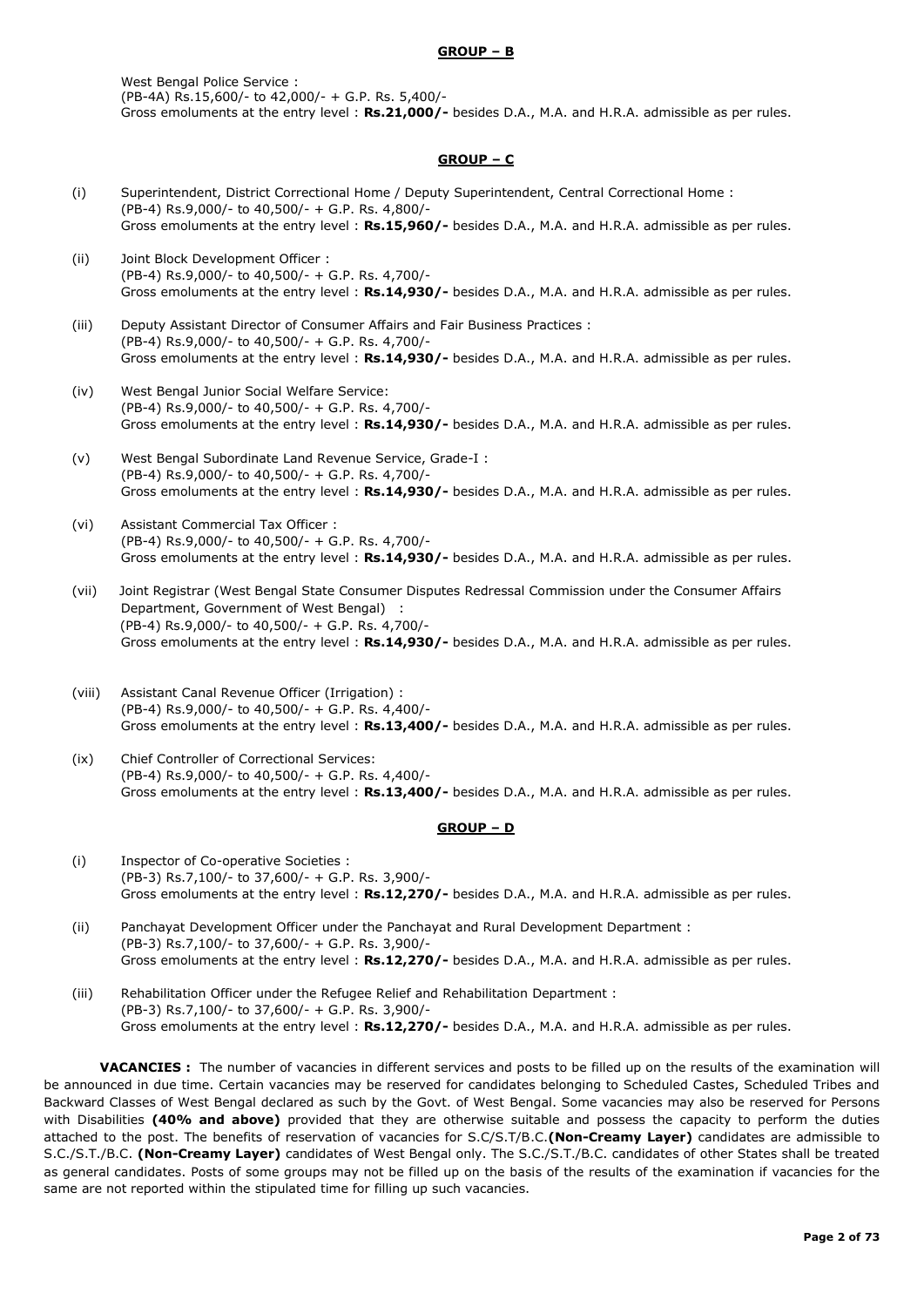**QUALIFICATIONS :** A candidate must have the following qualifications which should be clearly stated in the application. The qualifications prescribed in the advertisement are as per the notified recruitment rules issued by Govt. Candidates must fulfil the essential qualifications by the closing date.

- (i) A degree of a recognized University.
- (ii) Ability to read, write and speak in Bengali (**not required for those candidates whose mother tongue is Nepali**) **vide Finance Department's Notification No.1243-F(P) dated 02.03.2016**.
- (iii) **Age :** Not below 21 years but not more than 36 years on the 1st January of the year of examination for services and posts included in Group 'A' & 'C' (i.e. born not earlier than the  $2^{nd}$  January, 1983 and not later than the 1<sup>st</sup> January, 1998). For the West Bengal Police Service only (i.e. Group 'B' Service) age not below 20 years but not more than 36 years on the 1st January of the year of examination (i.e. born not earlier than the  $2^{nd}$  January, 1983 and not later than the 1<sup>st</sup> January, 1999).for services and posts included in group 'D' the age should not be below 21 years and not more than 39 years on the 1<sup>st</sup> day of January of the year of the examination (i.e. born not earlier than the 2<sup>nd</sup> January, 1980 and not later than the 1<sup>st</sup> January, 1998) **Those candidates whose date of birth lies between the 1st January, 1998 & the 1st January, 1999 [i.e. whose age is between 20 & 21 years as on 01.01.2019] may apply for Group B only**.

**Concession in age :** The upper age limit is relaxable for S.C., S.T. & B.C. **(Non-Creamy Layer)** candidates of West Bengal, by 5 years for S.C. & S.T. candidates and by 3 years for B.C. **(Non-Creamy Layer)** candidates. In the case of Persons with Disabilities (PWD), the upper age limit is relaxable upto 45 years. S.C./S.T./B.C. candidates of other States shall be treated as general candidates.

**Note :** Age as recorded only in the Madhyamik or equivalent certificate will be accepted. The age limits apply to all candidates whether in Government Service or not.

- (iv) The candidate must be
	- (a) A citizen of India (either natural or by registration), or
	- (b) Such other nationals as declared eligible by the Govt. of India.

Provided that a candidate belonging to category (b) shall be a person in whose favour a certificate of eligibility has been issued by the Government.

A candidate in whose case a certificate of eligibility is necessary may be admitted to the examination but the offer of appointment may be given only after the necessary eligibility certificate has been issued to him by the Government.

- (v) The candidate must have good health and character and suitability in all respects for appointment to Government service.
- **N.B.: CANDIDATES SUFFERING FROM BLINDNESS OR LOW VISION OR LDCP CANDIDATES WITH WRITING EXTREMITY MAY BE ALLOWED THE HELP OF SCRIBE, IF REQUIRED. THE COMMISSION, HOWEVER, WILL NOT PROVIDE SCRIBE FOR THE CANDIDATES. SCRIBE WILL HAVE TO BE ARRANGED BY CANDIDATES THEMSELVES. THE SCRIBE SHOULD POSSESS EDUCATIONAL QUALIFICATION NOT HIGHER THAN THE REQUISITE QUALIFICATION FOR THE EXAMINATION.**

# **LIST OF PRELIMINARY EXAMINATION CENTRES WITH CODE NO. :**

**01–Kolkata (North), 02–Kolkata (South), 03–Baruipur, 04–Diamond Harbour, 05–Barrackpore, 06–Barasat,** 

**07–Howrah, 08–Burdwan, 09–Asansol, 10–Medinipur, 11–Tamluk, 12–Bankura, 13–Berhampore, 14–Malda,** 

**15–Jalpaiguri, 16–Alipurduar, 17–Cooch Behar, 18–Siliguri , 19-Kalimpong and 20–Darjeeling.**

**CHOICE OF GROUPS OF SERVICES AND ALLOTMENT :** (i) As already stated, a candidate may apply for one or more of the four groups of services, viz., A, B, C, and D. The candidate is required to state clearly in the appropriate column of the application the particular Group or Groups for which he/she intends to compete. No further application for change of group(s) will be entertained.

(ii) A number of candidates selected in order of merit on the results of the Main Examination for all the services and posts included in Groups A, B, C and D will have to appear at a Personality Test. No separate Personality Test will be held for different groups viz. Group-'A', Group-'B', Group-'C' and Group-'D' in respect of a candidate.

(iii) Candidates called to Personality Tests on the results of their Main Examination will be required to specify the order of their preference for the posts or services included in the Group or Groups for which they have applied. Choice of preference thus exercised will be deemed to be final and no alteration thereafter will be allowed.

(iv) Allotment of candidates will be made in order of merit and according to the number of vacancies. Due consideration will be given, as far as practicable, to the preferences indicated by a candidate, if any, but the Commission reserves the right to allot the candidate to any service or post for which he/she is a candidate on consideration of his/her fitness and the number of vacancies available.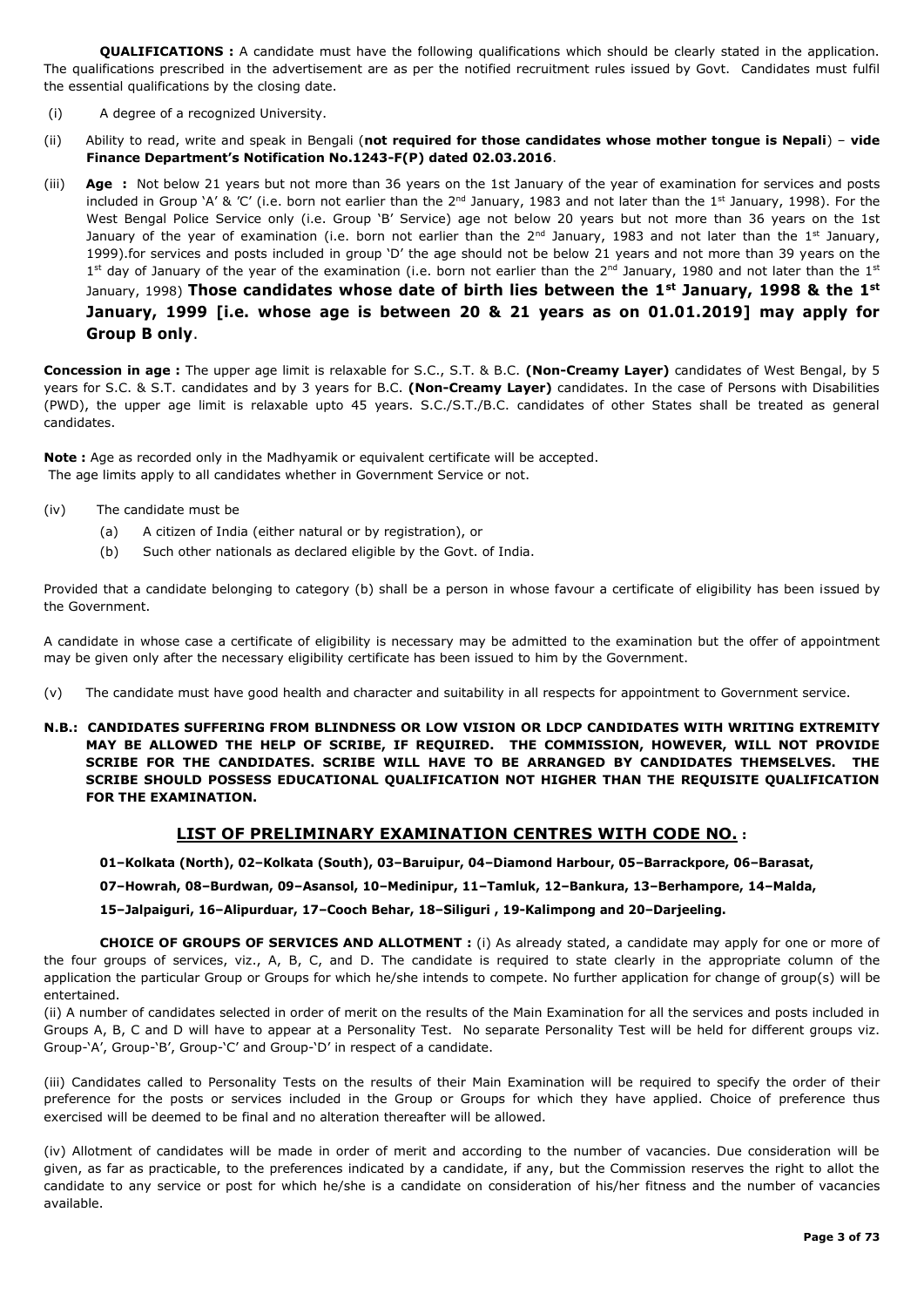- **Note :** (i) All appointments will be made on temporary basis in the first instance.
	- (ii) Candidates are particularly advised to note that unless they indicate preference for a post or service they shall not be recommended for such post or service even if they may be otherwise eligible for the same on the results of the examination. Belated request for being considered for appointment to such post or service is liable to rejection.
	- (iii) Candidates suffering from blindness or low vision, candidates with locomotor disability/cerebral palsy will be allowed compensatory time of **20 minutes per hour**.

**SPECIAL CONDITIONS FOR :** (a) West Bengal Police Service (Group 'B' Service)- The minimum height requirement is **1.65 metres** for male candidates and **1.50 metres** for female candidates subject to relaxation in the case of candidates belonging to races such as Gorkhas, Garwalis, Assamese Tribals etc. Candidates intending to be considered for this Group must indicate their height in appropriate column of the application form.

(b) Assistant Canal Revenue Officer – They will have to work in remote areas and their jurisdiction will cover a large number of villages. They will also be required to attend Tahsil and Zilla Offices for which they may have only cycles as the means of transport and to face and tackle general public.

(c) West Bengal Junior Social Welfare Service – For service in the Homes for the Blind and / or Deaf and Dumb, a degree or Diploma or certificate in the training of Blind and / or Deaf and Dumb shall be an essential qualification. Any person not possessing the above qualification may be appointed in these Homes on condition that he / she will have to receive in service training for teaching of the Blind and / or Deaf and Dumb. Male candidates will be unsuitable for the posts meant for institutions for females, and female candidates unsuitable for the posts meant for institutions for males.

(d) West Bengal Subordinate Land Revenue Service, Grade – I – No person shall be appointed to the service unless he has good working knowledge of the Bengali Language, written and spoken (candidates whose mother tongue is Nepali shall be exempted from this requirement, but will be required to pass, within a period of two years a departmental examination in Bengali).

Selected candidates for West Bengal Subordinate land Revenue Service, Grade-I shall be appointed provisionally and shall undergo a period of six months' in-service training during which they will draw the initial of the scale of pay and allowances as admissible.

The training shall include subjects such as cadastral survey, preparation of records-of-rights, Revenue Laws, elementary instructions in all other laws relevant for the service.

Incumbents who do not apply themselves to the in-service training with due diligence or fail to pass the end of Training Examination shall be liable to be discharged without notice. The period of training may also be extended in special circumstances.

**FEE : Rs.210/-** (Rupees two hundred ten) only **+** Service Charge 1% of Examination Fee subject to a minimum of Rs.5/- (Rupees Five) only for online payment through debit/credit card plus service charge /GST as applicable as Govt. Duty **or** Service Charge of Rs.5/- (Rupees Five) only for Net Banking **or** Service Charge of Rs.20/- (Rupees Twenty) only for payment through Bank Counter (off-line payment).

**SC/ST candidates of West Bengal and Persons with disabilities (PWD) having physical disability of 40% and above are not required to pay any fee**. BC candidates of West Bengal are, however, required to pay usual fee as aforesaid. NO EXEMPTION OF FEE IS AVAILABLE TO SC/ST/BC CANDIDATES OF OTHER STATES. No claim for refund of the fee will be entertained nor will it be held in reserve for any other examination.

### **APPLICATION : Applications can be submitted through online only through [www.pscwbapplication.in.](http://www.pscwbapplication.in/) SUBMISSION OF MORE THAN ONE APPLICATION BY THE SAME CANDIDATE IS STRICTLY FORBIDDEN AND SUCH APPLICATIONS ARE LIABLE TO CANCELLATION.**

### **PARTICULARS AND CERTIFICATES REQUIRED :**

A candidate claiming to be S.C., S.T., B.C. (Non-Creamy Layer) or Persons with Disabilities (40% and above) must have a certificate in support of his / her claim from a competent authority of West Bengal issued on or before the closing date of submission of application (i.e. 26.11.2018) as specified below :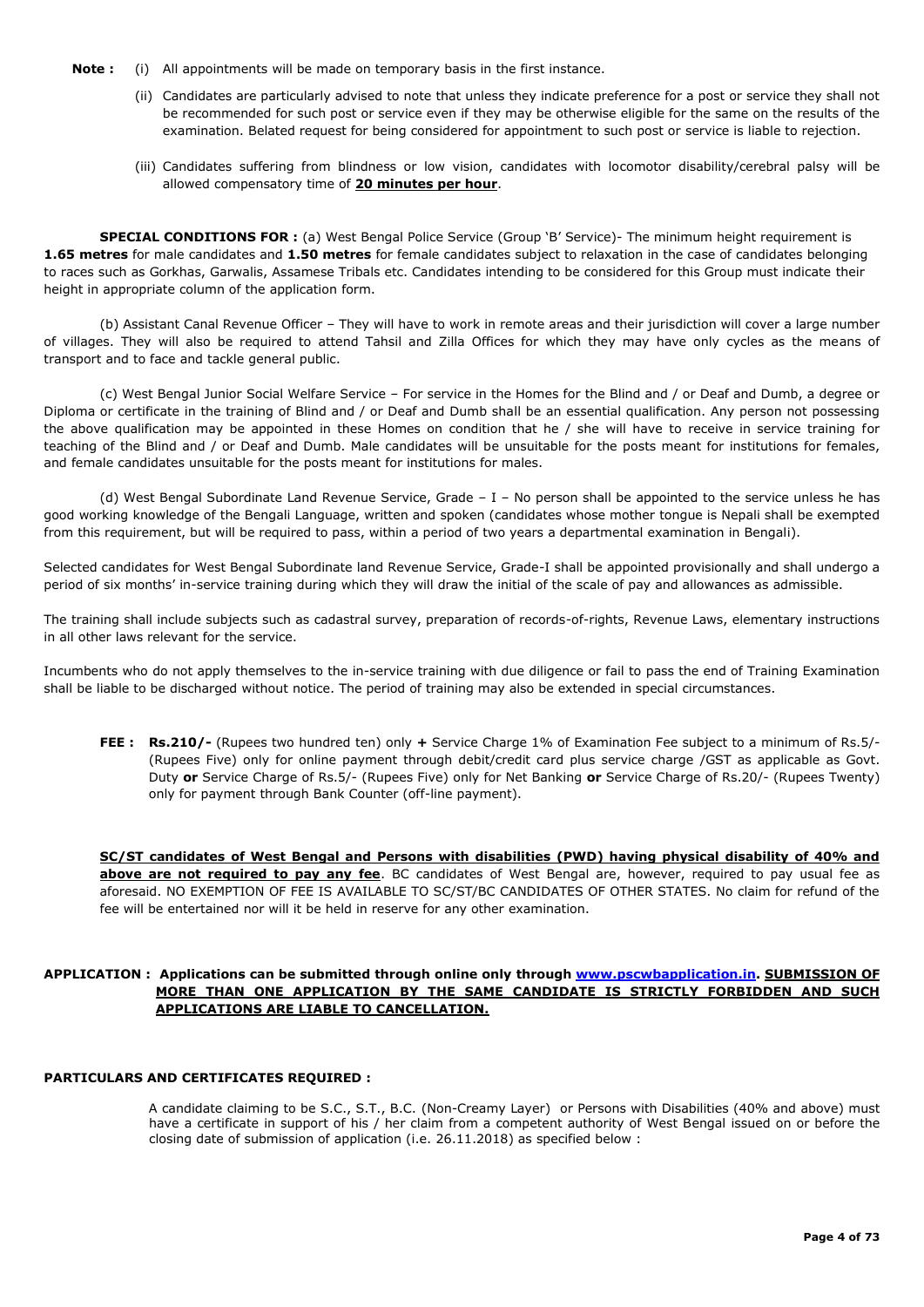### **(a) For S.C., S.T. & B.C. Candidates :-**

- i) In the district, the Sub-Divisional Officer of the Sub-Division concerned, and
- ii) In Kolkata, the District Magistrate, South 24-Parganas or such Additional District Magistrate, South 24-Parganas, as may be authorized by the District Magistrate, South 24-Parganas, in this behalf and the District Welfare Officer, Kolkata and Ex-officio Joint Director, Backward Classes Welfare.

[vide the W.B.S.Cs. & S.Ts. (Identification) Act, 1994 and S.C. & S.T. Welfare Deptt. Order No. 261-TW/EC/MR-103/94 dated 6.4.95 read with B.C.W. Deptt. Order No.6320-BCH/MR-84/10, dated 24.09.2010 and No.2420- BCW/MR-61/2012 (Pt.), dated 12.07.2013]

### **(b) For Persons with Disabilities (PWD) :-**

A Medical Board constituted at Government Medical College Hospitals in Kolkata, District Hospitals and Subdivisional Hospitals.

[vide West Bengal Persons with Disabilities (Equal Opportunities, Protection of Rights and Full Participation) Rules, 1999] The Public Service Commission may require such further proof or particulars from the candidates as it may consider necessary and may make enquiries about their character and other particulars regarding suitability and eligibility.

### **CAUTION :**

- i. The candidates must abide by the instructions as may be given by Supervisors / Invigilators of the Examination. If the candidate fails to do so or indulges in disorderly or improper conduct, he / she will render himself / herself liable to expulsion from the Examination Hall and / or such other punishment as the Commission may deem fit to impose.
- ii. A candidate who has been reported against by the Supervisor of the Examination Centre for violating any of the instructions will be punished with cancellation of candidature and also debarment from future examinations and selections as may be decided by the Commission according to the circumstances of the case.
- iii. If at any stage even after issue of the letter of appointment, a candidate is found ineligible in terms of advertisement his / her candidature will be cancelled without further reference to him / her.
- iv. The conditions prescribed cannot be relaxed in any case other than those mentioned in this Important Information.
- v. A candidate should note that his / her admission to the examination will be deemed provisional subject to determination of his / her eligibility in all respects. If at any stage after issue of the admit card a candidate is found ineligible for admission for this examination, his / her candidature will be cancelled without further reference to him / her. No candidate shall be allowed to take the examination unless he / she holds a valid admit card.
- vi. **THE PUBLIC SERVICE COMMISSION, WEST BENGAL, SHALL HAVE DISCRETION TO FIX QUALIFYING MARKS IN ANY PAPER/ALL PAPERS/SUBJECTS AND IN THE AGGREGATE**.
- vii. **Candidates are not allowed to carry mobile phones or any other gadget of communication inside the examination halls. This instruction must be strictly enforced**.
- viii. **There will be arrangements for frisking of the candidates at entry points of venues – separately for male and female candidates so that candidates with mobile phones or any other gadget of communication may not enter the venue**.
- ix. **CANDIDATES ALLOTTED IN A PARTICULAR VENUE WILL IN NO CASE BE ADMITTED TO A VENUE OTHER THAN THAT INDICATED IN THE ADMIT CARD ISSUED BY THE COMMISSION.**
- x. **Deduction of Marks**:
	- **a) A deduction of 10% of full marks may be made from the total marks secured by a candidate in a particular paper if he/she discloses his/ her identity by writing his/ her name, Roll No. or by putting any identifying marks in the answer script of that paper.**
	- **b) There shall be negative marking for each wrong answer to multiple choice questions (MCQ Type).**
- xii. **Answer in all the papers, compulsory and optional, except the language paper may be written either in English or in Bengali ( unless otherwise directed in these rules or in the question papers).**
- **NOTE : Candidate shall write their answers to all the questions in only one and the same language in any particular paper.**

**MEDICAL EXAMINATION :** Candidates who will be selected for appointment will be required to appear before a Medical Board for certificates of their fitness for Government service in the form prescribed for the purpose.

**CANVASSING :** Any attempt on the part of a candidate to enlist support for his / her application through persons, officials of Government, or agencies will disqualify him / her for appointment. Spontaneous recommendations from persons interested in the candidates, or otherwise known to them, will be disregarded and will render the candidates ineligible.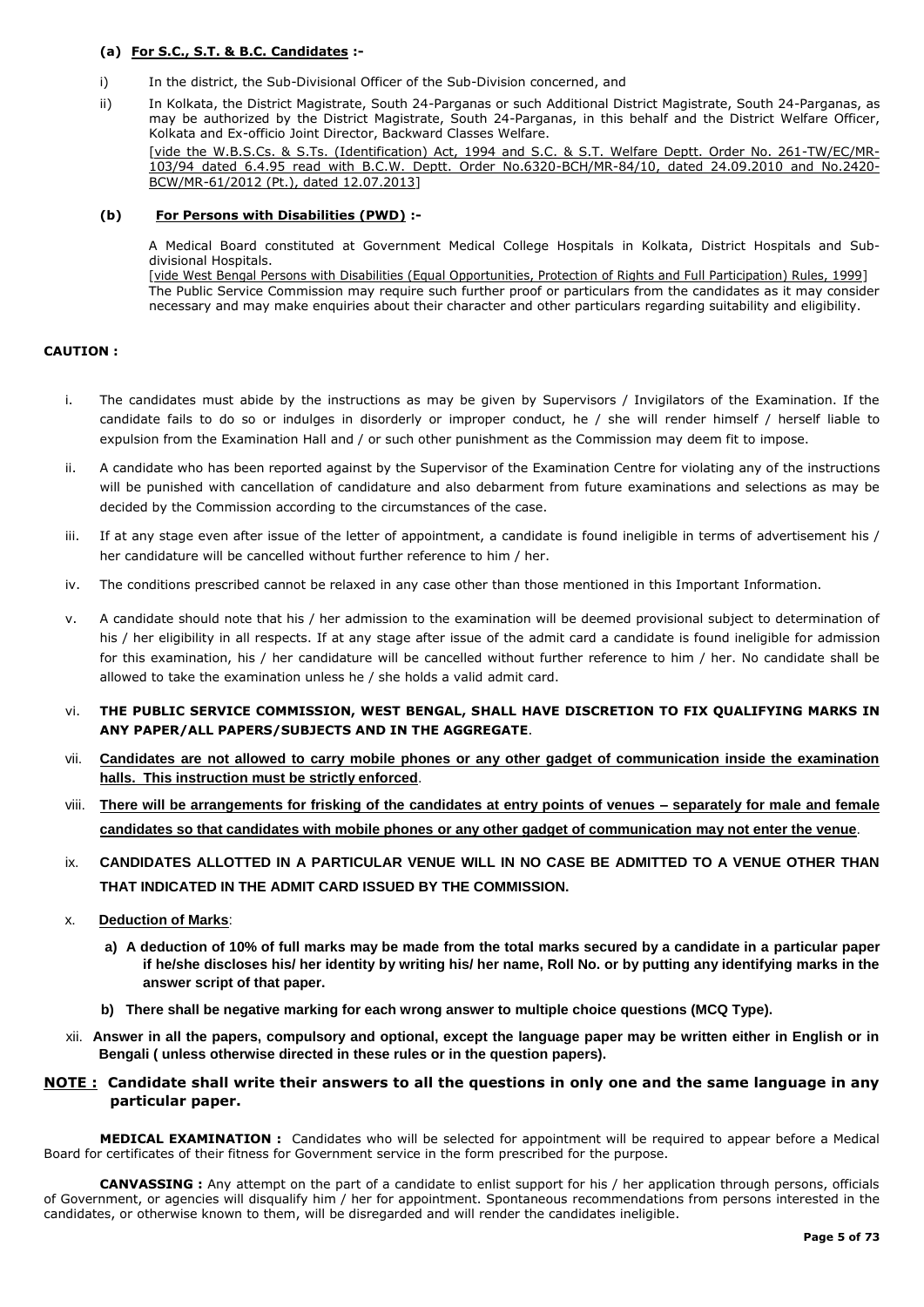**RESULTS OF THE EXAMINATION :** The names of the candidates called to Personality Test and those recommended for appointment will be published provisionally subject to determination of eligibility of the candidates in all respects and verification of original certificates etc. If at any stage of such verification any candidate is found ineligible, his / her candidature / allotment will be cancelled.

| Commencement of submission of online application :    | The $6th$ November, 2018 from 11:30 a.m.                  |
|-------------------------------------------------------|-----------------------------------------------------------|
| Closing date for submission of online application :   | The 26 <sup>th</sup> November, 2018 (upto 12-00 midnight) |
| Closing date for submission of fees through online :  | The 26 <sup>th</sup> November, 2018 (upto 12-00 midnight) |
| Closing date for submission of fees through offline : | The 27 <sup>th</sup> November, 2018.*                     |

# **\* However, the Challan must be generated by the 26th November, 2018 positively.**

| For further details and assistance the candidates may contact the following numbers         |
|---------------------------------------------------------------------------------------------|
| on any working day from 10-00 a.m. to 6-00 p.m.                                             |
| (033) 2262-4181 [Related to Offline Payment]<br>(033) 4003-5104 [Related to Online Payment] |
| <b>For Technical Support</b>                                                                |
|                                                                                             |
| 9836219994                                                                                  |
| 9836289994<br><b>Help Desk</b>                                                              |
| 9073953820                                                                                  |
| Email-id :- $pscwblelp@gmail.com$                                                           |
|                                                                                             |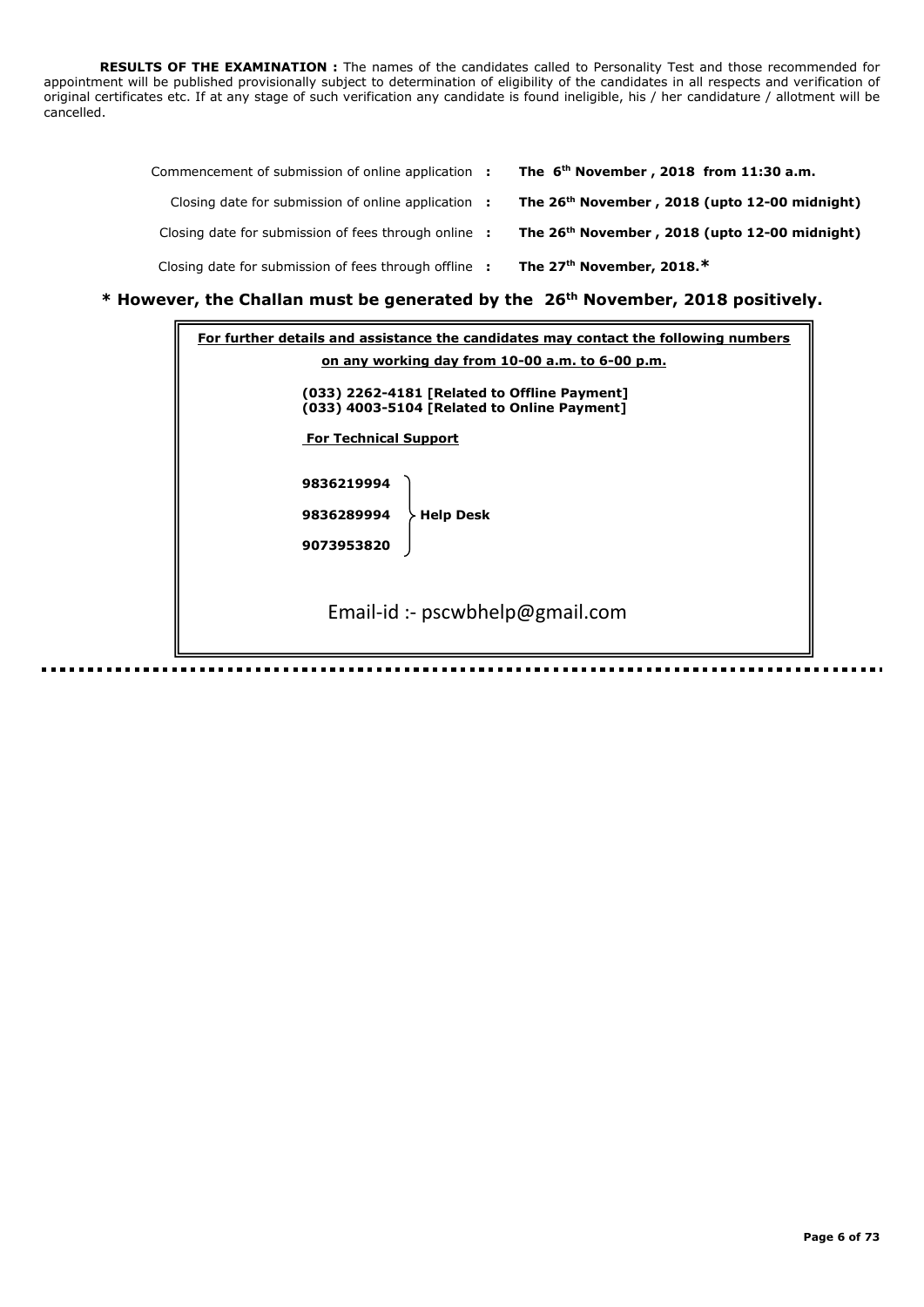# **PUBLIC SERVICE COMMISSION, WEST BENGAL**

# **WEST BENGAL CIVIL SERVICE (EXECUTIVE) ETC. EXAMINATION, 2019**

# **ADVERTISEMENT NO. 29/2018 SCHEME AND SYLLABUS**

The scheme and syllabus of the examination shall be as detailed in the Schedule below :-

1. **Scheme of the Preliminary Examination :** The Preliminary Examination will consist of only one paper, viz., a paper on "General Studies". The paper will be of an objective type consisting of 200 multiple-choice questions. The paper will carry 200 marks and will be of 2½ hours duration. The standard of the paper will be of the level of knowledge as expected of a graduate of any faculty of a recognized University. The paper will include questions covering the following fields of knowledge:

| (i)    | <b>English Composition</b>                               | 25 Marks |
|--------|----------------------------------------------------------|----------|
| (ii)   | General Science                                          | 25 Marks |
| (iii)  | Current events of National & International Importance    | 25 Marks |
| (iv)   | History of India                                         | 25 Marks |
| (v)    | Geography of India with special reference to West Bengal | 25 Marks |
| (vi)   | Indian Polity and Economy                                | 25 Marks |
| (vii)  | <b>Indian National Movement</b>                          | 25 Marks |
| (viii) | <b>General Mental Ability</b>                            | 25 Marks |

### **An outline of the syllabi is given in Appendix – I**

The Preliminary Examination is meant to serve as a Screening Test only for the purpose of selection of candidates for the Main Examination. The marks obtained in this examination by the candidates will not be considered for final selection. Only those candidates who will be declared qualified at the Preliminary Examination in a year shall be eligible for admission to the W.B.C.S. (Exe.) etc.(Main) Examination of that year.

2. **Scheme of the Main Examination :** The Main Examination shall consist of six Compulsory papers and one optional subject consisting of two papers (Only for candidates applying for group A and / or B) to be chosen by the candidates from the list of optional subjects given below. There will be two papers of the optional subject of 200 marks each. Each paper, Compulsory or Optional, will carry 200 marks and will be of 3 hours duration.

Out of six compulsory papers four papers i.e. (i) General Studies- I, (ii) General Studies- II, (iii) The Constitution of India and Indian Economy including role and functions of Reserve Bank of India and (iv) Arithmetic and Test of Reasoning will be of MCQ Type to be answered in OMR answer sheets and remaining two compulsory papers i.e. Paper - I and Paper - II will be of conventional type written examination.

### **Compulsory Papers : Six compulsory papers are as follows:-**

- Paper I : Bengali/Hindi/Urdu/Nepali/Santali Letter writing (within 150 words) / Drafting of Report (within 200 words), Précis Writing, Composition and Translation from English to Bengali/Hindi/Urdu/Nepali/Santali
- **Paper II :** English Letter writing (within 150 words) / Drafting of Report (within 200 words), Précis Writing, Composition and Translation from Bengali/Hindi/Urdu/Nepali/Santali to English
- Paper III : General Studies-I : (i) Indian History with special emphasis on National Movement and (ii) Geography of India with special reference to West Bengal.
- **Paper IV :** General Studies-II : Science and Scientific & Technological advancement, Environment, General Knowledge and Current Affairs.
- **Paper V :** The Constitution of India and Indian Economy including role and functions of the Reserve Bank of India.
- **Paper VI :** Arithmetic and Test of Reasoning.
	- 3. **List of Optional Subjects :** (Vide restriction on choice in Item No.-4 below and syllabi in Appendix-I)

| <b>Code</b> |
|-------------|
| 01          |
| 02          |
|             |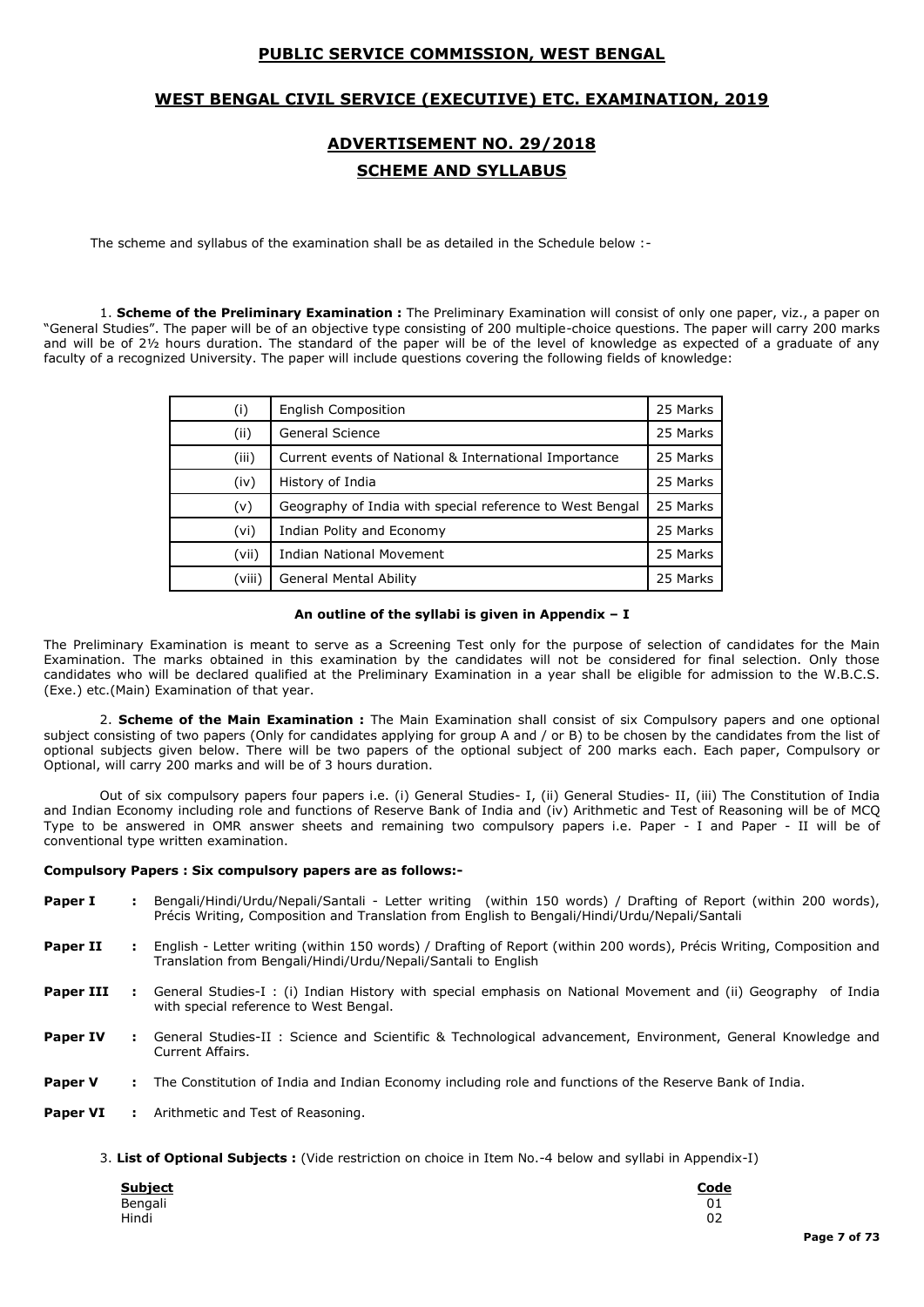| English<br>04<br>05<br>Pali<br>Arabic<br>06<br>Persian<br>07<br>08<br>French<br>Urdu<br>09<br>10<br>Santali<br><b>Subject</b><br><u>Code</u><br>Comparative Literature<br>11<br>12<br>Agriculture<br>13<br>Animal Husbandry and Veterinary Science<br>14<br>Anthropology<br>15<br>Botany<br>Chemistry<br>16<br>17<br>Civil Engineering<br>Commerce and Accountancy<br>18<br><b>Computer Science</b><br>19<br>Economics<br>20<br><b>Electrical Engineering</b><br>21<br>22<br>Geography<br>Geology<br>23<br>24<br>History<br>25<br>Law<br>Mathematics<br>26<br>27<br>Management<br><b>Mechanical Engineering</b><br>28<br><b>Medical Science</b><br>29<br>30<br>Philosophy<br>Physiology<br>31<br>Physics<br>32<br><b>Political Science</b><br>33<br>Psychology<br>34<br>35<br>Sociology<br><b>Statistics</b><br>36<br>37<br>Zoology | Sanskrit | 03 |
|-------------------------------------------------------------------------------------------------------------------------------------------------------------------------------------------------------------------------------------------------------------------------------------------------------------------------------------------------------------------------------------------------------------------------------------------------------------------------------------------------------------------------------------------------------------------------------------------------------------------------------------------------------------------------------------------------------------------------------------------------------------------------------------------------------------------------------------|----------|----|
|                                                                                                                                                                                                                                                                                                                                                                                                                                                                                                                                                                                                                                                                                                                                                                                                                                     |          |    |
|                                                                                                                                                                                                                                                                                                                                                                                                                                                                                                                                                                                                                                                                                                                                                                                                                                     |          |    |
|                                                                                                                                                                                                                                                                                                                                                                                                                                                                                                                                                                                                                                                                                                                                                                                                                                     |          |    |
|                                                                                                                                                                                                                                                                                                                                                                                                                                                                                                                                                                                                                                                                                                                                                                                                                                     |          |    |
|                                                                                                                                                                                                                                                                                                                                                                                                                                                                                                                                                                                                                                                                                                                                                                                                                                     |          |    |
|                                                                                                                                                                                                                                                                                                                                                                                                                                                                                                                                                                                                                                                                                                                                                                                                                                     |          |    |
|                                                                                                                                                                                                                                                                                                                                                                                                                                                                                                                                                                                                                                                                                                                                                                                                                                     |          |    |
|                                                                                                                                                                                                                                                                                                                                                                                                                                                                                                                                                                                                                                                                                                                                                                                                                                     |          |    |
|                                                                                                                                                                                                                                                                                                                                                                                                                                                                                                                                                                                                                                                                                                                                                                                                                                     |          |    |
|                                                                                                                                                                                                                                                                                                                                                                                                                                                                                                                                                                                                                                                                                                                                                                                                                                     |          |    |
|                                                                                                                                                                                                                                                                                                                                                                                                                                                                                                                                                                                                                                                                                                                                                                                                                                     |          |    |
|                                                                                                                                                                                                                                                                                                                                                                                                                                                                                                                                                                                                                                                                                                                                                                                                                                     |          |    |
|                                                                                                                                                                                                                                                                                                                                                                                                                                                                                                                                                                                                                                                                                                                                                                                                                                     |          |    |
|                                                                                                                                                                                                                                                                                                                                                                                                                                                                                                                                                                                                                                                                                                                                                                                                                                     |          |    |
|                                                                                                                                                                                                                                                                                                                                                                                                                                                                                                                                                                                                                                                                                                                                                                                                                                     |          |    |
|                                                                                                                                                                                                                                                                                                                                                                                                                                                                                                                                                                                                                                                                                                                                                                                                                                     |          |    |
|                                                                                                                                                                                                                                                                                                                                                                                                                                                                                                                                                                                                                                                                                                                                                                                                                                     |          |    |
|                                                                                                                                                                                                                                                                                                                                                                                                                                                                                                                                                                                                                                                                                                                                                                                                                                     |          |    |
|                                                                                                                                                                                                                                                                                                                                                                                                                                                                                                                                                                                                                                                                                                                                                                                                                                     |          |    |
|                                                                                                                                                                                                                                                                                                                                                                                                                                                                                                                                                                                                                                                                                                                                                                                                                                     |          |    |
|                                                                                                                                                                                                                                                                                                                                                                                                                                                                                                                                                                                                                                                                                                                                                                                                                                     |          |    |
|                                                                                                                                                                                                                                                                                                                                                                                                                                                                                                                                                                                                                                                                                                                                                                                                                                     |          |    |
|                                                                                                                                                                                                                                                                                                                                                                                                                                                                                                                                                                                                                                                                                                                                                                                                                                     |          |    |
|                                                                                                                                                                                                                                                                                                                                                                                                                                                                                                                                                                                                                                                                                                                                                                                                                                     |          |    |
|                                                                                                                                                                                                                                                                                                                                                                                                                                                                                                                                                                                                                                                                                                                                                                                                                                     |          |    |
|                                                                                                                                                                                                                                                                                                                                                                                                                                                                                                                                                                                                                                                                                                                                                                                                                                     |          |    |
|                                                                                                                                                                                                                                                                                                                                                                                                                                                                                                                                                                                                                                                                                                                                                                                                                                     |          |    |
|                                                                                                                                                                                                                                                                                                                                                                                                                                                                                                                                                                                                                                                                                                                                                                                                                                     |          |    |
|                                                                                                                                                                                                                                                                                                                                                                                                                                                                                                                                                                                                                                                                                                                                                                                                                                     |          |    |
|                                                                                                                                                                                                                                                                                                                                                                                                                                                                                                                                                                                                                                                                                                                                                                                                                                     |          |    |
|                                                                                                                                                                                                                                                                                                                                                                                                                                                                                                                                                                                                                                                                                                                                                                                                                                     |          |    |
|                                                                                                                                                                                                                                                                                                                                                                                                                                                                                                                                                                                                                                                                                                                                                                                                                                     |          |    |
|                                                                                                                                                                                                                                                                                                                                                                                                                                                                                                                                                                                                                                                                                                                                                                                                                                     |          |    |
|                                                                                                                                                                                                                                                                                                                                                                                                                                                                                                                                                                                                                                                                                                                                                                                                                                     |          |    |
|                                                                                                                                                                                                                                                                                                                                                                                                                                                                                                                                                                                                                                                                                                                                                                                                                                     |          |    |

4. The standard of Arithmetic part of Compulsory Paper – VI(Arithmetic & Test of Reasoning) will be similar to that of the Compulsory Mathematics paper at the Madhyamik Examination of the Board of Secondary Education, West Bengal. Test of Reasoning will cover Analytical Reasoning:Data Sufficiency, Logical Reasoning : (i) Logical Deduction (ii) Forcefulness of the Arguments(iii) Implication of sentences (iv) Inferring from diagrams, Series: (i) Letter series, (ii) Number series, Inferring from Data, Analogy tests, Symbol Interpretation, Mathematical puzzles, Odd man out, Perception test, Non-verbal reasoning & Selecting the correct sequence.

The standard of other compulsory papers will be of the level of learning expected from a graduate of any faculty of a recognized University.

The two papers of the optional subjects will be of conventional type and the standard of the examination will be approximately that of an Honours Degree Examination as prescribed by the recognized Indian Universities except Law, Medical Science and Engineering subjects which will be that specified for the LLB, MBBS and BE or equivalent courses respectively recognized by Indian Universities / Institutions.

The Topic 'Environment' in paper General Studies II will include the following:- Bio diversity and Coastal Regulation Zone, Global Warming, Industrial and Environmental Pollution, Ozone Layer and related issues.

The Topic 'Indian Economy including role and functions of the Reserve Bank of India' of the compulsory paper- V will consist of the following:-

Central State relation and devolution of central funds to state, Planning process and objectives of five years plan, Functions of RBI and Monetary policy, Central Finance Commission & State Finance Commission and Fiscal Policy of Government of India.

5. Answers in all the papers, Compulsory and Optional, except the language papers may be written either in English or in Bengali (unless otherwise directed in these rules or in the question papers). Answers in the following optional papers may also be written in Nepali:

#### **Optional :** (1) Political Science (2) Botany

**Note :** Candidates shall write their answers to all the questions in only one and the same language in any particular paper.

Candidates may use the Devanagari or Bengali Script in the answer papers on Sanskrit, the Devanagari Script in the answer papers on Hindi or Nepali, and the Bengali, Arabic, Persian, Urdu in the answer papers on Bengali, Arabic, Persian and Urdu respectively.Questions for Santali Paper will be set in Olchiki script and answers should also be written in Olchiki.

### 6. **A summary of the group-wise papers in the Main Examination :**

Group 'A' & 'B' Services & Posts : All 6 compulsory papers and one optional subject consisting of two papers.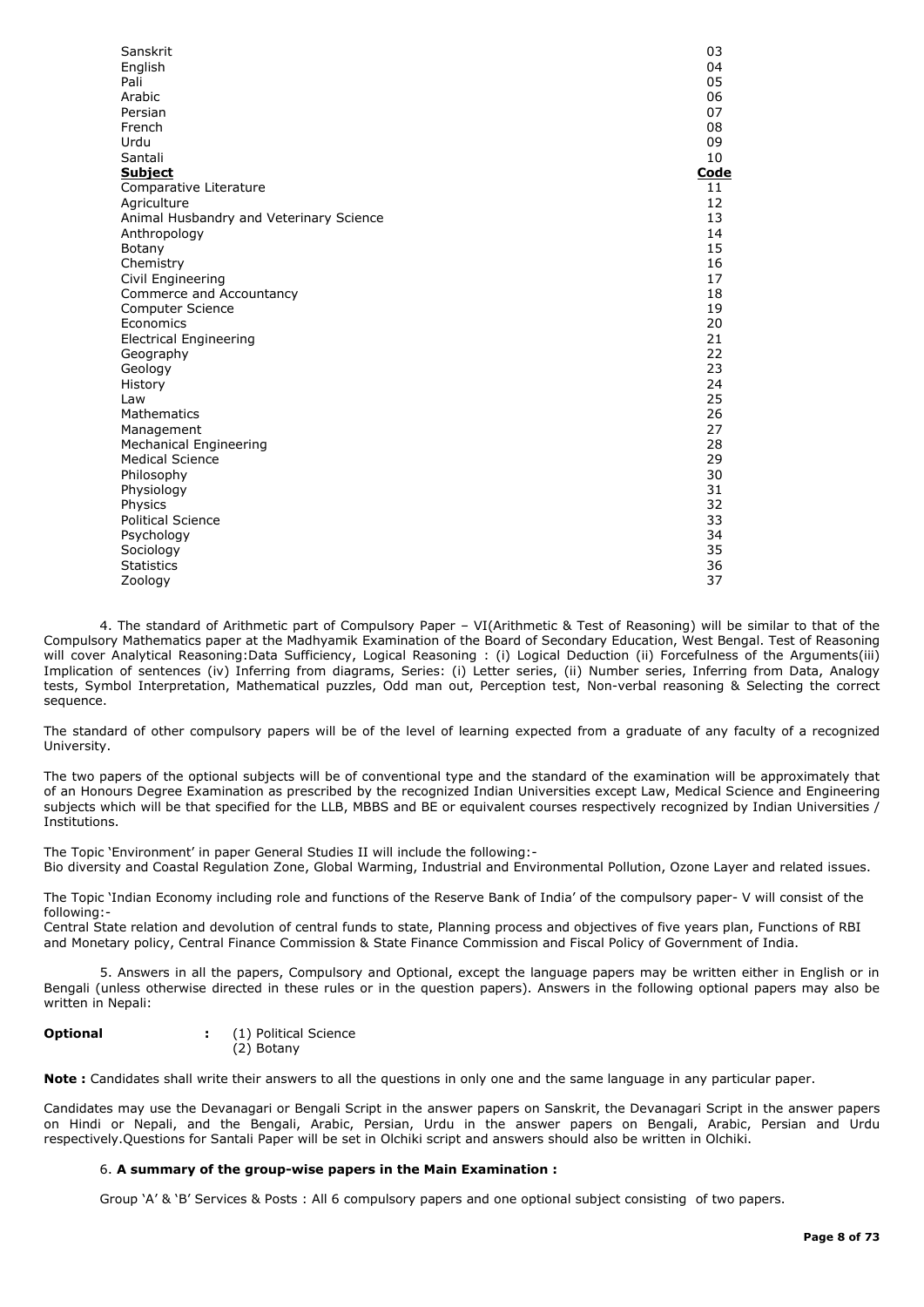Group 'C' & 'D' Services & Posts : All 6 compulsory papers.

7. **Personality Test :** A number of candidates selected in order of merit on the results of the Main Examination for all the services and posts included in Groups A, B, C and D shall have to appear at a Personality Test. Each candidate will be asked questions on matters of general interest. The object of the test will be to assess the candidate's personal qualities e.g., alertness of mind, power of clear and logical exposition, intellectual and moral integrity, leadership and also the candidate's range of interests.

Candidates for Group 'B' Service (West Bengal Police Service) will be specially tested at the interviews with regard to their suitability for the service.

### **Marks for the Personality Test**

| (i) | Group 'A' & 'B' | 200 Marks |
|-----|-----------------|-----------|
|     | (ii) Group 'C'  | 150 Marks |
|     | (iii) Group 'D' | 100 Marks |

**Note :** No separate Personality Test will be held for different groups viz. Group-'A', Group-'B', Group-'C' and Group-'D' in respect of a candidate. Marks will be awarded according to different services against allotted full marks for Personality Test.

In all the answer papers under examination due credit will be given for proper economy of words combined with clarity, precision and effectiveness of expression and originality of approach.

8. **Deduction of marks :** A deduction of 10% of full marks may be made from the total marks secured by a candidate in a particular paper if he / she discloses his / her identity by writing his / her name, roll number or by putting any identifying marks in the answer script of that paper.

There shall be negative marking for each wrong answer to multiple-choice questions (MCQ) type.

9. **Discretion of the Commission :** The Commission has discretion to fix qualifying marks in any or all the papers/subjects and in the aggregate.

If a candidate fails to secure qualifying marks in any paper / subject, the marks in that paper / subject will not be considered in calculating his / her aggregate.

### **Abstract Table of Papers / Subjects and Marks**

### **Main Examination and Personality Test**

|           |                                                                                                                                                                                                                    |                     |              | Marks         |                     |
|-----------|--------------------------------------------------------------------------------------------------------------------------------------------------------------------------------------------------------------------|---------------------|--------------|---------------|---------------------|
| SI<br>No. | <b>Compulsory Papers</b>                                                                                                                                                                                           | <b>Group</b><br>`A' | Group<br>`B' | Group<br>՝ ር' | <b>Group</b><br>'ם' |
| 1.        | Bengali/Hindi/Urdu/Nepali/Santali - Letter writing (within 150 words) /<br>Drafting of Report (within 200 words), Précis Writing, Composition and<br>Translation from English to Bengali/Hindi/Urdu/Nepali/Santali | 200                 | 200          | 200           | 200                 |
| 2.        | English - Letter writing (within 150 words) / Drafting of Report (within<br>200 words), Précis Writing, Composition and Translation from<br>Bengali/Hindi/Urdu/Nepali/Santali to English                           | 200                 | 200          | 200           | 200                 |
| 3.        | General Studies-I: (i) Indian History with special emphasis on National<br>Movement and (ii) Geography of India with special reference to West<br>Bengal.                                                          | 200                 | 200          | 200           | 200                 |
| 4.        | General Studies-II: Science and Scientific & Technological<br>advancement, Environment, General Knowledge and Current Affairs.                                                                                     | 200                 | 200          | 200           | 200                 |
| 5.        | The Constitution of India and Indian Economy including role and<br>functions of Reserve Bank of India.                                                                                                             | 200                 | 200          | 200           | 200                 |
| 6.        | Arithmetic and Test of Reasoning.                                                                                                                                                                                  | 200                 | 200          | 200           | 200                 |
| 7.        | Optional Subject - One subject to be chosen, Two papers of 200 marks<br>each.                                                                                                                                      | 400                 | 400          |               |                     |
| 8.        | <b>Personality Test</b>                                                                                                                                                                                            | 200                 | 200          | 150           | 100                 |
|           | <b>Total Marks</b>                                                                                                                                                                                                 | 1800                | 1800         | 1350          | 1300                |

### **APPENDIX – I**

### **SYLLABI FOR PRELIMINARY EXAMINATION**

Questions on English Composition will cover Synonyms, Antonyms, Idioms and Phrases, Vocabulary test, Phrasal Verbs, the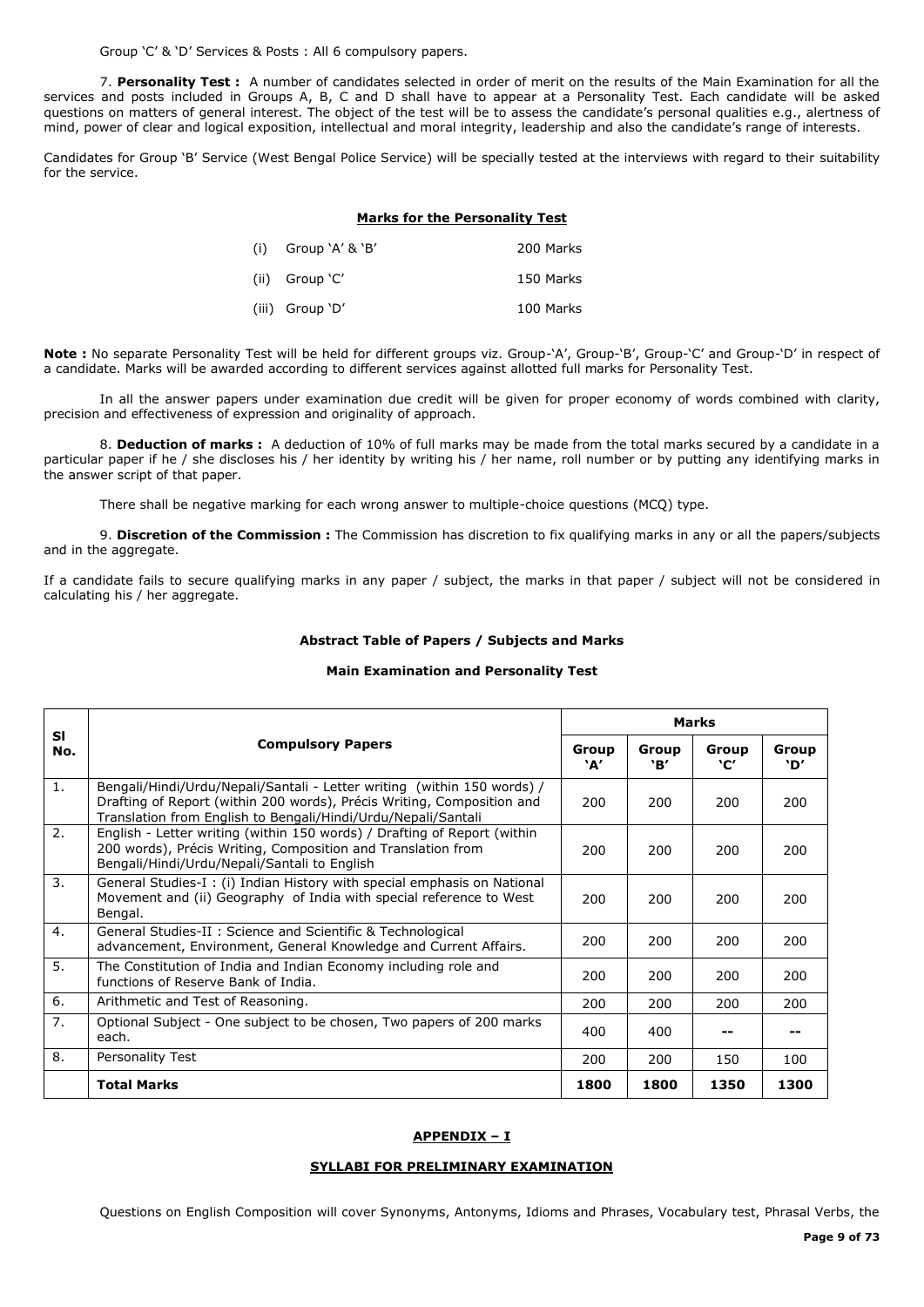same words bearing more than one meaning, use of appropriate and qualifying words etc. Questions on General Science will cover general appreciation and understanding of science, including matters of everyday observation and experience as may be expected of a well-educated person who has not made a special study of any scientific discipline. In History, emphasis will be on broad general understanding of the subject in its social, economic and political aspects. Questions on the Geography of India will relate to Physical, Social and Economic Geography of the country, including the main features of Indian Agricultural and Natural Resources with special reference to West Bengal. Questions of Indian Polity and Economy will test the knowledge of the country's Political System, Panchayatee Raj, Community Development and Planning in India, Questions on the Indian National Movement will relate to the nature and character of the Nineteenth Century Resurgence, Growth of Nationalism and Attainment of Independence. General Mental Ability will relate to Logical perception, understanding and natural conclusion.

# **SYLLABI FOR OPTIONAL PAPERS OF MAIN EXAMINATION**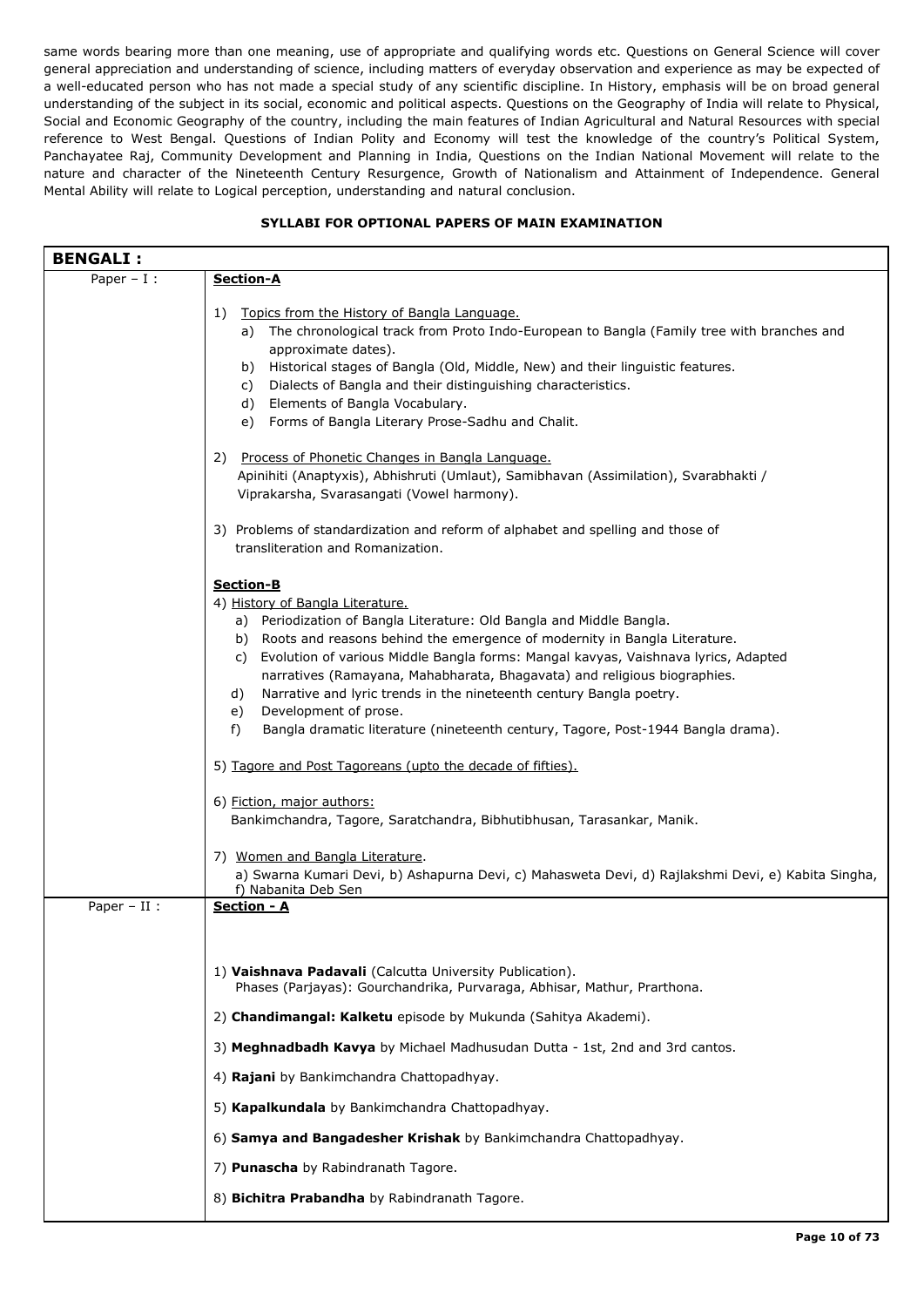|                         | 9) Chacha Kahini by Sayed Muztaba Ali.                                                                                                                                                                                                                                                                                                                                                                                                                                                                                                                             |
|-------------------------|--------------------------------------------------------------------------------------------------------------------------------------------------------------------------------------------------------------------------------------------------------------------------------------------------------------------------------------------------------------------------------------------------------------------------------------------------------------------------------------------------------------------------------------------------------------------|
|                         | Section-B                                                                                                                                                                                                                                                                                                                                                                                                                                                                                                                                                          |
|                         | 10) Chandragupta by Dwijendralal Roy.                                                                                                                                                                                                                                                                                                                                                                                                                                                                                                                              |
|                         | 11) Grihadaha by Saratchandra Chattopadhyay.                                                                                                                                                                                                                                                                                                                                                                                                                                                                                                                       |
|                         | 12) Adhunik Bangla Kabita<br><b>Selected Poems:</b><br>i) Saswati by Sudhindranath Dutta<br>ii) Rabindranath by Achintya Kumar Sengupta<br>iii) Aami Kabi Jata Kamarer by Premendra Mitra<br>iv) Bandir Bandana by Buddhadeb Basu<br>v) Amar Koifiat by Kazi Nazrul Islam                                                                                                                                                                                                                                                                                          |
|                         | 13) Prabandha Samgraha by Pramatha Choudhuri:<br>Selected Essays: Bharatchandra, Birbal, Boipara                                                                                                                                                                                                                                                                                                                                                                                                                                                                   |
|                         | 14) Pather Panchali by Bibhutibhusan Bandyopadhyay                                                                                                                                                                                                                                                                                                                                                                                                                                                                                                                 |
|                         | 15) a) Ekaler Galpo Sanchayan - Vol. - 1 & 2 (Calcutta University Publication).<br>b) Selected Stories:<br>i) Payomukham by Jagadish Gupta<br>ii) Haraner Natjamai by Manik Bandyopadhyay                                                                                                                                                                                                                                                                                                                                                                          |
|                         | iii) Fossil by Subodh Ghosh<br>iv) Tope by Narayan Gangyopadhyay                                                                                                                                                                                                                                                                                                                                                                                                                                                                                                   |
|                         | v) Adab by Samaresh Bose<br>vi) Aswamedher Ghora by Dipendranath Bandyopadhyay                                                                                                                                                                                                                                                                                                                                                                                                                                                                                     |
|                         | 16) Shrestha Kavita by Jibanananda Das.                                                                                                                                                                                                                                                                                                                                                                                                                                                                                                                            |
|                         | 17) Jagori by Satinath Bhaduri.                                                                                                                                                                                                                                                                                                                                                                                                                                                                                                                                    |
|                         | 18) Ebam Indrajit by Badal Sircar.                                                                                                                                                                                                                                                                                                                                                                                                                                                                                                                                 |
|                         |                                                                                                                                                                                                                                                                                                                                                                                                                                                                                                                                                                    |
| HINDI:<br>Paper $- I$ : | <b>SECTION-A</b>                                                                                                                                                                                                                                                                                                                                                                                                                                                                                                                                                   |
|                         | 1. Hindi Linguistic and Grammatical References<br>Definition of Language<br>i.<br>ii.<br>Difference between learning and parole<br>Elements of Communication of Language<br>iii.<br>Different aspects of Language<br>iv.<br>Units of language - Phonemes, Morphemes, Syntax, Discourse, Sementics.<br>ν.                                                                                                                                                                                                                                                           |
|                         | 2. History of Hindi language and Nagari Lipi<br>History of Development of Hindi language (Short study)<br>i.<br>ii.<br>Development of Khari Boli Hindi as literary language and Lingua Franka<br>(Special context to Indian Freedom struggle and post Independent India)<br>Area of Hindi Language<br>iii.<br>Prominent Hindi dialects and inter relationship between the dialects<br>iv.<br>Grammatical structure of standard Hindi<br>ν.<br>Scientific features of Nagari lipi<br>vi.<br>Development of Hindi as a global language in the modern context<br>vii. |
|                         | <b>SECTION-B</b>                                                                                                                                                                                                                                                                                                                                                                                                                                                                                                                                                   |
|                         | <b>History of Hindi Literature:</b><br>1. Tradition of writing History of Hindi Literature<br>2. Literary trends of following four periods of Hindi Literature:<br>Adikala<br>a)<br>Madhya Kala :<br>b)<br>i) Purva Madhyakala (Bhakti kala) (ii) Uttar Madhyakala (Riti Kala)<br>c) Adhunika Kala                                                                                                                                                                                                                                                                 |
|                         | A. ADIKALA- Prominent Poets and their works:<br>Sarhapa and Goraknath<br>i)<br>ii) Chand Vardai and Narapati Nalha<br>iii) Svambhu<br>iv) Abdur Rahman and Amir Khusro                                                                                                                                                                                                                                                                                                                                                                                             |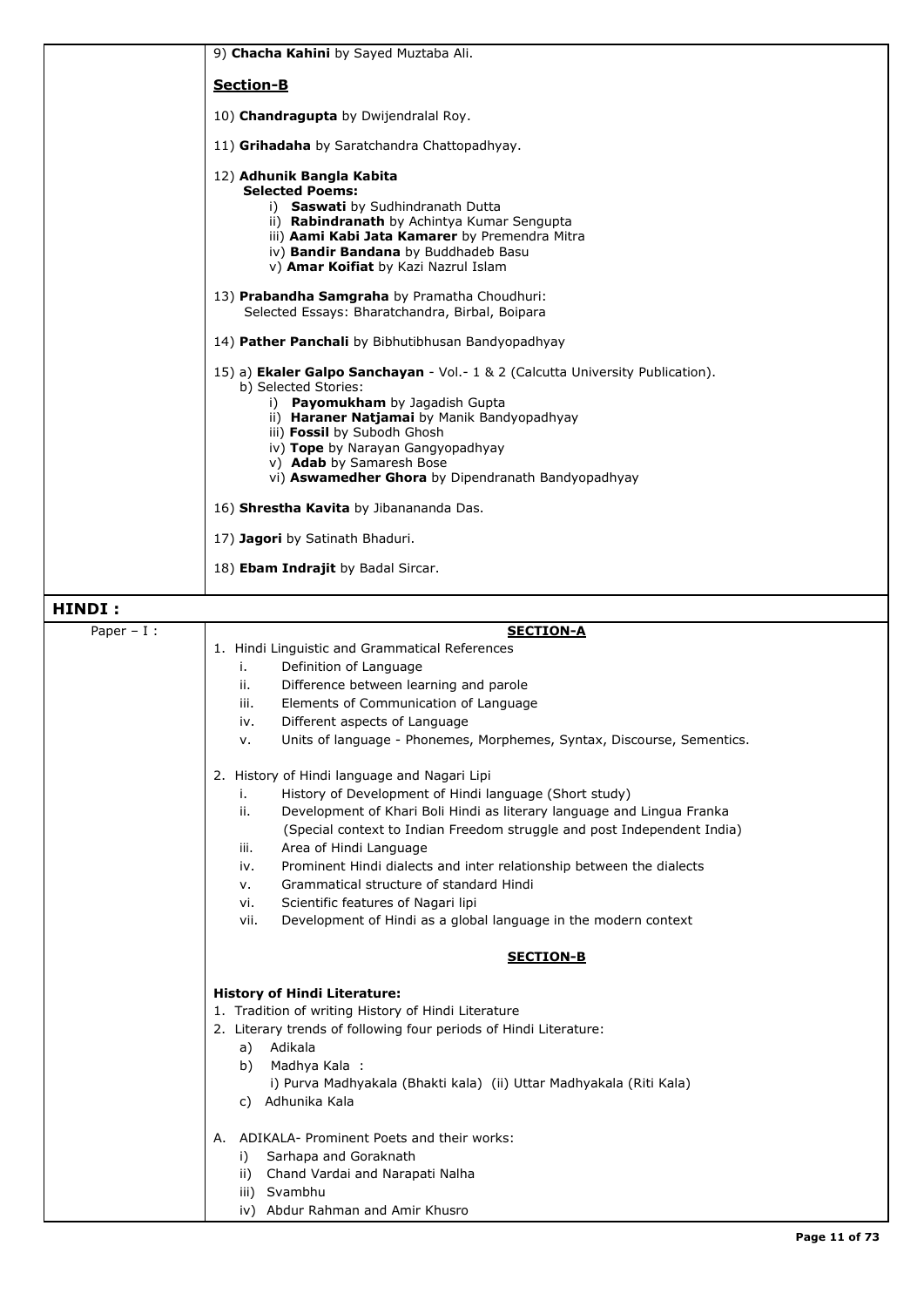|                | B. PURVA MADHYAKALA (Bhakti kala) - Prominent Poets and their works:<br>Sant Kavyadhara - Kabir and Sahjo Bai<br>i.<br>ii. Sufi Kavyadhara - Jayasi<br>iii. Krish Kavyadhara - Surdas and Meerabai<br>iv. Ram Kavyadhara -. Tulsidas<br>C. UTTARMADHYAKALA (Ritikala) - Prominent Poets and their works :<br>Ritibadh - Keshavdas<br>i.<br>ii. Ritisiddha - Bihari<br>iii. Ritimukta - Ghananda<br>D. ADHUNIK KALA<br>Trends of Navajagran (Renaissance)<br>1.<br>Development of Hindi Prose and contribution of Bhartendu Mondal<br>2.<br>Contribution of Mahavir Prasad Divedi towards the development of Hindi Prose<br>3.<br>4. Prominent trend of Modern Hindi Poetry-<br>Chahayavad, Pragtivad, Prayogvad, Nai Kavita, Samakalin Kavita and Ghazal, Sanavadi Kavita |
|----------------|---------------------------------------------------------------------------------------------------------------------------------------------------------------------------------------------------------------------------------------------------------------------------------------------------------------------------------------------------------------------------------------------------------------------------------------------------------------------------------------------------------------------------------------------------------------------------------------------------------------------------------------------------------------------------------------------------------------------------------------------------------------------------|
|                | Prominent Poets - Maithili Sharan Gupta, Prasad, Nirala, Mahadevi, Dinkar,<br>5.<br>Agyeya, Muktibodh, Nagarjun, Dushyant Kumar.                                                                                                                                                                                                                                                                                                                                                                                                                                                                                                                                                                                                                                          |
|                | <b>KATH SAHITYA</b><br>Development of Hindi Novels and short stories<br>i)<br>Prominent writers-Premchand, Jainendra, Prasad, Renu, Bhishma Sahani,<br>ii)<br>Yaspal, Chitra Mudgal, Mohan Rakesh and Krishna Sobti                                                                                                                                                                                                                                                                                                                                                                                                                                                                                                                                                       |
|                | DRAMA AND THEATRE<br>1. Development of Hindi Drama and Stage<br>2. Prominent Dramatists-Bhartendu, Prasad, Mohan Rakesh, Lakshmi Narayan Lal<br>3. The development of Hindi Theatre                                                                                                                                                                                                                                                                                                                                                                                                                                                                                                                                                                                       |
|                | <b>CRITICISM</b><br>1. Development of Hindi Criticism<br>2. Prominent Critics - Ramchandra Shukla, Hazari Prasad Divedi, Ram Vilas Sharma                                                                                                                                                                                                                                                                                                                                                                                                                                                                                                                                                                                                                                 |
| Paper $-$ II : | (Textual studies of the prescribed text. This paper will test the critical and analytical aptitude of the<br>candidates)                                                                                                                                                                                                                                                                                                                                                                                                                                                                                                                                                                                                                                                  |
|                | <b>SECTION-A</b>                                                                                                                                                                                                                                                                                                                                                                                                                                                                                                                                                                                                                                                                                                                                                          |
|                | Kabir - Kabir Vani, ed. by Parasnath Tiwari, first 25 padas<br>ı.                                                                                                                                                                                                                                                                                                                                                                                                                                                                                                                                                                                                                                                                                                         |
|                | Surdas - Bhramar Gitsar, ed. Ramchandra Sukla, first 25 padas<br>2.<br>3.<br>Tulsidas-Vinay Patrika-Geeta Press, first 15 padas                                                                                                                                                                                                                                                                                                                                                                                                                                                                                                                                                                                                                                           |
|                | Bihari -Ritikavya Sanghra ed. Jagadish Gupta, first 25 dohas<br>4.                                                                                                                                                                                                                                                                                                                                                                                                                                                                                                                                                                                                                                                                                                        |
|                | Prasad -Kamayani (Shraddha and Ira Sarga)<br>5.                                                                                                                                                                                                                                                                                                                                                                                                                                                                                                                                                                                                                                                                                                                           |
|                | Nirala -Saroj Smriti, Jago Phir Ek Bar<br>6.                                                                                                                                                                                                                                                                                                                                                                                                                                                                                                                                                                                                                                                                                                                              |
|                | Mahadevi Varma - Mai Neer Bhari Dukh ki Badli, Ravindra ke Mahaprasthan Par<br>7.                                                                                                                                                                                                                                                                                                                                                                                                                                                                                                                                                                                                                                                                                         |
|                | Agyeya-Asadhya Vina, Hamne Poudhey se kaha<br>8.<br>Nagarjun-Bahut Dino Ke Bad and Pret ka Byan.<br>9.                                                                                                                                                                                                                                                                                                                                                                                                                                                                                                                                                                                                                                                                    |
|                | 10. Dhumil-Mochiram, Roti Aur Sansad                                                                                                                                                                                                                                                                                                                                                                                                                                                                                                                                                                                                                                                                                                                                      |
|                | 11. Sarveshvar Dayal Saxsena - Tumhare Sath Rah Kar, Soundryabodh<br>12. Muktibodh - Mai Dur Hun, Bhool Galati                                                                                                                                                                                                                                                                                                                                                                                                                                                                                                                                                                                                                                                            |
|                | <b>SECTION-B</b>                                                                                                                                                                                                                                                                                                                                                                                                                                                                                                                                                                                                                                                                                                                                                          |
|                | 1. Bharatendu - Andher Nagri                                                                                                                                                                                                                                                                                                                                                                                                                                                                                                                                                                                                                                                                                                                                              |
|                | 2. Mohan Rakesh - Ashad Ka Ek Din<br>3. Ramchandra Shukla-Shraddha Aur Bhakti, Krodha                                                                                                                                                                                                                                                                                                                                                                                                                                                                                                                                                                                                                                                                                     |
|                | 4. Premchand-Godan (Novel), Paush ki Raat, Badey Ghar ki Beti, Ahuti, Mukti Marg, Idgah (Stories)                                                                                                                                                                                                                                                                                                                                                                                                                                                                                                                                                                                                                                                                         |
|                | 5. Prasad - Dhruswamini                                                                                                                                                                                                                                                                                                                                                                                                                                                                                                                                                                                                                                                                                                                                                   |
|                | 6. Phanishwar Nath Renu - Tisari Kasam, Panchlight, Rasapriya (Stories)                                                                                                                                                                                                                                                                                                                                                                                                                                                                                                                                                                                                                                                                                                   |
|                | 7. Manu Bhandari - Mahabhoj<br>8. Bhairv Prasad Gupta-Ganga Maiyya                                                                                                                                                                                                                                                                                                                                                                                                                                                                                                                                                                                                                                                                                                        |
|                | 9. Harishankar Parasai - Matadin Chand Par, Viklanga Shraddha ka Dor                                                                                                                                                                                                                                                                                                                                                                                                                                                                                                                                                                                                                                                                                                      |
|                | 10. Hazari Prasad Divedi-Vasant A Gaya, Devdar                                                                                                                                                                                                                                                                                                                                                                                                                                                                                                                                                                                                                                                                                                                            |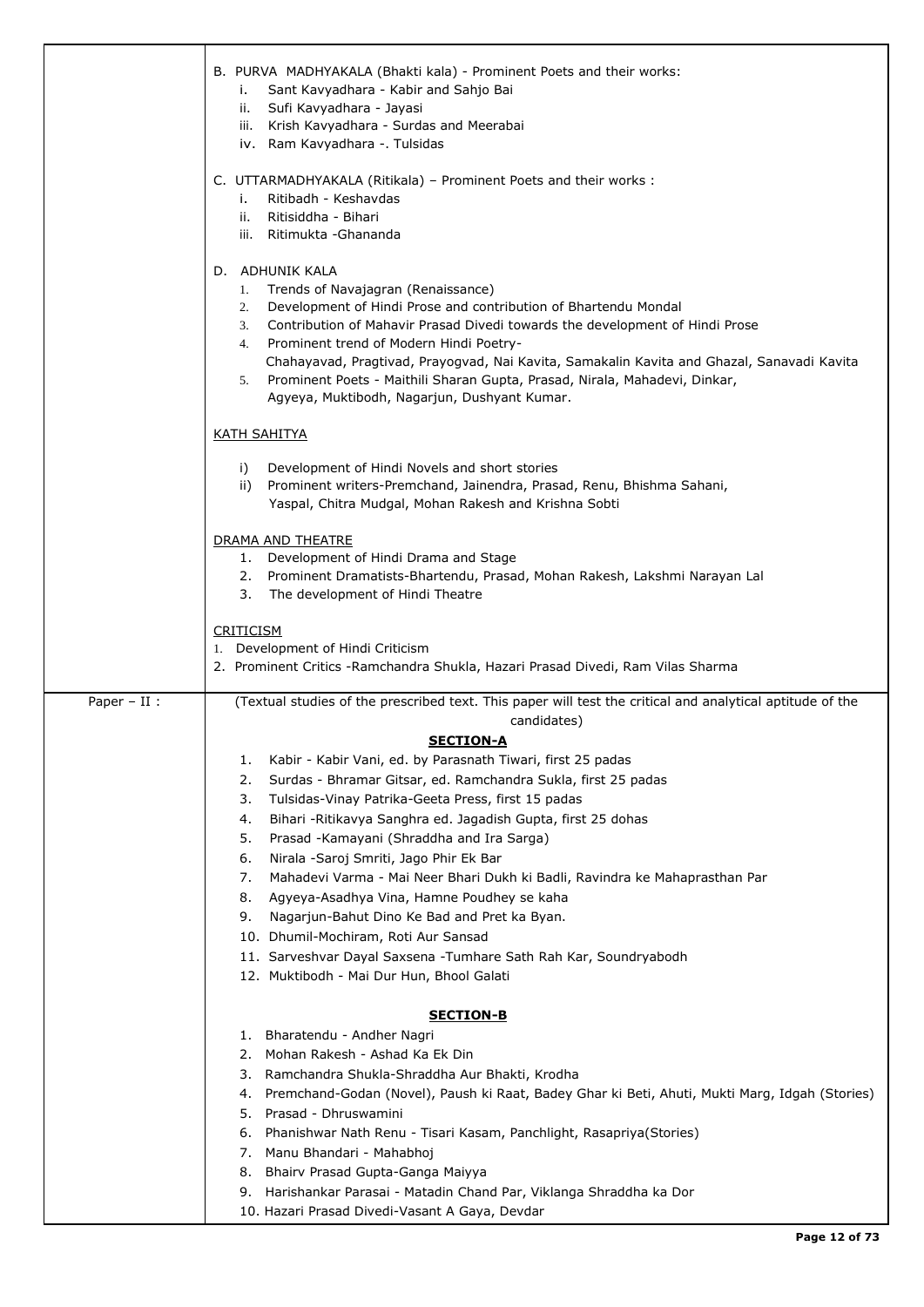| <b>SANSKRIT:</b> |                                                                                                                                                                                                                                                                                                                                                                                                                                                                                                                                                                                                                                                                                                                                                                                                                                                                                                                   |
|------------------|-------------------------------------------------------------------------------------------------------------------------------------------------------------------------------------------------------------------------------------------------------------------------------------------------------------------------------------------------------------------------------------------------------------------------------------------------------------------------------------------------------------------------------------------------------------------------------------------------------------------------------------------------------------------------------------------------------------------------------------------------------------------------------------------------------------------------------------------------------------------------------------------------------------------|
| Paper $-1$ :     | (a) Sanskrit Linguistics:-.<br>(i) Indo European family of languages<br>(ii) Phonetic Laws-Grimm's Law, Verner's Law, Grassmann's Law, Collitz's Law<br>(iii) Phonetic Tendencies<br>(iv) Development of Sanskrit- Vedic and Classical Sanskrit, Non-Aryan Influence in<br>Sanskrit, Contribution of Sanskrit in Linguistic Studies                                                                                                                                                                                                                                                                                                                                                                                                                                                                                                                                                                               |
|                  | (b) Sanskrit Grammar- Siddhanta Kaumudi-Karaka and Samasa                                                                                                                                                                                                                                                                                                                                                                                                                                                                                                                                                                                                                                                                                                                                                                                                                                                         |
|                  | (c) Translation from Vedic texts into English:-<br>Agnisukta-1.1<br>Indrasukta-2.12<br>Suryasukta-1.115<br>Aksasukta-10.34<br>Hiranyagarbha Sukta-10.121<br>Devisukta-10.125                                                                                                                                                                                                                                                                                                                                                                                                                                                                                                                                                                                                                                                                                                                                      |
|                  | (d) (i) Translation from Sanskrit into English<br>Or<br>(ii) Translation from English into Sanskrit                                                                                                                                                                                                                                                                                                                                                                                                                                                                                                                                                                                                                                                                                                                                                                                                               |
| Paper $-$ II :   | (e) Paragraph in Sanskrit<br>(a) History of Vedic and Classical Sanskrit Literature:-<br>(i) Vedic- Samhita, Brahmana, Aranyaka, Upanisad, Vedanga<br>(ii) Classical- Ramayana, Mahabharata, Asvaghosa, Bhasa, Kalidasa, Sudraka, Visakhadatta,<br>Bhavabhuti, Bharavi, Bhotti, Magha, Dandi, Banabhatta.<br>(iii) Philosophical - Fundamental ideas of orthodox systems of Indian Philosophy<br>(iv) Technical - Chandas, Arthasastra, Architecture, Medicine, Mathematics                                                                                                                                                                                                                                                                                                                                                                                                                                       |
|                  | (b) Texts (Meant for general acquaintance and not for minute study)<br>(i) Kalidasa's Abhijnanasakuntalam and Bhavabhuti's Uttararamacaritam<br>(ii) Kalidasa's Kumarasambhavam (Canto I - V) and Bharavi's Kiratarjuniyam (Canto I - V)<br>(iii) Manusamhita (Ch. VII Sl. I-144)<br>(iv) Isavasyopanisad                                                                                                                                                                                                                                                                                                                                                                                                                                                                                                                                                                                                         |
| <b>ENGLISH:</b>  |                                                                                                                                                                                                                                                                                                                                                                                                                                                                                                                                                                                                                                                                                                                                                                                                                                                                                                                   |
| Paper $- I$ :    | In Section A, candidates will have to write an essay. Texts for detailed study in Sections B and C are<br>given below.<br><b>SECTION-A :</b><br>An essay on a literary topic<br><u>SECTION-B</u><br>1. William Shakespeare - - Macbeth - As You Like It<br>Christopher Marlowe - Edward II<br>z.<br>John Donne- - 'Canonization'; -' Death be not proud'; -'The Good Morrow'<br>3.<br>4. Andrew Marvell-'To His Coy Mistress'; -'The Garden'<br>John Milton-'Lycidas'; -Paradise Lost, Book I<br>5.<br>6. Alexander Pope - The Rape of the Lock<br>7. William Wordsworth--'Ode on Intimations of Immortality'; -'Tintern Abbey'<br>Samuel Taylor Coleridge -'Kubla Khan'; -'Dejection: an Ode'<br>8.<br>Percy Bysshe Shelley - - 'Ode to the Westwind'; -' Ozymandias'<br>9.<br>10. John Keats--'Ode to a Nightingale' -'Ode on a Grecian Urn'<br>11. Alfred Tennyson-'Ulysses'; -'The Lotus Eaters'; -'Tithonus' |
|                  | 12. Robert Browning-'The Last Ride Together'<br>13. Elizabeth Barrett Browning-' How do I love thee!'<br><b>SECTION-C</b><br>1. Jane Austen- Pride and Prejudice<br>2. Charles Dickens-Great Expectations<br>3. Thomas Hardy-The Mayor of Caster bridge<br>4. Mark Twain-The Adventures of Huckleberry Finn<br>5.<br>Emily Bronte-Wuthering Heights<br>Mary Shelley-Frankenstein<br>6.                                                                                                                                                                                                                                                                                                                                                                                                                                                                                                                            |
| Paper $-$ II :   | In Section A, candidates will have to respond critically to an Unseen Passage. Texts for detailed study in<br>Sections B and C are given below.<br><b>SECTION-A</b><br>Critical analysis/response to an unseen passage in prose/verse<br><b>SECTION-B</b>                                                                                                                                                                                                                                                                                                                                                                                                                                                                                                                                                                                                                                                         |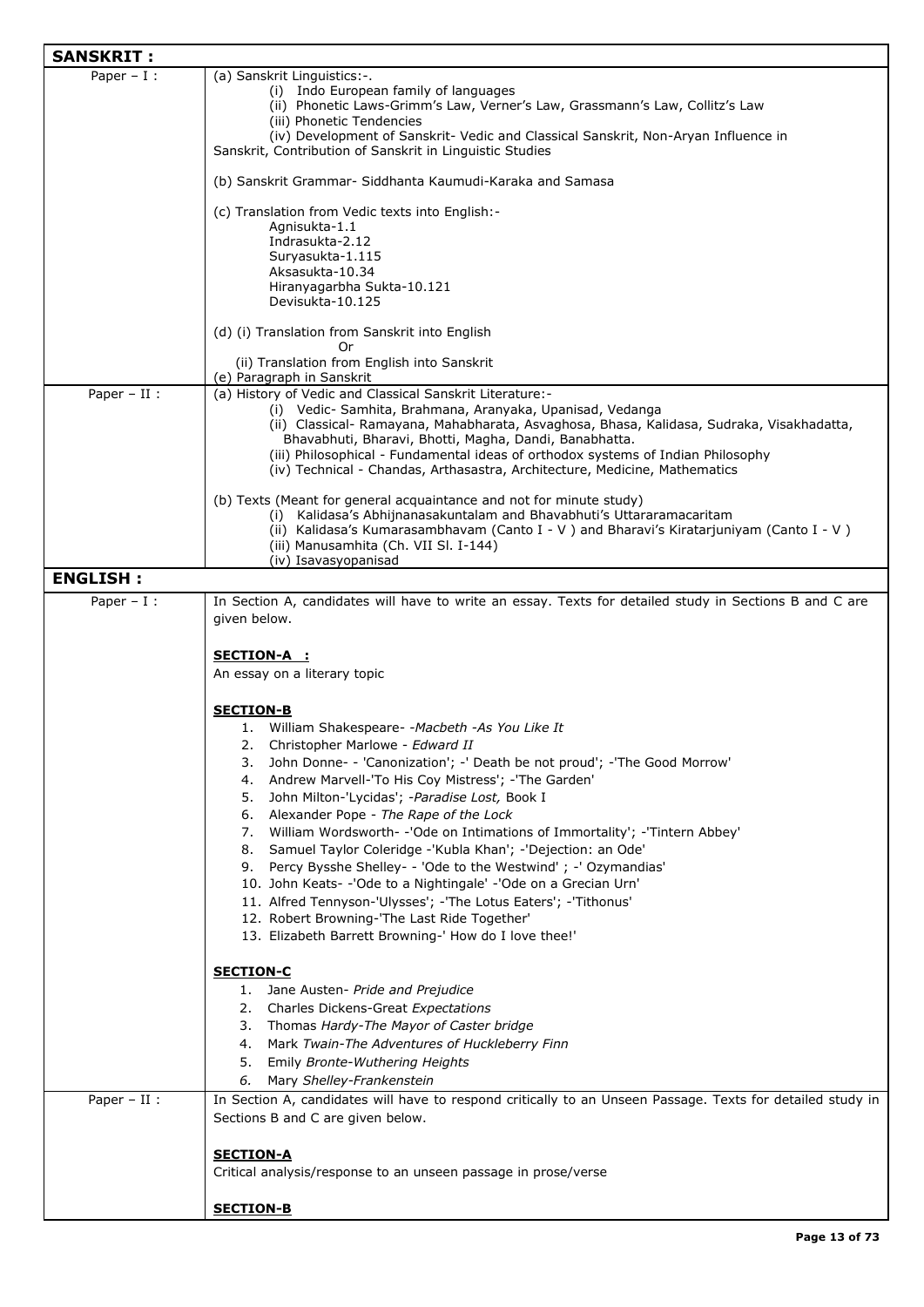|               | W. B. Yeats-'Easter 1916';<br>1.                                                                          |
|---------------|-----------------------------------------------------------------------------------------------------------|
|               | -'Sailing to Byzantium';                                                                                  |
|               |                                                                                                           |
|               | -'Leda and the Swan'                                                                                      |
|               | T. S. Eliot-<br>2.                                                                                        |
|               | -'The Love Song of J. Alfred Prufrock';                                                                   |
|               | -'The Journey of the Magi';                                                                               |
|               |                                                                                                           |
|               | -'Burnt Norton'                                                                                           |
|               | W.H. Auden-<br>3.                                                                                         |
|               | -'In Memory ofW.B.Yeats';                                                                                 |
|               |                                                                                                           |
|               | -'Lay your sleeping head, my love';                                                                       |
|               | -'The Shield of Achilles'                                                                                 |
|               | John Osborne-Look Back in Anger<br>4.                                                                     |
|               | 5. Samuel Beckett-Waiting for Godot                                                                       |
|               |                                                                                                           |
|               | 6. Sylvia Plath -                                                                                         |
|               | -'Mirror';                                                                                                |
|               | - 'Nick and the Candlestick'                                                                              |
|               | Henry Louis Vivian Derozio-'To India My Native Land';<br>7.                                               |
|               |                                                                                                           |
|               | -'My Country'                                                                                             |
|               | 8. Kamala Das -' An Introduction'                                                                         |
|               |                                                                                                           |
|               |                                                                                                           |
|               | <b>SECTION-C</b>                                                                                          |
|               | 1. D.H. Lawrence-The Rainbow                                                                              |
|               | Raja Rao-Kanthapura<br>2.                                                                                 |
|               | 3. Amitava Ghosh-The Shadow Lines                                                                         |
|               |                                                                                                           |
|               | 4. Chinua Achebe-Things Fall Apart                                                                        |
|               | James Joyce - A Portrait of the Artist as a Young Man<br>5.                                               |
|               | Rabindranath Tagore - 'Crisis in Civilization'<br>6.                                                      |
|               |                                                                                                           |
|               | 7.<br>Virginia Woolf - 'A Room of One's Own'                                                              |
| <b>PALI:</b>  |                                                                                                           |
|               |                                                                                                           |
| Paper $- I$ : | Candidates shall have to answer five questions taking atleast one question from each group. Answer to     |
|               | questions on Group-B, Group-D and Unit 3 of Group-C must be written in Pali language either in Bengali    |
|               |                                                                                                           |
|               | or in Roman script. The remaining questions must be attempted in Pali or in Bengali or in English but in  |
|               | only any one of these languages.                                                                          |
|               |                                                                                                           |
|               |                                                                                                           |
|               |                                                                                                           |
|               |                                                                                                           |
|               | A) PALI LINGUISTICS :                                                                                     |
|               |                                                                                                           |
|               |                                                                                                           |
|               | Unit 1 - Concepts of Linguistics, Languages and Phonetic Laws.                                            |
|               |                                                                                                           |
|               | Unit 2 - Concept of Homeland of Pali, Features of Pali, Pali as M.I.A., Pali & Sanskrit, Pali & Prakrits. |
|               |                                                                                                           |
|               |                                                                                                           |
|               | Unit 3 - Short notes on Phonetic Tendencies.                                                              |
|               |                                                                                                           |
|               |                                                                                                           |
|               |                                                                                                           |
|               |                                                                                                           |
|               | <b>B) PALI GRAMMAR:</b>                                                                                   |
|               |                                                                                                           |
|               | Unit 1 - Sandhi, Samasa, Itthipaccaya.                                                                    |
|               |                                                                                                           |
|               | Unit 2 - Karaka Vibhakti, Paccaya-Kita & Taddhita.                                                        |
|               |                                                                                                           |
|               | Unit 3 - Conjugation, Declension, Make Sentences.                                                         |
|               |                                                                                                           |
|               |                                                                                                           |
|               |                                                                                                           |
|               |                                                                                                           |
|               | <b>TRANSLATIONS:</b><br>C)                                                                                |
|               |                                                                                                           |
|               | Unit 1 - Pali to English (unseen passages from poetry) with grammatical notes on any two words.           |
|               |                                                                                                           |
|               | Unit 2 - Pali to English (unseen passages from prose) with grammatical notes on any two words.            |
|               |                                                                                                           |
|               |                                                                                                           |
|               | Unit 3 - English to Pali.                                                                                 |
|               |                                                                                                           |
|               |                                                                                                           |
|               |                                                                                                           |
|               | D) ESSAY IN PALI consisting of 200 words on any one of the following topics:                              |

×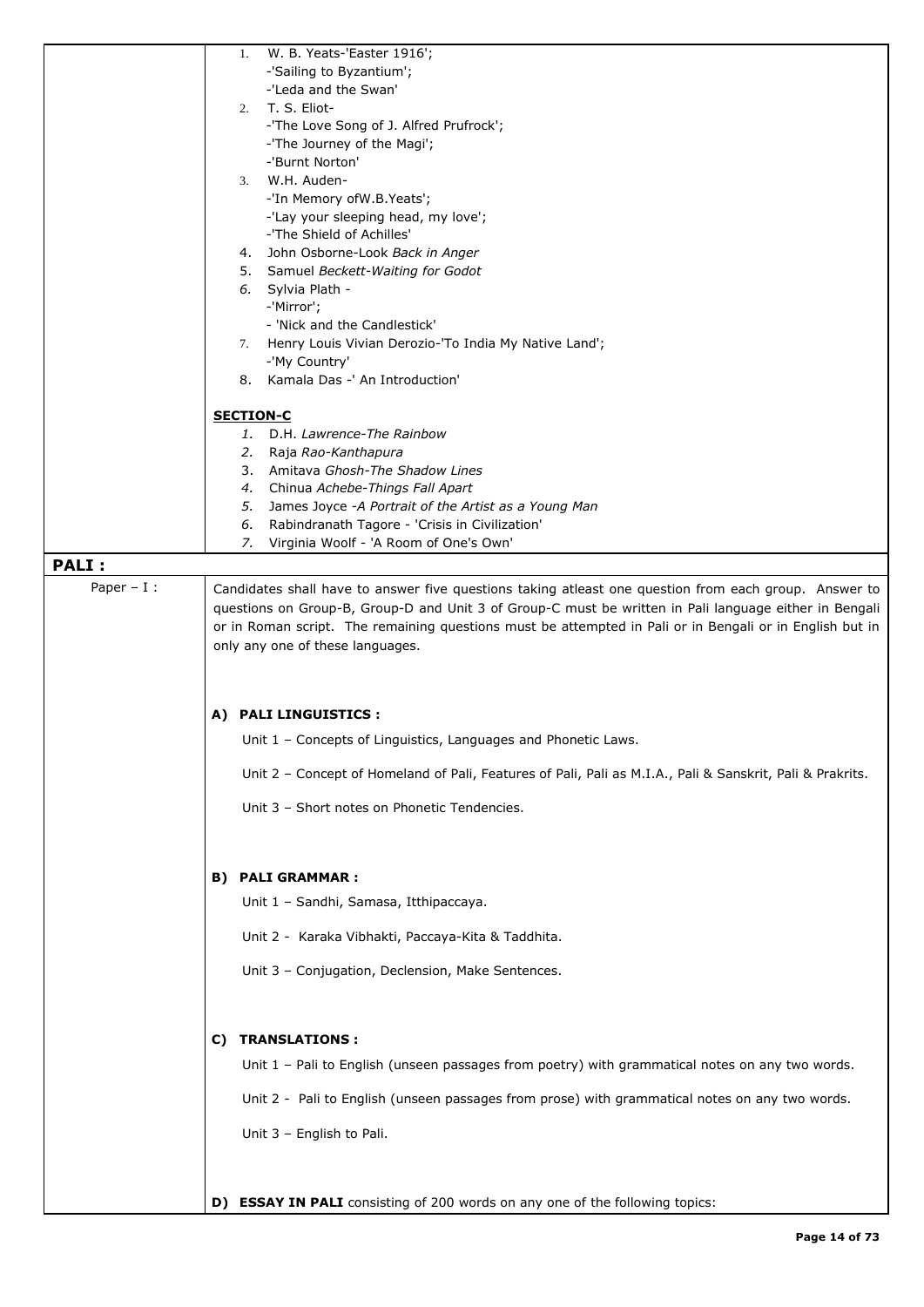|                | Gotama Buddha, Tipitaka, Dhamma - Vinaya, Sammāsambuddha, Paccekabuddha, Bodhisatta,<br>Majjhima paţipadā, Ariyaaţţhangikamagga, Cattāriariyasaccāni, Dukkha, Paţiccasamuppāda, Nibbāna,<br>Dukkhanirodhagāminīpaţipadā, Tilakkhana, Anicca, Anattā, Kammavāda.                                                                             |
|----------------|---------------------------------------------------------------------------------------------------------------------------------------------------------------------------------------------------------------------------------------------------------------------------------------------------------------------------------------------|
| Paper $-$ II : | Candidates shall have to answer any three questions from Section -A and any two from Section-B.<br>Answers of questions belonging to Section-B must be answered in Pali language in Bengali or in Roman<br>script. The remaining three questions must be attempted in any one of the following three languages -<br>Pali, Bengali, English. |
|                | <u>SECTION – A</u>                                                                                                                                                                                                                                                                                                                          |
|                | History of Canonical Literature: Vinayapitaka, Suttapitaka & Abhidhammapitaka.<br>A)                                                                                                                                                                                                                                                        |
|                | Non-Canonical Literature: Extra-Canonical (Anupitaka), Commentaries<br>(Atthakathas), Vamsa<br>B)<br>Literature.                                                                                                                                                                                                                            |
|                | History of Early Buddhism: Pre-Buddhist India, Life of Buddha, Royal Patronage, Origin of Samgha.<br>C)                                                                                                                                                                                                                                     |
|                | D) Development of Buddhism: Buddhist Councils (1st, 2nd, 3rd & 4th); Buddhist<br>Schools and Sects;<br>Spread and Decline of Buddhism.                                                                                                                                                                                                      |
|                | <u>SECTION – B</u>                                                                                                                                                                                                                                                                                                                          |
|                | E) CRITICAL STUDY OF SELECTED PALI TEXTS                                                                                                                                                                                                                                                                                                    |
|                | UNIT-I<br><b>POETRY TEXTS</b>                                                                                                                                                                                                                                                                                                               |
|                | DHAMMAPADA -<br>Yamakavagga, Appamadavagga, Cittavagga, Maggavagga, Buddhavagga                                                                                                                                                                                                                                                             |
|                | SUTTANIPATA -<br>Pabbajja Sutta, Padhana Sutta, Karaniya Mettasutta, Khaggavisanasutta,                                                                                                                                                                                                                                                     |
|                | Parayanavagga - Vatthugatha.                                                                                                                                                                                                                                                                                                                |
|                | THERAGATHA -<br>Kaccayana, Talaputa, Silava                                                                                                                                                                                                                                                                                                 |
|                | THERIGATHA -<br>Ambapali, Subha Jivakambabanika, Kisagotami                                                                                                                                                                                                                                                                                 |
|                | UNIT-II PROSE TEXTS                                                                                                                                                                                                                                                                                                                         |
|                | Dhammacakkapavattana Sutta, Mahaparinibbana Sutta, Ariyapariyesana Sutta, Singalovada Sutta,<br>Kutadanta Suttanta. How women were admitted to the Sangha, Milindapanha-Bahirakatha, Marriage of<br>Visakha, Annihilation of the Sakiyas, Sibi Jataka, Dasaratha Jataka                                                                     |
|                | Explanation of Pali quotations from the prescribed texts in Pali language.                                                                                                                                                                                                                                                                  |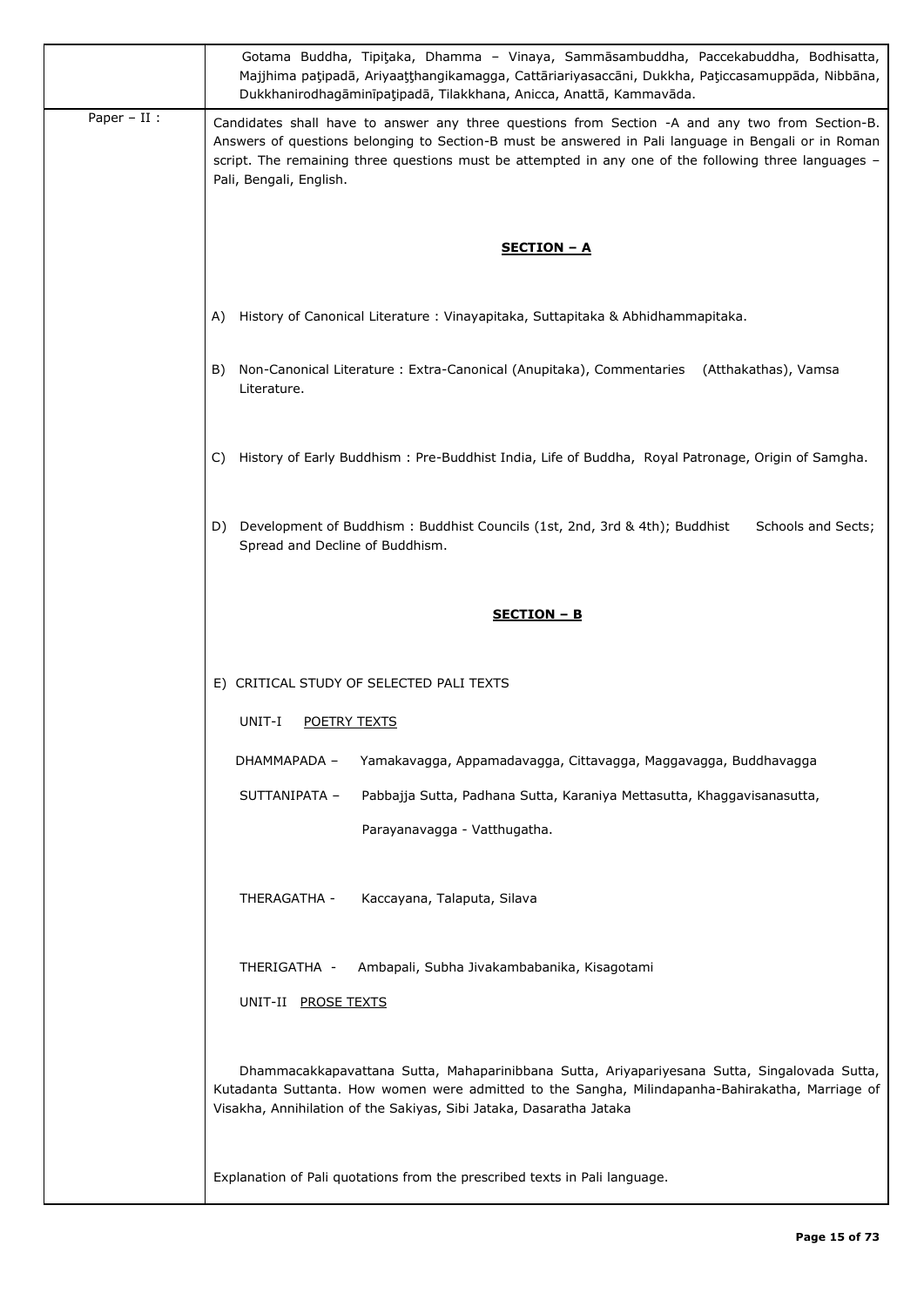|                 | Ref.: www.vipassanaresearchinstitute.com for Pali texts                                                                                                                                                                                                                                                                                                                                                                                                                                                                                                                                                                             |
|-----------------|-------------------------------------------------------------------------------------------------------------------------------------------------------------------------------------------------------------------------------------------------------------------------------------------------------------------------------------------------------------------------------------------------------------------------------------------------------------------------------------------------------------------------------------------------------------------------------------------------------------------------------------|
|                 |                                                                                                                                                                                                                                                                                                                                                                                                                                                                                                                                                                                                                                     |
|                 |                                                                                                                                                                                                                                                                                                                                                                                                                                                                                                                                                                                                                                     |
|                 |                                                                                                                                                                                                                                                                                                                                                                                                                                                                                                                                                                                                                                     |
|                 | Ref.: B.A. Pali Selection, Prose & Poetry, Calcutta University Publication                                                                                                                                                                                                                                                                                                                                                                                                                                                                                                                                                          |
|                 | B.A. Pali (Hon.) Selection, Calcutta University Publication                                                                                                                                                                                                                                                                                                                                                                                                                                                                                                                                                                         |
|                 | M.A. Pali Selection, Prose & Poetry, Calcutta University Publication                                                                                                                                                                                                                                                                                                                                                                                                                                                                                                                                                                |
|                 |                                                                                                                                                                                                                                                                                                                                                                                                                                                                                                                                                                                                                                     |
|                 | F)<br>CRITICAL STUDY OF CHANDA AND ALAMKARA (Answers to be written in Pali language)                                                                                                                                                                                                                                                                                                                                                                                                                                                                                                                                                |
|                 |                                                                                                                                                                                                                                                                                                                                                                                                                                                                                                                                                                                                                                     |
|                 | - Samavutta Chanda<br>UNIT-I - VUTTODAYA                                                                                                                                                                                                                                                                                                                                                                                                                                                                                                                                                                                            |
|                 | UNIT-II - SUBODHALANKARA - Yamaka, Upama, Rupaka, Vyatireka,                                                                                                                                                                                                                                                                                                                                                                                                                                                                                                                                                                        |
| <b>ARABIC:</b>  |                                                                                                                                                                                                                                                                                                                                                                                                                                                                                                                                                                                                                                     |
| Paper $- I$ :   | (a) Arabic linguistics; (b) Arabic grammar; (c) Translation from Arabic into English; (d) Translation from<br>English into Arabic; (e) Arabic rhetoric and prosody.                                                                                                                                                                                                                                                                                                                                                                                                                                                                 |
| Paper $-$ II :  | (a) History of Arabic literature; (b) Texts (meant for general acquaintance and not for minute study) : (1)<br>Diwan-Ibn-ul-Fariz; (2) Sab'a Mu'allaqa; (3) Sirat-Ibn-i-Hisham; (4) Muqaddama-Ibn-i-Khaldun.                                                                                                                                                                                                                                                                                                                                                                                                                        |
| <b>PERSIAN:</b> |                                                                                                                                                                                                                                                                                                                                                                                                                                                                                                                                                                                                                                     |
| Paper $-1$ :    | (a) Persian linguistics (Persian and Indo-European family of languages; Aryan or Indo_Iranian branch,<br>evolution of Persian language, Old Persian, Avestan language, Middle Persian or Pahlavi, Modern Persian,<br>Iranian dialects, Persian influence on Indian languages); (b) Persian grammar; (c) Translation from<br>Persian into English; (d) Translation from English into Persian; (e) Persian rhetoric and prosody.                                                                                                                                                                                                      |
| Paper – $II$ :  | (a) History of Persian literature (Origin of Persian poetry, Early poets, Development of poetic forms-<br>qasida, ghazal, masnavi,, etc. Growth of poetic themes or trendsepic, romantic, mystical, philosophical,<br>ethical, etc. Survey of prose-works-historical, mystical, ethical, biographical, etc. Literary progress in<br>different periods of Iranian history. Contributions of eminent poets and writers. Modern poetry, Modern<br>prose, Indo-Persian literature); (b) Texts (meant for general acquaintance and not for minute study) : (1)<br>Shahnama of Firdausi; (2) Chahar Maqala of Nizami Aruzi; (3) Qasaid-i- |
|                 | Khaqani; (4) Diwan-i-Hafiz; (5) Masnavi of Jalaluddin Rumi; (6) Naldaman of Fayzi.                                                                                                                                                                                                                                                                                                                                                                                                                                                                                                                                                  |
| <b>FRENCH:</b>  |                                                                                                                                                                                                                                                                                                                                                                                                                                                                                                                                                                                                                                     |
| Paper $-1$ :    | Translation from French into English, Translation from English into French, French Grammar.                                                                                                                                                                                                                                                                                                                                                                                                                                                                                                                                         |
| Paper $-$ II :  | History of French Literature, Texts, Texts (meant for general acquaintance and not for minute study) :                                                                                                                                                                                                                                                                                                                                                                                                                                                                                                                              |
|                 | (1) Prose-Ronsard : Deveres choisies (Classique Larosusse) - 2 volumes, Pierre Loti; La roman d'um<br>enfant; (2) Poetry-Ronsard : Poesies choisies (Classique Larosusse)-2 volumes. Musset : Poesies<br>nouvelles. Drama-Moliers : L'Avare, Corneilles : La Cid.                                                                                                                                                                                                                                                                                                                                                                   |
| <b>URDU:</b>    |                                                                                                                                                                                                                                                                                                                                                                                                                                                                                                                                                                                                                                     |
| Paper $-1$ :    | (Answer must be written in Urdu)                                                                                                                                                                                                                                                                                                                                                                                                                                                                                                                                                                                                    |
|                 | <u>Section - A</u>                                                                                                                                                                                                                                                                                                                                                                                                                                                                                                                                                                                                                  |
|                 | 1. Development of Urdu Language :-<br>a) Development of Indo-Aryan<br>i) Old Indo-Aryan<br>ii) Middle Indo Aryan<br>iii) New Indo Aryan                                                                                                                                                                                                                                                                                                                                                                                                                                                                                             |
|                 | b) Western Hindi and its dialects :-<br>i) Brij Bhasha, Maghrabi Hindi Aur Uski Mukhtalif Boliyan & Haryanvi<br>ii) Theories about the origin of Urdu Language                                                                                                                                                                                                                                                                                                                                                                                                                                                                      |
|                 | c) Daccani Urdu origin and Development, its significant linguistic feature.                                                                                                                                                                                                                                                                                                                                                                                                                                                                                                                                                         |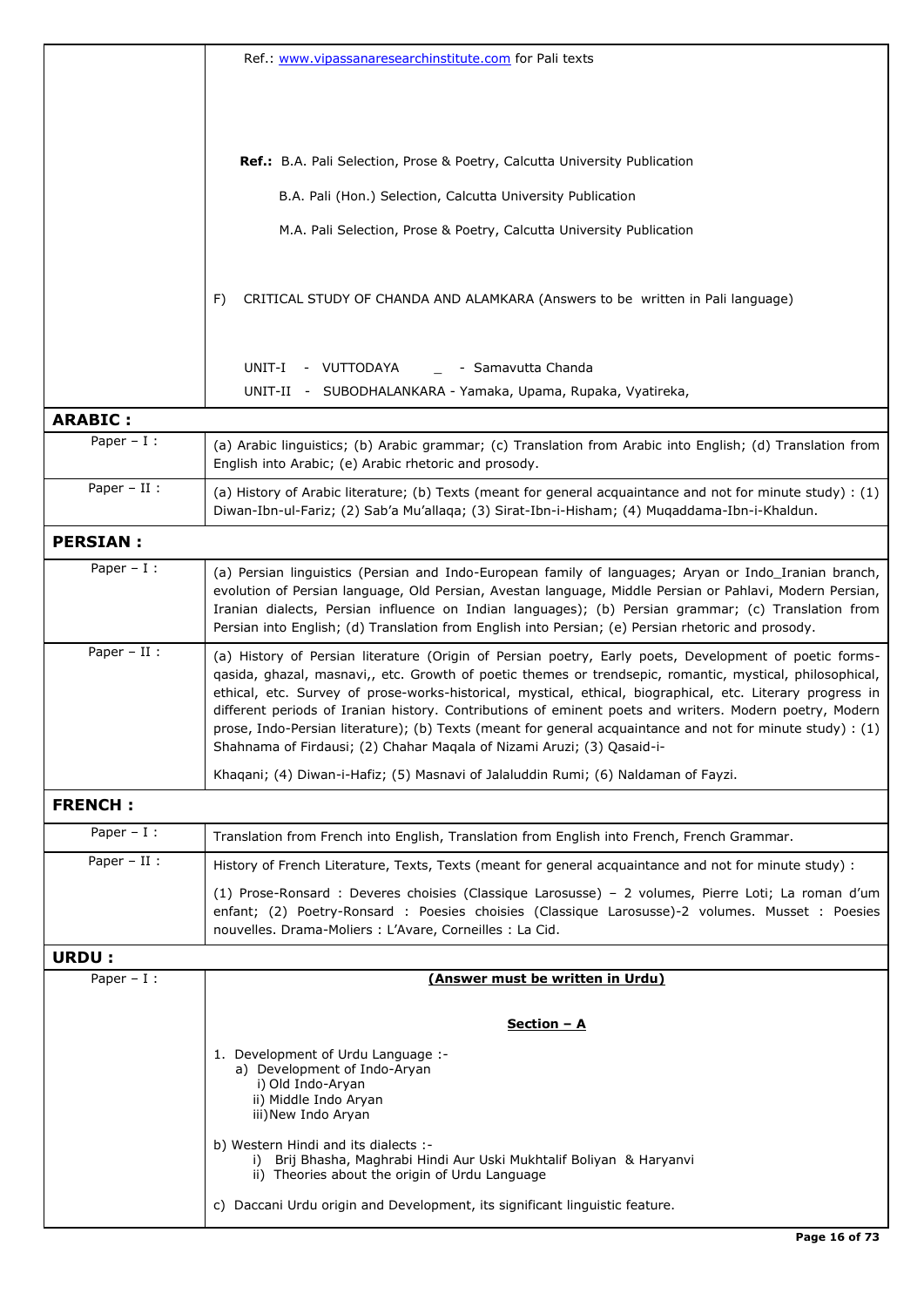|                | d) Fort William College and its contribution to Urdu Literature.                                                                                                                                                                                                                                                                                                                                                                                                                                       |
|----------------|--------------------------------------------------------------------------------------------------------------------------------------------------------------------------------------------------------------------------------------------------------------------------------------------------------------------------------------------------------------------------------------------------------------------------------------------------------------------------------------------------------|
|                |                                                                                                                                                                                                                                                                                                                                                                                                                                                                                                        |
|                | $Section - B$                                                                                                                                                                                                                                                                                                                                                                                                                                                                                          |
|                | 1.<br><b>Genres and their development :-</b>                                                                                                                                                                                                                                                                                                                                                                                                                                                           |
|                | Α.<br>Poetry :-                                                                                                                                                                                                                                                                                                                                                                                                                                                                                        |
|                | i. Ghazal, Qasida, Masnavi, Marsia, Nazm and Rubai.                                                                                                                                                                                                                                                                                                                                                                                                                                                    |
|                | a) Ghazal :-<br>i) Wali: - Intekhab-e-wali compiled by Nurul HasanHashmi - (First five Ghazals)                                                                                                                                                                                                                                                                                                                                                                                                        |
|                | ii) Mir :- Intekhab-e-Mir compiled by Maulvi Abdul Haq -<br>(First five Ghazals)                                                                                                                                                                                                                                                                                                                                                                                                                       |
|                | iii) Ghalib : - Diwane-Ghalib ( First five Ghazals)                                                                                                                                                                                                                                                                                                                                                                                                                                                    |
|                | Faiz Ahmed Faiz : - Naqsh-e-Faryadi, (first five Ghazals)<br>Nasir Kazmi :- Barg-e-Ne ( first five Ghazals)<br>Shaharyar : - Hijr ke Mausam ( First five Ghazals)                                                                                                                                                                                                                                                                                                                                      |
|                | Qasida: Dar Tazhik-e-Rozgar - Sauda.                                                                                                                                                                                                                                                                                                                                                                                                                                                                   |
|                | Masnavi: Sahrul Bayan - Mir Hasan                                                                                                                                                                                                                                                                                                                                                                                                                                                                      |
|                | Marsia; i) Jab Badban-e-Kashti Shahe Umam Gira<br>- Mir Anis<br>ii) Kis Sher ki Amad hai Ke Run Kanp Raha hai - Mirza Dabir                                                                                                                                                                                                                                                                                                                                                                            |
|                | Banjara Nama - Nazir Akbarabadi<br>Nazm;                                                                                                                                                                                                                                                                                                                                                                                                                                                               |
|                | Masjide Qartaba - Iqbal                                                                                                                                                                                                                                                                                                                                                                                                                                                                                |
|                | - Faiz Ahmed Faiz<br>Tanhai                                                                                                                                                                                                                                                                                                                                                                                                                                                                            |
|                | - Akhtarul Iman<br>Ek Ladka                                                                                                                                                                                                                                                                                                                                                                                                                                                                            |
|                | Taslise Hayat<br>- Pervez Shahedi                                                                                                                                                                                                                                                                                                                                                                                                                                                                      |
|                | Rubai;<br>i. Khenche Huwe Sar Ko Kahan jata hai<br>- Mir Anis                                                                                                                                                                                                                                                                                                                                                                                                                                          |
|                | - Josh Malihabadi<br>ii.Ek Fitna hai Nageson Mein Kamil hona                                                                                                                                                                                                                                                                                                                                                                                                                                           |
|                | iii. Aa Ae Mani-e-Kayenat Mujh Mein Aaja<br>- Firaq Gorakhpuri                                                                                                                                                                                                                                                                                                                                                                                                                                         |
|                | 2.<br><b>Significant features of</b><br>- 14                                                                                                                                                                                                                                                                                                                                                                                                                                                           |
|                | i) Lucknow School<br>a)                                                                                                                                                                                                                                                                                                                                                                                                                                                                                |
|                | ii) Delhi School                                                                                                                                                                                                                                                                                                                                                                                                                                                                                       |
|                | b)<br>Sir Sayed Movement<br>i)                                                                                                                                                                                                                                                                                                                                                                                                                                                                         |
|                | Progressive Movement<br>ii)                                                                                                                                                                                                                                                                                                                                                                                                                                                                            |
|                | Modernism<br>iii)                                                                                                                                                                                                                                                                                                                                                                                                                                                                                      |
| Paper $-$ II : | Answer must be written in Urdu                                                                                                                                                                                                                                                                                                                                                                                                                                                                         |
|                | (This paper will require first hand reading of the texts prescribed and will be designed to test the<br>candidates critical ability)                                                                                                                                                                                                                                                                                                                                                                   |
|                | <u>Section - A</u>                                                                                                                                                                                                                                                                                                                                                                                                                                                                                     |
|                | Bagho Bahar<br>Mir Aman Dehalvi<br>1.<br>2.<br>Md. Hussain Azad<br>Abe Hayat (Dibacha)<br>3.<br>Ood-e-Hindi<br>Asadullah Khan Ghalib<br>4.<br>Ghubar-e- Khatir<br>Maulana abul Kalam Azad<br>5.<br>Godan<br>Munshi Prem Chand<br>6.<br>Lajwanti<br>Rajindra Singh Bedi<br>7.<br>Toba Tek Singh<br>Sa'adat Hassan Manto<br>8.<br>Maqualate sir syed (Ta'asub,<br>Sir Syed Ahmed Khan<br>Tahzib, Rasm-o-Rewaj ki Pabandi<br>Ke Nuqsanat, Khushamad)<br>9.<br>Ganjhaye Giramaya<br>Rasheed Ahmed Siddiqui |
|                | (Maulana Md. Ali Johar,                                                                                                                                                                                                                                                                                                                                                                                                                                                                                |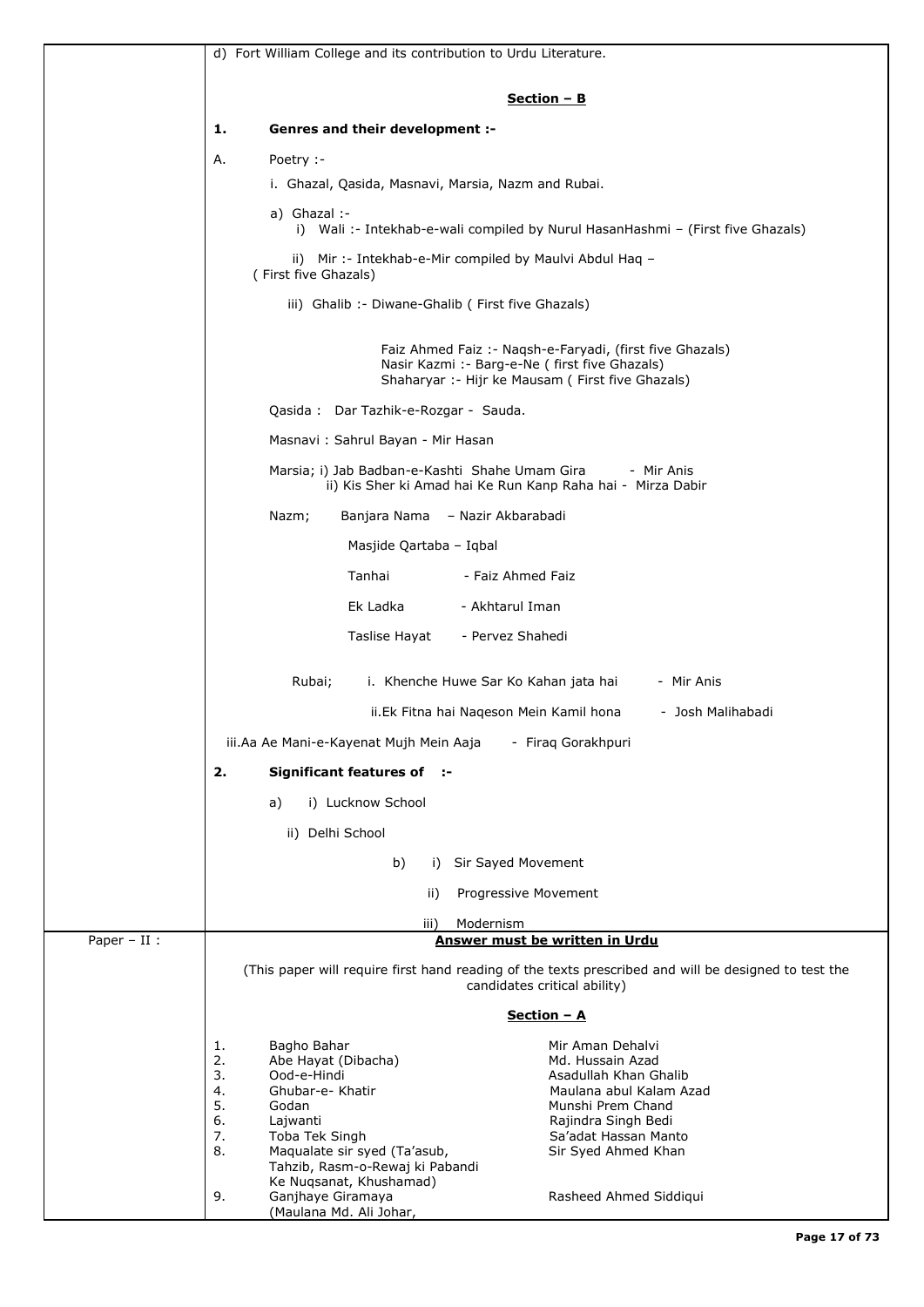|                 | Mukhtar Ahmed Ansari,                                                                                                      |
|-----------------|----------------------------------------------------------------------------------------------------------------------------|
|                 | Md. Aqbal, Ayub Abbasi,                                                                                                    |
|                 | Asghar Gondavi)                                                                                                            |
|                 | Safaid Khoon<br>Agha Hashr Kashmiri<br>10.<br>$Section - B$                                                                |
|                 |                                                                                                                            |
|                 | Literary criticism and its development with reference to :-                                                                |
|                 | Muqaddama sher-o-shaeri<br>Altaf Hussain Hali<br>i.                                                                        |
|                 | Tanquidi Nazaryat<br>Ehtasham Hussain<br>ii.                                                                               |
|                 | Urdu Tanquid Per Ek Nazar<br>iii.<br>Kalimuddin Ahmed<br>$\blacksquare$<br>$\sim$                                          |
|                 | Adab aur zindagi<br>Majnu Gorakhpuri<br>iv.<br>Tanquidi Afkar<br>Shamsur Rahman Farooqui<br>ν.<br>$\overline{\phantom{a}}$ |
|                 |                                                                                                                            |
|                 |                                                                                                                            |
|                 | $Section - C$                                                                                                              |
|                 | <b>Essay writing</b>                                                                                                       |
|                 | (Compulsory, covering literary and imaginative topics).                                                                    |
| <b>SANTALI:</b> |                                                                                                                            |
| Paper $- I$ :   | Question Papers are to be set in 'OLCHIKI' script and Answers should also be given in 'OLCHIKI' script.                    |
|                 |                                                                                                                            |
|                 |                                                                                                                            |
|                 |                                                                                                                            |
|                 | Section - A                                                                                                                |
|                 |                                                                                                                            |
|                 |                                                                                                                            |
|                 | 1.<br>Topic from the History of Santali Language:                                                                          |
|                 |                                                                                                                            |
|                 |                                                                                                                            |
|                 |                                                                                                                            |
|                 | a)<br>The chronological track from Austro-Asiatic-Austric to Santali (Family tree with branches                            |
|                 | and approximate dates);                                                                                                    |
|                 |                                                                                                                            |
|                 |                                                                                                                            |
|                 |                                                                                                                            |
|                 | b)<br>Historical stages of Santali (Old, Middle and New) and their Linguistic features with Santali                        |
|                 | grammar (Ranor);                                                                                                           |
|                 |                                                                                                                            |
|                 |                                                                                                                            |
|                 |                                                                                                                            |
|                 | Santali languages and its Dialects and their distinguishing characteristic;<br>c)                                          |
|                 |                                                                                                                            |
|                 |                                                                                                                            |
|                 | d)                                                                                                                         |
|                 | Elements of Santali Vocabulary;                                                                                            |
|                 |                                                                                                                            |
|                 |                                                                                                                            |
|                 | e)<br>Forms of Santali literary prose (Relevant with personal relations);                                                  |
|                 |                                                                                                                            |
|                 |                                                                                                                            |
|                 |                                                                                                                            |
|                 | 2.<br>Process of Phonetic changes in Santali languages and necessity of 'OLCHIKI' script.                                  |
|                 |                                                                                                                            |
|                 |                                                                                                                            |
|                 |                                                                                                                            |
|                 | 3.<br>Problems of standardization and reform of alphabet and spelling and those of transliteration and                     |
|                 | inevitability of 'OLCHIKI' Script. Ill effects of use of other script in writing Santali excepting                         |
|                 | 'OLCHIKI' script.                                                                                                          |
|                 |                                                                                                                            |
|                 |                                                                                                                            |
|                 | Section - B                                                                                                                |
|                 |                                                                                                                            |
|                 |                                                                                                                            |
|                 |                                                                                                                            |
|                 | 4.<br>History of Santali literature:                                                                                       |
|                 |                                                                                                                            |
|                 |                                                                                                                            |
|                 |                                                                                                                            |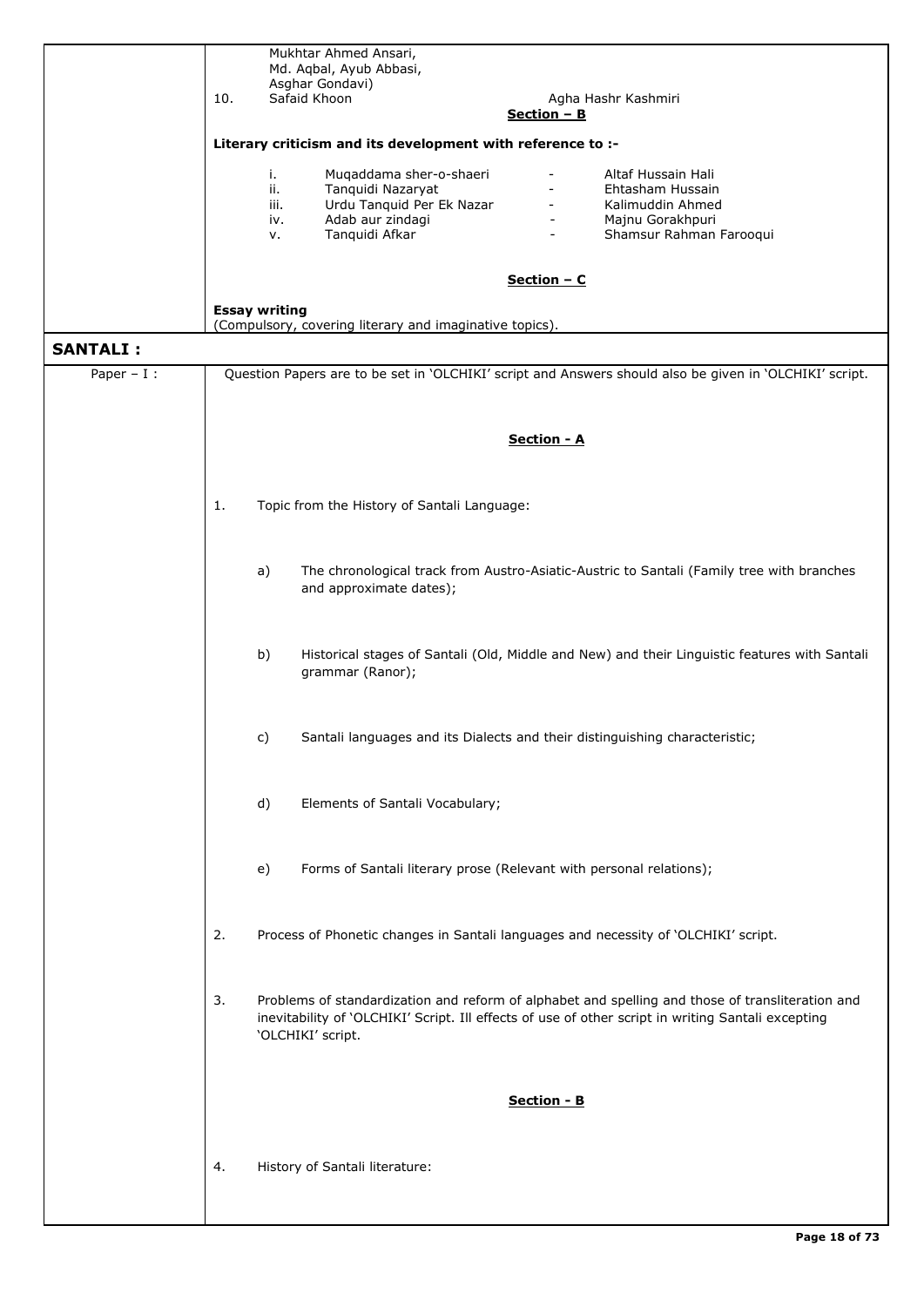|                |    | a)    | Periodization of Santali literature: Old and Middle Santali literature;                                                                                                                                       |             |
|----------------|----|-------|---------------------------------------------------------------------------------------------------------------------------------------------------------------------------------------------------------------|-------------|
|                |    | b)    | Roots and reasons behind the emergence of modernity in Santali literature;                                                                                                                                    |             |
|                |    | c)    | Evolution of Santali oral literatures like 'Binti', 'Bankher', 'Thuti', Serwa Sereng (Traditional<br>songs) and the 'Jamsimbinti'- the scripture of SARIDHARAM religion;                                      |             |
|                |    | d)    | Narrative and lyric trends in the nineteenth century Santali poetry;                                                                                                                                          |             |
|                |    | e)    | Development of Santali prose;                                                                                                                                                                                 |             |
|                |    | $f$ ) | Santali dramatic literature (Nineteenth century, Pandit Raghunath Murmu, Sadhuram Chand<br>Murmu and Post 1946 Santali drama);                                                                                |             |
|                | 5. |       | Majhi Ramdas Tudu (Reska), Sadhuram Chand Murmu and Pandit Raghunath Murmu (Upto 1950).                                                                                                                       |             |
|                | 6. |       | Fiction - Major Authors :                                                                                                                                                                                     |             |
|                |    |       | Majhi Ramdas Tudu (Reska), Sadhuram Chand Murmu, Pandit Raghunath Murmu, Paul Jujar<br>Saren, Narayan Saren (Toresutam), Sarada Prasad Kisku (Totko Malang), Nayke Mongal Chandra<br>Saren, Domon Sahu Samir. |             |
| Paper $-$ II : |    |       | Question Papers are to be set in 'OLCHIKI' script and Answers should also be given in 'OLCHIKI' script.                                                                                                       |             |
|                |    |       |                                                                                                                                                                                                               |             |
|                |    |       | Section - A                                                                                                                                                                                                   |             |
|                | 1. |       | SADHURAM CHAND ANOLMALA (A total collection of Sadhuram Chand Murmu) - April, 1997,<br>Department of Information & Cultural Affairs, Govt. of West Bengal:                                                    |             |
|                |    | i)    | Marang Buru Dharam Sari                                                                                                                                                                                       | Page - 19   |
|                |    | ii)   | Ana terang horko Dusao Kana                                                                                                                                                                                   | Page - $11$ |
|                |    | iii)  | Deban tengon adibasi bir                                                                                                                                                                                      | Page $-61$  |
|                |    |       | (All from ol daha anarhe)                                                                                                                                                                                     |             |
|                |    | iv)   | Bhorom nasao                                                                                                                                                                                                  | Page - 85   |
|                |    | V)    | Jati Milan                                                                                                                                                                                                    | Page - 93   |
|                |    | vi)   | Kolkata renah bharak                                                                                                                                                                                          | Page - 155  |
|                |    | vii)  | Bah julung                                                                                                                                                                                                    | Page - 151  |
|                |    |       |                                                                                                                                                                                                               |             |
|                |    |       |                                                                                                                                                                                                               |             |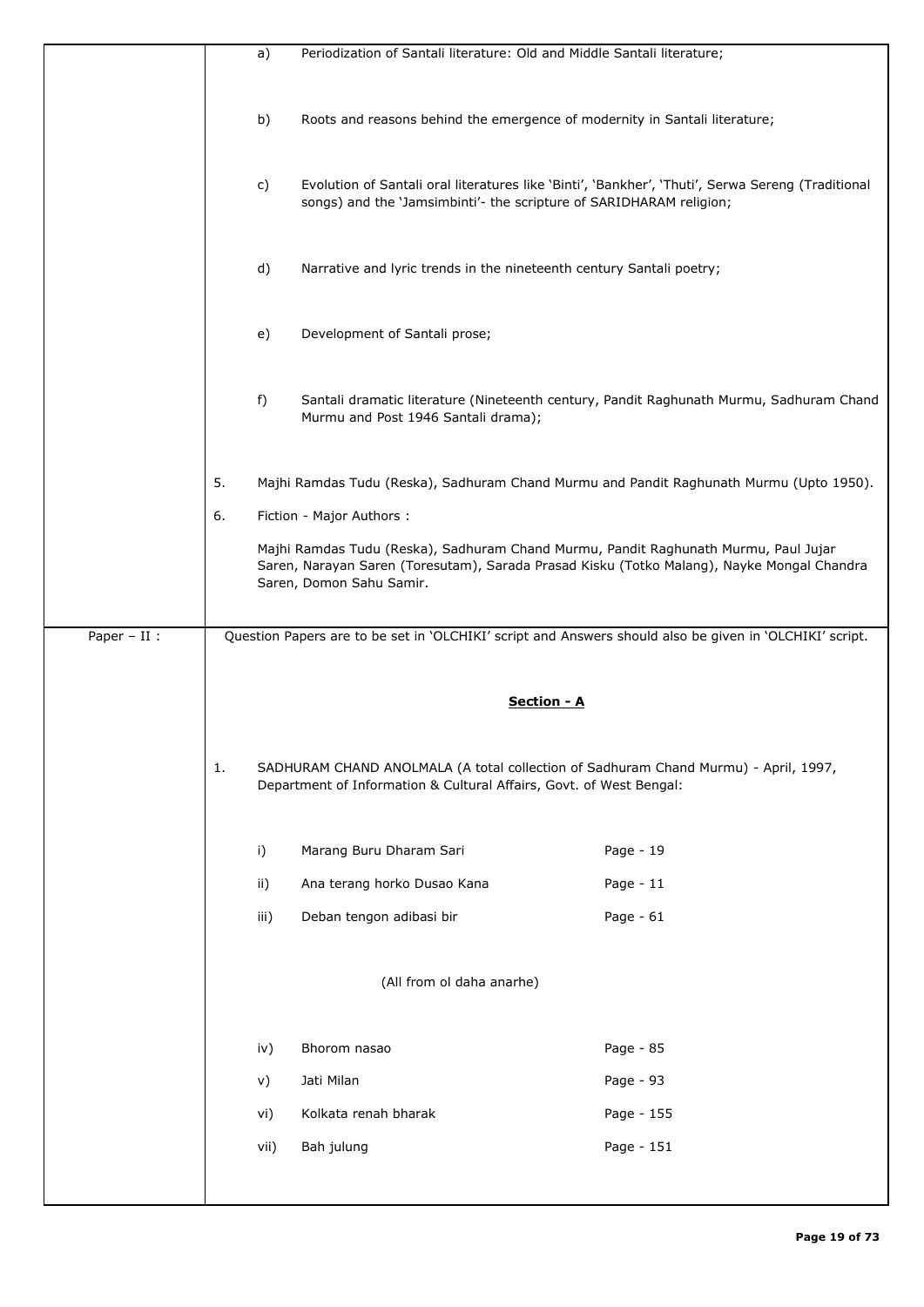|     |       | (All from 'Aldaha anarhe')                                                              |                  |
|-----|-------|-----------------------------------------------------------------------------------------|------------------|
|     |       |                                                                                         |                  |
|     | viii) | Jamsimbinti                                                                             | Page - 204       |
|     | ix)   | Dharti Dhasao                                                                           | Page - 208       |
|     | x)    | Manmi Reah Bad Borket                                                                   | Page - 283 - 304 |
|     |       | (Jat hating)                                                                            |                  |
|     |       | (All from Lita Godet)                                                                   |                  |
| 2.  |       | (HORKOREN MARE HAPRAM KOREYAH KATHA) Rev. L. O. Skrefsud:                               |                  |
|     | i)    | AAD KHON MANOA REAH BIBORAN - Page - 1-19                                               |                  |
|     | ii)   | DHARAM AAR SERWOA - Page - 203-249                                                      |                  |
| 3.  |       | Kherwal Bansha Dharam Puthi - Rajhi Ramdas Tudu (Reska)                                 |                  |
|     |       | Karmu ar kharmu reyah - Karambinti Galmarao - Page - 68-102                             |                  |
| 4.  |       | Sansar Phend - A Drama by Sadhuram Chand Murmu                                          |                  |
| 5.  |       | Bidu Chandan - A Drama by Pandit Raghunath Murmu                                        |                  |
| 6.  |       | Sidu Kanu Santal Hool - A Drama by Pandit Raghunath Murmu                               |                  |
| 7.  |       | The Jamsim Binti By Nayke Mongal Ch. Saren                                              |                  |
|     |       | Section - B                                                                             |                  |
| 8.  |       | Pandit Raghunath Murmu (Biography) By Ramchanda Murmu                                   |                  |
| 9.  |       | Santal Folk Tales (Collected) Vol-I By P. O. Bodding                                    |                  |
| 10. | a)    | SAOHEND MOHANK - A collection of selected Essays By Subodh Hansda and<br>Debdulal Murmu |                  |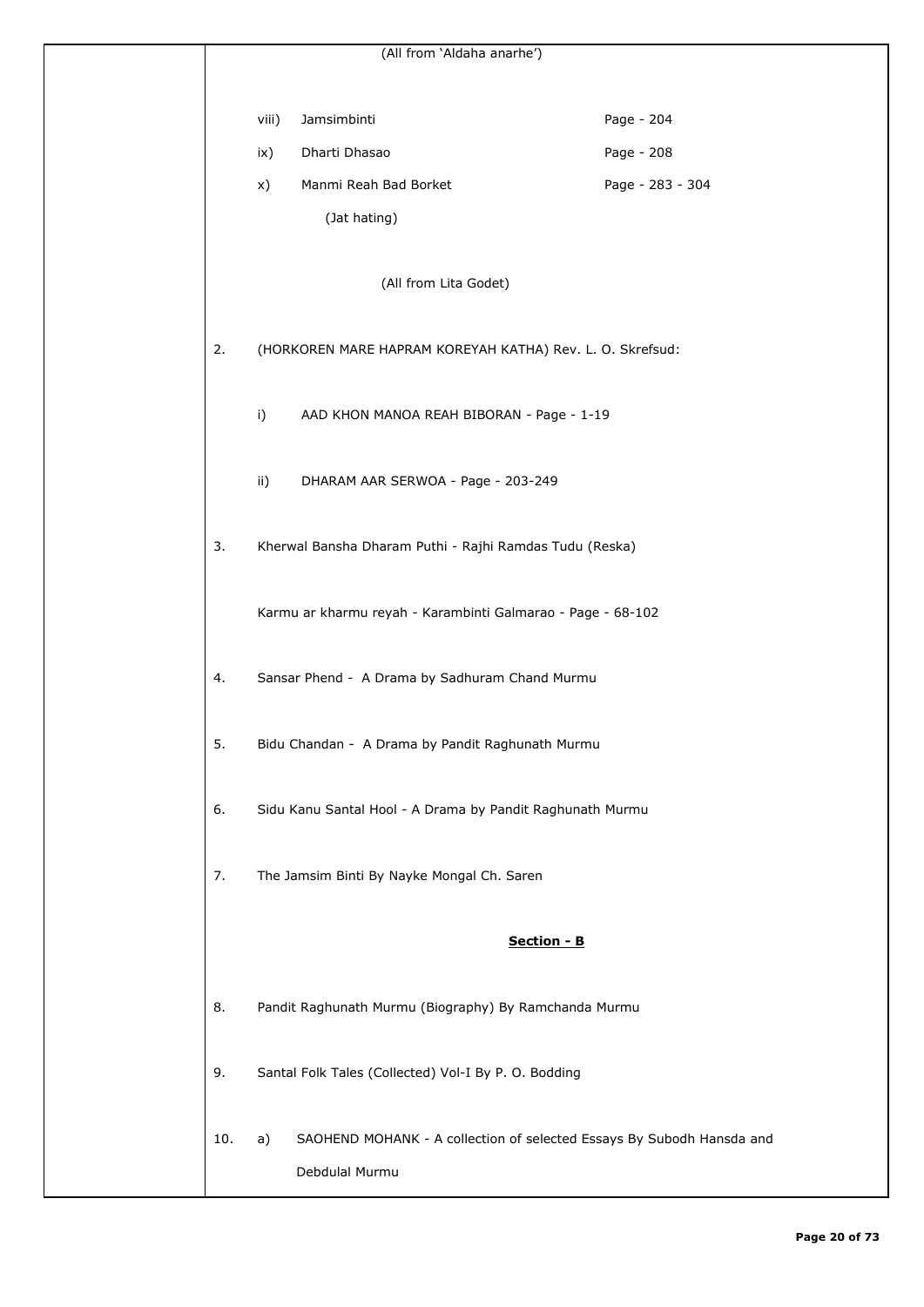|                                |         | b) | AYO AARANG TE OLOH - Pandit Raghunath Murmu                                                                                                                                                                                                                                                                                                      |
|--------------------------------|---------|----|--------------------------------------------------------------------------------------------------------------------------------------------------------------------------------------------------------------------------------------------------------------------------------------------------------------------------------------------------|
|                                |         | c) | SANTARI PARSI AARSAOHET - Sarada Prasad Kisku                                                                                                                                                                                                                                                                                                    |
|                                |         | d) | SANTARI TULAJAKHA SAOHET - Gomosta Prasad Saren                                                                                                                                                                                                                                                                                                  |
|                                | 11.     | a) | SAI SERMA RENAH ANORHE - A collection of Santali Poems of 100 year with<br>Bengali Translation                                                                                                                                                                                                                                                   |
|                                |         | b) | NIDA YUNTA - Sarada Prasad Kisku                                                                                                                                                                                                                                                                                                                 |
|                                |         | c) | DHARAM GE SARIYA - Mondal Hembram                                                                                                                                                                                                                                                                                                                |
|                                |         | d) | MAYAJAL - Narayan Saren (Tore Sutaru)                                                                                                                                                                                                                                                                                                            |
|                                | 12.     |    | MIT GEL HOR KAHNI SALAH MIT SAI MIT KAHNI - A collection of Ten Santali Folk Tales and 101<br>short stories.                                                                                                                                                                                                                                     |
|                                | 13.     |    | 'Paschimbangla' (Sadhu Ramchand Murmu Memorial Edition - Govt. of West Bengal).                                                                                                                                                                                                                                                                  |
|                                | 14.     |    | Saotal Bidraher 150 Bochhor - 'Paschimbanga' special issue.                                                                                                                                                                                                                                                                                      |
| <b>COMPARATIVE LITERATURE:</b> |         |    |                                                                                                                                                                                                                                                                                                                                                  |
| Paper $- I$ :                  |         |    | (a) Theories of Literature : Dates terms and Concepts.<br>(b) Literature of the Ancient World; (i) Indian, (ii) Western<br>(c) Bangla Sahitya: 1 (Baishnab Padabali theke Bankimchandra)<br>(d) Bangla Sahitya: 2 (Rabindranath o Uttorkaal)<br>(e) Bengali Literature in Translation<br>(f) Indian Literature other than Bengali in Translation |
| Paper $-$ II :                 |         |    | Western Literature -                                                                                                                                                                                                                                                                                                                             |
|                                |         |    | (a) 800 - 1400 A.D. (including Song of Ronald, Tristan and representative writings of<br>Troubadour Minnesang, Dante, Petrarch, Boccaccio and Chaucer).                                                                                                                                                                                          |
|                                |         |    | (b) 1400 - 1616 A.D. (including representative writings of Villon, Ronsard, Spencer, Machiavelli,<br>Rableis, Montaigne and Shakespeare).                                                                                                                                                                                                        |
|                                |         |    |                                                                                                                                                                                                                                                                                                                                                  |
|                                | Defoe). |    | (c) 1616 - 1749 A.D. (including representative writings of Moliere, Racine, Swift, Voltaire and                                                                                                                                                                                                                                                  |
|                                |         |    | (d) 1749 - 1832 A.D. (including representative writings of Goethe, Schiller, Heine, Wordsworth,<br>Coleridge, Shelley, Keats, Scott, Rene, Lamartine, Vigny, Hugo and Musset).                                                                                                                                                                   |
|                                |         |    | (e) 1832 - 1910 A.D. (including representative writings of Whitman, Baudelaire, Verlaine,<br>Laforgue, Ibsen, Balzac, Tolstoy, Maupassant and Chekhov).                                                                                                                                                                                          |
|                                |         |    | (f) 1910 to the Present times (including representative writings of Yeats, Eliot, Frost, Rilke,<br>Mayakovsky, Eluard, Neruda, Hervert, Kafka, Marquez and lonesco).                                                                                                                                                                             |
| <b>AGRICULTURE:</b>            |         |    |                                                                                                                                                                                                                                                                                                                                                  |
| Paper $- I$ :                  |         |    | Agro-ecological factors- plant growth and distribution. Distribution of crops according to region. Role of                                                                                                                                                                                                                                       |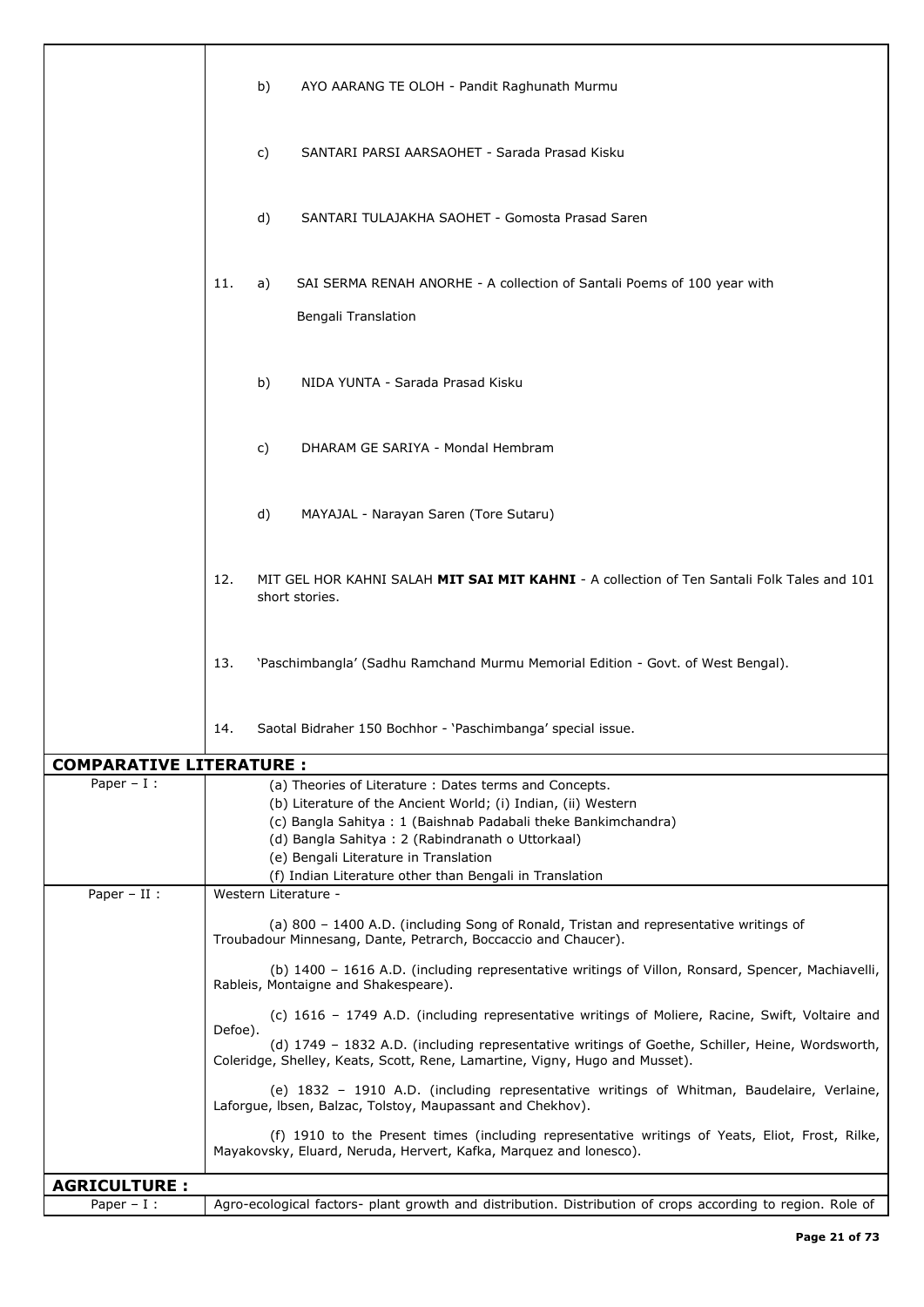|                | climate and weather of crop production, weather forecasting including modern methods. Greenhouse                                                                                                                |
|----------------|-----------------------------------------------------------------------------------------------------------------------------------------------------------------------------------------------------------------|
|                | effect and global warming. Precision farming- Remote Sensing (RS) and Geographic Information system<br>(GIS).                                                                                                   |
|                | Cropping pattern and cropping system-distribution, objectives, types and impact on high yielding<br>varieties, scope and limitations.                                                                           |
|                | Package and practices of cereals (rice, wheat, maize), pulses (green gram, black gram, red gram, lentil<br>and peas), oil seeds (mustard, sesamum, ground nut, linseed, sunflower); fibre crops (Jute, sunhemp, |
|                | mesta); sugarcane and forage crops (Sorghum, napier, para, berseem, Lucerne, ricebean, cowpea, oat,                                                                                                             |
|                | dinanath grass).                                                                                                                                                                                                |
|                | Weeds- definition, characteristics, dessimination and control.<br>Agroforestry-Definition of forest, scope of various types of forest - social forest, rural forest, urban forest,                              |
|                | farm forestry; forest products. Aforestation. Conservation.                                                                                                                                                     |
|                | Soil- definition, process and factors of soil formation, soil properties and soil conservation. Soilfertility -                                                                                                 |
|                | problems of soil and their reclamation.                                                                                                                                                                         |
|                | Nutrition- essential elements, role of nutrients on plants, integrated nutrient management and                                                                                                                  |
|                | biofertilizers.                                                                                                                                                                                                 |
|                | Water use efficiency and dryland farming- water use efficiency in relation to crops production. Criteria for<br>scheduling irrigation. Methods and systems of irrigation. Rainwater harvesting.                 |
|                | Dryland farming - definition, prospects and problems. Techniques for establishment and management.                                                                                                              |
|                | Farm management - scope, importance and characteristics, farm planning, farm budgeting and farm                                                                                                                 |
|                | operations.                                                                                                                                                                                                     |
|                | Agro-economics - function and crop insurance.<br>Agril-extension - importance and role, methods of evaluation of extension programme. Role of KVK in                                                            |
|                | technology transfer. Role and scope of Information Technology in Indian Agriculture. Livelihood                                                                                                                 |
|                | management through agriculture (Self Help Group in agriculture).                                                                                                                                                |
|                | Marketing - its channels, pricing, marketing intelligence, storage with special references to cold storage                                                                                                      |
| Paper $-$ II : | and wirehouse. Distribution- public distribution system.<br>Crop improvement- Cell structure and functions, law of heredity, chromosome structure and aberrations,                                              |
|                | polyploidy. Mutation breeding.                                                                                                                                                                                  |
|                | History of plant breeding. Mode of reproduction, selfing and crossing techniques. Crop genetic resources -                                                                                                      |
|                | conservation and utilization. Application of principles of plant breeding. Breeding methods.                                                                                                                    |
|                | Heterosis, somatic hybridization. Molecular markers, DNA finger printing and genetically modified crops.                                                                                                        |
|                | Principles of plant physiology; absorption, translocation, photosynthesis and respiration (definition,                                                                                                          |
|                | process, factors affecting and significance). Growth and development, photoperiodism, plant growth<br>substances (definition, classification and role). Stress-physiology.                                      |
|                | Seed production, testing, certification and storage.                                                                                                                                                            |
|                | Cultivation practices of major commercial fruits, vegetables, flowers, plantation and spices, medicinal and                                                                                                     |
|                | aromatic crops. Landscaping- principles, features and designs. Postharvest technology. Protected<br>cultivation of horticultural crops.                                                                         |
|                | Pests and diseases of commercially important fruit, vegetables, flowers, plantation & spices, medicinal<br>and aromatic crops. IPM.                                                                             |
|                | Food and nutrient security. Scope for export of agricultural products.                                                                                                                                          |
|                | ANIMAL HUSBANDRY AND VETERINARY SCIENCE :                                                                                                                                                                       |
| Paper $- I$ :  | <b>ANIMAL NUTRITION</b><br>1.                                                                                                                                                                                   |
|                |                                                                                                                                                                                                                 |
|                | 1.1<br>Livestock Feeds: Common feeds and fodder and their classification. Proximate analysis of feed<br>stuff.                                                                                                  |
|                |                                                                                                                                                                                                                 |
|                |                                                                                                                                                                                                                 |
|                | 1.2<br>Energy Nutrition: Energy sources, Measures of food energy and their application such as Gross                                                                                                            |
|                | Energy, Digestible Energy, Metabolisable Energy, Net Energy, Total Digestible Nutrients. Energy                                                                                                                 |
|                | requirement for maintenance, growth, pregnancy and lactation in milk producing livestock.                                                                                                                       |
|                |                                                                                                                                                                                                                 |
|                |                                                                                                                                                                                                                 |
|                | 1.3<br>Protein Nutrition: Biological value of protein, Protein efficiency ratio, digestible crude protein.                                                                                                      |
|                | Use of NPN in ruminants, bypass protein. Protein requirements for maintenance, growth, pregnancy and<br>lactation in milk producing livestock. Improvement of poor quality roughages.                           |
|                |                                                                                                                                                                                                                 |
|                |                                                                                                                                                                                                                 |
|                | Mineral and Vitamin Nutrition:<br>1.4<br>Major and trace minerals, their sources, physiological                                                                                                                 |
|                | functions and deficiency symptoms. Role of vitamins, their sources and deficiency symptoms.                                                                                                                     |
|                |                                                                                                                                                                                                                 |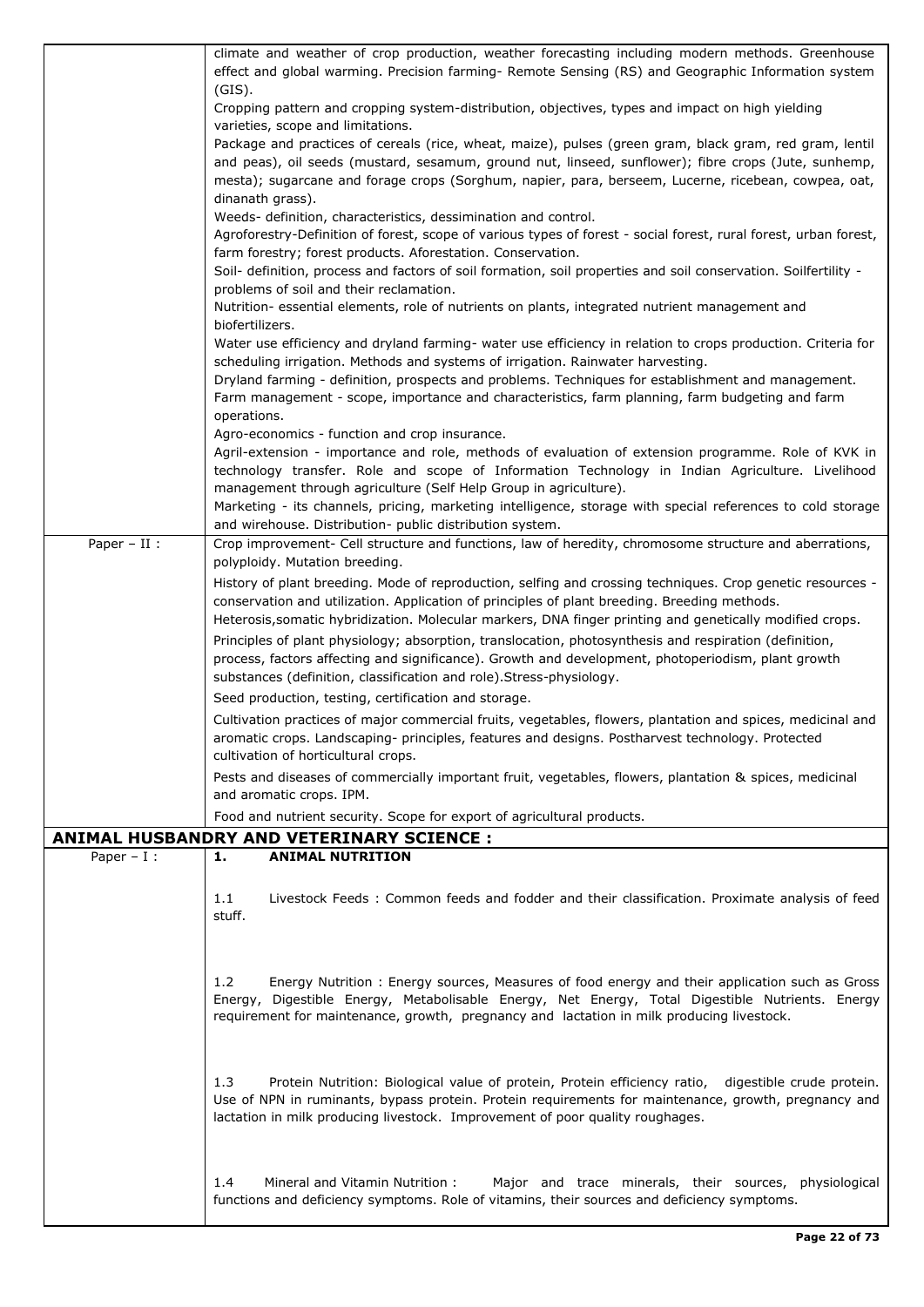1.5 Feed Additives: Role of probiotics, prebiotics, antibiotics, enzymes, antioxidants, buffers, mould inhibitors and methane inhibitors. Antinutritional and toxic factors present in livestock feed and fodder.

1.6 Storage & Conservation of Feeds and Fodders: Storage of feed ingredients. Conservation of fodder through hay and silage making and their use in livestock feeding.

1.7 Computation of Ration: Balanced ration, Formulation of ration and feeding of dairy cattle and buffaloes during different phases of growth and production (young, pregnant, lactating and dry animals). Formulation of ration and feeding of sheep,goat, pig and poultry.

# **2. LIVESTOCK PRODUCTION MANAGEMENT**

2.1 Breeds : Various indigenous breeds of livestock including poultry; Exotic breeds experienced in India; Origin, distribution and breed descriptor of important breeds.

2.2 Farm Animal Practices : Dentition and ageing of animals. Disbudding, marking of animals, Grooming, Dipping, Castration, Isolation, quarantine, Disinfection and

disposal of carcasses. Drug administration, Vices of animals, their prevention and care.

2.3 Dairy Farming : Opportunities in dairy farming, Dairying under mixed and as specialized farming. Management of calves, heifer, pregnant, lactating and dry animals, bulls and bullocks. Housing systems, Layout and design of different buildings for dairy animals. Methods of milking and precautions. Factors affecting quality and quantity of milk. Organic Livestock Production.

2.4 Fodder Production : Importance of grasslands and fodders in livestock production. Feed and fodder requirements of individual animal. Supply of greens throughout the year. Scarcity fodder, Recycling of animal wastes and washings for fodder production.

2.5 Sheep and Goat Farming : Homestead farming vs. Commercial farming, Goat as poor man's cow.

2.6 Poultry Production : Economic Importance of commercial poultry farming, Backyard poultry farming. Brooding management. Incubation and hatching, Management of broilers, layers and breeder flock. Designer egg.

# **3. ANIMAL GENETICS AND BREEDING**

3.1 Principles of Genetics : Mitosis and Meiosis. Mendelian inheritance, deviation to Mendelian genetics. Expression of genes. Linkage and crossing over. Sex linked, sex influenced, and sex limited characters. Cytoplasmic inheritance, chromosomal aberrations, Gene and its structure, DNA as a genetic material, genetic code and protein synthesis, Recombinant DNA technology, Transgenesis.

3.2 Population Genetics : Quantitative and qualitative traits. Gene and genotype frequency, Hardy-Weinberg Law and its application. Inbreeding and methods of estimating inbreeding coefficient. Heritability, repeatability, genetic and phenotypic correlations and environmental interaction.

3.3 Animal Breeding : Basis of selection such as individual, pedigree, family, progeny testing. Methods of Selection. Methods of breeding - Inbreeding, out breeding, upgrading, cross breeding.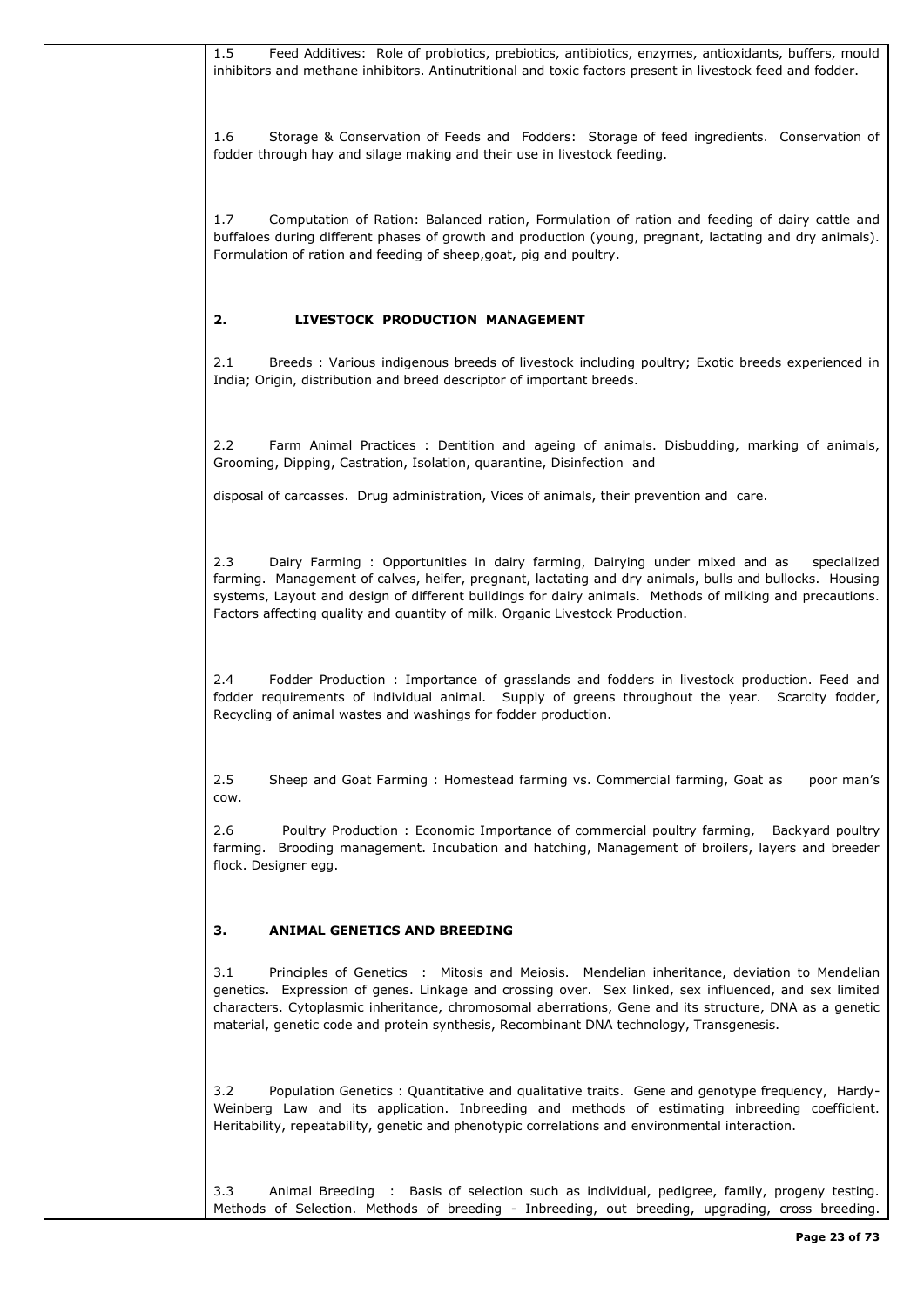Crossing of inbred lines for commercial production. Sire index.

# **4. ANIMAL REPRODUCTION**

4.1 Hormone in reproduction : Hormones related to reproduction, mechanism of action, control of secretion and negative feed back mechanism of hormonal regulation. Releasing and tropic hormones of reproduction.

4.2 Andrology : Puberty, sexual maturity and libido. Factors causing infertility in males. Components of semen, physical and chemical properties of semen. Preservation of semen and artification insemination. Deep freezing of semen.

4.3 Gynaecology : Symptoms of heat, detection of oestrus and time of insemination for optimal conception. Anoestrus and repeat breeding. Silent heat. Management of buffaloes in summer for better conception.

# **5. LIVESTOCK PRODUCTS TECHNOLOGY**

5.1 Milk and milk products : Milk industry in India. Composition and nutritive value of milk. Physico-chemical properties of milk Quality testing of raw milk. Processing, packaging, storing, distribution and marketing of milk. Pasteurized, standardized, toned, doubled toned, homogenized, reconstituted, recombined and flavoured milk. Various milk products such as Cream, Butter, Ghee, Khoa, Channa, Cheese, Condensed, evaporated and dried milk. Preparation of cultured milk such as yoghurt, Dahi, Lassi and Srikhand.

5.2 Meat and meat products : Meat industry of India.Ante mortem care and management of food animals, stunning, slaughter and dressing. Meat inspection. Physical and chemical characteristics of meat. Method of meat preservation such as curing, canning, irradiation, packaging.

5.3 Poultry products Technology : Composition and nutritive value of poultry meat and eggs. Slaughtering techniques. Grading of eggs. Structure, composition and nutritive value of eggs.

5.4 Milk and meat hygiene : Clean milk production. Hygienic method of handling meat and meat products. Adulteration of milk and its detection. Legal standards of milk.

# **6. EXTENSION EDUCATION**

6.1 Concept of Sociology : Man and animal relationship, Society, Community, Association and Institution. Social groups, its types and function.

6.2 Principles of Extension : Basic philosophy, objective and concept. Methods adopted to educate farmers under rural condition, generation of technology, its transfer and feedback. Animal Husbandry Programmes for rural development.

# Paper – II : **1. VETERINARY ANATOMY, PHYSIOLOGY AND BIOCHEMISTRY (i) VETERINARY ANATOMY** Osteology, arthrology and myology: Classification, physical properties and structure of long bones, joints and muscle. Study of skeleton of Pectoral, Pelvic gardles, Skull and vertebral bones of ox/buffaloes.

Splanchology : Gross morphology and topography of visceral organs of thoracic, abdominal and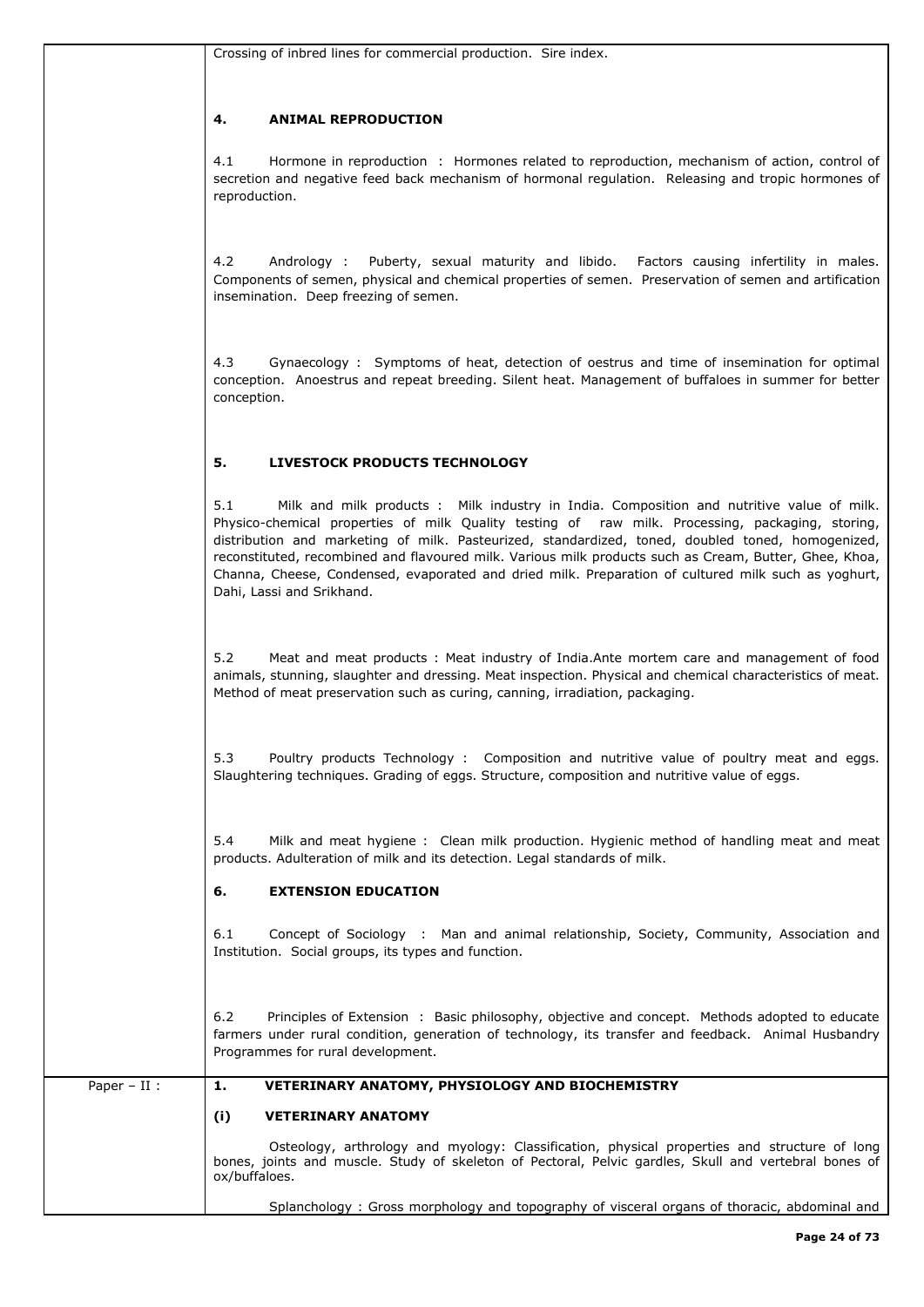pelvic cavity.

Neurology and asthesiology : Basic structural organization of nervous system (CNS, PNS, ANS), Eye and ear.

Anatomy of fowl : Parts of female reproductive tracts of fowl and their role in egg formation. Organs of digestive system.

### **(ii) PHYSIOLOGY**

Blood : Constituents of blood, blood cell formation, haemoglobin synthesis, coagulation of blood, hemorrhagic, disorders, anticoagulants. Biochemical tests for assessing liver and kidney function.

Circulatory System : Haemodynamics of circulation, physiology of heart function, Cardiac Cycle, regulation of cardiac output, coronary circulation and ECG, blood pressure and hypertension, osmotic regulation, shock.

 Excretion : Structure and function of nephron, formation of urine. Regulation of electrolyte and acid-base balance, sweat glands and their function.

 Respiration: Mechanism of respiration, Transport and exchange of gases in lungs and tissues. Neural control of respiration and hypoxia.

Environmental Physiology : Climate change, climatological variables and their importance in animal ecology and behaviour. Effect of environmental stress on health and production.

Physiology of Milk Production : Hormonal control of mammary growth, lactogenesis and galactopoiesis. Letting down and holding up of milk. (iii) BIOCHEMISTRY

 Biochemistry of carbohydrate, protein, lipids, enzymes, co-enzymes, co-factors and their role in metabolism; Biochemistry of blood and body fluids.

### **2. PHARMACOLOGY AND TOXICOLOGY**

 Pharmacology : Principles of drug activity such as pharmacokinetics and pharmacodynamics. Concept of drug and receptor. Does response relationship. Adverse drug reaction, drug interaction. Biopharmaceuticals and gene therapy Antimicrobials, antifungal and principles of chemotherapy in microbial infections.

Toxicology : Fundamentals and scope of toxicology. Toxicity due to insecticides, organo phosphates, heavy metals, non-metals, micotoxins and their ameliorative measures. Toxic plants.

# **3. BASIC VETERINARY MICROBIOLOGY, PATHOLOGY AND PARASITOLOGY**

 Microbiology: Marphology and classification, cultivation and identification of microbes related to animal diseases. Transmission of infections, sterilization and disinfactants.

Pathology: Pathogenesis and Pathognomic lesions in important microbial diseases of livestock.

 Parasitology: Morphology and pathogenesis of important helminthic and protozoal diseases in livestock like ascariasis, facioliasis, Trypanosomiasis etc.

### **4. ANIMAL DISEASES:**

Infectious diseases : Etiology, symptoms, diagnosis and control of important bacterial, protozoal and viral diseases of domestic livestock and poultry, such as Anthrax, HS, BQ, Brucellosis, FMD, Hog Cholera, PPR, Goat Pox, Rabies, RD, IBD, Trypanosomiasis, Babesiosis, Coccidiosis etc.

Production/metabolic diseases : Etiology, symptoms, treatment and control of important metabolic diseases such as milk fever, ketosis, pregnancy toxaemia, hypomagnesemia of domestic animals.

Systemic states and diseases : Fever, hyperthermia, hypothermia, toxaemia, septicaemia, bloat, impaction, diarrhoea, dehydration and snake bite.

Herd health Management : Herd immunity, disease free zones, chemotherapeutics and chemoprophylaxis for herd health. Vaccination and deworming schedule of livestock and poultry.

Surgical intervention : Diagnosis and surgical intervention in fracture, hernia, choking, ruminotomy, castration and Caesarian section.

### **5. VETERINARY PUBLIC HEALTH AND EPIDEMIOLOGY**

Epidemiology : Principles and applications of epidemiological measures in the study of diseases and their control. National and international regulations on livestock diseases.

Zoonoses : Socio-economic importance of zoonotic diseases. Role of animals in transmission of zoonotic diseases. Occupational zoonotic diseases.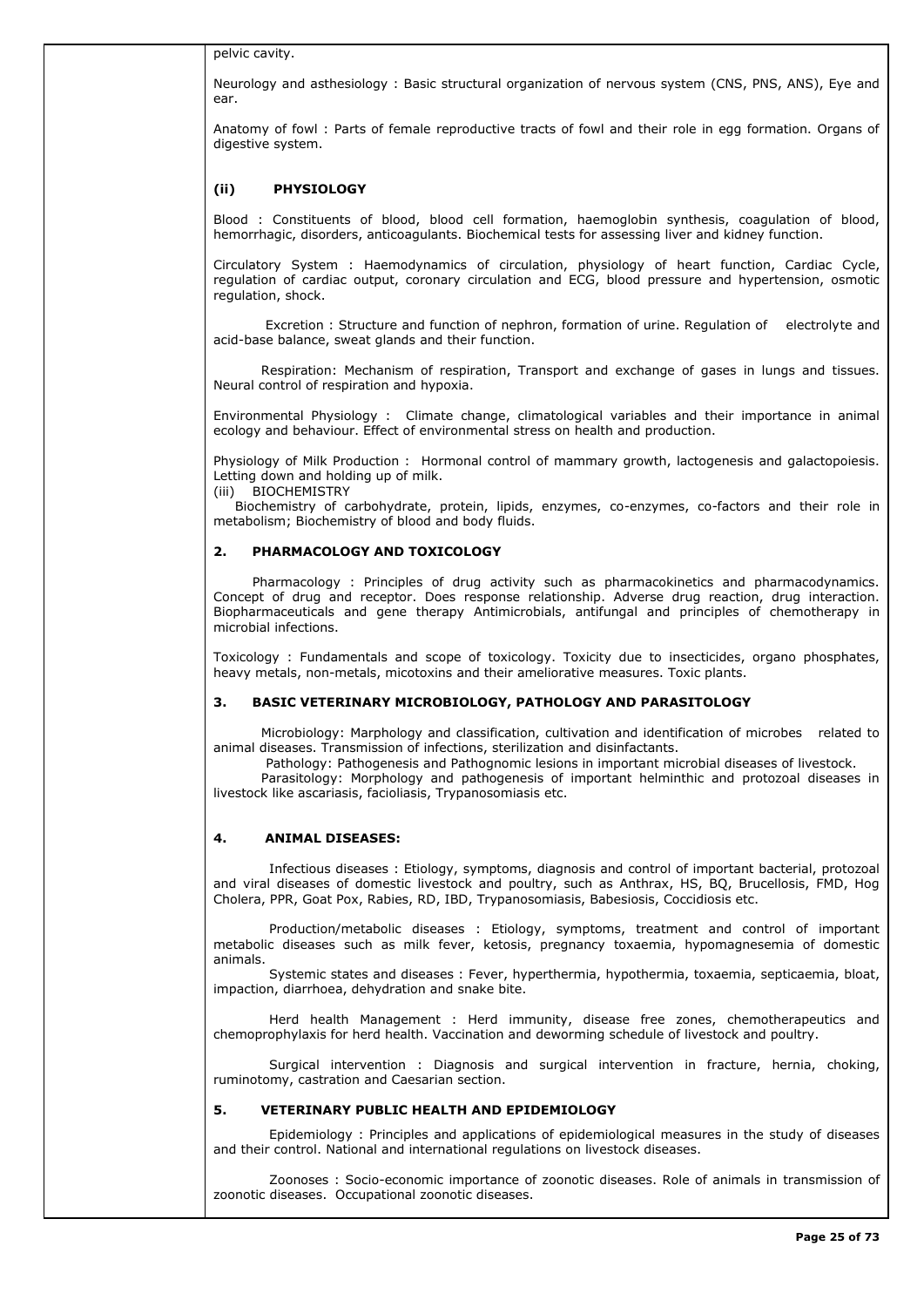|                      | cases. | Animal Welfare and Jurisprudence : Role of veterinarian in animal welfare. Animal Welfare Board<br>of India. Role and function of Committee for the Purpose of Controlling and Supervising Experiments in<br>Animals (CPCSEA), Common offences against animals. Examination of living and dead animals in criminal |
|----------------------|--------|--------------------------------------------------------------------------------------------------------------------------------------------------------------------------------------------------------------------------------------------------------------------------------------------------------------------|
|                      | 6.     | WILD / ZOO / LAB ANIMAL HEALTH CARE                                                                                                                                                                                                                                                                                |
|                      |        | Method of handling and restrant of Wild animals. Conservation of wild life. Management and<br>feeding practice and housing of Wild, Zoo and Laboratory animals.                                                                                                                                                    |
| <b>ANTHROPOLOGY:</b> |        |                                                                                                                                                                                                                                                                                                                    |
| Paper $-1$ :         | 1.     | Introducing anthropology: Meaning and scope of anthropology.                                                                                                                                                                                                                                                       |
|                      |        | <b>Major branches of anthropology:</b>                                                                                                                                                                                                                                                                             |
|                      |        |                                                                                                                                                                                                                                                                                                                    |
|                      | 1.1    | Main branches of Anthropology, their scope and relevance :                                                                                                                                                                                                                                                         |
|                      |        | (a) Social-cultural Anthropology,                                                                                                                                                                                                                                                                                  |
|                      |        | (b) Biological Anthropology,                                                                                                                                                                                                                                                                                       |
|                      |        | (c) Archaeological Anthropology,                                                                                                                                                                                                                                                                                   |
|                      |        | (d) Linguistic Anthropology.                                                                                                                                                                                                                                                                                       |
|                      |        |                                                                                                                                                                                                                                                                                                                    |
|                      | 1.2    | Brief outline of the growth of anthropology. Enlightenment. Colonialism and anthropology.                                                                                                                                                                                                                          |
|                      |        |                                                                                                                                                                                                                                                                                                                    |
|                      | 2.     | Human evolution and Hominization process :                                                                                                                                                                                                                                                                         |
|                      |        |                                                                                                                                                                                                                                                                                                                    |
|                      | 2.1    | Theories of organic evolution. Human evolution and emergence of Man :                                                                                                                                                                                                                                              |
|                      |        |                                                                                                                                                                                                                                                                                                                    |
|                      |        | (a) Biological and Cultural factors in human evolution,                                                                                                                                                                                                                                                            |
|                      |        | (b) Theories of Organic Evolution (Pre-Darwinian, Darwinian and Post-Darwinian),                                                                                                                                                                                                                                   |
|                      |        | (c) Synthetic theory of evolution; Brief outline of terms and concepts of evolutionary biology.                                                                                                                                                                                                                    |
|                      |        |                                                                                                                                                                                                                                                                                                                    |
|                      | 2.2    | Neutral theory of molecular evolution.                                                                                                                                                                                                                                                                             |
|                      |        |                                                                                                                                                                                                                                                                                                                    |
|                      | 2.3    | Concept of evolutionary biology: Skeletal changes, (skull, vertebral column, pelvic girdle, hind limb).                                                                                                                                                                                                            |
|                      |        |                                                                                                                                                                                                                                                                                                                    |
|                      | 2.4    | Characteristics of primates, Primate classification (general), Features and distribution of New                                                                                                                                                                                                                    |
|                      |        | World Monkey, Old World Monkey, Asian and African Apes.                                                                                                                                                                                                                                                            |
|                      |        |                                                                                                                                                                                                                                                                                                                    |
|                      | 2.5    | Theories of human origin.                                                                                                                                                                                                                                                                                          |
|                      |        |                                                                                                                                                                                                                                                                                                                    |
|                      | 2.6    | Geological time scale with special reference to Pleistocene epoch.                                                                                                                                                                                                                                                 |
|                      |        |                                                                                                                                                                                                                                                                                                                    |
|                      | 2.7    | Distribution, characteristics and phylogenetic status :                                                                                                                                                                                                                                                            |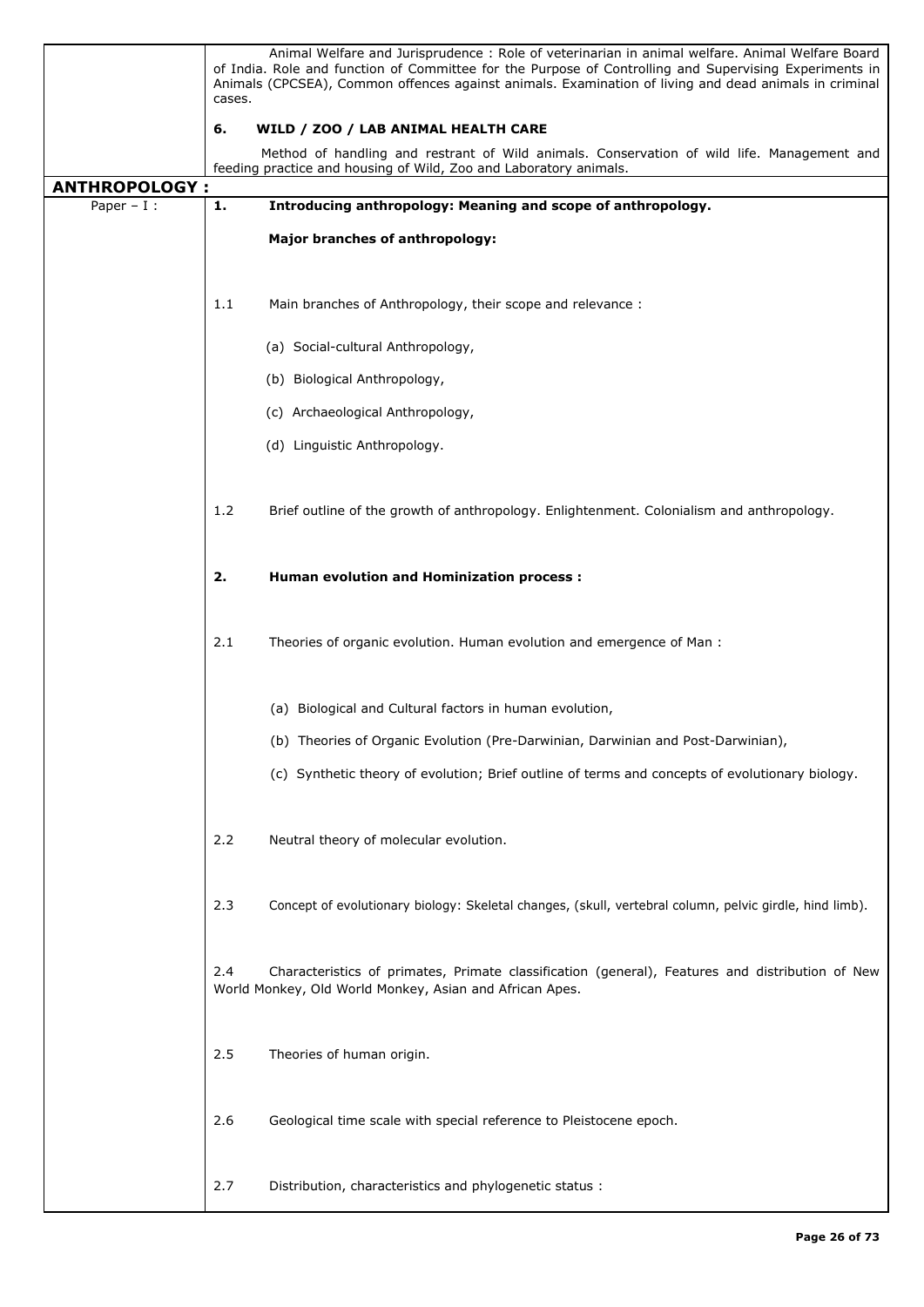|                 | (a)<br>Parapithecus                                                                                                                                                                                                                               |
|-----------------|---------------------------------------------------------------------------------------------------------------------------------------------------------------------------------------------------------------------------------------------------|
|                 | (b)<br>Dryopithecus, Sivapithecus                                                                                                                                                                                                                 |
|                 | (c)<br>Australopithecus africanus, Australopithecus afarensis, Homo habilis                                                                                                                                                                       |
|                 | (d)<br>Homo erectus (Java Man, Peking Man)                                                                                                                                                                                                        |
|                 | (e)<br>Archaic Homo sapiens                                                                                                                                                                                                                       |
|                 | (f)<br>Neanderthal Man - La-chapelle-Aux-Saints, Tabun Man                                                                                                                                                                                        |
|                 | (g)<br>Anatomically Modern Homo sapiens - Cromagnon, Grimaldi, Chancelade                                                                                                                                                                         |
| з.              | <b>Human Genetics:</b>                                                                                                                                                                                                                            |
| 3.1             | Methods - Mendelism, Twin-study, Cytogenetics, Population genetics.                                                                                                                                                                               |
| 3.2             | Biological basis of inheritance: DNA structure and replication, Restriction Fragment Length<br>Polymorphism (RFLP), Variable Number of Tandem Repeat(s) (VNTRs), Short Tandem Repeat(s) (STRs)<br>protein synthesis, gene, allele, cell division. |
| 3.3             | Concept of Human Genome : nuclear genome, mitochondrial genome, Chromosome and<br>chromosomal aberrations in man (Numerical and structural aberrations, point mutation), Satellite DNA.                                                           |
| 3.4             | Patterns of inheritance - autosomal, sex-chromosomal, multifactorial, polygenic,<br>sex<br>determination, sex influenced.                                                                                                                         |
| 3.5<br>forensic | Application of human genetics - consanguinity, inbreeding, genetic load, genetic counselling,<br>identification,<br>identification,<br>anthropology,<br>personal<br>paternity<br>DNA<br>fingerprinting,<br>dermatoglyphics.                       |
| 4.              | <b>Human variation:</b>                                                                                                                                                                                                                           |
| 4.1             | Concept of Race, racism.                                                                                                                                                                                                                          |
| 4.2             | Basis of variation - Morphological (hair, eye) metric (stature, head shape), Polymorphic (genetic<br>marker) - blood group (ABO, Rh), Hb, PGM, HP, Y-chromosome STR, mtDNA.                                                                       |
| 4.3             | Concept of Human physique and somatotype.                                                                                                                                                                                                         |
| 4.4             | Concept of ethnic groups - Mongoloid, Caucasoid, Negroid, Australoid.                                                                                                                                                                             |
| 5.              | <b>Human Growth and Nutrition:</b>                                                                                                                                                                                                                |
| 5.1             |                                                                                                                                                                                                                                                   |
|                 | Concept of human growth, stages of growth - Pre-natal, Post-natal, Adolescent.                                                                                                                                                                    |
| 5.2             | Factors affecting the growth and development - genetic, environmental, nutritional, socio-                                                                                                                                                        |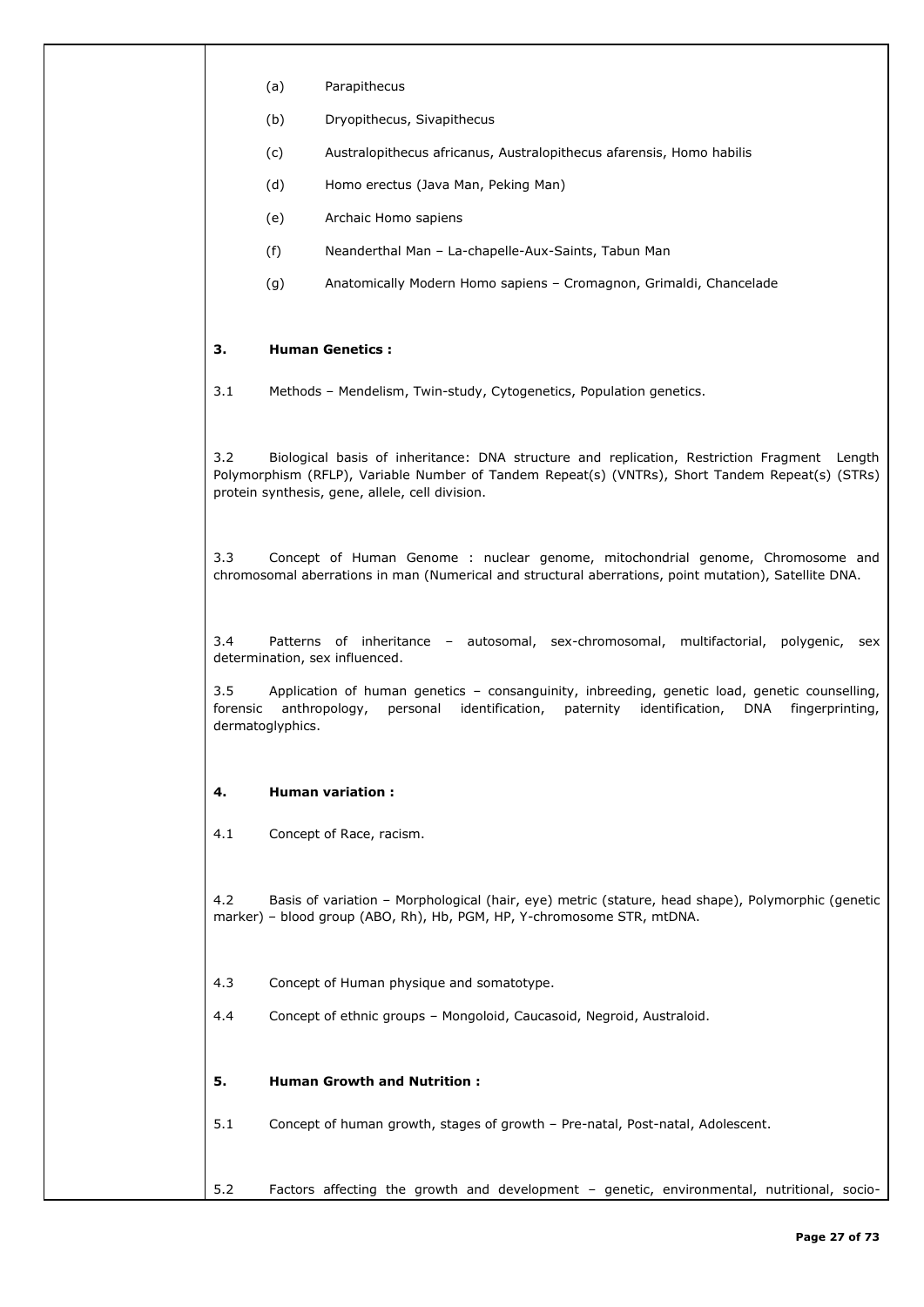| 5.3 | Methodology of growth study.                                                                                                                                          |
|-----|-----------------------------------------------------------------------------------------------------------------------------------------------------------------------|
| 6.  | <b>Concept of Health and disease:</b>                                                                                                                                 |
| 6.1 | Concept of Communicable and Non-Communicable diseases. (Malaria and Type-2 diabetes<br>respectively). Nutrition Deficiency related diseases.                          |
| 6.2 | Nutrition - concept of Macro and Micro nutrients and Deficiency.                                                                                                      |
| 7.  | <b>Human adaptation:</b>                                                                                                                                              |
| 7.1 | Concept of Human adaptation and acclimatization - hot, cold and high altitude. Bergman's and<br>Allen's Rules.                                                        |
| 7.2 | Anthropometry and its uses in understanding human adaptation (BMI and CI), Physiological<br>variable (blood pressure, pulse rate), Body composition (fat patterning). |
| 8.  | <b>Cultural evolution:</b>                                                                                                                                            |
| 8.1 | Tool typology and technology of tool manufacturing.                                                                                                                   |
| 8.2 | Excavation, Exploration, Site survey, Application of GIS                                                                                                              |
| 8.3 | Concept of Dating: Absolute (C14, K-Ar) Relative (Dendrochronology and Stratigraphy).                                                                                 |
| 8.4 | Features and distribution of prehistoric cultures with reference to India and Europe :                                                                                |
|     | Paleolithic<br>(a)                                                                                                                                                    |
|     | Mesolithic<br>(b)                                                                                                                                                     |
|     | Neolithic<br>(c)                                                                                                                                                      |
|     | (d)<br>Chalcolithic                                                                                                                                                   |
|     | (e)<br>Iron Age.                                                                                                                                                      |
| 9.  | Theories and concept of culture and society :                                                                                                                         |
|     | Brief outline of Anthropological Theories: Evolutionism,<br>Diffusionism, Functionalism,                                                                              |

9.2 Concept (brief outline): Social structure, Social organization, Gender, Institution, Group,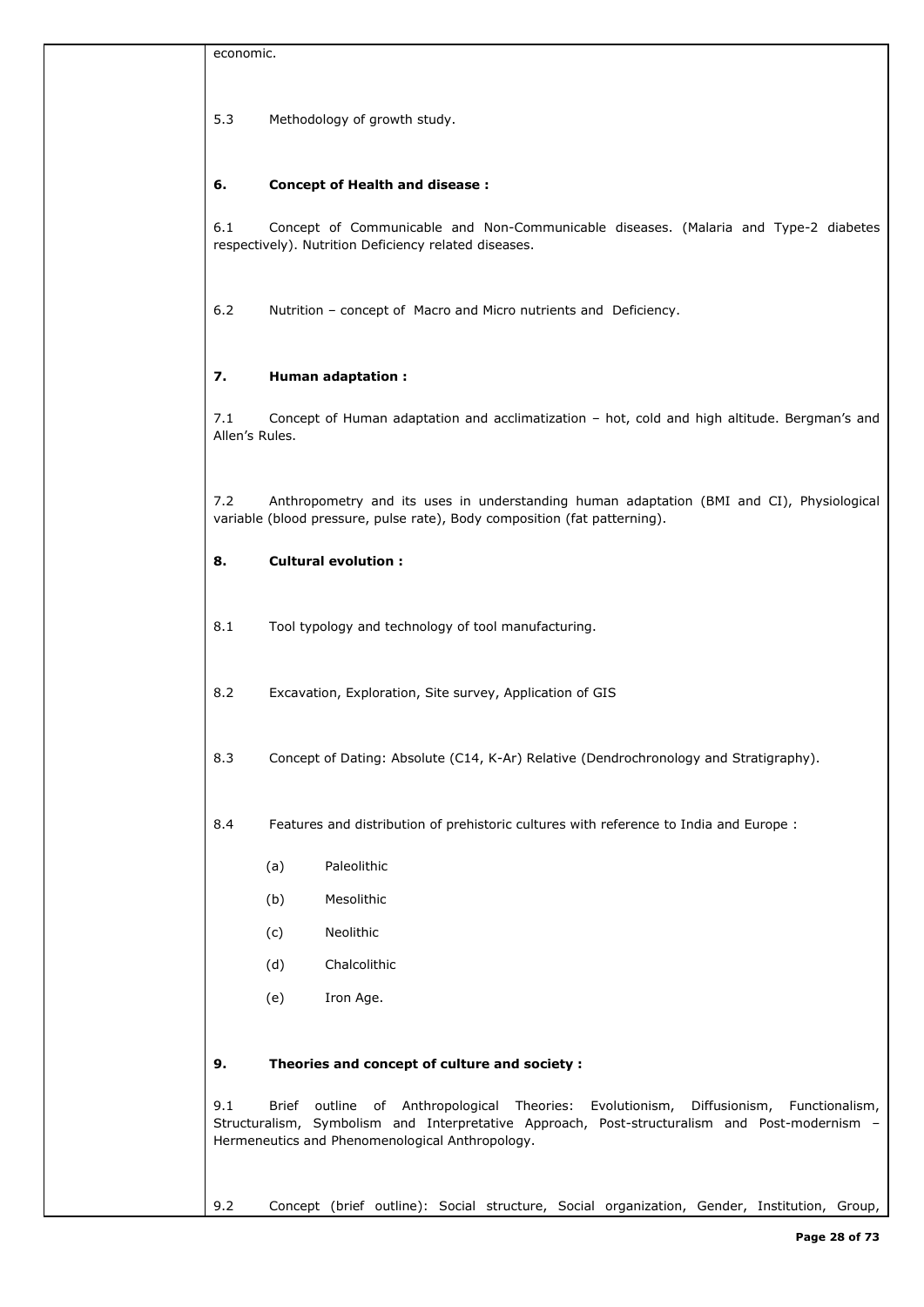| Community.              |                                                                                                     |
|-------------------------|-----------------------------------------------------------------------------------------------------|
| 10.                     | <b>Culture and civilization:</b>                                                                    |
| 10.1                    | Definition and features of culture and civilization.                                                |
| 10.2                    | Cultural relativism, Acculturation, Enculturation, Diffusion, Cultural lag, World view, Symbol.     |
| 10.3                    | Anthropological approaches to the study of civilization.                                            |
| 11.                     | <b>Elements of social organization:</b>                                                             |
| 11.1                    | Family - Definition, Types, functions, recent changes.                                              |
| 11.2                    | Marriage - Definition, Types, functions, recent changes.                                            |
| marriage.               | Marriage payments (dowry and bride wealth). Incest regulation, Preferential and prescribed forms of |
| 11.3<br>classification. | Kinship - Definition of kinship system. Importance, Types of kinship systems, kin term              |
| 11.4                    | Rules of Descent and alliance, Rules of residence, Descent groups.                                  |
| 12.                     | <b>Economic Anthropology:</b>                                                                       |
| 12.1                    | Concept and approaches.                                                                             |
| 12.2<br>Agriculture.    | Major ways of subsistence - Hunting-gathering, Pastoralism, Horticulture and Settled                |
| 12.3<br>exchange.       | Production, Distribution (Reciprocity, Market exchange, Re-distribution), Consumption, Gift         |
| 12.4                    | Peasant.                                                                                            |
| 13.                     | <b>Political anthropology:</b>                                                                      |
| 13.1                    | Definition and approach.                                                                            |
| 13.2                    | Power, authority, social control, law, social sanction, governance.                                 |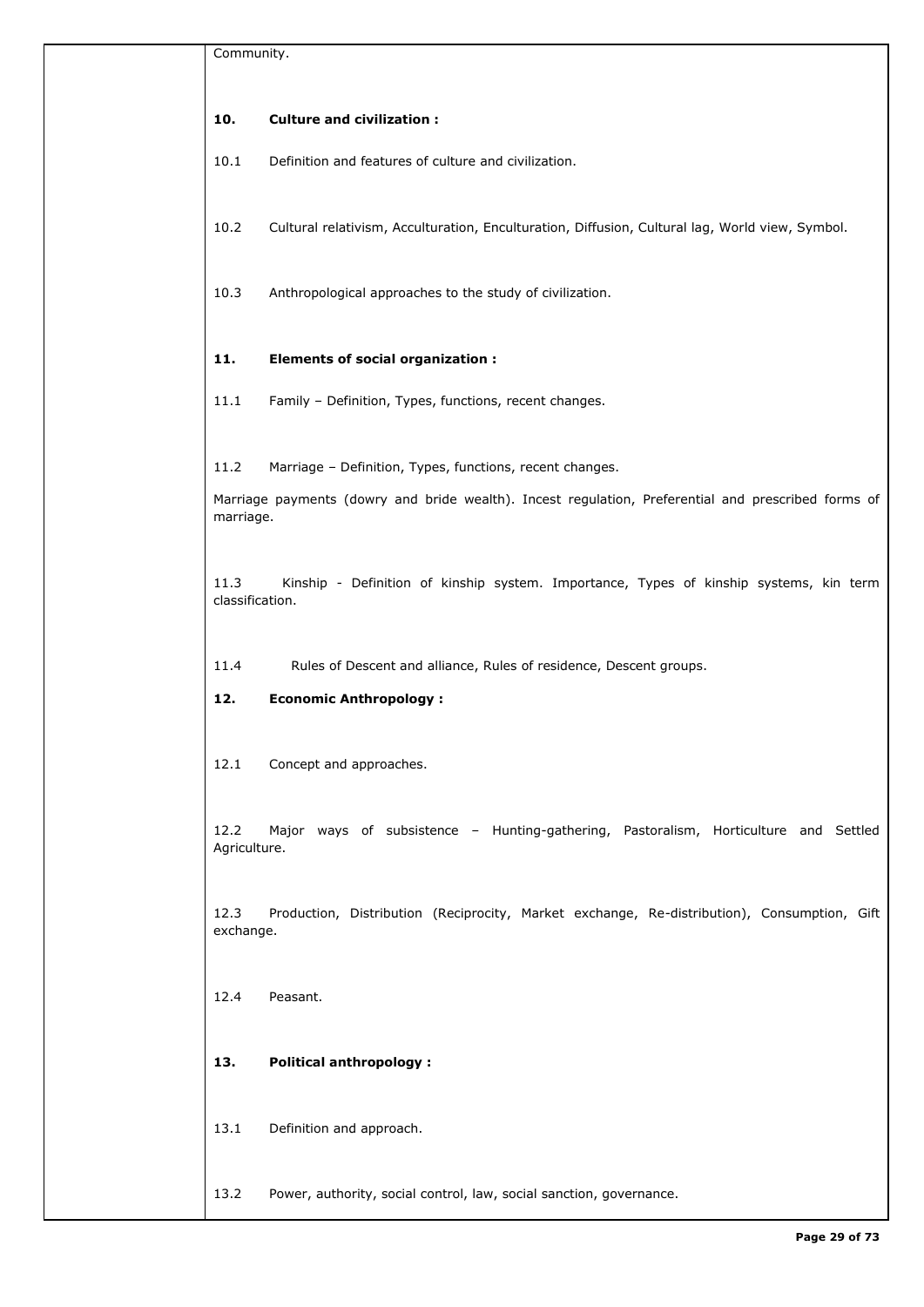| 13.3              | Concepts of Band, Tribe, Chiefdom and State.                                                                                                         |
|-------------------|------------------------------------------------------------------------------------------------------------------------------------------------------|
| 13.4              | Political movement - Approaches of study, Types of socio-political movements (Revitalization,<br>Messianic, Social solidarity, regional and Ethnic). |
| 13.5              | Ethnicity - Definition, concept of ethnic boundary.                                                                                                  |
| 14.               | Anthropology of religion :                                                                                                                           |
| 14.1              | Definition of religion, functions of religion.                                                                                                       |
| 14.2              | Approaches to the study of religion (intellectual, psychological, functional, interpretative).                                                       |
| 14.3<br>religion. | Concepts: Myth, magic, witchcraft, sorcery, taboo, totem, divination, rituals, symbolism in                                                          |
| 14.4              | Religious specialists - shaman, witch-doctor, priest.                                                                                                |
| 15.               | <b>Social stratification:</b>                                                                                                                        |
| 15.1              | Definition and features.                                                                                                                             |
| 15.2              | Theories/approaches.                                                                                                                                 |
| 15.3              | Types - Caste and class.                                                                                                                             |
| 15.4              | Concepts: Status, role, age-set/age-grade, social mobility.                                                                                          |
| 16.               | <b>Ecological anthropology:</b>                                                                                                                      |
|                   |                                                                                                                                                      |
| 16.1              | Definition, scope and approaches/methods of ecological anthropology.                                                                                 |
| 16.2              | Concept of culture ecology.                                                                                                                          |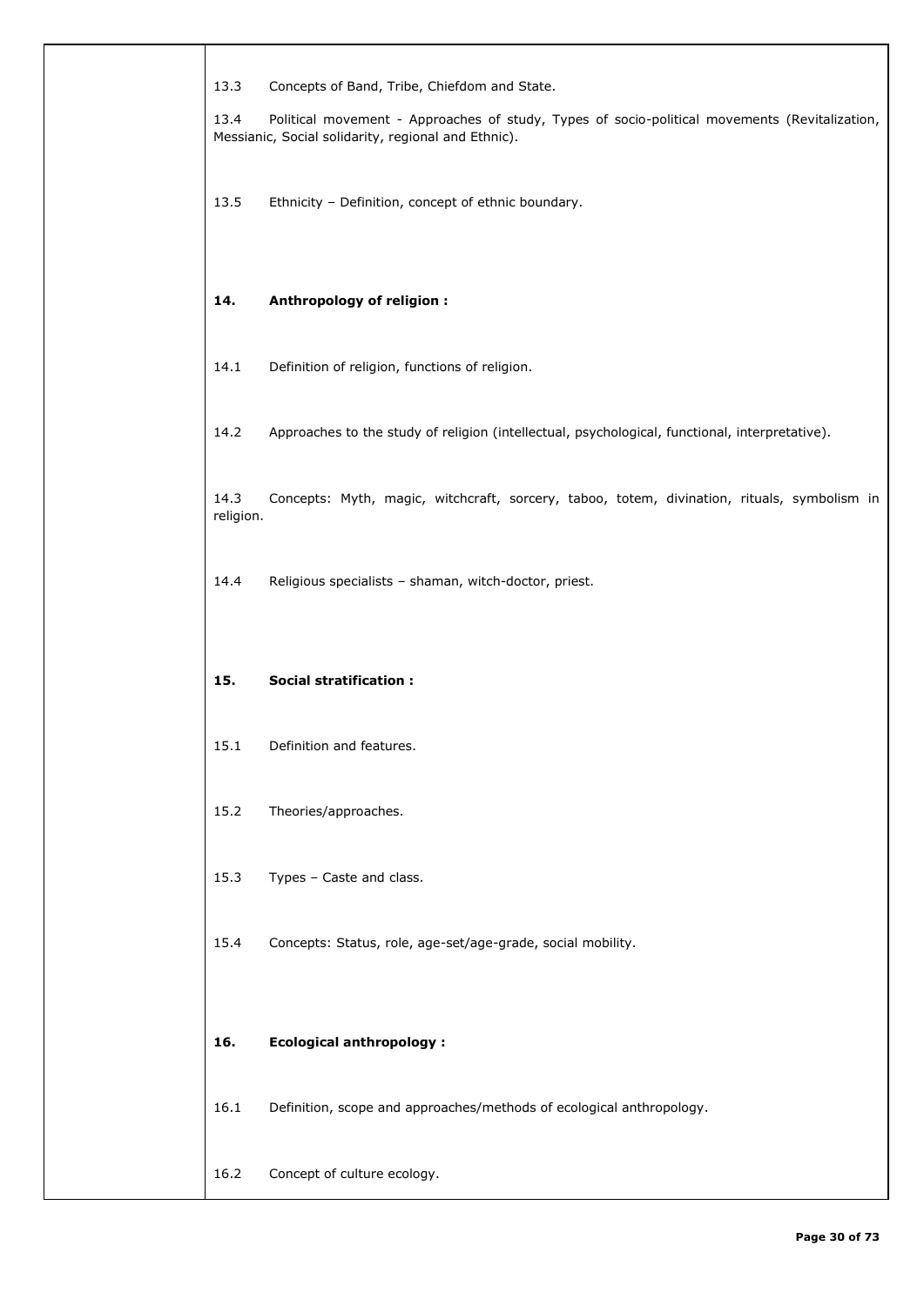|                | 17.        | <b>Emerging fields of social-cultural anthropology:</b>                                                                                                                                                                                   |
|----------------|------------|-------------------------------------------------------------------------------------------------------------------------------------------------------------------------------------------------------------------------------------------|
|                |            |                                                                                                                                                                                                                                           |
|                | 17.1       | Development anthropology - Definition and scope, development, globalization.                                                                                                                                                              |
|                | 17.2       | Legal anthropology and Human Rights.                                                                                                                                                                                                      |
|                | 17.3       | Anthropology of communication - visual anthropology, mass media, popular culture.                                                                                                                                                         |
|                | 17.4       | Anthropology of gender.                                                                                                                                                                                                                   |
|                | 18.        | Basic methods of data collection and interpretation :                                                                                                                                                                                     |
|                | 18.1       | Qualitative and quantitative approaches, ethnography, fieldwork.                                                                                                                                                                          |
|                | 18.2       | Basic methods/techniques of data collection - observation (special reference participant<br>observation), interview, case study, schedule, questionnaire, genealogy, PRA and RRA.                                                         |
|                | 18.3       | Application of statistical principles - Descriptive statistics - central tendency (mean, median,<br>mode), standard deviation, standard error, Testing of hypothesis: t-test, chi-square test.                                            |
| Paper $-$ II : | 1.         | History and Development of Anthropology in India :                                                                                                                                                                                        |
|                | 1.1        | Colonialism and Anthropology in India.                                                                                                                                                                                                    |
|                | 1.2<br>1.3 | Phases of development and major trends of Anthropology in India.<br>Idea of Indian tradition of Anthropology. Contribution of Indian scholars: S.C.Roy, N.K. Bose,<br>M.N. Srinivas, D.N. Majumdar, T.C. Das, S.C. Sinha and S.S. Sarkar. |
|                | 2.         | Evolution of Indian culture and civilization :                                                                                                                                                                                            |
|                | 2.1        | Prehistoric cultures: Palaeolithic, Mesolithic, Neolithic, Chalcolithic, Iron age.                                                                                                                                                        |
|                | 2.2        | Indus Valley Civilization (origin, distribution, features with special reference to architectural,<br>socio-economic and religious; decline; Indus script.)                                                                               |
|                | 2.3        | Vedic society (early and late): Society, economy and polity.                                                                                                                                                                              |
|                | 2.4        | Contribution of tribal cultures to Indian civilization.                                                                                                                                                                                   |
|                | 2.5<br>3.  | Ethnoarchaeology in India with special reference to mortuary practices and<br>megalithic burials.<br>Emergence of man in India and contemporary variation :                                                                               |
|                | 3.1        | Fossil remains in India: Ramapithecus, Narmada man.                                                                                                                                                                                       |
|                | 3.2        | Classification of Indian population: H.H. Risley, B.S. Guha and S.S. Sarkar.                                                                                                                                                              |
|                | 3.3        | Contemporary classification based on morphology, anthropometry and genetic<br>markers (ABO, Hb, HP, mtDNA).                                                                                                                               |
|                | 4.         | Demographic Profile of India:                                                                                                                                                                                                             |
|                | 4.1        | Demography: concept, theories and methods.                                                                                                                                                                                                |
|                | 4.2        | Structure and features of Indian population; Rates and Ratios: Fertility, Mortality; Factors                                                                                                                                              |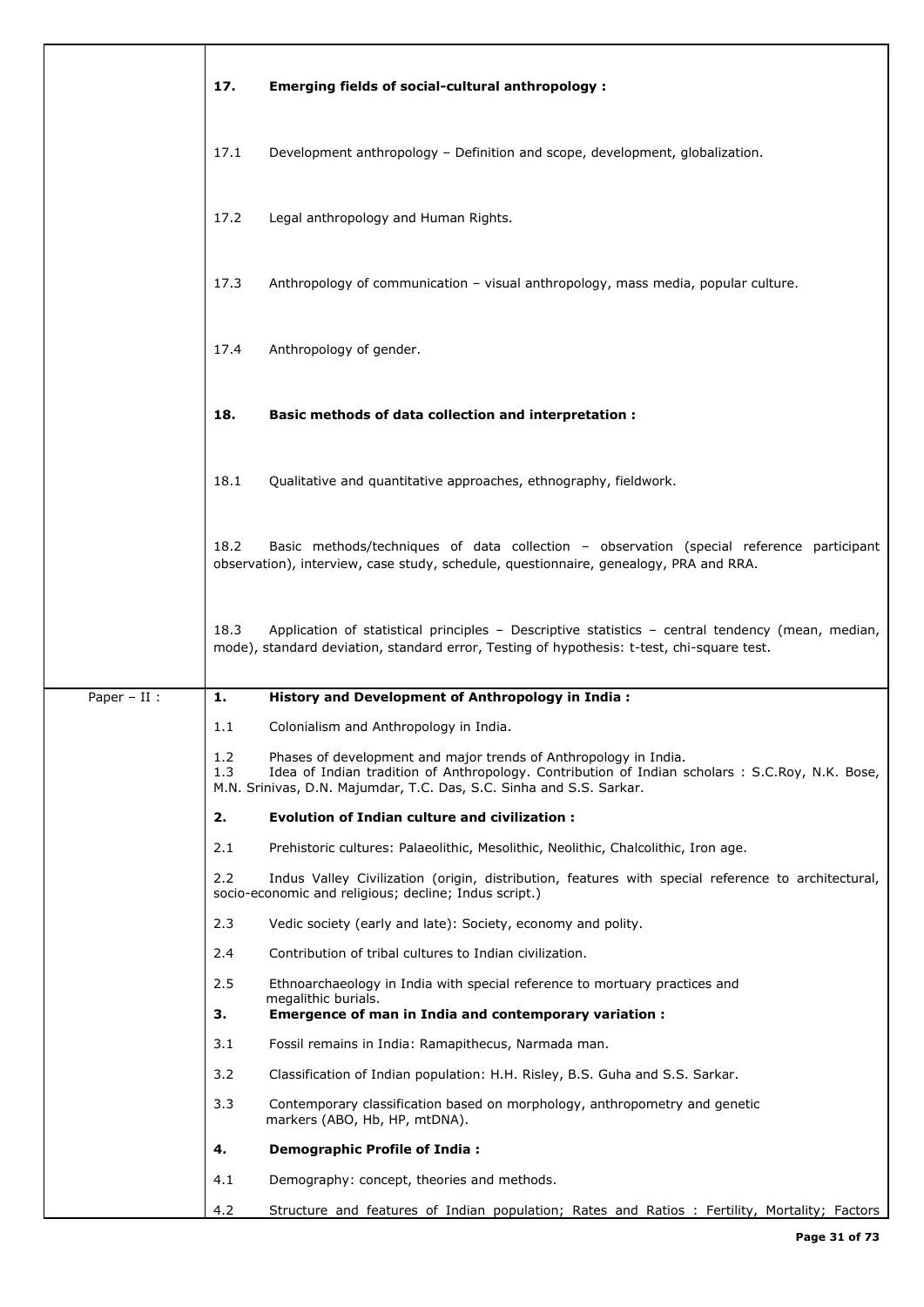|                    | influencing fertility and mortality. Dynamics of demography in rural, urban and tribal contexts. Migration<br>and effects of migration.                                                                                                                                                                                                                      |
|--------------------|--------------------------------------------------------------------------------------------------------------------------------------------------------------------------------------------------------------------------------------------------------------------------------------------------------------------------------------------------------------|
| 4.3                | Linguistic elements in Indian population (Grierson and S.K.Chatterjee).                                                                                                                                                                                                                                                                                      |
| 5.                 | Anthropological approaches to Indian civilization :                                                                                                                                                                                                                                                                                                          |
| 5.1                | Cultural categories of ancient India: Varnashram, Purushartha, Karma and<br>Rebirth.                                                                                                                                                                                                                                                                         |
| 5.2                | Caste system - origin, features, functions and change in caste system, Dominant<br>Caste, Jajmani system.                                                                                                                                                                                                                                                    |
| 5.3                | Structure of Indian civilization: Theoretical understanding (R.Redfield, N.K.Bose).                                                                                                                                                                                                                                                                          |
| 5.4                | Concepts for understanding Indian civilization: Sanskritization, Universalization-Parochialization,<br>Tribe-peasant & Tribe-caste continuum, State Formation and Sacred Complex.                                                                                                                                                                            |
| 5.5                | Idea of folk and folk culture, folkloric elements in Indian culture (proverbs, folksong, folkart with<br>special reference to West Bengal), folklore and identity, performances.                                                                                                                                                                             |
| 5.6                | Impact of Buddhism, Jainism, Islam, Christianity on Indian society.                                                                                                                                                                                                                                                                                          |
| 6.                 | <b>Aspects of Indian village:</b>                                                                                                                                                                                                                                                                                                                            |
| 6.1                | Development of village study in India and its significance.                                                                                                                                                                                                                                                                                                  |
| 6.2                | Types of village, social organization of Indian village (agricultural).                                                                                                                                                                                                                                                                                      |
| 6.3                | Concepts developed through village studies in India.                                                                                                                                                                                                                                                                                                         |
| 6.4                | Changes in rural society in post-Independent India.                                                                                                                                                                                                                                                                                                          |
| 7.                 | <b>Weaker sections:</b>                                                                                                                                                                                                                                                                                                                                      |
| 7.1<br>7.2         | Concepts of SC, ST, OBC, minority, women, children, aged - status, constitutional provisions,<br>problems, programmes of development.<br>Linguistic minority and its problems.                                                                                                                                                                               |
| 8.                 | Tribal situation in India :                                                                                                                                                                                                                                                                                                                                  |
| 8.1<br>tribes.     | Ethnic strains in Indian population, Geographical, Economic and linguistic distribution of Indian                                                                                                                                                                                                                                                            |
| 8.2                | Major problems of Indian tribes with special reference to issues of land and forest.                                                                                                                                                                                                                                                                         |
| 8.3                | Plan and programmes for the development of the STs; problems/critique of tribal development;<br>five year plans and Indian tribes - a review.                                                                                                                                                                                                                |
| 8.4<br>8.5         | Constitutional safeguards for STs, 5th and 6th Schedules.<br>Socio-economic changes in tribal millieu - Impact of urbanization, industrialization, forest policy,<br>development projects on tribal people. Changes in tribal society in colonial and post-Independent periods.<br>Impact of modern democratic institutions on traditional political system. |
| 8.6<br>movement.   | Tribal movement (Nature and distribution), Emergence of Ethnicity, Issues of Identity, Tribe and<br>Nation-State, Indian National Movement and Indian tribes, Regionalism, Jharkhand movement, Santal                                                                                                                                                        |
| 9.                 | Anthropology of development:                                                                                                                                                                                                                                                                                                                                 |
| 9.1                | Critique, approaches, issues of women development, cultural factors of development,<br>displacement and rehabitation, sustainable development, alternative to development.                                                                                                                                                                                   |
| 9.2<br>9.3         | Role of NGO in development.<br>Role of anthropology in development.                                                                                                                                                                                                                                                                                          |
| 10.                | <b>Emerging issues in Indian Anthropology:</b>                                                                                                                                                                                                                                                                                                               |
| 10.1<br>education. | Human Rights and advocacy of anthropology in the contexts of women, children, health and                                                                                                                                                                                                                                                                     |
| 10.2               | Social-cultural dimensions of health: Bio-medical, medical anthropology and ethno medicine.                                                                                                                                                                                                                                                                  |
| 10.3               | Issues in context: Sect, Cult, Religions pluralism in India, Visual image and Indian society, Public<br>Culture in India, Refugee, Civil Society, Violence, Traditional Knowledge.                                                                                                                                                                           |
|                    |                                                                                                                                                                                                                                                                                                                                                              |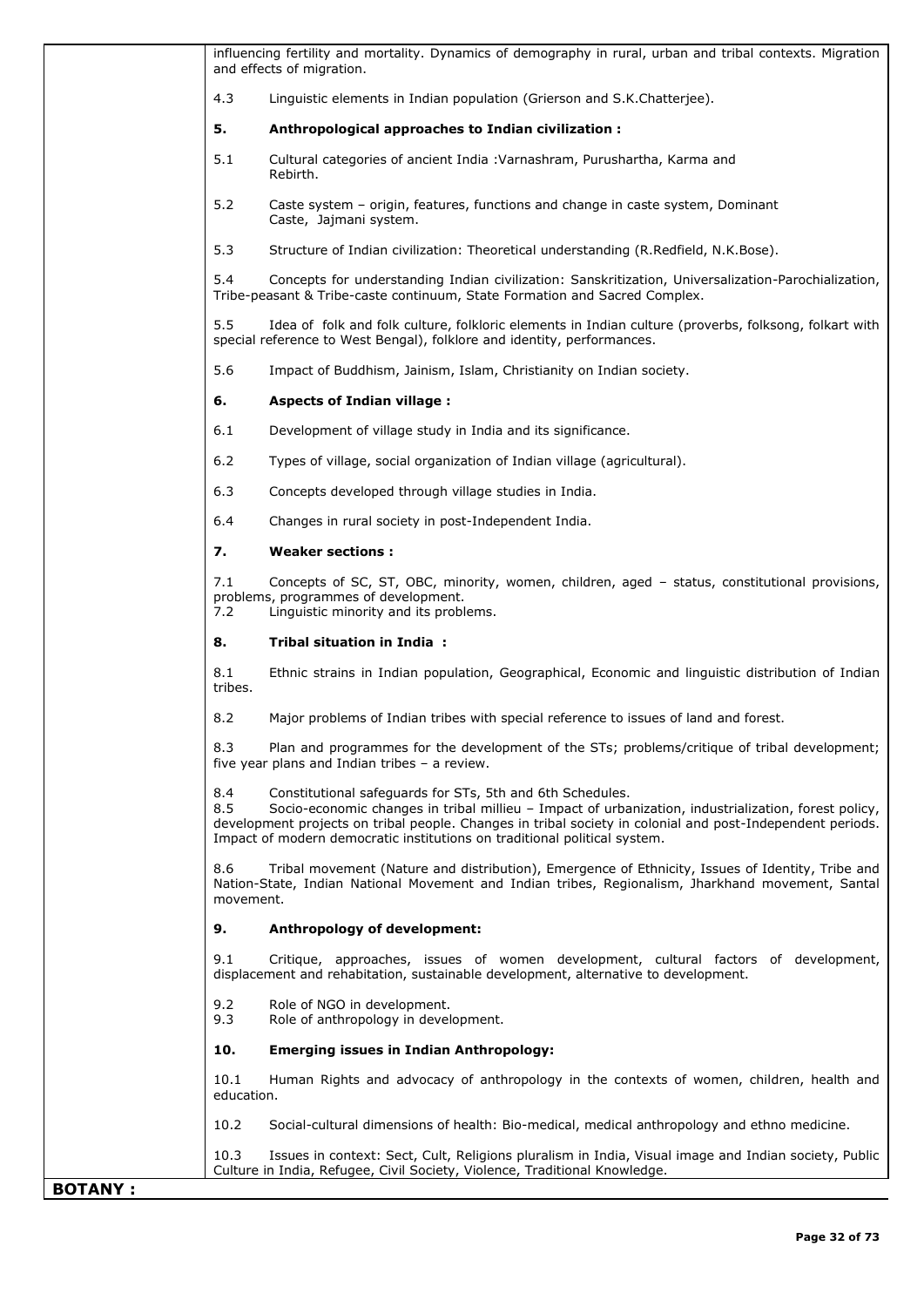### Paper – I : *Microbiology*:

Plant virus- types - TMV- Physicochemical characteristics and Multiplication, One step growth curve, Lytic cycle (T<sup>4</sup> phage) and Lysogenic cycle (Lambda phage), Significance of lysogeny, Viroids and Prions. Bacteria - Distinguishing features of Archaea and Bacteria, Flagella (ultrastructure) and Pilli, wall – chemical structure and differences between Gram +ve & Gram –ve bacteria, Bacterial genome and plasmid, Endospore – formation, structure and function. Genetic Recombination (Transformation, Transduction & Conjugation) Application in Medicine and Industry.

### *Plant Pathology*:

Terms and Definitions: Disease concept, Symptoms, Etiology and causal complex, Endemic, Epidemic, Pandemic and Sporadic diseases, Disease triangle, Disease cycle (monocyclic, polycyclic and polyetic) with special reference to Late Blight of Potato, Brown Spot of Rice and Citrus Canker. Host – Parasite Interaction. Pathotoxin (Definition, criteria and example), Phytoalexin, Resistance. Plant Disease Management- Symptoms, Causal organism, Disease cycle and Control measures.

### *Cryptogams*:

### **ALGAE**:

General account. Ultrastructure of cell. Diatom: Cell structure, Cell division, Auxospore formation in Centrales and Pennales. Economic Importance: Food, Phycocolloid (Agar-agar, Algin, Carrageenan), Diatomite, Algal Biotechnology – potential of microalgae for SCP, β-carotene, Biofertilizer, Biodiesel; Principles of mass cultivation of microalgae; Algal toxins.

**FUNGI & LICHEN:** General Account: Hyphal forms, Fungal spore forms and mode of liberation, Sexual reproduction and degeneration of sex, Homothallism and heterothallism, Life cycle patterns, Anamorphic fungi and parasexuality, Mycotoxins with emphasis on aflatoxin. Mycorrhiza: Role in Agriculture & Forestry.

Fungal Biotechnology: Mushroom, Cheese and Ethanol- Industrial production (brief outline), Fungal sources and uses of Mycoprotein, Enzyme (Cellulase), Amino acid (Tryptophan), Vitamin (Riboflavin), Antibiotic( Griseofulvin), Pharmaceuticals (Cyclosporin-A).

Lichen : Types, Reproduction , Economic and ecological importance.

### **BRYPOPHYTES** :

General Account and Origin of Alternation of Generations (Homologous and Antithetic theory), Evolution of Sporophytes (Progressive and Regressive concept).

Importance: Role of bryophytes in Plant succession and Pollution Monitoring.

### **PTERIDOPHYTES**:

General Account: Colonisation and rise of early land plants.

Fossil Pteridophytes: Structural features, Geological distribution and Evolutionary significance.

Telome concept and its significance in the origin of different groups of Pteridophytes.

Heterospory and Origin of Seed habit.

Economic importance as food, medicine and Agriculture.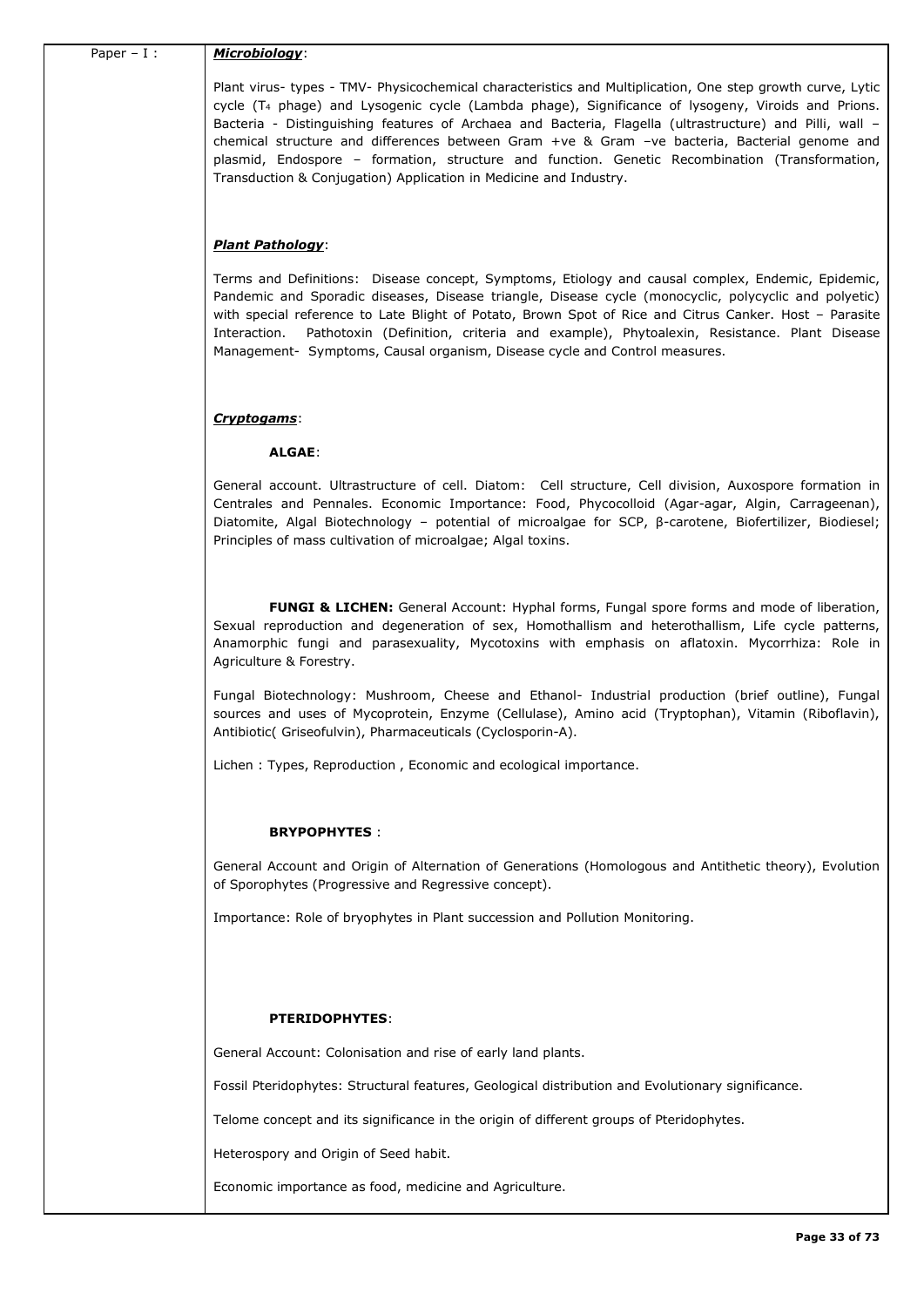### *Palaeobotany & Palynology:*

Plant Fossil: Types, Different modes of preservation, Nomenclature and Reconstruction, Importance of fossil study.

Geological time scale with dominant plant groups through ages.

Palynology: Pollen aperture types, NPC classification (Erdtman). Pollen wall- Sporopollenin, Stratification and Ornamentation (sculpturing), Applied Palynology:- Palaeopalynology,.Aeropalynology , Forensic palynology, Melissopalynology.

### **Phanerogams**:

### **GYMNOSPERMS** :

Progymnosperms: Phylogenetic importance.

Fossil gymnosperms: Structural features of *Cycas*, *Pinus, Lyginopteris, Williumsonia oldhamia* and Geological distribution of reconstructed genera.

Economic Importance of fossils with reference to Wood, Resins, Essential oils, and Drugs.

### **MORPHOLOGY OF ANGIOSPERMS:**

Inflorescence types with examples. Flower: Corolla- forms, aestivation; Stamen- types; Placentationtypes; Ovule - structure and forms. Fruit - types with examples.

### **TAXONOMY OF ANGIOSPERMS:**

Components of Systematics: Nomenclature, Identification, Classification; Taxonomy and its phases - Pioneer, Consolidation , Biosystematic and Encyclopaedic ; alpha- and omega- taxomony .

Nomenclature: Herbaria and Botanical Gardens – their role; important Indian Herbaria and Botanical Gardens; Dichotomous keys – indented and bracketed, Phenetics. Brief idea on Phenetics, Numerical taxonomy; Cladistics; Monophyletic, polyphyletic and paraphyletic groups; Plesiomorphy and apomorphy. Data sources in Taxonomy: Supportive evidences from: Phytochemistry, Cytology and Anatomy. Diagnostic features, Systematic position of Economically important plants (parts and uses) with special reference to the families Poaceae, Orchidaceae, Brassicaceae, Fabaceae, Solanaceae and Malvaceae.

# *Embryology:*

Pre-fertilisation changes: Microsporogenesis and Microgametogenesis, Megasporogenesis. Postfertilization changes. Embryogenesis and Development of Endosperm, Apomixis, Apospory and Apogamy, Polyembryony.

# *Anatomy:*

Ultrastructure and chemical composition of cell wall. Stomata: Types, Ontogeny of Trachea and Sievetube. Stele: Stelar types & evolution/ Secondary growth with special reference to the abnormal growth in *Dracaena, Boerhaavia* and *Bignonia*. Mechanical tissues and the Pinciples governing their distribution in plants.

Organisation of shoot apex (Tunica–Corpus) and Root apex (Korper-Kappe), Adaptive anatomical features of Hydrophytes and Xerophytes.

*Ecology:*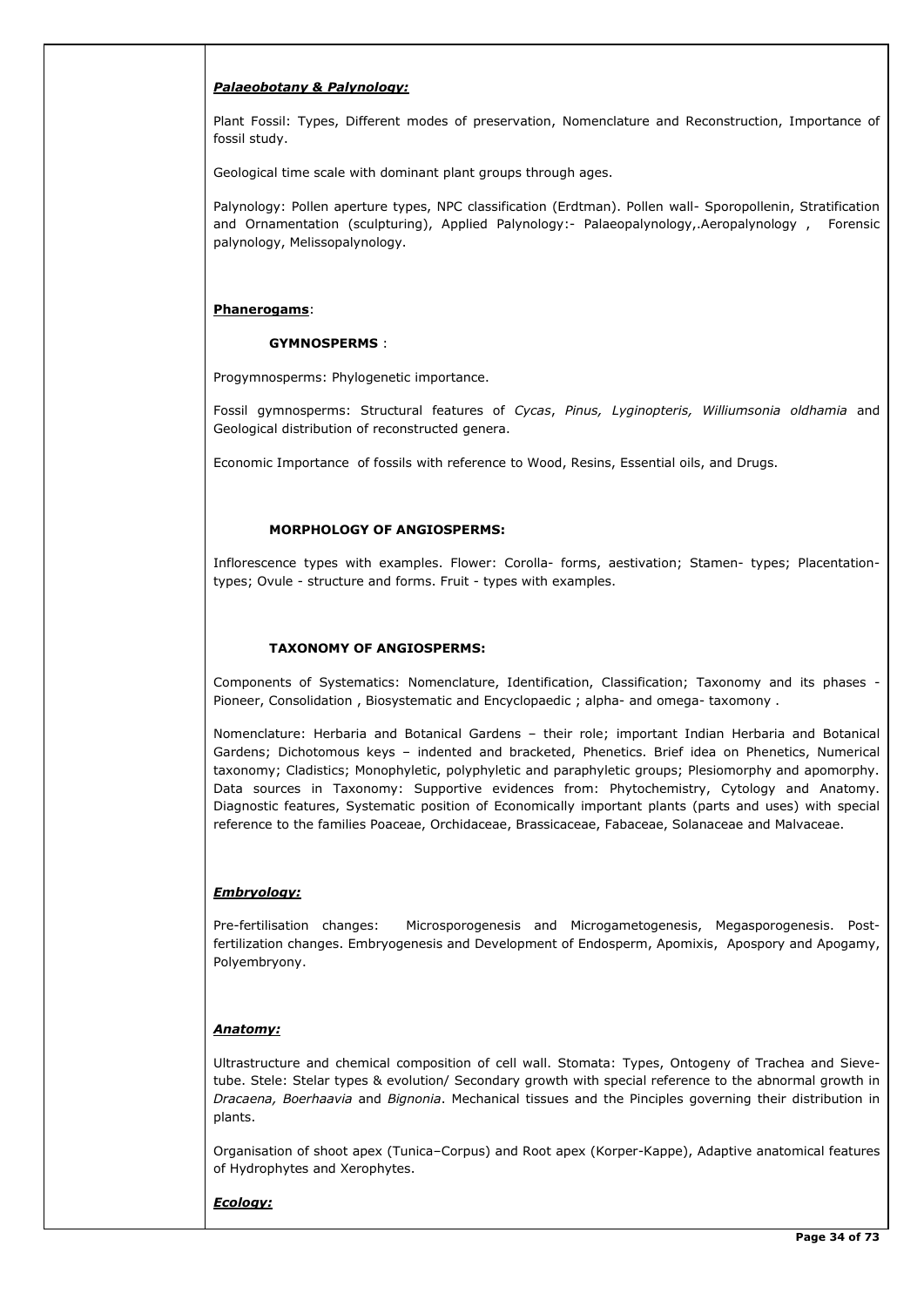|                | Habitat and Niche, Ecotone and edge-effect, Carrying capacity.                                                                                                                                                                                                                                                                                                                                                                                                                                                                                                                                                                                                   |
|----------------|------------------------------------------------------------------------------------------------------------------------------------------------------------------------------------------------------------------------------------------------------------------------------------------------------------------------------------------------------------------------------------------------------------------------------------------------------------------------------------------------------------------------------------------------------------------------------------------------------------------------------------------------------------------|
|                | Community ecology: Community- Characteristics and diversity, Ecological succession -Primary and<br>secondary, Seral stages (with reference to Hydrosere), autogenic and allogenic succession.                                                                                                                                                                                                                                                                                                                                                                                                                                                                    |
|                | Plant indicators (metallophytes); Phytoremediation. Conservation of Biodiversity (In-situ & Ex-situ).                                                                                                                                                                                                                                                                                                                                                                                                                                                                                                                                                            |
|                | <b>Plant Geography:</b>                                                                                                                                                                                                                                                                                                                                                                                                                                                                                                                                                                                                                                          |
|                | Phytogeographical regions; Endemism; Endemic types and Factors; Age & Area hypothesis and Epibiotic<br>theory; Endemism in Indian flora with special emphasis on Sunderban and Eastern Himalayas.                                                                                                                                                                                                                                                                                                                                                                                                                                                                |
| Paper $-$ II : | <b>Cell &amp; Molecular Biology</b>                                                                                                                                                                                                                                                                                                                                                                                                                                                                                                                                                                                                                              |
|                | <b>CELL BIOLOGY:</b> Cell and its types (prokaryotic and eukaryotic), structure and functions of the major cell<br>organelles (nucleus, mitochondria, chloroplast, ribosome, endoplasmic reticulum, Golgi bodies,<br>microbodies), cell division (mitosis and meiosis), significance of cell division, Cell cycle, structure of a<br>typical chromosome, nucleosome model of chromosome, chromosomal aberrations (deletion, duplication,<br>translocation and inversion), Concept of RNA world.                                                                                                                                                                  |
|                | MOLECULAR BIOLOGY: Chemical structure and nature of the nucleic acids, concept of gene, replication<br>of DNA, concept of genomic DNA and cDNA, split genes, overlapping genes, oncogenes, genetic code,<br>protein synthesis in prokaryotes and eukaryotes, central dogma, basic of recombinant DNA technology<br>(restriction enzymes, vectors, molecular cloning, application of R DNA technology and its social ethics).                                                                                                                                                                                                                                     |
|                | <b>Genetics, Plant Breeding, Biometry &amp; Evolution Biology:</b>                                                                                                                                                                                                                                                                                                                                                                                                                                                                                                                                                                                               |
|                | <b>GENETICS:</b> Mendelian principles (Mendel's monohybrid and dihybrid experiments and laws), concept of<br>linkage and crossing over, polyploidy, multiple alleles, point mutation, sex-linked inheritance, cytoplasmic<br>inheritance and basic population genetics.                                                                                                                                                                                                                                                                                                                                                                                          |
|                | PLANT BREEDING: Objective of plant breeding, methods of propagation in relation to breeding<br>methods, methods of plant breeding (selection, hybridization, concept and causes of heterosis).<br>Maintenance of germplasm, Heterosis and hybrid seed production, Molecular Breeding (use of DNA<br>markers in plant breeding). Maintenance of germplasm, Mass selection and pure line selection, Heterosis<br>and hybrid seed production, Molecular Breeding (use of DNA markers in plant breeding).                                                                                                                                                            |
|                | BIOMETRY: Random sampling, Frequency distribution, Central tendency- Arithmetic Mean, Mode and<br>Median, Measurement of dispersion - Standard Deviation, Standard error of Mean, Test of significance:<br>'t'- test; chi square test for goodness of fit. Probability, Measurement of gene frequency (Hardy-<br>Weinberg equilibrium). Overview of Bioinformatics, nature of biological data, literature databases<br>(searching and downloading), introduction and overview of biological databases, nucleic acid sequence<br>databases, GenBank, Protein sequence databases, introduction to BLAST series.                                                    |
|                | <b>EVOLUTION BIOLOGY:</b> Concept of biological evolution, evidence of organic evolution (taxonomic,<br>geological, morphological and anatomical); Lamarckism, Darwinism and mutation theories of de Vries.                                                                                                                                                                                                                                                                                                                                                                                                                                                      |
|                | <b>Physiology and Biochemistry:</b>                                                                                                                                                                                                                                                                                                                                                                                                                                                                                                                                                                                                                              |
|                | Plant-water relations, Stomatal physiology-mechanism of opening and closing, Organic Translocation                                                                                                                                                                                                                                                                                                                                                                                                                                                                                                                                                               |
|                | Photosynthesis, Photochemical reaction centres, Cyclic and noncyclic electron transport, Water splitting<br>mechanism, photophosphorylation, Z-scheme, Calvin cycle - Biochemical reactions and stoichiometry,<br>Photosynthetic efficiency of $C_3$ and $C_4$ plants and crop productivity, Photorespiration, Crassulacean acid<br>metabolism. Respiration- EMP pathway, TCA cycle, ETS and oxidative phosphorylation, Oxidative pentose<br>phosphate pathway and its significance, B-oxidation of fatty acids and significance. Nitrogen Metabolism<br>(symbiotic and non-symbiotic), structure and function of di-nitrogenase complex, ETS of di-nitrogenase, |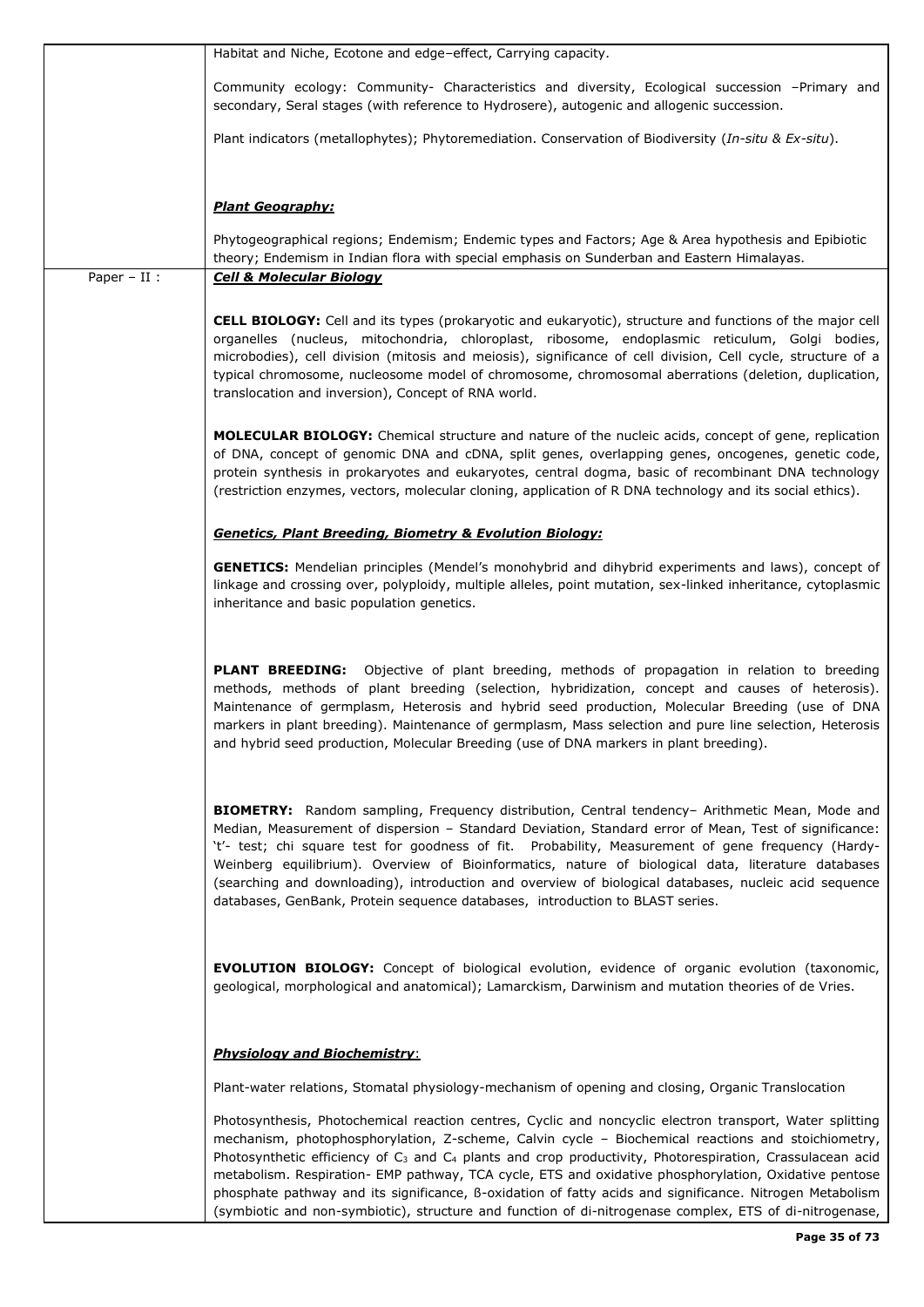|                   | basic concept of <i>nif</i> and <i>nod</i> genes. Plant Growth Regulators (Auxin, Gibberellin, Cytokinin, Ethylene and<br>Abscisic Acid). Photoperiodism and plant types, Phytochrome, Vernalisation, Concept of biological clock<br>and biorhythm. Seed dormancy, Physiology of Senescence and Ageing. Stress Physiology.<br>Biochemistry as the molecular logic of living organisms, axioms of living organisms, the major compounds<br>of living beings; pH, buffers and basic bioenergetics, chemical structure and properties of water<br>molecule, ionization of water, Henderson-Hasselbalch equation, titration curve and the concept of<br>preparation of any buffer solution; biomolecules: general structure, properties, classification and<br>metabolic importance of carbohydrates, proteins, lipids and nucleic acids; enzymes, basic structure<br>(holoenzyme, apoenzyme, cofactor, coenzyme and prosthetic group), nomenclature and classification of<br>enzymes according to IUBMB, mechanism of enzyme action (concept of active site of an enzyme,<br>activation of free energy, principles of enzyme action, Fisher's and Koshland's models), enzyme kinetics<br>(Michaelis-Menten equation and Lineweaver-Burk plot), reversible and irreversible enzyme inhibition,<br>allosteric enzyme regulation and covalently modulated enzyme regulation, basic concept of ribozymes,<br>abzymes and isozymes.<br>Pharmacognosy:<br>Pharmacognosy and its importance in modern medicine, Crude drugs, Drug evaluation Secondary<br>metabolites, Interrelationship of basic metabolic pathways with secondary metabolite biosynthesis with |
|-------------------|--------------------------------------------------------------------------------------------------------------------------------------------------------------------------------------------------------------------------------------------------------------------------------------------------------------------------------------------------------------------------------------------------------------------------------------------------------------------------------------------------------------------------------------------------------------------------------------------------------------------------------------------------------------------------------------------------------------------------------------------------------------------------------------------------------------------------------------------------------------------------------------------------------------------------------------------------------------------------------------------------------------------------------------------------------------------------------------------------------------------------------------------------------------------------------------------------------------------------------------------------------------------------------------------------------------------------------------------------------------------------------------------------------------------------------------------------------------------------------------------------------------------------------------------------------------------------------------------------------------------------------------------------------|
|                   | special reference to Cinchona, Ipecac, Adhatoda and Curcuma longa.                                                                                                                                                                                                                                                                                                                                                                                                                                                                                                                                                                                                                                                                                                                                                                                                                                                                                                                                                                                                                                                                                                                                                                                                                                                                                                                                                                                                                                                                                                                                                                                     |
|                   | <b>Plant Biotechnology &amp; Instrumentation:</b>                                                                                                                                                                                                                                                                                                                                                                                                                                                                                                                                                                                                                                                                                                                                                                                                                                                                                                                                                                                                                                                                                                                                                                                                                                                                                                                                                                                                                                                                                                                                                                                                      |
|                   | Plant tissue culture and Micropropagation. Plant Genetic Engineering: Brief concept of different gene<br>transfer methods. Transgenic plants.                                                                                                                                                                                                                                                                                                                                                                                                                                                                                                                                                                                                                                                                                                                                                                                                                                                                                                                                                                                                                                                                                                                                                                                                                                                                                                                                                                                                                                                                                                          |
|                   | Principles and applications of simple, compound, confocal and electron microscopy, colorimetry, visible<br>and UV-visible spectrophotometry, deferential centrifugation, PCR, RT-PCR, Gel Electrophoresis, Blotting<br>(Southern, Northern and Western) and ELISA.                                                                                                                                                                                                                                                                                                                                                                                                                                                                                                                                                                                                                                                                                                                                                                                                                                                                                                                                                                                                                                                                                                                                                                                                                                                                                                                                                                                     |
|                   |                                                                                                                                                                                                                                                                                                                                                                                                                                                                                                                                                                                                                                                                                                                                                                                                                                                                                                                                                                                                                                                                                                                                                                                                                                                                                                                                                                                                                                                                                                                                                                                                                                                        |
| <b>CHEMISTRY:</b> |                                                                                                                                                                                                                                                                                                                                                                                                                                                                                                                                                                                                                                                                                                                                                                                                                                                                                                                                                                                                                                                                                                                                                                                                                                                                                                                                                                                                                                                                                                                                                                                                                                                        |
| Paper $- I$ :     | <b>Group A</b>                                                                                                                                                                                                                                                                                                                                                                                                                                                                                                                                                                                                                                                                                                                                                                                                                                                                                                                                                                                                                                                                                                                                                                                                                                                                                                                                                                                                                                                                                                                                                                                                                                         |
|                   | <b>Atomic Structure:</b><br>1.                                                                                                                                                                                                                                                                                                                                                                                                                                                                                                                                                                                                                                                                                                                                                                                                                                                                                                                                                                                                                                                                                                                                                                                                                                                                                                                                                                                                                                                                                                                                                                                                                         |
|                   | Bohr theory of hydrogen atom, Mosley's experiment. Heisenberg's uncertainty principle;<br>Schrodinger wave equation; Interpretation of wave function, particle in a one-dimensional box; quantum<br>numbers; hydrogen atom wave functions; shapes of s, p and d-orbitals.                                                                                                                                                                                                                                                                                                                                                                                                                                                                                                                                                                                                                                                                                                                                                                                                                                                                                                                                                                                                                                                                                                                                                                                                                                                                                                                                                                              |
|                   | 2.<br><b>Chemical Bonding:</b>                                                                                                                                                                                                                                                                                                                                                                                                                                                                                                                                                                                                                                                                                                                                                                                                                                                                                                                                                                                                                                                                                                                                                                                                                                                                                                                                                                                                                                                                                                                                                                                                                         |
|                   | Ionic bond: characteristics of ionic compounds, lattice energy, Born-Haber cycle. Covalent bond and its<br>general characteristics: polarities of bonds in molecules and their dipole moments; shapes of molecule,<br>VSEPR theory.                                                                                                                                                                                                                                                                                                                                                                                                                                                                                                                                                                                                                                                                                                                                                                                                                                                                                                                                                                                                                                                                                                                                                                                                                                                                                                                                                                                                                    |
|                   | Valence bond theory, concept of resonance and resonance energy; molecular orbital theory (LCAO<br>method); bonding in H <sub>2</sub> +, H <sub>2</sub> , He <sub>2</sub> + to Ne <sub>2</sub> , NO, CO, HF, and CN <sup>-</sup> , comparison of valence bond and<br>molecular orbital theories, bond order, bond strength and bond length.                                                                                                                                                                                                                                                                                                                                                                                                                                                                                                                                                                                                                                                                                                                                                                                                                                                                                                                                                                                                                                                                                                                                                                                                                                                                                                             |
|                   | 3. Acid-Base & Redox Reactions                                                                                                                                                                                                                                                                                                                                                                                                                                                                                                                                                                                                                                                                                                                                                                                                                                                                                                                                                                                                                                                                                                                                                                                                                                                                                                                                                                                                                                                                                                                                                                                                                         |
|                   | Theory of acids and bases; pH, buffer solution; solubility product and salt hydrolysis.                                                                                                                                                                                                                                                                                                                                                                                                                                                                                                                                                                                                                                                                                                                                                                                                                                                                                                                                                                                                                                                                                                                                                                                                                                                                                                                                                                                                                                                                                                                                                                |
|                   | Nernst equation (without derivation). Influence of complex formation, precipitation and pH on redox<br>potentials; formal potential. Feasibility of a redox titration, redox potential at the equivalence point, redox<br>indicators. Redox diagram (Latimer and Frost diagrams) of common elements and their applications.<br>Disproportionation and comproportionation reactions (typical examples).                                                                                                                                                                                                                                                                                                                                                                                                                                                                                                                                                                                                                                                                                                                                                                                                                                                                                                                                                                                                                                                                                                                                                                                                                                                 |
|                   | 4. Chemical Periodicity:                                                                                                                                                                                                                                                                                                                                                                                                                                                                                                                                                                                                                                                                                                                                                                                                                                                                                                                                                                                                                                                                                                                                                                                                                                                                                                                                                                                                                                                                                                                                                                                                                               |
|                   | Periodic table, group trends and periodic trends in physical properties.                                                                                                                                                                                                                                                                                                                                                                                                                                                                                                                                                                                                                                                                                                                                                                                                                                                                                                                                                                                                                                                                                                                                                                                                                                                                                                                                                                                                                                                                                                                                                                               |
|                   | Effective nuclear charge, screening effect, Slater's rules, atomic radii, ionic radii (Pauling univalent),<br>covalent radii. Ionization potential, electron affinity and electronegativity (Pauling, Mulliken and Allred-<br>Rochow scales) and factors influencing these properties.                                                                                                                                                                                                                                                                                                                                                                                                                                                                                                                                                                                                                                                                                                                                                                                                                                                                                                                                                                                                                                                                                                                                                                                                                                                                                                                                                                 |
|                   | Comparative studies of hydrides, halides, oxides of s- and p- block elements.                                                                                                                                                                                                                                                                                                                                                                                                                                                                                                                                                                                                                                                                                                                                                                                                                                                                                                                                                                                                                                                                                                                                                                                                                                                                                                                                                                                                                                                                                                                                                                          |
|                   | Structure and bonding of $B_2H_6$ , (SN) <sub>x</sub> , Phosphazenes and inter-halogens.                                                                                                                                                                                                                                                                                                                                                                                                                                                                                                                                                                                                                                                                                                                                                                                                                                                                                                                                                                                                                                                                                                                                                                                                                                                                                                                                                                                                                                                                                                                                                               |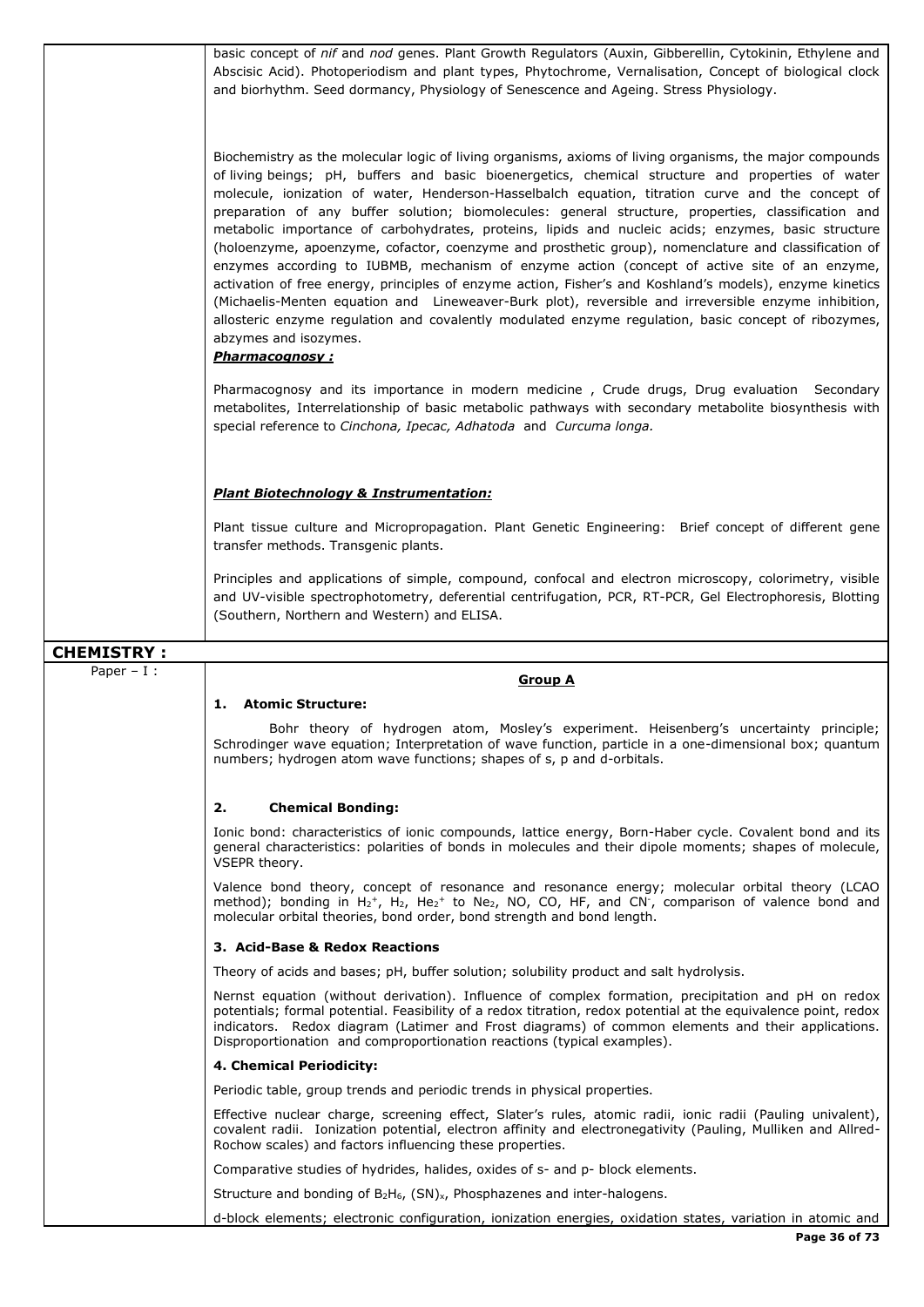ionic radii, magnetic and spectral properties.

### **Group-B**

### **5. Gaseous State and Transport Phenomenon**

Maxwell distribution of molecular speeds, intermolecular collisions, collisions on wall and effusion; thermal conductivity and viscosity of hard sphere gases. van der Waals equation of state, inter-molecular interactions, critical phenomena and liquefaction of gases,

# **6. Liquid State**

Viscosity, Poiseuille equation, temperature dependence.

Surface tension and surface energy, wetting and contact angle, interfacial tension and capillary action; Laplace equation.

# **7. Solid State**

Crystal systems; designation of crystal planes, lattice structure and unit cell; Miller indices, Bragg's law; X-ray diffraction by crystals; close packing, radius- ratio rules, calculation of some limiting radius-ratio values; structures of NaCl, KCl; stoichiometric and non-stoichiometric defects, impurity defects, semiconductors.

# **8. Thermodynamics**

Work, heat and internal energy; first law of thermodynamics.

 Second law of thermodynamics; entropy as a state function, entropy change in various processes, reversibility and irreversibility, free energy functions; thermodynamic equation of state; Maxwell's relations; temperature, volume and pressure dependence of thermodynamic functions; J-T effect and inversion temperature; criteria for equilibrium, relation between equilibrium constant and thermodynamic quantities; Nernst heat theorem.

Definitions and interrelations among  $K_p$ ,  $K_c$  and  $K_x$ ; Van't Hoff equation, Le Chatelier principle.

# **Group - C**

# **9. Aromaticity**

 Aromaticity and anti-aromaticity; benzene, naphthalene, annulene, azulene, tropolones, fulvenes, sydnones. Electrophilic and nucleophilic substitution. Synthesis and reactions of heteroaromatic compounds (pyrrole, furan, thiophene, pyridine).

# **10. Study of Mechanisms**

 General methods (both kinetic and non-kinetic) of study of mechanism of organic reactions: isotopic method, cross-over experiment, intermediate trapping, stereochemistry; energy of activation; thermodynamic control and kinetic control of reactions.

 Reactive intermediates: Generation geometry, stability and reactions of carbonium ions and carbanions free radicals, carbenes, benzynes and nitrenes.

# **11. Organic Reaction Types**

Substitution Reactions:  $S_N1$ ,  $S_N2$  and  $S_Ni$  mechanisms; neighbouring group participation.

 Elimination Reactions: E1, E2 and E1cb mechanisms; orientation in E2 reactions-Saytzeff and Hoffmann; pyrolytic *syn* elimination – Chugaev and Cope eliminations.

Addition Reactions: Electrophillic addition to  $C=C$  and  $C=C$ ; nucleophilic addition to  $C=O$ ,  $C=N$ , conjugated olefins and carbonyls.

 Rearrangements: Pinacol-pinacolone, Hoffmann, Beckmann, Baeyer-Villiger, Favorskii, Fries, Sclaisen, Cope, Stevens and Wagner-Meerwein rearrangements.

# **12. Organic Spectroscopy:**

Principle and applications in structure elucidation:

Infra-red: typical functional group identification

UV-vis: Singlet and triplet states; n- $\pi^*$  and  $\pi$ - $\pi^*$  transitions; application to conjugated double bonds and conjugated carbonyls - Woodward–Fieser rules; charge-transfer spectra.

Nuclear Magnetic Resonance (<sup>1</sup>H NMR): Basic principle; chemical shift and spin-spin interaction and coupling constants.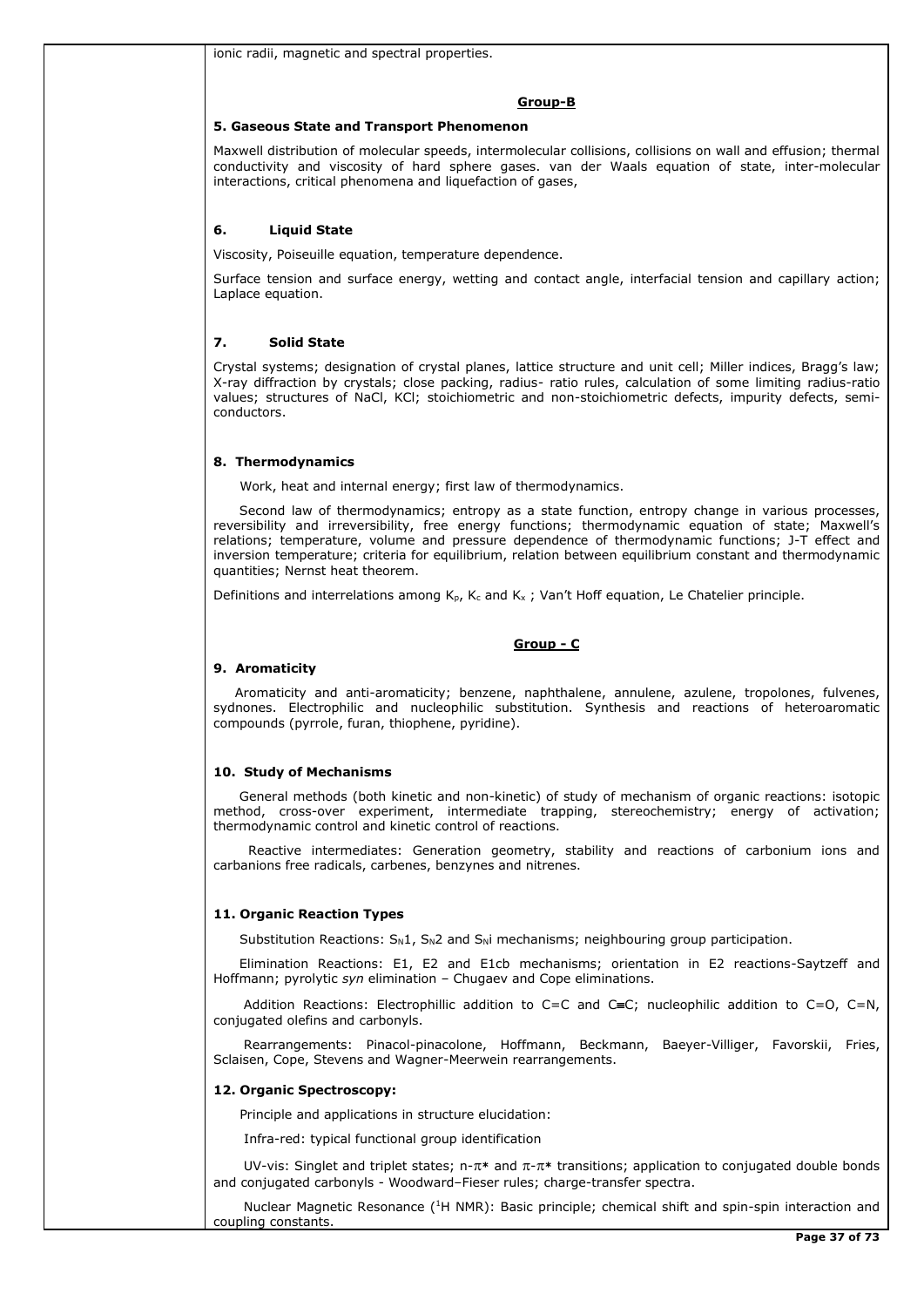|                | Mass Spectrometry: Parent peak, base peak metastable peak, McLafferty rearrangement.                                                                                                                                                                                                                                                                                                           |
|----------------|------------------------------------------------------------------------------------------------------------------------------------------------------------------------------------------------------------------------------------------------------------------------------------------------------------------------------------------------------------------------------------------------|
| Paper $-$ II : | Group-A                                                                                                                                                                                                                                                                                                                                                                                        |
|                | <b>Coordination Chemistry - I</b><br>1.                                                                                                                                                                                                                                                                                                                                                        |
|                | Bonding theories of metal complexes; valence bond theory, crystal field theory and its<br>modifications; application of theories in the explanation of magnetism and electronic spectra of metal<br>complexes.                                                                                                                                                                                 |
|                | <b>Coordination Chemistry - II</b><br>2.                                                                                                                                                                                                                                                                                                                                                       |
|                | Isomerism in coordination compounds; IUPAC nomenclature of coordination compounds;<br>stereochemistry of complexes with 4 and 6 coordination numbers; chelate effect and polynuclear<br>complexes; trans effect and its theories; kinetics of substitution reactions in square-planer complexes;<br>thermodynamic and kinetic stability of complexes.                                          |
|                | З.<br><b>Bio-Inorganic Chemistry</b>                                                                                                                                                                                                                                                                                                                                                           |
|                | Metal ion in biological systems and their role in ion transport across the membranes (molecular<br>mechanism), oxygen-transport proteins: hemoglobin, myoglobin, hemerythrin; electron-transport<br>proteins: cytochromes and ferrodoxins.                                                                                                                                                     |
|                | <b>Organometallic Chemistry</b><br>4.                                                                                                                                                                                                                                                                                                                                                          |
|                | EAN rule, synthesis, structure and reactivity of metal carbonyls; carboxylate anions, carbonyl<br>hydrides and metal nitrosyl compounds.                                                                                                                                                                                                                                                       |
|                | Complexes with aromatic systems; synthesis, structure and bonding in metal-olefin, -alkyne and -<br>cyclopentadienyl complexes; coordinative unsaturation, oxidative addition reactions, insertion reactions,<br>fluxional molecules and their characterization; compounds with metal-metal bonds and metal atom<br>clusters.                                                                  |
|                | <u>Group - B</u>                                                                                                                                                                                                                                                                                                                                                                               |
|                | 5.<br><b>Phase-equilibria and solutions</b>                                                                                                                                                                                                                                                                                                                                                    |
|                | Gibbs phase rule and its significance. Clapeyron equation; Clausius - Clapeyron equation; phase<br>diagram for a pure substance; phase-equilibria in binary systems, partially miscible liquids, upper and<br>lower critical solution temperatures; properties of dilute solutions; Raoult's and Henry's law. Partial molar<br>quantities, their significance; excess thermodynamic functions. |
|                | 6.<br>Surface phenomena, catalysis and polymers                                                                                                                                                                                                                                                                                                                                                |
|                | Adsorption from gases and solutions on solid adsorbents: Langmuir and B.E.T. adsorption<br>isotherms; determination of surface area, characteristics and mechanism of reactions on heterogeneous<br>catalysts.                                                                                                                                                                                 |
|                | Number and weight average molecular weight, their determination. Kinetics of polymerization.                                                                                                                                                                                                                                                                                                   |
|                | 7.<br><b>Chemical Kinetics</b>                                                                                                                                                                                                                                                                                                                                                                 |
|                | Differential and integral rate equation for zeroth, first, second and fractional order reactions; rate<br>equations involving reverse, parallel, consecutive and chain reactions; branching chain and explosion;<br>effect of temperature and pressure on rate constant; collision theory and transition state theory.                                                                         |
|                | 8.<br>Photochemistry and spectroscopy :                                                                                                                                                                                                                                                                                                                                                        |
|                | Fluorescence & phosphorescence, Jablonsky diagram, Franck-Condon principle, Lambert-Beer law.                                                                                                                                                                                                                                                                                                  |
|                | Laws of photochemistry, quantum yield, photo-stationary state, photosensitized reaction.                                                                                                                                                                                                                                                                                                       |
|                | Rotational spectra of diatomic molecules: Rigid rotator model, selection rule, determination of<br>bond length.                                                                                                                                                                                                                                                                                |
|                | Vibrational spectroscopy of diatomic molecules: SHO model, selection rule, determination of<br>bond energy.                                                                                                                                                                                                                                                                                    |
|                | $Group - C$                                                                                                                                                                                                                                                                                                                                                                                    |
|                | 9.<br><b>Configuration and conformation</b>                                                                                                                                                                                                                                                                                                                                                    |
|                | Representation of molecules in three dimension Fischer, Saw-horse and Newman projection;<br>configuration (R and S) of chiral carbon, priority rule.                                                                                                                                                                                                                                           |
|                | Conformation of acyclic and alicyclic molecules; gauche-butane interaction; chair-boat in<br>cyclohexane.                                                                                                                                                                                                                                                                                      |
|                | <b>Chirality and stereoselectivity</b><br>10.                                                                                                                                                                                                                                                                                                                                                  |

I

Chirality: asymmetric carbon, axial and planar chirality. Optical activity; resolution of optically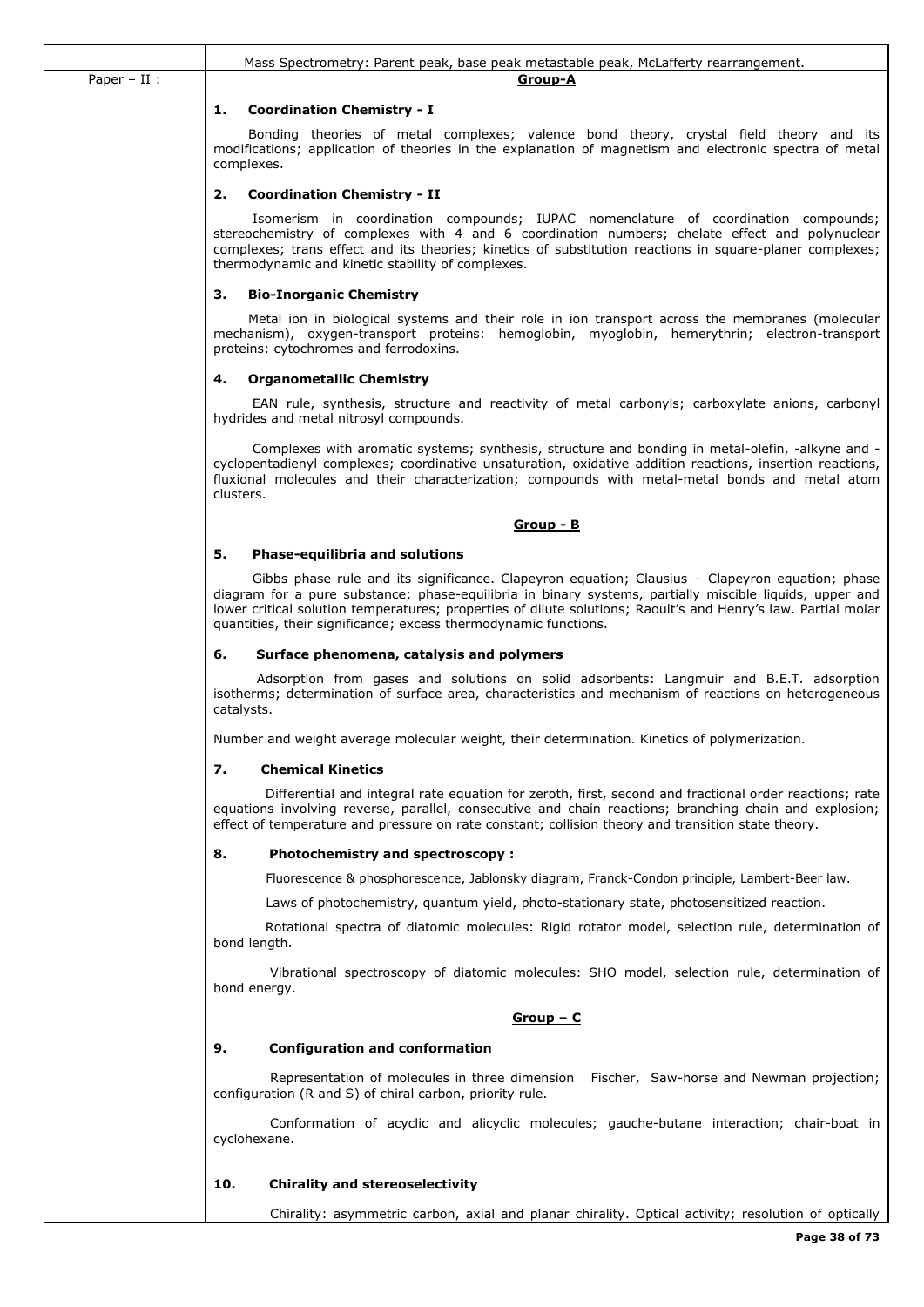|                                            | active compounds; enantioselective and diastereoselective synthesis; enantiomeric excess; Prelog's rule<br>for configuration determination; Cram's rule.                                                                                                                                                                            |
|--------------------------------------------|-------------------------------------------------------------------------------------------------------------------------------------------------------------------------------------------------------------------------------------------------------------------------------------------------------------------------------------|
|                                            | 11.<br><b>Organic Synthetic methods</b>                                                                                                                                                                                                                                                                                             |
|                                            | Condensation reactions; Aldol, Claisen, Diemann, Perkin, Knoevenagel, Stobbe, Acyloin                                                                                                                                                                                                                                               |
|                                            | Oxidation; epoxidation, dihydroxylation, periodate, chromate, permanganate, lead tetraacetate,                                                                                                                                                                                                                                      |
|                                            | allylic oxidation.<br>Reduction; catalytic hydrogenation, metal hydrides, dissolving metal reduction.                                                                                                                                                                                                                               |
|                                            |                                                                                                                                                                                                                                                                                                                                     |
|                                            | Organometalic, catalysis; palladium-catalyzed coupling reaction and allylic substitution;<br>Wilkinson catalyst; alkene metathesis.                                                                                                                                                                                                 |
|                                            | 12.<br>Pericyclic and photochemical reactions                                                                                                                                                                                                                                                                                       |
|                                            | Photochemical reaction; singlet and triplet state; Norrish Type I and Type II. Patterno-Buchi.<br>Photochemical generation of radicals.                                                                                                                                                                                             |
|                                            | Pericyclic reaction; conservation of orbital symmetry; electrocyclic reactions; cycloaddition<br>reactions, sigmatropic rearrangements.                                                                                                                                                                                             |
| <b>CIVIL ENGINEERING:</b><br>Paper $- I$ : | <b>Strength of Materials:</b>                                                                                                                                                                                                                                                                                                       |
|                                            | Stress-strain, elastic modulus, shear force and bending moment diagrams of determinate beams,<br>deflection of beams by different methods.                                                                                                                                                                                          |
|                                            | <b>Structural Analysis:</b>                                                                                                                                                                                                                                                                                                         |
|                                            | Application of Area moment theorem & Conjugate beam method, Castigliano's theorems I & II,<br>Slope deflection & Moment distribution method. Introduction of Matrix method of analysis: force and<br>displacement method. Application of displacement method to truss, beam & frame structure,<br>Introduction of plastic analysis. |
|                                            | Design of steel structures :                                                                                                                                                                                                                                                                                                        |
|                                            | Concept of design by working stress method and Limit state method. Application of Limit state<br>method : Design of tension and compression member, design of flexure members : Beams - rolled<br>section and plated beam. Design of column for axial and eccentric loads. Design of connection : Bolted<br>and welded.             |
|                                            | Design of concrete structures :                                                                                                                                                                                                                                                                                                     |
|                                            | Concept of working stress method and limit state method. Application of limit state method to<br>design of singly reinforced rectangular, T and L beams, doubly reinforced beam, column for axial and<br>eccentric loads, isolated footing.                                                                                         |
|                                            | <b>Geotechnical Engineering:</b>                                                                                                                                                                                                                                                                                                    |
|                                            | Type of soils. Weight-volume relationship. Grain size distribution. Index properties - Attergb's<br>limit, relative density, identification and classification of soils.                                                                                                                                                            |
|                                            | Water in soils, Effective pressure, Pore water pressure, Permeability - laboratory and field tests, Seepage,<br>Quick sand condition.                                                                                                                                                                                               |
|                                            | Shear strength - Mohr-Coulomb failure criteria, pole, Determination of shear strength parameters -<br>laboratory and field tests.                                                                                                                                                                                                   |
|                                            | Compressibility and consolidation - normally consolidated and over consolidated soils, compression and<br>swelling indices. Determination of coefficient of Consolidation. Settlement Computation.                                                                                                                                  |
|                                            | Soil stabilization - Compaction, Laboratory test, field methods and uses of admixtures.                                                                                                                                                                                                                                             |
|                                            | Soil exploration - Spacing, depth and number of exploratory borings. Methods of boring & sampling.<br>Standard penetration test, Static cone penetration test, Seismic refraction method.                                                                                                                                           |
|                                            | Earth pressure theories - Rankine and Coulomb, Different types of back fill. Determination of earth<br>pressure. Stability of retaining walls. Sheet piles, Braced excavation.                                                                                                                                                      |
|                                            | Shallow Foundations - Estimation of bearing capacity and settlement. Allowable bearing pressure. Effect                                                                                                                                                                                                                             |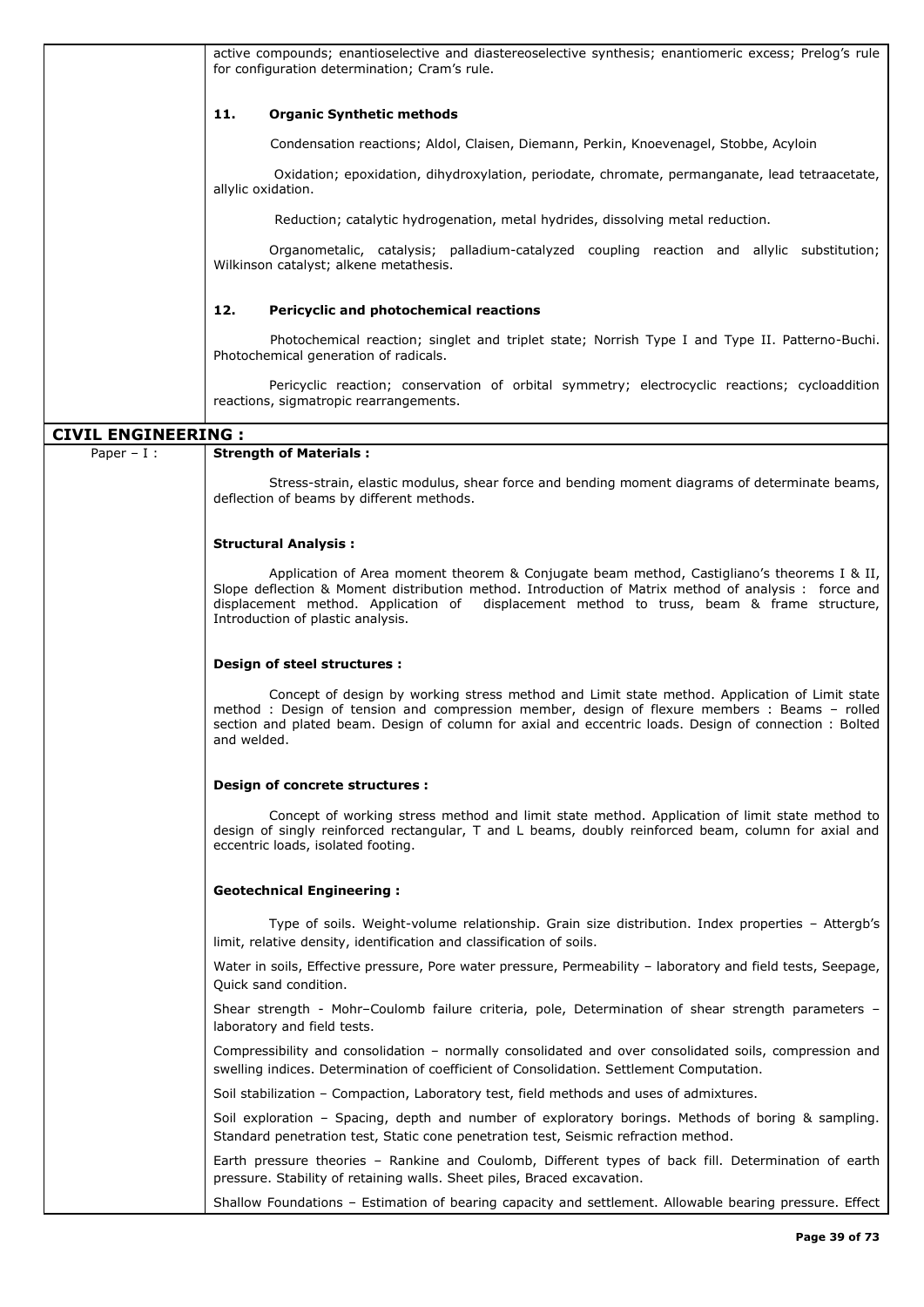|                                    | of ground water table. Field tests. Types of footing - Isolated, combined, strip, grid and raft foundations.                                                                                                                                                                                                                                                                                                                                                                                                                                                                                                                                                                                                                                               |
|------------------------------------|------------------------------------------------------------------------------------------------------------------------------------------------------------------------------------------------------------------------------------------------------------------------------------------------------------------------------------------------------------------------------------------------------------------------------------------------------------------------------------------------------------------------------------------------------------------------------------------------------------------------------------------------------------------------------------------------------------------------------------------------------------|
|                                    | Deep foundations - Types of piles, material, suitability and uses. Determination of pile capacity. Negative<br>skin friction, Testing of piles.                                                                                                                                                                                                                                                                                                                                                                                                                                                                                                                                                                                                            |
| Paper $-$ II :                     | <b>Construction: Materials, Planning &amp; Management:</b>                                                                                                                                                                                                                                                                                                                                                                                                                                                                                                                                                                                                                                                                                                 |
|                                    | Physical Properties of Cement and cement concrete, stone, bricks and mortars, Stress-strain<br>behaviour of reinforcing steels, Nondestructive tests - Rebound Hammer, Ultrasonic Pulse velocity tests,<br>Construction activities schedules, organization for construction industry. Quality assurance principles.<br>Network analysis, CPM & PERT analysis: their use in construction monitoring, Cost optimization and<br>resource allocation.                                                                                                                                                                                                                                                                                                          |
|                                    | <b>Surveying:</b>                                                                                                                                                                                                                                                                                                                                                                                                                                                                                                                                                                                                                                                                                                                                          |
|                                    | Chain surveying; Principles, Methods of linear measurement; Instruments for Chaining; Chaining tape<br>corrections including sag corrections; Chain triangulation; Selection of stations, locating ground features;<br>Plotting of chain survey.<br>Compass survey; Use of prismatic compass; Measurement of bearing, Computations of angles from<br>bearings, Chain and Compass traversing, Plotting compass traverse;<br>Plane table survey; Introduction and method; Errors in plane tabling;<br>Leveling; Adjustment of dumpy level; Reciprocal leveling and profile leveling; Countering and<br>interpretation of contour maps;<br>Theodolite Surveying and Traversing. Uses of Total Station.<br>Basic elements of Remote sensing and photogrammetry |
|                                    | <b>Transportation Engineering:</b>                                                                                                                                                                                                                                                                                                                                                                                                                                                                                                                                                                                                                                                                                                                         |
|                                    | Principles of Highway Planning. Functional classification of road. Highway alignment, Geometric design -<br>Cross section, Camber, Superelevation, Horizontal and Vertical curve, Pavement structure and Materials -<br>Subgrade soil, Sub base, Base materials, aggregates & bitumen. Pavement design – flexible and Rigid by<br>IRC and other methods. Construction method of WBM, Bituminus work and cement concrete roads.<br>Highway drainage system.                                                                                                                                                                                                                                                                                                 |
|                                    | Traffic surveys and their application in traffic planning. Design of intersection, rotary signals. Standard<br>traffic signs and marking.                                                                                                                                                                                                                                                                                                                                                                                                                                                                                                                                                                                                                  |
|                                    | <b>Water Resources Engineering:</b>                                                                                                                                                                                                                                                                                                                                                                                                                                                                                                                                                                                                                                                                                                                        |
|                                    | Concept of storm and unit hydrograph, type of aquifers, Ground Water: Specific yield, storage coefficient,<br>coefficient of permeability, confined and unconfined aquifers, aquitards, radial flow into a well under<br>confined and unconfined conditions. Flood-flow estimation. Rainfall-frequency distribution and analysis.<br>Water requirements of crops, Canals: rectangular and trapezoidal, design of lined and unlined canal,<br>Types of dam, design, principles of design of rigid gravity & earth dams including statistical analysis,<br>River training: Objectives and methods.                                                                                                                                                           |
|                                    | <b>Environmental Engineering:</b>                                                                                                                                                                                                                                                                                                                                                                                                                                                                                                                                                                                                                                                                                                                          |
|                                    | Water Demand, Population estimate. Water quality: Physical, Chemical and bacteriological. Water<br>treatment principle and design of coagulation, flocculation, sedimentation and filtration. Principle of<br>Chlorination and softening. Waste water: Types and characteristics, BOD, COD estimation, Design of<br>separate and combined sewer. Wastewater treatment: Grit chamber, setting tank, activated sludge<br>process, stabilization pond.                                                                                                                                                                                                                                                                                                        |
|                                    | <b>Solid waste:</b> Composting and land fill methods                                                                                                                                                                                                                                                                                                                                                                                                                                                                                                                                                                                                                                                                                                       |
|                                    | Air Pollution : Types, sources and effects, control measures - ventury, wet scrubber, Electrostatic<br>precipitator, Cyclone.                                                                                                                                                                                                                                                                                                                                                                                                                                                                                                                                                                                                                              |
|                                    | <b>Noise Pollution:</b> Equivalent noise level, Determination of Leq.                                                                                                                                                                                                                                                                                                                                                                                                                                                                                                                                                                                                                                                                                      |
| <b>COMMERCE &amp; ACCOUNTANCY:</b> |                                                                                                                                                                                                                                                                                                                                                                                                                                                                                                                                                                                                                                                                                                                                                            |
| Paper $-1$ :                       | Financial Accounting: Accounting as a Financial Information System, Basic Concepts & Conventions,                                                                                                                                                                                                                                                                                                                                                                                                                                                                                                                                                                                                                                                          |
|                                    | Accounting Standards, Final Accounts of Profit-seeking and Non-profit seeking organisations.<br>Corporate Accounting: Issue, Forfeiture & Re-issue of Shares, Redemption of Preference Shares &<br>Debentures, Buy-back of Shares, Company Final Accounts, Reconstruction of Companies,<br>Preparation of Consolidated Balance Sheet.                                                                                                                                                                                                                                                                                                                                                                                                                      |
|                                    | Cost & Management Accounting: Cost Concepts, Terms & Classification of Costs, Elements of Cost,<br>Accounting for Material, Employee Cost and Overhead, Job costing, Process costing, Activity-based<br>costing, Marginal Costing - CVP Analysis & Decision Making, Standard Costing, Budgetary Control,                                                                                                                                                                                                                                                                                                                                                                                                                                                   |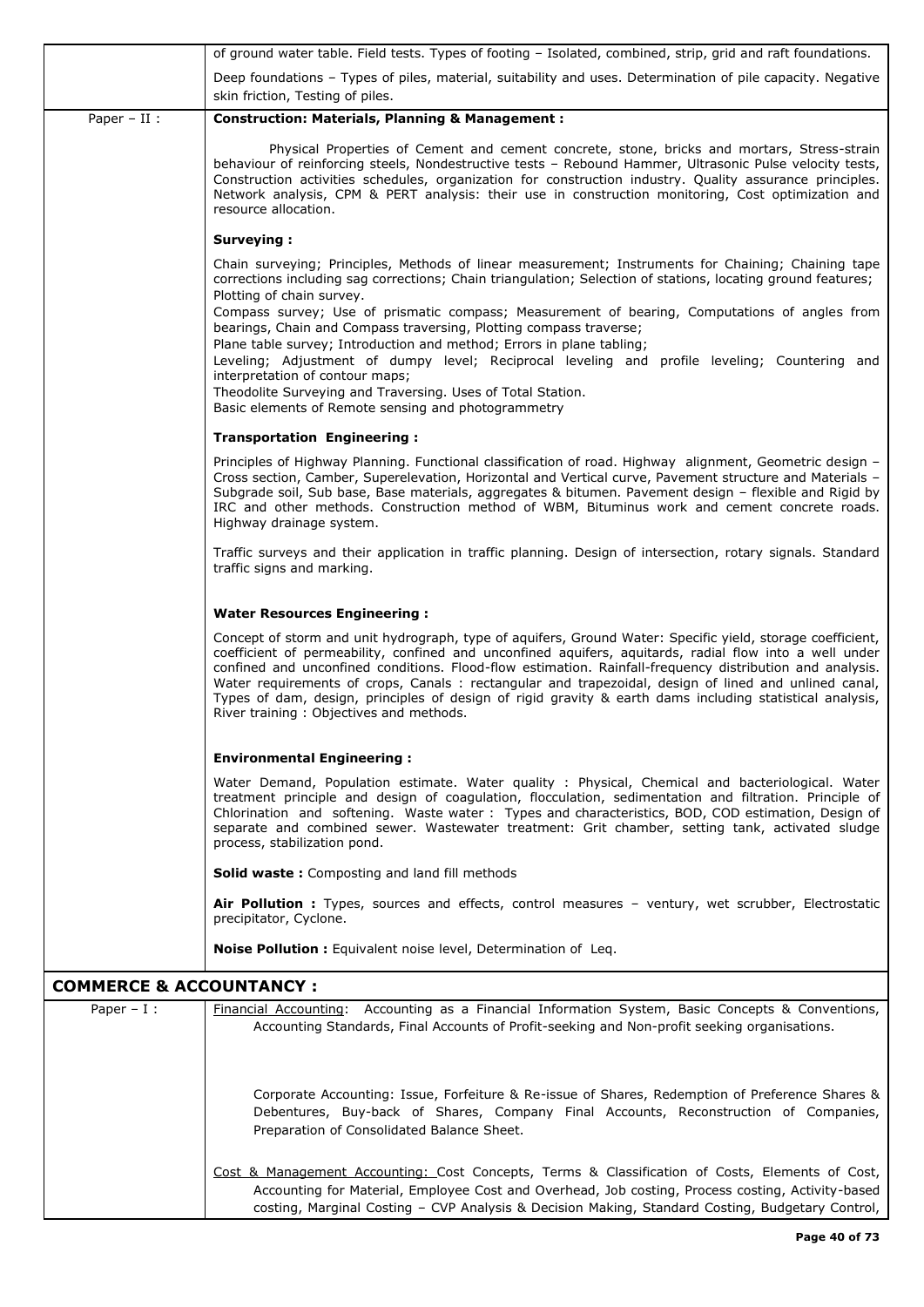|                          | Funds flow & Cash Flow Statement, Accounting Ratios.                                                                                                                                                                                                                                                                                           |
|--------------------------|------------------------------------------------------------------------------------------------------------------------------------------------------------------------------------------------------------------------------------------------------------------------------------------------------------------------------------------------|
|                          | Taxation:                                                                                                                                                                                                                                                                                                                                      |
|                          | Income Tax - Definitions, Residential Status & Incidence of Tax of Individual, Computation of Total<br>a)<br>Income of an individual (various heads of income and deduction from Gross Total Income), Set off<br>& Carry Forward.                                                                                                              |
|                          | <b>Indirect Tax</b><br>b)<br>i)<br>WB VAT Act, 2003: Basic concepts, features, determination of tax payable, registration of dealer.<br>Central Sales Tax, 1956: Definition, incidence and levy of tax, exemption and exclusion,<br>ii)<br>determination of turn over and tax payable, registration of dealer.                                 |
| Paper $-$ II :           | Indian Financial System - Role of finance in an economy, components (instruments, markets, etc.), role<br>of financial intermediaries, structure of Indian financial system, role of RBI, Commercial Banks and other<br>Financial Institutions(LICI, UTI, SIDBI, SFCs, NABARD)                                                                 |
|                          | Money Market - structure of Indian money market, discount houses, call money market, recent trends of<br>Indian money market                                                                                                                                                                                                                   |
|                          | Capital Market - primary and secondary market, functionaries of stock-exchanges, concept of DMAT, role<br>of SEBI.                                                                                                                                                                                                                             |
|                          | <b>Business Laws</b>                                                                                                                                                                                                                                                                                                                           |
|                          | Indian Contract Act, 1872 - Offer & Acceptance, Consideration, capacity of parties, free consent, void<br>i)<br>& voidable agreements, discharge of contracts.                                                                                                                                                                                 |
|                          | ii) Consumer Protection Act, 1986 - Rights of consumers; definition of consumer, manufacturer,<br>complaints, unfair trade practices; composition and jurisdiction of District Forum, State Commission and<br>National Commission.                                                                                                             |
|                          | iii) Companies Act, 1956 - Types of companies, Memorandum and Articles of Association, Prospectus,<br>Promotion and Incorporation of Companies, Directors, Company Meeting, Winding up.                                                                                                                                                        |
|                          | iv) Industrial Disputes Act, 1947 - Nature, Causes, and settlement of industrial disputes, workers'<br>participation in management and collective bargaining.                                                                                                                                                                                  |
|                          | Auditing - Auditing procedures and techniques; internal control and internal audit; company audit -<br>divisible profit, dividend and depreciation; Audit of Bank, Insurance and NGOs; Audit Report.                                                                                                                                           |
|                          | Organisation Behaviour - Nature and Concept of Organisation; organisation structure; modern concepts of<br>organisation theory; Leadership - theories and styles; Motivation - concept & theories; Quality of Work<br>Life - meaning and impact.                                                                                               |
| <b>COMPUTER SCIENCE:</b> |                                                                                                                                                                                                                                                                                                                                                |
| Paper $- I$ :            | Algorithms and Problem solving : Number systems and Arithmetic : Theory of Counting : Graphs and<br>Algorithms: Boolean Algebra: Models of Computer Machines: Numerical Algorithms: Operations<br>Research : Circuit and Network Theory : Basic Electronics : Instruments : Digital Logic and Systems :<br>Data Communication: Data Structure. |
| Paper $-$ II :           | Operating System: System Analysis and Design: Object oriented Programming, Computer Architecture<br>and Organization : Micro Processor : Computer Networks : Database Management : Assembler, Loader<br>and Linker: Compiler: Graphics and Multimedia.                                                                                         |
| <b>ECONOMICS:</b>        |                                                                                                                                                                                                                                                                                                                                                |
| Paper $-1$ :             | Microeconomic Theory<br>1.<br>Macroeconomic Theory<br>2.<br><b>International Trade Theory</b><br>3.<br>Public Finance<br>4.<br>Statistics and Econometrics<br>5.                                                                                                                                                                               |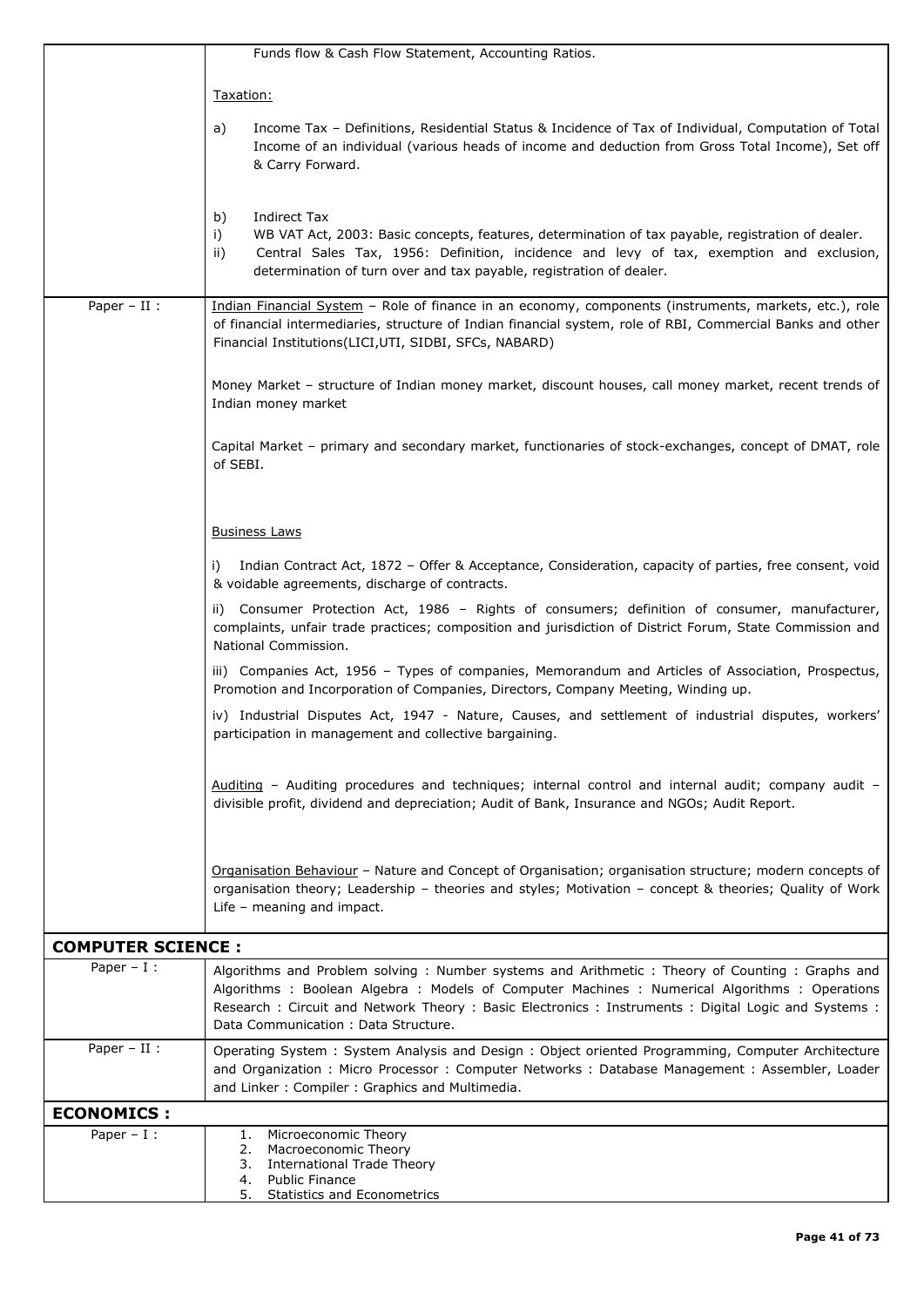|                | 1. | <b>Microeconomic Theory</b>                                                                 |
|----------------|----|---------------------------------------------------------------------------------------------|
|                |    |                                                                                             |
|                |    | i.<br>Consumer Theory                                                                       |
|                |    | ii.<br>Production and cost- returns to scale, short run and long run costs                  |
|                |    | Market Structure-Perfect competition, Monopoly, Monopolistic Competition, Oligopoly<br>iii. |
|                |    | General Equilibrium and Welfare (optimality of perfect competition)<br>iv.                  |
|                |    | Marginal Productivity Theory of Distribution<br>ν.                                          |
|                | 2. | <b>Macroeconomic Theory</b>                                                                 |
|                |    | i.<br>National Income Accounting                                                            |
|                |    | ii.<br>Economy in the long run, economy in the short run, Fiscal and Monetary policy using  |
|                |    | IS-LM, Growth Theory-Harrod-Domar Model, Solow Model, Endogenous Growth.                    |
|                |    |                                                                                             |
|                |    |                                                                                             |
|                | З. | <b>International Trade Theory</b>                                                           |
|                |    |                                                                                             |
|                |    | i.<br>Classical - Ricardo, Neoclassical - Hecksher- Ohlin                                   |
|                |    | ii.<br>Imperfect competition and trade, Intra-industry trade                                |
|                |    | Trade Policy-Tariff, Quota<br>iii.                                                          |
|                |    | Current and Capital Account in Balance of Payments, Fixed and Flexible exchange rate<br>iv. |
|                |    | systems                                                                                     |
|                |    | Open economy macroeconomics - Mundell-Fleming model<br>ν.                                   |
|                |    |                                                                                             |
|                | 4. | <b>Public Finance</b>                                                                       |
|                |    |                                                                                             |
|                |    | Theory of externality and market failure<br>a.                                              |
|                |    | Public Goods and Role of the Public Sector<br>b.                                            |
|                |    | Budget - Different concepts<br>c.                                                           |
|                |    | d.<br>Tax-indirect and direct, VAT, subsidy and transfers                                   |
|                |    | Public debt and its burden<br>e.                                                            |
|                |    |                                                                                             |
|                |    |                                                                                             |
|                | 5. | <b>Statistics &amp; Econometrics</b>                                                        |
|                |    |                                                                                             |
|                |    | 1.<br>Measures of Central Tendency & Dispersion                                             |
|                |    | 2.<br>Theory of Probability                                                                 |
|                |    | 3.<br>Sampling Theory                                                                       |
|                |    | Inference<br>4.                                                                             |
|                |    | 5.<br>Econometrics-Classical Linear Regression Model                                        |
| Paper $-$ II : | 1. | Development                                                                                 |
|                | 2. | The Indian Economy<br>(a) Pre-independence period                                           |
|                |    | (b) Post-independence pre-liberalisation period                                             |
|                |    | (c) Post-liberalisation period                                                              |
|                |    | (d) The West Bengal Economy                                                                 |
|                | 1. | <b>Development</b>                                                                          |
|                |    | Process of development<br>(a)                                                               |
|                |    | Lewis Model                                                                                 |
|                |    |                                                                                             |
|                |    | Harris Todaro Model                                                                         |
|                |    | Demographic change and occupational transformation                                          |
|                |    |                                                                                             |
|                |    | (b)<br>Trade and Development                                                                |
|                |    | Trade as an engine of growth                                                                |
|                |    |                                                                                             |
|                |    | Planning vs. Market Model of Development<br>(c)                                             |
|                |    | Poverty and Inequality                                                                      |
|                |    | Capability and Human Development including issues of Gender<br>(d)                          |
|                |    | Environment and development<br>(e)                                                          |
|                |    |                                                                                             |
|                |    |                                                                                             |
|                |    |                                                                                             |
|                | 2. | <b>The Indian Economy</b>                                                                   |
|                |    | (a)<br>Pre-independence                                                                     |
|                |    |                                                                                             |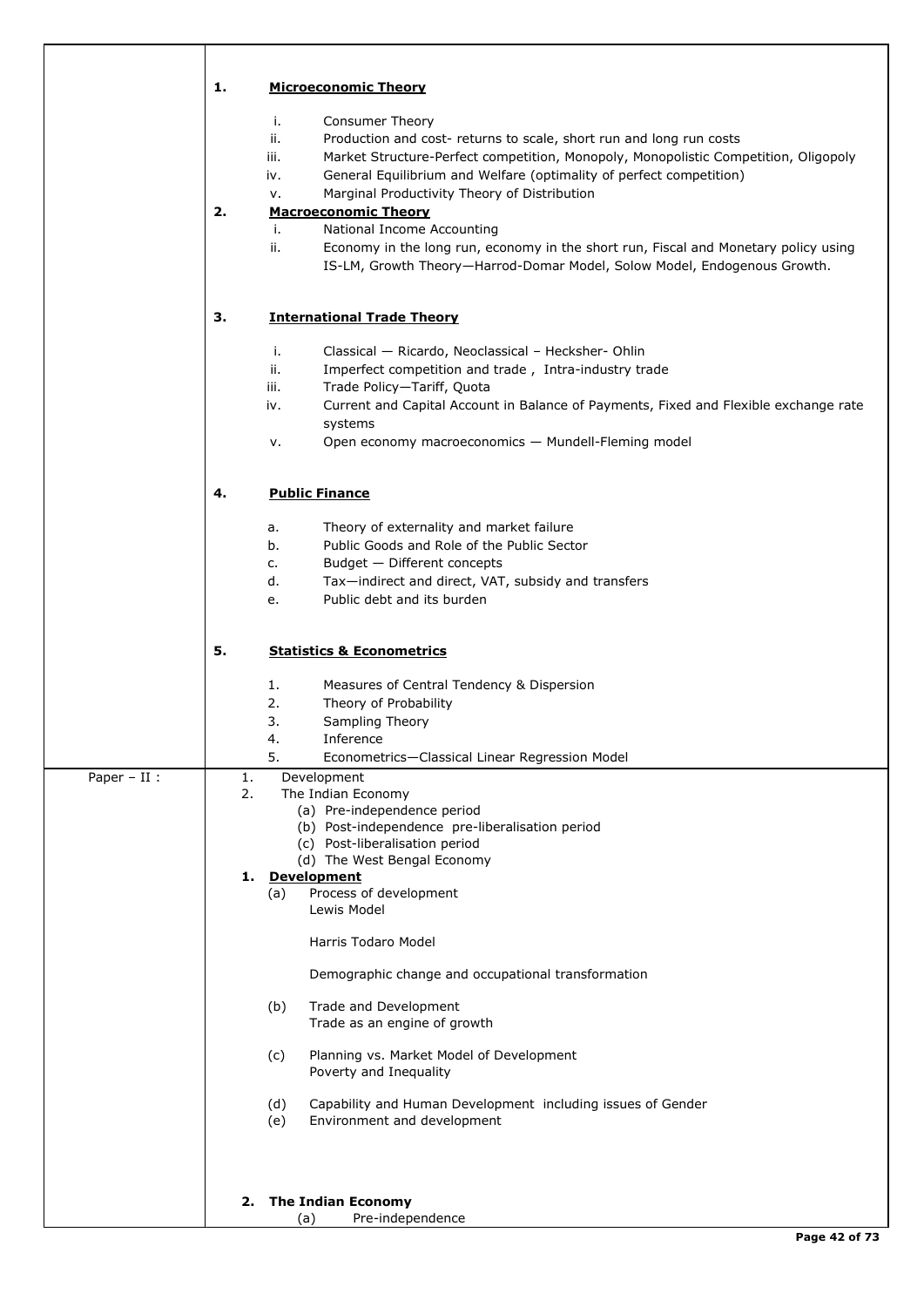|                                | Land system                                                                                                                                                                                                                                                                   |
|--------------------------------|-------------------------------------------------------------------------------------------------------------------------------------------------------------------------------------------------------------------------------------------------------------------------------|
|                                | Commercialisation of agriculture                                                                                                                                                                                                                                              |
|                                | Deindustrialisation                                                                                                                                                                                                                                                           |
|                                | Drain Theory                                                                                                                                                                                                                                                                  |
|                                | Development of Indian Railways                                                                                                                                                                                                                                                |
|                                |                                                                                                                                                                                                                                                                               |
|                                | Post-independence<br>(b)<br>Planning models and experience till Seventh Plan                                                                                                                                                                                                  |
|                                | Change in composition of national income-Agriculture, Industry & Services.                                                                                                                                                                                                    |
|                                | Agriculture-Green Revolution                                                                                                                                                                                                                                                  |
|                                | Industry-Role of Public Sector                                                                                                                                                                                                                                                |
|                                | (c)<br>Post-Liberalisation<br>Changing role of Planning (from centralised to indicative, participatory and<br>decentralised planning.)                                                                                                                                        |
|                                | Salient features of NEP                                                                                                                                                                                                                                                       |
|                                | Progress in Reforms-1 <sup>st</sup> and 2 <sup>nd</sup> generation Reforms                                                                                                                                                                                                    |
|                                | Role of WTO & IMF                                                                                                                                                                                                                                                             |
|                                | Monetary and Fiscal Policies                                                                                                                                                                                                                                                  |
|                                | Poverty and inequality                                                                                                                                                                                                                                                        |
|                                | (d)<br>The West Bengal Economy-A historical perspective                                                                                                                                                                                                                       |
|                                | i.<br>Brief economic history of the colonial period.                                                                                                                                                                                                                          |
|                                | ii.<br>Economic & demographic consequences of Partition.<br>Evolution of Land and Tenancy Reforms (1950-1980) and its economic<br>iii.                                                                                                                                        |
|                                | consequence                                                                                                                                                                                                                                                                   |
|                                | Changing composition of SDP<br>iv.<br>Social development indicators-health, education, environment<br>v.                                                                                                                                                                      |
|                                | West Bengal: in relation to other major States of India.<br>vi.                                                                                                                                                                                                               |
| <b>ELECTRICAL ENGINEERING:</b> |                                                                                                                                                                                                                                                                               |
| Paper $-1$ :                   | <b>Electrical Circuits and Network:</b>                                                                                                                                                                                                                                       |
|                                | Circuit components, network graphs, KCL, KVL.                                                                                                                                                                                                                                 |
|                                | Circuit analysis methods: nodal analysis/mesh analysis, basic network theorems and applications.                                                                                                                                                                              |
|                                | Transient analysis: RL, RC and RLC circuits.                                                                                                                                                                                                                                  |
|                                | Sinusoidal steady state analysis, resonant circuits and applications.                                                                                                                                                                                                         |
|                                | Coupled circuits and applications.                                                                                                                                                                                                                                            |
|                                | Balanced 3-phase circuits.                                                                                                                                                                                                                                                    |
|                                | Two-port networks.                                                                                                                                                                                                                                                            |
|                                | <b>Signals &amp; Systems:</b>                                                                                                                                                                                                                                                 |
|                                | Representation of continuous-time and discrete-time signals & systems, Analysis of signals & systems by<br>Laplace Transform and Z-Transform, Poles & Zeroes, Fourier Transform, Sampling and Reconstruction of<br>Signals, analysis of discrete time signals by DFT and FFT. |
|                                | <b>Field Theory:</b>                                                                                                                                                                                                                                                          |
|                                | Electric Field : Gauss's Integral Law, Electric Dipole Fields, Electric Polarisation and its relation to the<br>Permittivity of Di-electric media. Gauss's Law in differential form. Poisson's and Laplace Equations in                                                       |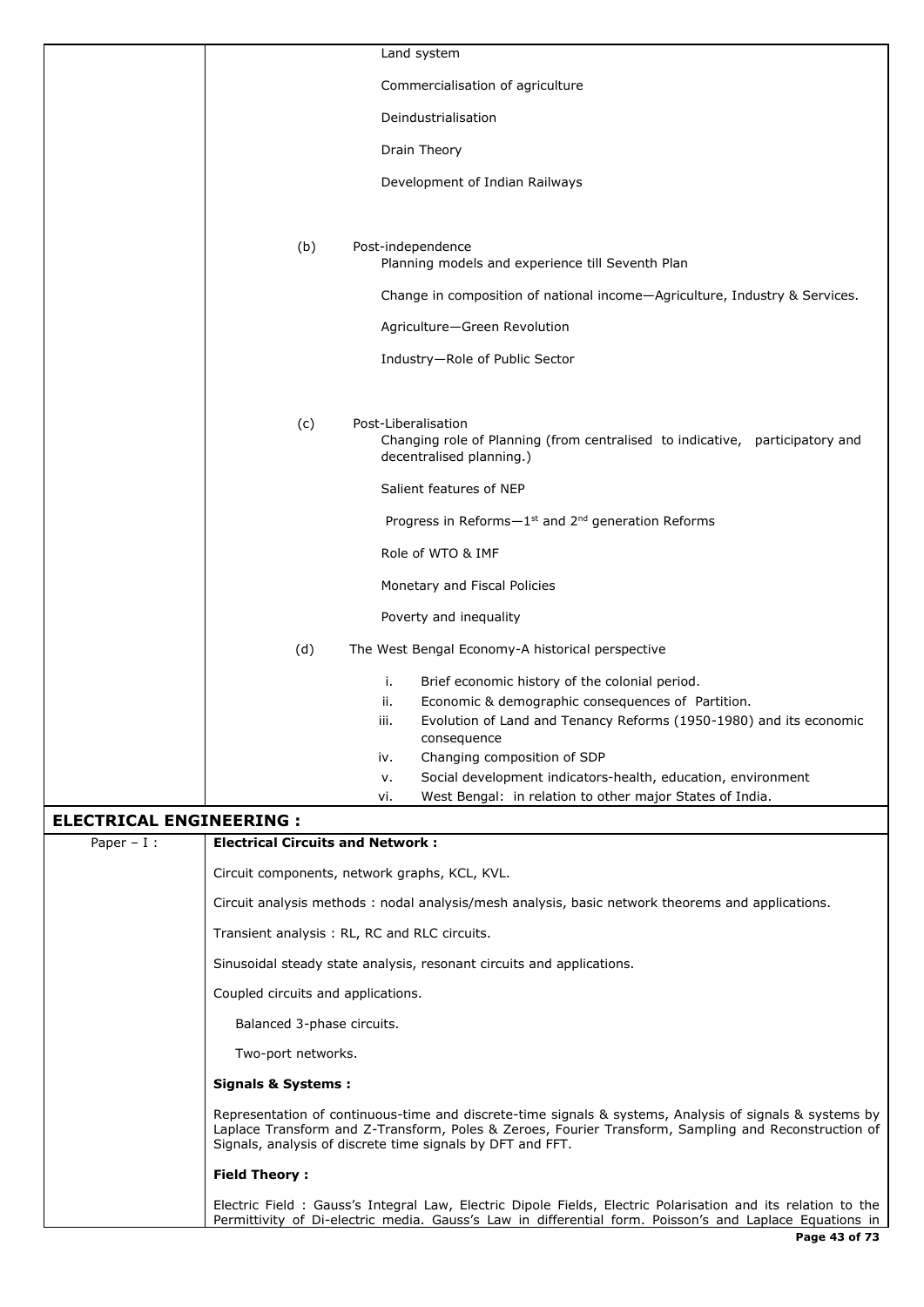Magnetic Field : Ampere's Law and Biot-Savart's Law, Faraday's Law of Electromagnetic Induction, Self & Mutual Inductance, Energy in Magnetic Field, Force due to Magnetic Field.

Maxwell's equations, Wave propagation in bounded media. Boundary Conditions. Reflection and Refraction of Plane Waves, Distributed Parameter circuits.

#### **Analog & Digital Electronics :**

Characteristics and equivalent circuits (large and small-signal) of Diode, BJT, JFET and MOSFET.

Diode circuits : Clipping, clamping and rectifiers.

Biasing and bias stability of BJT.

Amplifiers : Single and multi-stage, differential, operational, feed-back and power.

OPAMP circuits, Active Filters.

Sinusoidal oscillators : transistor and OPAMP configurations.

Function generators and wave-shaping circuits.

Boolean algebra; minimization of Boolean functions; logic gates.

Digital IC families (TTL,MOS,CMOS).

Combinational circuits : Arithmetic circuits, code converters, multi plexers and decoders.

Sequential circuits : latches and flip-flops, counters and shift-registers.

Comparators, timers, multivibrators.

Sample and hold circuits, ADCs and DACs.

Semiconductor memories.

Logic implementation using MUX / DMUX and programmable devices (ROM, PLA, FPGA).

### **Measurement and Instrumentation :**

Error analysis, measurement of current, voltage, power, energy, power-factor, resistance, inductance, capacitance and frequency, bridge measurement, Use of CT and PT.

Electronic measuring instruments : multimeter, CRO, digital voltmeter, frequency counter, Q-meter.

Transducers : Thermocouple, thermistor, RTD, LVDT, strain-gauge, piezo-electric crystal, use of transducers in measurements of non-electrical quantities.

Data acquisition systems.

#### **Control System :**

Elements of control systems, block-diagram representation, open-loop & closed-loop systems, principles and applications of feed-back.

LTI systems : time-domain and transform-domain analysis.

Stability : Routh Hurwitz criterion, root loci, Nyquist's criterion, Bode plots.

Design of lead-lag compensators.

Proportional, PI, PID controllers.

State-variable representation and analysis of control systems.

Principles of discrete-control system.

#### **Microprocessors and Microcontrollers :**

Microprocessor architecture, Address/Data and Control lines, Timing Diagram, Internal Registers, Interrupt mechanism (hardware/software), Memory interfacing, I/O interfacing, Programmable Peripheral devices, Microcontrollers and Embedded Processors – its architecture.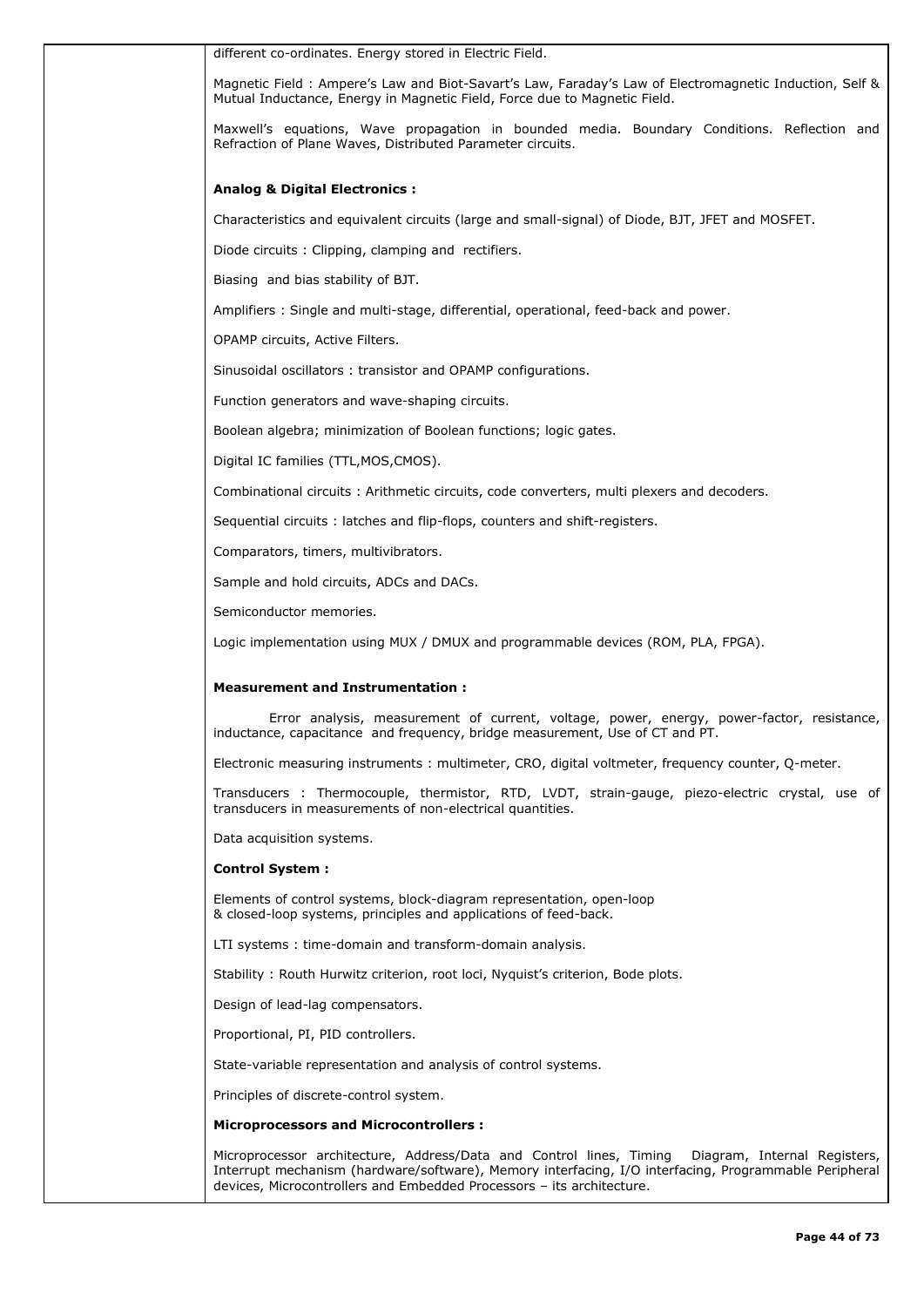| Paper $-$ II : | <b>Electrical Machines:</b>                                                                                                                                                                                                                                                                                                                                          |
|----------------|----------------------------------------------------------------------------------------------------------------------------------------------------------------------------------------------------------------------------------------------------------------------------------------------------------------------------------------------------------------------|
|                | Principles of electromechanical energy conversion : Torque and emf in rotating machines.                                                                                                                                                                                                                                                                             |
|                | DC machines: characteristics and performance analysis, starting and speed control of motors.                                                                                                                                                                                                                                                                         |
|                | Transformers: principles of operation, analysis, regulation, efficiency. 3-phase transformers.                                                                                                                                                                                                                                                                       |
|                | 3-phase induction machines and synchronous machines : characteristics, performance analysis, starting,<br>speed control and braking.                                                                                                                                                                                                                                 |
|                | Special machines : Stepper motors, brushless DC motors, permanent magnet motors, single-phase<br>induction motors, AC series motors.                                                                                                                                                                                                                                 |
|                | <b>Power Electronics &amp; Electric Drives:</b>                                                                                                                                                                                                                                                                                                                      |
|                | Semi-conductor power devices: diode, transistor, thyristor, triac, GTO and Power MOSFET – static<br>characteristic and principles of operation.                                                                                                                                                                                                                      |
|                | Diode rectifiers, phase control rectifiers, triggering circuits.                                                                                                                                                                                                                                                                                                     |
|                | Bridge converters: fully-controlled and half-controlled.                                                                                                                                                                                                                                                                                                             |
|                | Principles of choppers and inverters.                                                                                                                                                                                                                                                                                                                                |
|                | Basic concepts of speed control of dc and ac motor drives.                                                                                                                                                                                                                                                                                                           |
|                | Linear power supplies and SMPS.                                                                                                                                                                                                                                                                                                                                      |
|                | <b>Power Systems and Protection:</b>                                                                                                                                                                                                                                                                                                                                 |
|                | Construction and parameters of overhead lines and underground cables, $\pi$ and T models of lines,<br>principles of active and reactive power transfer, per unit representation, load flow analysis, control of<br>voltage, active and reactive power, frequency control, tie-line control, economic operation, analysis of<br>symmetrical and unsymmetrical faults. |
|                | Concept of power system stability: rotor angle stability and voltage stability, swing equation, equal area<br>criterion.                                                                                                                                                                                                                                             |
|                | Line compensation, static VAR system, basic concepts of HVDC transmission and Flexible AC<br>Transmission System (FACTS).                                                                                                                                                                                                                                            |
|                | Power system protection: principles of overcurrent, differential and distance protection, protection of<br>lines, transformers, busbars and generators.                                                                                                                                                                                                              |
|                | Circuit breaker : principles of current interruption and arc quenching, restriking voltage, making capacity<br>and breaking capacity, different types of circuit breakers.                                                                                                                                                                                           |
|                | Introduction to energy control centre: SCADA and RTUs.                                                                                                                                                                                                                                                                                                               |
|                | Distribution system: radial and ringmain systems, calculation of voltage drop.                                                                                                                                                                                                                                                                                       |
|                | <b>Analog &amp; Digital Communication:</b>                                                                                                                                                                                                                                                                                                                           |
|                | Signals and Spectra: properties of Signals and Noise.                                                                                                                                                                                                                                                                                                                |
|                | Power Spectral Density and Autocorrelation, Random Signals, Random Process.                                                                                                                                                                                                                                                                                          |
|                | Analog modulation Techniques: AM, FM and PM.                                                                                                                                                                                                                                                                                                                         |
|                | Pulse Amplitude modulation and digital communication: PAM, Delta, ASK, FSK, PSK, MSK.                                                                                                                                                                                                                                                                                |
|                | Performance of communication systems corrupted by Noise : signal-to-noise ratio, C/I ratio.                                                                                                                                                                                                                                                                          |
|                | <b>Energy Sources:</b>                                                                                                                                                                                                                                                                                                                                               |
|                | Present Electrical Power Scenario of West Bengal & India (Generation & Utilisation).                                                                                                                                                                                                                                                                                 |
|                | Main components of Thermal and Hydel Power Plant.                                                                                                                                                                                                                                                                                                                    |
|                | Basic theory of small Hydropower, Solar (thermal and photovoltaic), Wind & Bio-energy and other<br>renewable sources.                                                                                                                                                                                                                                                |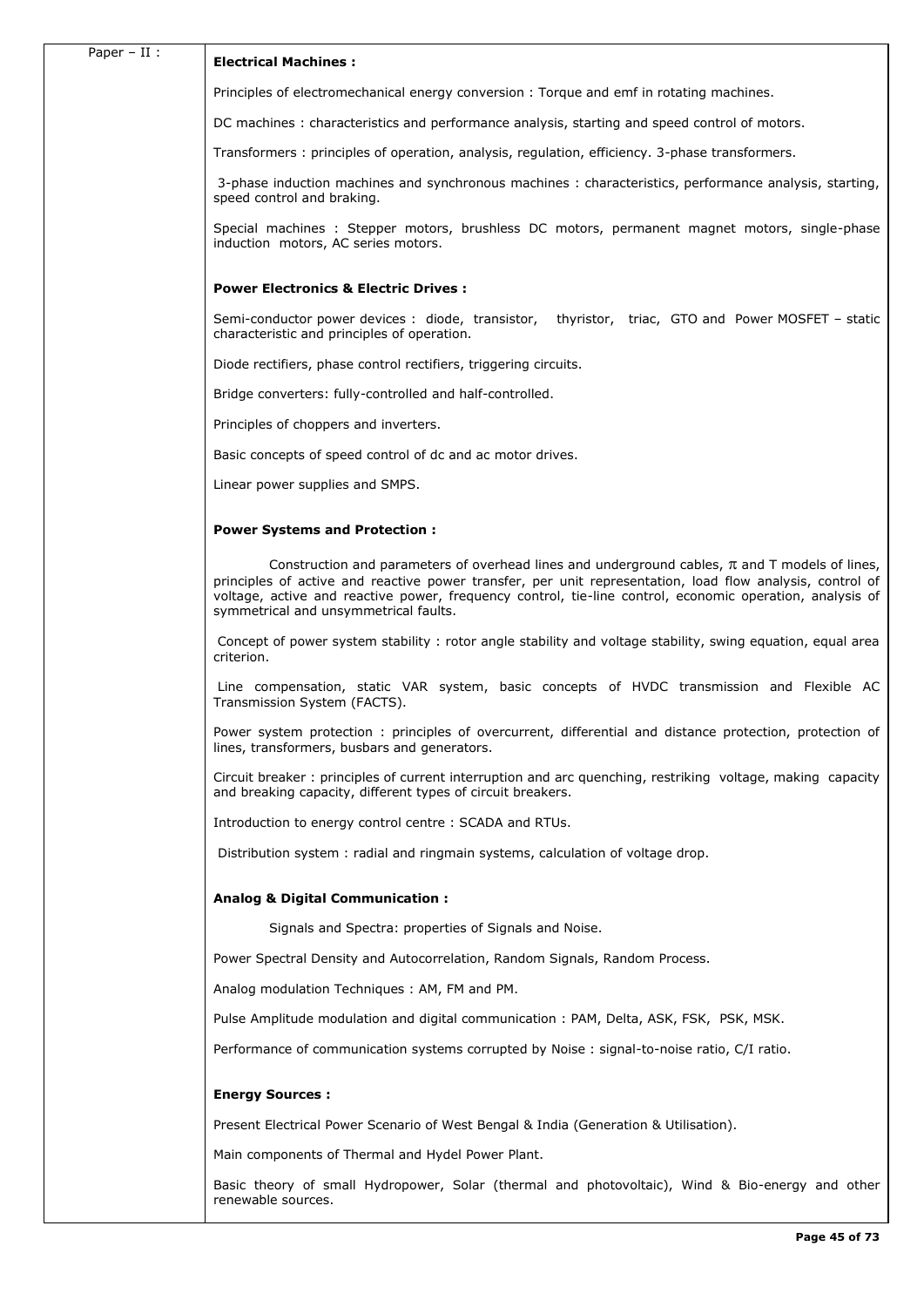|                                    | Pollution from energy sources.                                                                                                                                                                                                                                                                                                                                                                                                                                                                                                                                                                     |
|------------------------------------|----------------------------------------------------------------------------------------------------------------------------------------------------------------------------------------------------------------------------------------------------------------------------------------------------------------------------------------------------------------------------------------------------------------------------------------------------------------------------------------------------------------------------------------------------------------------------------------------------|
|                                    | Energy Conservation & Storage.                                                                                                                                                                                                                                                                                                                                                                                                                                                                                                                                                                     |
|                                    | Energy Management and Audit.                                                                                                                                                                                                                                                                                                                                                                                                                                                                                                                                                                       |
|                                    | <b>Electrical Utilisation &amp; Illumination Engineering:</b>                                                                                                                                                                                                                                                                                                                                                                                                                                                                                                                                      |
|                                    | Electric heating. Resistance, Arc & Induction Furnaces - basic principles and application, Dielectric Heating<br>- principles & application.                                                                                                                                                                                                                                                                                                                                                                                                                                                       |
|                                    | Radiometric and Photometric quantities, Laws of Illumination, Photometry.                                                                                                                                                                                                                                                                                                                                                                                                                                                                                                                          |
|                                    | Lamps: incandescent, discharge and solid-state types, their efficacies, features and applications.                                                                                                                                                                                                                                                                                                                                                                                                                                                                                                 |
|                                    | Magnetic choke and glow starter operation in TL circuit. Difference between electronic and magnetic<br>ballast.                                                                                                                                                                                                                                                                                                                                                                                                                                                                                    |
|                                    | Luminaire - its functions.                                                                                                                                                                                                                                                                                                                                                                                                                                                                                                                                                                         |
|                                    | General indoor lighting design by Lumen method.                                                                                                                                                                                                                                                                                                                                                                                                                                                                                                                                                    |
| <b>GEOGRAPHY:</b><br>Paper $- I$ : | <b>PRINCIPLES OF GEOGRAPHY</b><br>(GROUP - A : PHYSICAL GEOGRAPHY)                                                                                                                                                                                                                                                                                                                                                                                                                                                                                                                                 |
|                                    |                                                                                                                                                                                                                                                                                                                                                                                                                                                                                                                                                                                                    |
|                                    | Geomorphology<br>Nature and composition of earth's crust; Structure of earth's interior; Origin, distribution<br>and permanency of Continents and Ocean Basins; Theories of isostasy, continental drift,<br>and plate tectonics; Earth movements - types and effects; Fundamental concepts in<br>geomorphology; Gradational processes - weathering and masswasting; Landforms due to<br>fluvial. glacial. aeolian, coastal and karst processes; Evolution of landscape - cyclic and<br>non-cyclic models; Global hydrological cycle.                                                               |
|                                    | Climatology<br>Atmosphere - nature, composition and structure; Elements and factors of weather and<br>climate; Insolation and Heat-budget; General circulation of winds, Jet Streams and<br>Monsoons; Condensation and Precipitation; Airmass and fronts; Tropical and Extra-<br>tropical cyclones; Thunderstorm and tornado; Climatic classification - principles and<br>application(Koppen, Thorntwaite, Trewartha); Global climatic changes.                                                                                                                                                    |
|                                    | Oceanography                                                                                                                                                                                                                                                                                                                                                                                                                                                                                                                                                                                       |
|                                    | Origin of continents and ocean basins; Bottom topography of ocean basins: Indian, Pacific<br>& Atlantic Oceans; Nature, origin and characteristics of continental shelves and slopes,<br>submarine canyons and coral reefs and atolls; Ocean currents: Indian, Pacific and Atlantic<br>oceans; Physical and Chemical properties of ocean water: temperature, salinity and<br>density; TS Diagram and Watermass; Ocean Deposits; Marine Resources.                                                                                                                                                  |
|                                    | <b>Environmental Geography</b>                                                                                                                                                                                                                                                                                                                                                                                                                                                                                                                                                                     |
|                                    | Nature and composition of Biosphere; Concepts relating to Ecosystem - production and<br>decomposition, homoeostasis, energy environment, productivity, food chain, food web,<br>trophic structure, ecological niche, ecological pyramids, and ecological crisis; Ecosystem -<br>principles and components; Components, Bio-energy Cycles and Biogeochemical cycles;<br>Major Ecosystems of the world; Environmental degradation and conservation;<br>Environmental pollution - land, water, air and noise; Natural hazards and natural disaster<br>characteristics, mitigation and global efforts. |
|                                    | Cartography<br>The Earth as a Cartographic Problem - size and shape; co-ordinate system; scale and<br>map projection; Principles and properties of Polar Zenithal. Conical. Cylindrical and<br>Conventional projections (all normal case); Thematic mapping - types and techniques;<br>Principles of Surveying and Levelling with Chain, Plane Table, Dumpy level and GPS;<br>Remote Sensing nature and principles; Geographical Information System - evolution,<br>components, and functionality.                                                                                                 |
|                                    | <b>GROUP - B : HUMAN GEOGRAPHY</b>                                                                                                                                                                                                                                                                                                                                                                                                                                                                                                                                                                 |
|                                    | <b>Economic Geography</b>                                                                                                                                                                                                                                                                                                                                                                                                                                                                                                                                                                          |
|                                    | Concepts and theories of resources; Locational analysis of agriculture (intensive<br>subsistence in monsoon lands, extensive commercial farming in temperate lands,<br>plantation farming in the tropics and dairy farming in the temperate grasslands),<br>lumbering, fishing, mining (coal, petroleum and iron ore), power production (hydel and<br>nuclear) and manufacturing (iron & steel, aluminium, and cotton textile); Economic<br>models - landuse (Von Thunen), industry (Weber, Hoover, Pred). Economic systems and                                                                    |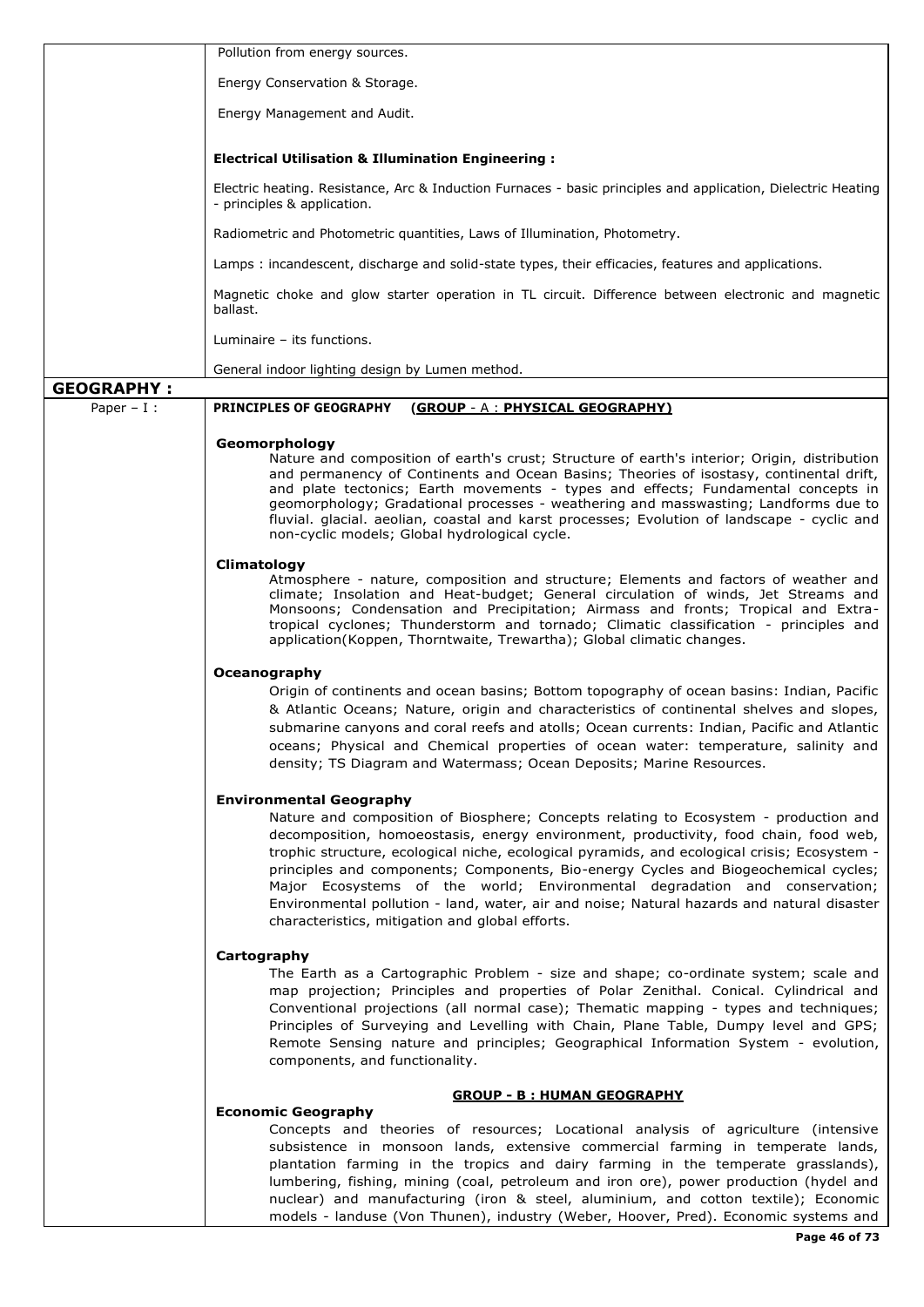|                | economic landscape - characteristics and evolution (Rostow, Myrdal, and Isard). Global<br>economic blocks - patterns and functions.                                                                                                                                                                                                                                                                                                                                                                                                                                                                                                                                                                                                              |
|----------------|--------------------------------------------------------------------------------------------------------------------------------------------------------------------------------------------------------------------------------------------------------------------------------------------------------------------------------------------------------------------------------------------------------------------------------------------------------------------------------------------------------------------------------------------------------------------------------------------------------------------------------------------------------------------------------------------------------------------------------------------------|
|                | <b>Population Geography</b><br>Factors and measures of population growth; Malthus, Neo-Malthusianism, Optimum,<br>Social and economic, Biological and natural and Demographic transition theories of<br>population growth; Pattern of World population growth; Migration - nature, theories and<br>consequences on society; Population distribution - density and global pattern; Global<br>patterns and trends of population composition (age-sex structure and occupational<br>structure).                                                                                                                                                                                                                                                     |
|                | <b>Social &amp; Political Geography</b><br>Concept of space: absolute & relative; Social structure: stratification and differentiation;<br>Social Processes; segregation, adaptation, assimilation and integration; Heartland and<br>Rimland theories; Principles of boundaries and frontiers                                                                                                                                                                                                                                                                                                                                                                                                                                                    |
|                | <b>Settlement Geography</b><br>Origin and Growth of Settlements; Function, morphology, types and patterns of Rural<br>settlements; Urban growth and urbanization; Classification, functions, and morphology of<br>towns and cities; Models of urban growth - Burgess, Hoyt, Harris and Ullman, Mann.<br>Urban gradients and densities; Residential areas - patterns and processes; The Central<br>Business District - characteristics, delimitation and changes; The Central Place Theory<br>and the Ranksize rule, The Urban field and inter-urban movement.                                                                                                                                                                                    |
|                | <b>Regional Development and Planning</b><br>Regions - concepts, types and methods of regionalization; Regional diversity and<br>disparities in development; Regional development - role of resource base, technology and<br>information system, agriculture and industry, transport and communication, trade and<br>commerce; Regional development theory - Perroux and Isard; Regional planning - basic<br>principles and types; Environmental issues in regional planning and planning for<br>sustainable development; Planning regions - concepts and delineation; State as a<br>planning unit and micro-level planning with special reference to India.                                                                                      |
| Paper $-$ II : | <b>REGIONAL GEOGRAPHY</b><br><b>GROUP - A: GEOGRAPHY OF INDIA</b>                                                                                                                                                                                                                                                                                                                                                                                                                                                                                                                                                                                                                                                                                |
|                | <b>Physical Geography</b><br>Location and space relationship with neighboring countries; structure and Relief; Climate<br>and Drainage; Soil and Natural Vegetation<br><b>Resource Base</b>                                                                                                                                                                                                                                                                                                                                                                                                                                                                                                                                                      |
|                | Distribution, utilization and Conservation of Land (soil), Water (freshwater), Water<br>Disputes interstate and neighboring countries, Mineral (iron ore, manganese, bauxite,<br>mica), Energy (coal, oil, natural gas, and Non - Conventional sources like wind, tidal and<br>solar power) and Biotic Resources                                                                                                                                                                                                                                                                                                                                                                                                                                 |
|                | <b>Economy</b><br>Indian agriculture - nature and characteristics; Development of Agriculture during the Plan<br>periods; Green Revolution; Distribution and characteristics of cultivation of rice, wheat,<br>jute cotton, tea, and coffee; Agricultural Regions, Industrial development and industrial<br>policy during the Plan Period; Locational Dynamics, Growth and Development of the Iron &<br>Steel, Aluminum, Engineering, Oil Refining, Cotton Textile, Jute, Sugar, Paper, cement and<br>automobile industries; Growth and Development of Transport and Communication System<br>(Road, Rail, Water, and Air); Nature and Development of Trade - national and foreign<br>specially with the SARC and ASEAN countries; Trade Balance. |
|                | <b>Population</b><br>Population as a Resource; Relation between Population and Socio-economic Development;<br>Population Growth - spatial and temporal variations; Population Distribution and<br>population - resource relationships; Population Composition and social implications age,<br>sex, literacy, religion, and caste; Urban Growth and Urbanization - characteristics and<br>patterns, factors and processes; Population Problems and Population Policy during the Plan<br>periods.                                                                                                                                                                                                                                                  |
|                | <b>GROUP - B: GEOGRAPHY OF WEST BENGAL</b>                                                                                                                                                                                                                                                                                                                                                                                                                                                                                                                                                                                                                                                                                                       |
|                | <b>Physical Geography</b><br>Location with Geographical Personality; Physiographic Divisions - structure and relief;<br>Climate - seasonal weather conditions; Agro-climatic regions; Drainage systems and<br>problems; Soil - types and fertility, erosion and conservation; Natural Vegetation - types                                                                                                                                                                                                                                                                                                                                                                                                                                         |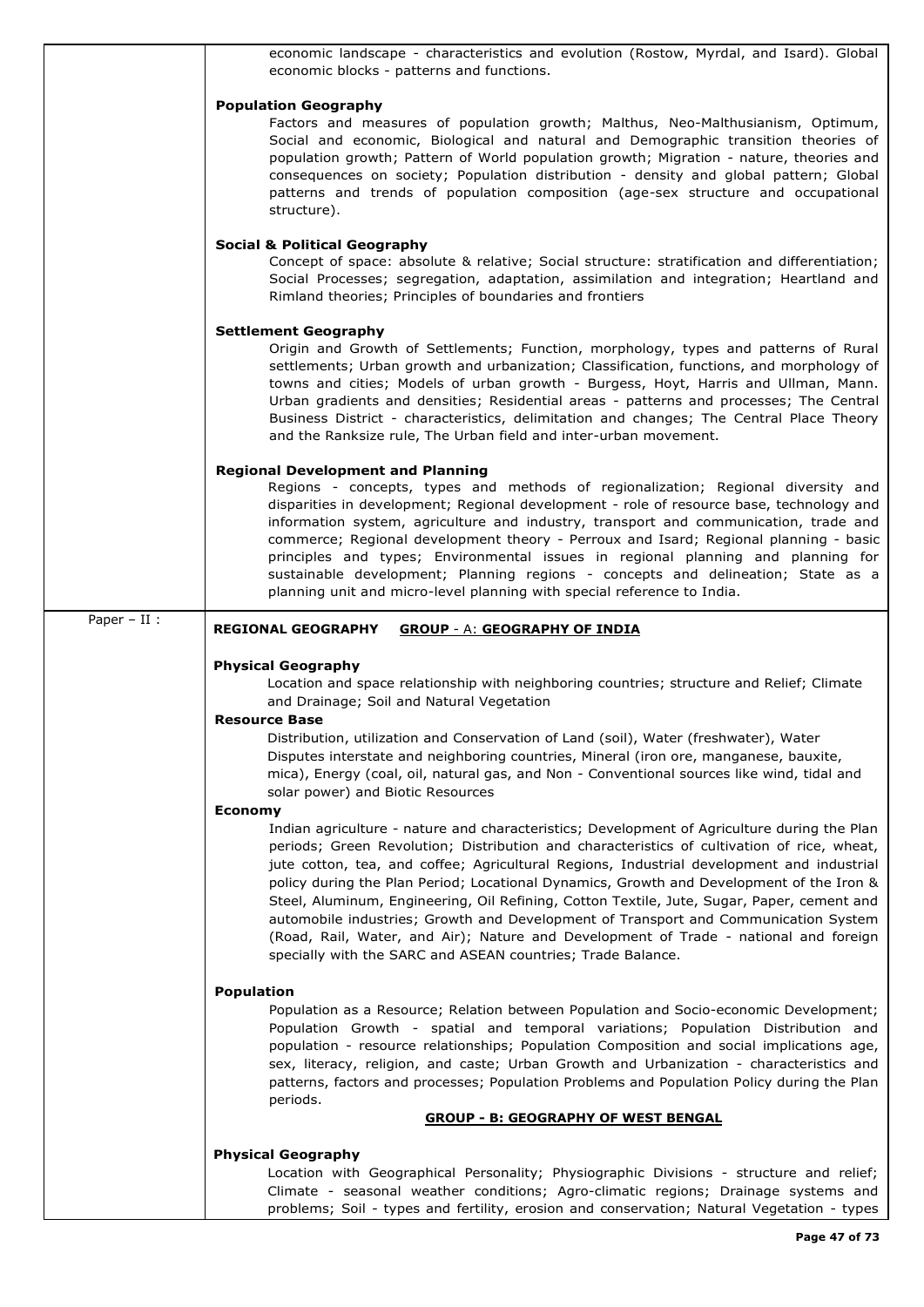|                 | and distribution, deforestation and afforestation.                                                                                                                                         |
|-----------------|--------------------------------------------------------------------------------------------------------------------------------------------------------------------------------------------|
|                 |                                                                                                                                                                                            |
|                 | <b>Resource Base</b><br>Distribution, utilization and Conservation of Land, Water, Mineral, Energy (both                                                                                   |
|                 | Conventional and Non - Conventional) and Biotic Resources                                                                                                                                  |
|                 | <b>Economy</b>                                                                                                                                                                             |
|                 | Landuse - characteristics and correlates; Irrigation and Agriculture - development during<br>the Plan periods; Rice, jute, and tea - cultivation, crop ecology, production and problems;   |
|                 | Crop Combination Regions; Impact of Green Revolution; Industrial Regions - growth,                                                                                                         |
|                 | development and problems; Trade and Transport - nature and status of development;                                                                                                          |
|                 | issues of development                                                                                                                                                                      |
|                 | <b>Population</b>                                                                                                                                                                          |
|                 | Population as a Resource; Relation between Population and Socio-economic Development;                                                                                                      |
|                 | Growth and Distribution (absolute, and density - crude, physiological and habitational);<br>Population Composition - age, sex, literacy, occupation, religion, and caste; Urban Growth and |
|                 | Urbanisation - characteristics, patterns and factors; Population Problems and Population Policy                                                                                            |
|                 | during the Plan periods                                                                                                                                                                    |
| <b>GEOLOGY:</b> |                                                                                                                                                                                            |
| Paper $- I$ :   | <b>General Geology:</b><br>Ι.                                                                                                                                                              |
|                 | Composition of the planets and meteorites. Abundance of elements in the universe and earth.                                                                                                |
|                 | Origin of the Earth. Internal constitution of Earth. Heat flow and geothermal gradient. Gravity,                                                                                           |
|                 | gravity anomalies on earth and Isostasy. Earth as a magnet, magnetic anomalies.                                                                                                            |
|                 | Earth's internal processes, volcanism and global distribution of volcanoes. Earthquakes: causes,                                                                                           |
|                 | effects, earthquake belts. Seismic zones of India.                                                                                                                                         |
|                 | и.<br><b>Structural Geology:</b>                                                                                                                                                           |
|                 | Stress and strain- basic concepts, analysis of stress-strain in two-dimension, stress and strain                                                                                           |
|                 | ellipse. Behavior of rocks under stress. Stress-strain relationships of elastic, plastic and viscous<br>materials.                                                                         |
|                 |                                                                                                                                                                                            |
|                 | Unconformity: different types and their recognition                                                                                                                                        |
|                 | Fold and Fault: geometry and classifications, mechanisms. Fold and thrust belt.                                                                                                            |
|                 | Shear zones and shear sense markers.                                                                                                                                                       |
|                 | Classification of joints, foliation, lineation and their relations with folds.                                                                                                             |
|                 |                                                                                                                                                                                            |
|                 | III.<br><b>Geomorphology and Remote Sensing:</b><br>Basic concept of geomorphology, common landforms related to action of wind, river and glacier;                                         |
|                 | coastal landforms. Geomorphology and its relation to structure and lithology.                                                                                                              |
|                 | Aerial photographs and their interpretations. The Electromagnetic spectrum.                                                                                                                |
|                 | Orbiting satellites and sensor systems. Indian remote sensing satellites.                                                                                                                  |
|                 | Applications of remote sensing in geology. Basic concepts of GIS and GPS.                                                                                                                  |
|                 | <b>Geotectonics:</b><br>IV.                                                                                                                                                                |
|                 | Continental drift and sea-floor spreading hypotheses, linear magnetic anomalies.                                                                                                           |
|                 | Plate tectonics- types of plate-boundaries and their characteristic features.                                                                                                              |
|                 | Island arc, continental rift system, active and passive continental margins.                                                                                                               |
|                 | Palaeomagnetism. Mountain building and orogeny.                                                                                                                                            |
|                 | V.<br>Palaeontology:                                                                                                                                                                       |
|                 | Definition, types and significance of fossils. Modes of preservation of fossils.                                                                                                           |
|                 |                                                                                                                                                                                            |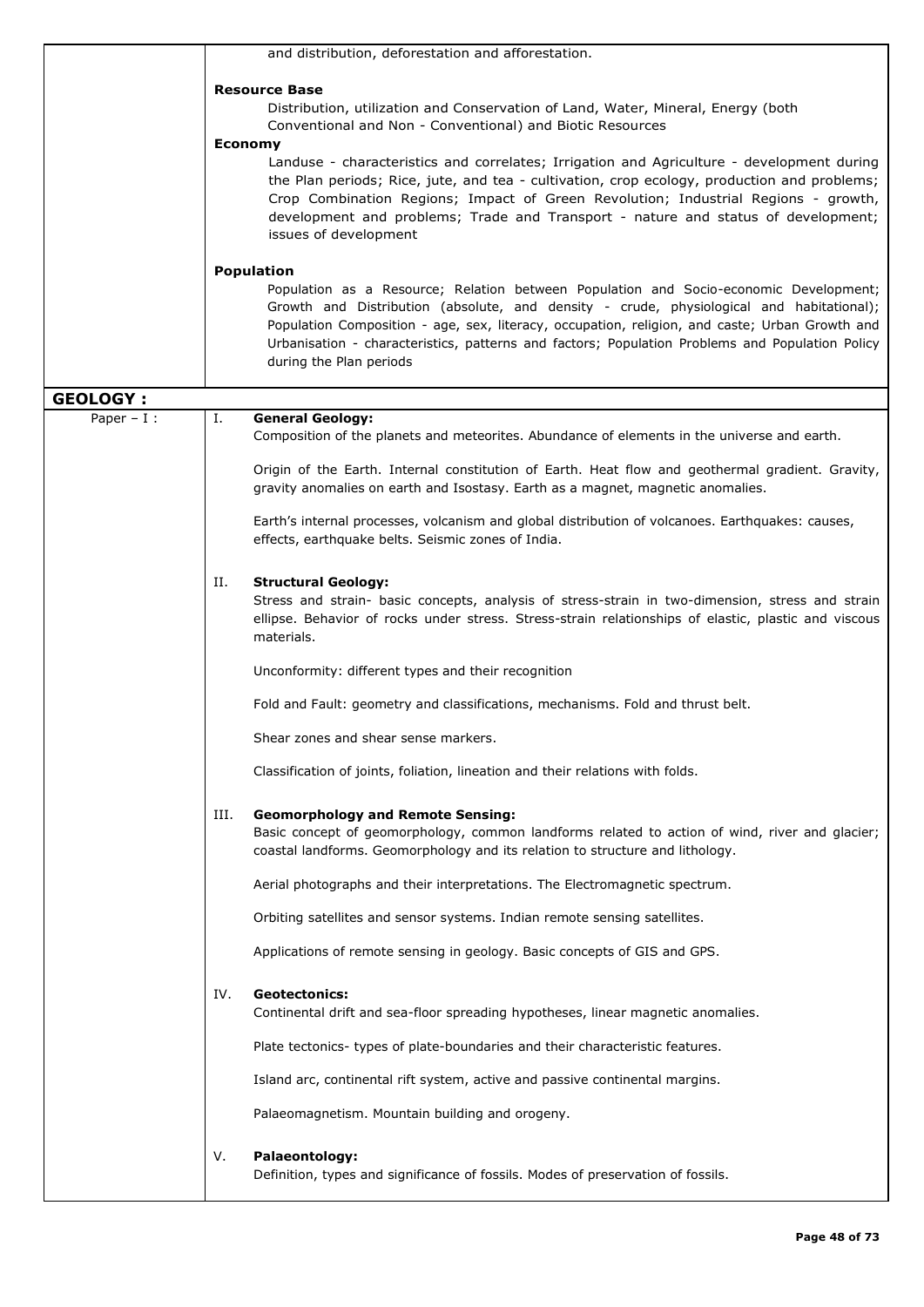|                |      | Species concept in biology and binomial nomenclature. Index fossils and their significance.                                                                                                                                                                                                                                                                                                                                                   |
|----------------|------|-----------------------------------------------------------------------------------------------------------------------------------------------------------------------------------------------------------------------------------------------------------------------------------------------------------------------------------------------------------------------------------------------------------------------------------------------|
|                |      | Description of hard-part morphology of brachiopoda, cephalopoda, pelecypoda and gastropoda.<br>Evolutionary trend in Hominidae, Equidae and Proboscidae.                                                                                                                                                                                                                                                                                      |
|                |      | Description and importance of Siwalik fauna, Gondwana flora and fauna.                                                                                                                                                                                                                                                                                                                                                                        |
|                | VI.  | Stratigraphy:                                                                                                                                                                                                                                                                                                                                                                                                                                 |
|                |      | Geologic time scale, Principles of determination of absolute and relative ages of rocks and<br>geological events. Importance of unconformities in stratigraphy.                                                                                                                                                                                                                                                                               |
|                |      | Lithostratigraphic, biostratigraphic, magnetostratigraphic, chronostratigraphic and geochronologic<br>units and their inter-relations.                                                                                                                                                                                                                                                                                                        |
|                |      | Geological evolution of Precambrian terrains of Dharwar, Singbhum and Rajasthan.                                                                                                                                                                                                                                                                                                                                                              |
|                |      | Evolution of Proterozoic Cuddapah and Vindhyan basins.                                                                                                                                                                                                                                                                                                                                                                                        |
|                |      | Geological evolution of the following Phanerozoic basins/ successions of India: Gondwana, Spiti,<br>Kutch, Siwalik, Assam and Bengal.                                                                                                                                                                                                                                                                                                         |
|                | VII. | <b>Hydrology and Engineering Geology:</b><br>Hydrologic cycle, vertical distribution of groundwater, porosity, permeability, hydraulic conductivity,<br>transmissivity and storage coefficient. Aquifers: properties and classifications. Exploration for<br>groundwater, groundwater recharge, rainwater harvesting. Groundwater provinces of India and<br>West Bengal.                                                                      |
|                |      | Engineering properties of rocks. Geological investigations for dams, tunnels and reservoirs.<br>Landslides: classification, causes and prevention.                                                                                                                                                                                                                                                                                            |
| Paper $-$ II : | Ι.   | <b>Mineralogy:</b>                                                                                                                                                                                                                                                                                                                                                                                                                            |
|                |      |                                                                                                                                                                                                                                                                                                                                                                                                                                               |
|                |      | Elements of crystal symmetry, Hermann-Mauguin symmetry notation. Crystal classes, crystal<br>systems, crystallographic axes- interfacial angle and axial ratio. Crystal faces and linear directions,<br>their nomenclature and interrelationship.                                                                                                                                                                                             |
|                |      | Crystal forms in different crystal classes and crystal habits.                                                                                                                                                                                                                                                                                                                                                                                |
|                |      | Twining. Concept of space lattice, space group and unit cell.                                                                                                                                                                                                                                                                                                                                                                                 |
|                |      | Physical properties of minerals. Classification of minerals on the basis of chemical composition.<br>Crystal chemistry: bonding, coordination principles, isomorphism, polymorphism, solid solution,<br>exsolution. Elementary thermodynamics. Structural classification of silicate minerals. Physical,<br>chemical and optical properties of pyroxene, amphibole, feldspar and carbonate groups.                                            |
|                |      | Optically isotropic, uniaxial and biaxial characters of minerals. Pleochroism, birefringence,<br>extinction angle, double refraction, interference figures and optic sign.                                                                                                                                                                                                                                                                    |
|                | н.   | <b>Igneous Petrology:</b>                                                                                                                                                                                                                                                                                                                                                                                                                     |
|                |      | Forms of igneous rock bodies. Description and origin of common structures and textures of igneous<br>rocks. Phase rule and its derivation; concept of the liquidus; one-, two- and three-component<br>systems. Diopside-anorthite, forsterite-silica, albite-anorthite, diopside-forsterite-silica systems.<br>Bowen's reaction series. Processes of diversification of igneous rocks: differentiation, assimilation,<br>and partial melting. |
|                |      | Basis of classification of igneous rocks and different classification schemes- CIPW norm; IUGS<br>classification. Petrography and petrogenesis of: granite, basalt, anorthosite, alkaline and,<br>ultramafic rocks.                                                                                                                                                                                                                           |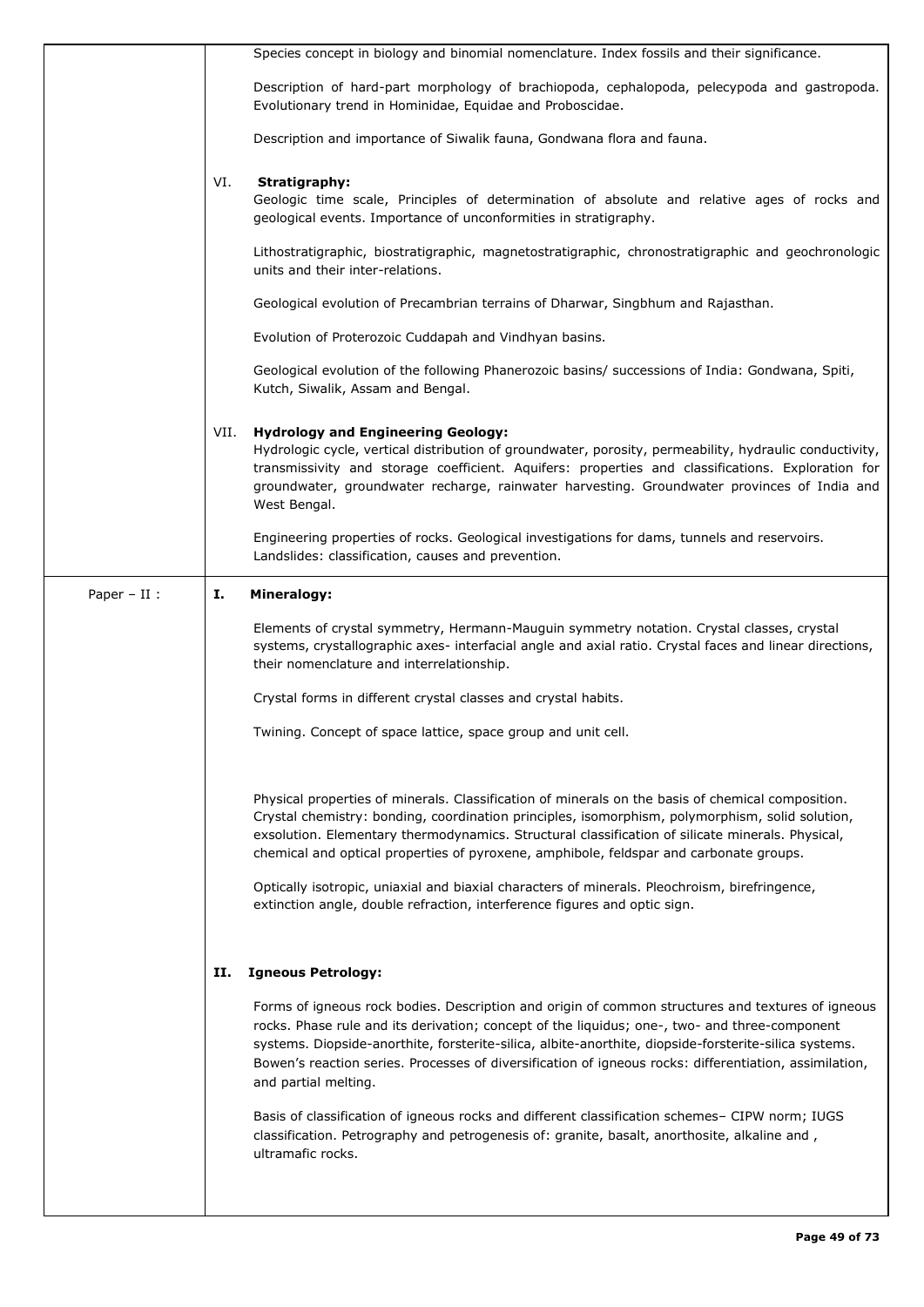# **III. Metamorphic Petrology:**

Agents and types of metamorphism.

Texture of metamorphic rocks, metamorphic crystallization.

Classification of metamorphic rocks. Concept of metamorphic grade and metamorphic facies, facies series. Prograde and retrograde metamorphism. Metamorphism and tectonics. ACF, AKF diagrams.

Regional metamorphism of pelitic and mafic rocks, and contact metamorphism of impure carbonate rocks. Metasomatism and granitisation. Migmatites. Granulite terrains of India.

### **IV. Sedimentology:**

Processes of formation of sedimentary rocks, provenance, diagenesis and lithifaction.

Textural components; Textural parameters- porosity, permeability.

Classification of sedimentary rocks-terrigenous and chemogenic. Types of fluid. Aqueous fluid flowcurrent and wave.

Primary sedimentary structures, their processes of formation and significance. Flow regimes, bed forms, their internal structures and fields of stability.

Facies, facies association and facies models- fluvial, deltaic and beach-barrier bar systems. Sandstone, conglomerate and limestone: definition, composition, classification.

### **V. Environmental Geology:**

Natural hazards – earthquake, tsunami, volcanic eruption, landslides, floods, and droughts.

Impact of human activities on wetlands and forests, use of fertilizers on land.

Pollution of groundwater, surface water and ocean.

Composition of air, air pollution, effects of air pollution on human health.

Impact of mining on atmosphere, biosphere, lithosphere and hydrosphere. Industrial and radioactive waste disposal.

Environmental Protection, legislative measures, processes of mitigation.

### **VI. Economic Geology:**

Classification of ore deposits, protore, ore, gangue, tenor and grade.

Ore forming processes: magmatic, sedimentary, metamorphic, hydrothermal and supergene. Controls of ore localization, ore textures and structures.

Metallogenic provinces and epochs.

Geology of important metallic deposits of India: chromite, copper, iron, lead-zinc, manganese and uranium-thorium.

Geology of important non-metallic deposits of India: bauxite, mica, phosphates, barite, diamond and graphite. Rock as construction material.

Raw materials used in iron and steel, cement, refractories, fertilizer industries.

Coal: its origin, chemical, macroscopic and microscopic constituents, ranks, classification, grade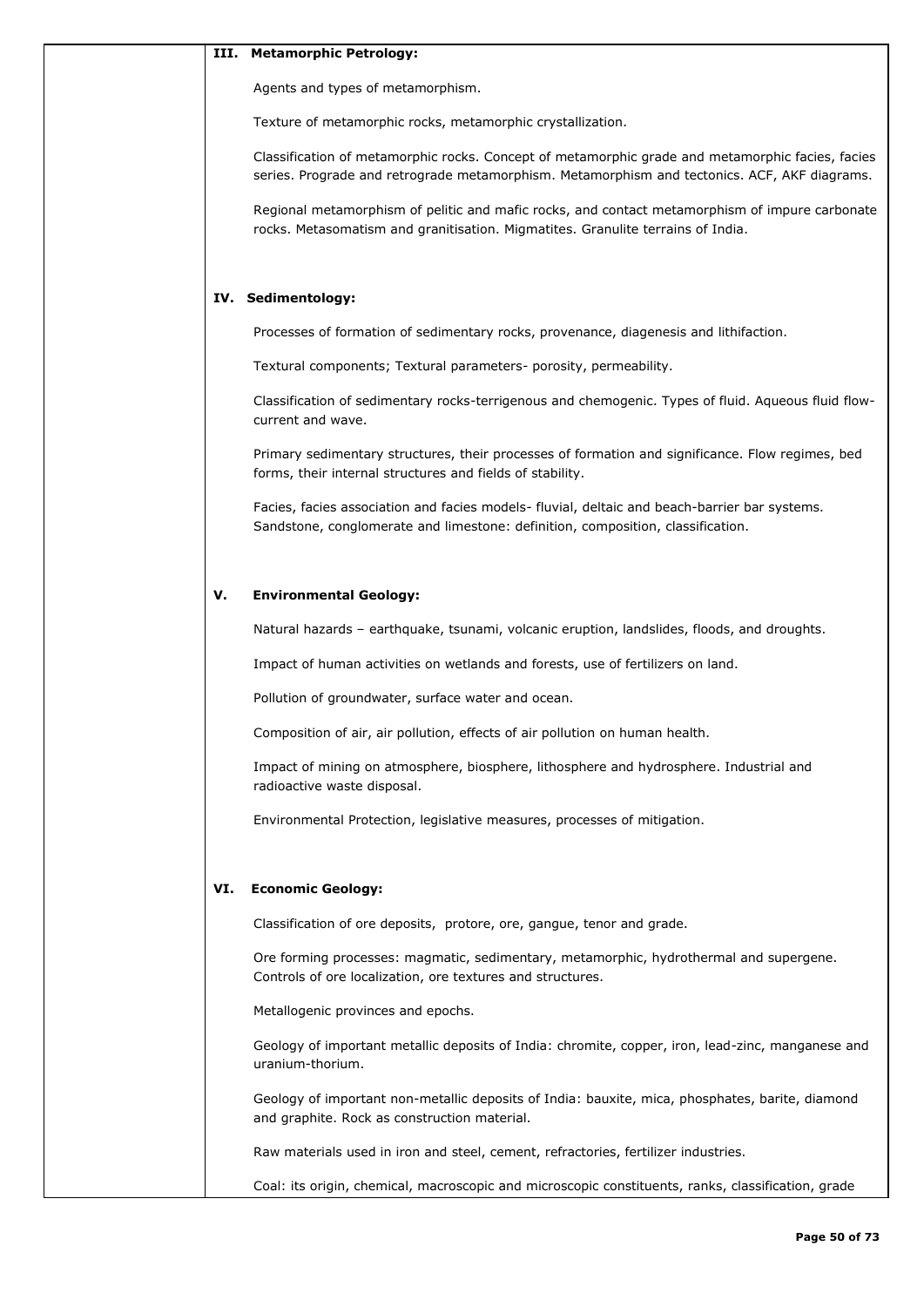|                 | and utilization. Distribution of coal in India.                                                                                                                                                                                                                                                                                                                                                                                                                                                        |
|-----------------|--------------------------------------------------------------------------------------------------------------------------------------------------------------------------------------------------------------------------------------------------------------------------------------------------------------------------------------------------------------------------------------------------------------------------------------------------------------------------------------------------------|
|                 | Petroleum and natural gas deposits with special reference to their origin, migration and<br>accumulation. Distribution of petroleum and natural gas in India.                                                                                                                                                                                                                                                                                                                                          |
|                 | Methods of mineral prospecting (geological, geophysical and geochemical), mineral<br>beneficiation and ore dressing.                                                                                                                                                                                                                                                                                                                                                                                   |
| <b>HISTORY:</b> |                                                                                                                                                                                                                                                                                                                                                                                                                                                                                                        |
| Paper- $I$ :    | <b>ANCIENT AND MEDIEVAL INDIA</b>                                                                                                                                                                                                                                                                                                                                                                                                                                                                      |
|                 | <b>UNIT A</b>                                                                                                                                                                                                                                                                                                                                                                                                                                                                                          |
|                 | 1.<br>Sources:                                                                                                                                                                                                                                                                                                                                                                                                                                                                                         |
|                 | Archaeological Sources: Exploration, Excavation, Epigraphy, Numismatics, Monuments.                                                                                                                                                                                                                                                                                                                                                                                                                    |
|                 | Literary Sources: Indigenous, Biography, Religious Literature, Creative Literature, Scientific<br>Literature, Literature in Regional Languages.                                                                                                                                                                                                                                                                                                                                                        |
|                 | Foreign Accounts: Greek, Roman, Chinese and Arab Writers.                                                                                                                                                                                                                                                                                                                                                                                                                                              |
|                 | 2.<br>The Harappan Civilization : Third to Second Millenium B.C.E                                                                                                                                                                                                                                                                                                                                                                                                                                      |
|                 | Origin, Date, Extent, Characteristics, Decline, Survival and Significance, Art and Architecture.                                                                                                                                                                                                                                                                                                                                                                                                       |
|                 | The Iron Age in India, Vedic Society and the Megalithic Culture: 1500 B.C.E to 6th<br>з.<br>Century B.C.E.                                                                                                                                                                                                                                                                                                                                                                                             |
|                 | Distribution of pastoral and farming cultures outside the Harappan orbit. Early Vedic Society,<br>Polity and Economy. Changes in the later Vedic period.                                                                                                                                                                                                                                                                                                                                               |
|                 | 4.<br><b>Period of Mahajanapadas:</b>                                                                                                                                                                                                                                                                                                                                                                                                                                                                  |
|                 | Formation of territorial States (Mahajanapada): Republics and Monarchies; Spread of Jainism<br>and Buddhism; Rise of Magadha and the Nandas. Iranian and Macedonian invasions and their impact.                                                                                                                                                                                                                                                                                                        |
|                 | 5.<br><b>The Mauryan Empire:</b>                                                                                                                                                                                                                                                                                                                                                                                                                                                                       |
|                 | Foundation of the Mauryan Empire, Chandragupta, Kautilya and Arthasastra; Asoka; Concept of<br>Dharma; Edicts; Polity, Administraton; Economy; Art, Architecture and Sculpture; External contacts;<br>Religion; Spread of religion; Literature. Disintegration of the Empire.                                                                                                                                                                                                                          |
|                 | 6.<br><b>Post-Mauryan Period</b>                                                                                                                                                                                                                                                                                                                                                                                                                                                                       |
|                 | Northern India: The Sungas and the Kanvas, The Indo-Greeks, Sakas, Kushanas, Western<br>Kshatrapas, Contact with the outside world; The Deccan and Southern India: The Satavahanas, Tamil<br>States of the Sangam Age: Administration, Economy: land grants, trade guilds and urban centres; Social<br>conditions. Culture and Religion: Rise of Mahayana Buddhism and Buddhist Centres; Literature and<br>culture; Art and architecture and science.<br>7.<br><b>Guptas, Vakatakas and Vardhanas:</b> |
|                 | Samundra Gupta, Chandragupta-II: Gupta Polity and administration, Economic conditions, land<br>grants, Caste system, Position of women, Education and educational institutions; Nalanda, Vikramsila and<br>Valabhi, Creative Literature, scientific literature, art and architecture.                                                                                                                                                                                                                  |
|                 | Decline of the Gupta Empire; changes in Trade network, Decline of urban centres, Indian<br>Feudalism.                                                                                                                                                                                                                                                                                                                                                                                                  |
|                 | 8.<br>The Post Gupta Period and the Rise of Regional States                                                                                                                                                                                                                                                                                                                                                                                                                                            |
|                 | The Kadambas, Pallavas, Chalukyas, Palas, Senas, Rashtrakutas, Paramaras, Cholas, Hoysalas,<br>Pandyas.                                                                                                                                                                                                                                                                                                                                                                                                |
|                 | Regional Polities and Administration, Local Government, Land administration, Economy, Trade<br>Guilds.                                                                                                                                                                                                                                                                                                                                                                                                 |
|                 | Religion: Proliferation of Religious Sects in Buddhism, Vaishnava and Saiva religions. Tamil<br>Bhakti Movement, Shankaracharya; Vedanta.                                                                                                                                                                                                                                                                                                                                                              |
|                 | Cultural Aspects, Regional Languages and texts, Literature, Growth of art and architecture,<br>Sculpture, Temple Architecture; Education and Literature, major philosophical thinkers and schools, ideas<br>in Science and Mathematics.                                                                                                                                                                                                                                                                |
|                 | Arab conquest of Sind; Alberuni.                                                                                                                                                                                                                                                                                                                                                                                                                                                                       |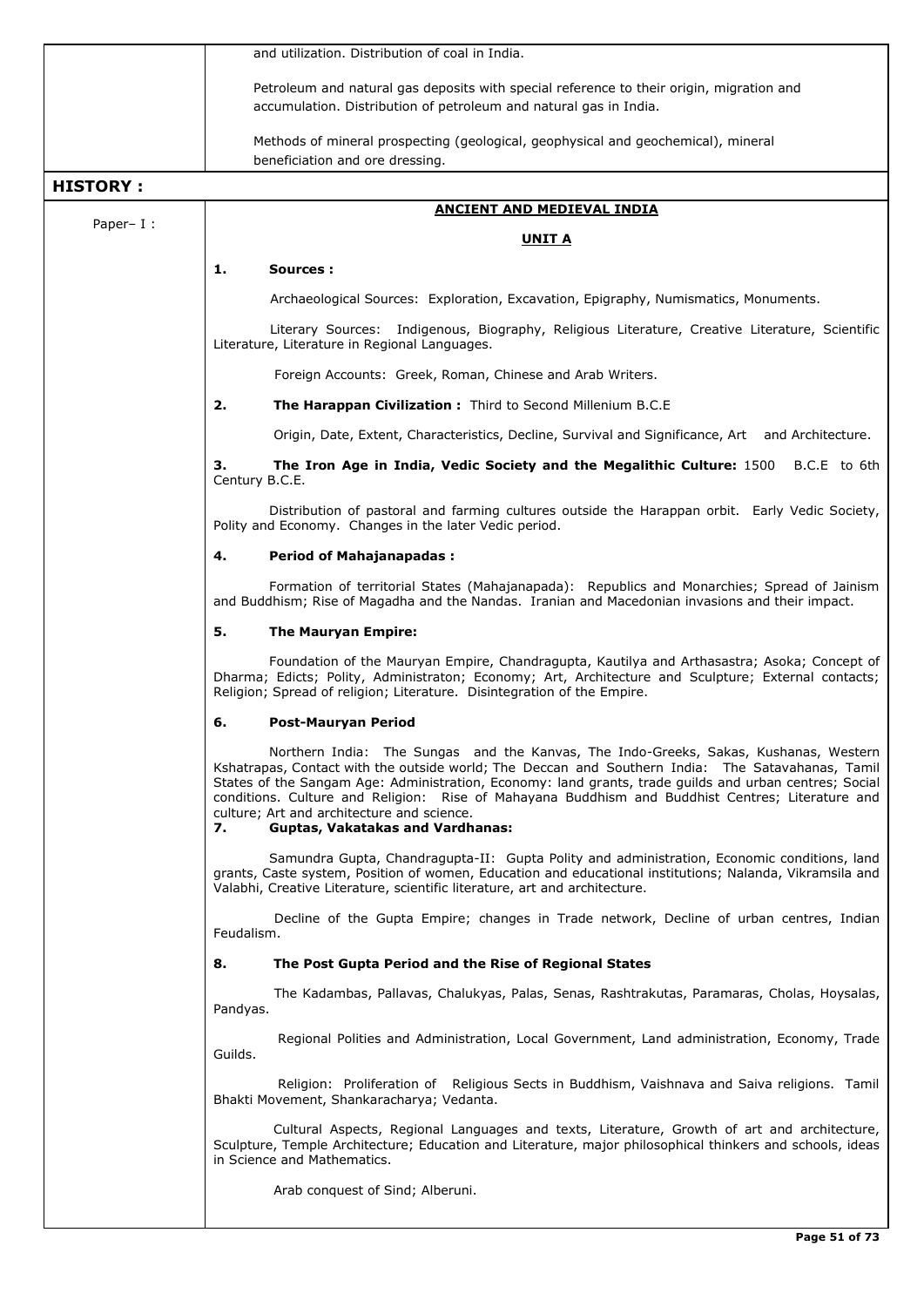|                | <b>UNIT B</b>                                                                                                                                                                                                                                                                                                                                                                                                                                                                                                                        |
|----------------|--------------------------------------------------------------------------------------------------------------------------------------------------------------------------------------------------------------------------------------------------------------------------------------------------------------------------------------------------------------------------------------------------------------------------------------------------------------------------------------------------------------------------------------|
|                | 1.<br>Major political developments in India during 13th to 15th Centuries:                                                                                                                                                                                                                                                                                                                                                                                                                                                           |
|                | Campaigns of Mahmud Ghazni, Muhammad of Ghor - The foundation of the Delhi Sultanate and<br>the early Turkish Sultans - Qutbuddin Aibak to Balban - The Khalji revolution - Alauddin Khalji,<br>conquests and economic reforms - , Muhammad-bin-Tughlaq and his projects - Firuz Tughlaq-<br>agrarian measures, public works- Decline of the Tughlaqs.                                                                                                                                                                               |
|                | Provincial Kingdoms - Bengal under the Iliyas Shahi and Hussain Shahi Dynasties-Bahmani<br>and Vijaynagar Empires - Kashmir and Gujarat.                                                                                                                                                                                                                                                                                                                                                                                             |
|                | 2.<br>Society, Culture and Economy during 13th and 15th centuries:                                                                                                                                                                                                                                                                                                                                                                                                                                                                   |
|                | Social and Cultural Assimilation - Sufi and Bhakti Movements-Kabir, Nanak, Chaitanya,<br>Namdeva, Growth of Regional Languages and Literature - Nature of the State - agriculture, revenue<br>system (iqta) trade and Commerce $-$ art and architecture.                                                                                                                                                                                                                                                                             |
|                | 3.<br>Major Political Developments in India during 16th and 18th Centuries:                                                                                                                                                                                                                                                                                                                                                                                                                                                          |
|                | Coming of the Mughals -Babur and the foundation of the Mughal Empire, - Afghan - Mughal<br>Contest for supremacy-Humayun and Sher Shah - Consolidation of the Mughal Empire- Akbar,<br>Jahangir and Nur Jahan, Shah Jahan and Aurangzeb - The Mughal Central State and regional powers-<br>Rajputs, Afghans, Marathas, Sikhs, Deccan, Awadh and others. Peasants in Revolt - Jat, Satnami etc.<br>Later Mughals - Fall and Disintegration of the Empire -Rise of the Regional States - Bengal, Hyderabad,<br>Awadh and the Marathas. |
|                | 4.<br>Society, Culture and Economy during 16th and 18th centuries:                                                                                                                                                                                                                                                                                                                                                                                                                                                                   |
|                | Administrative System- Sher Shah to Akbar, Jagir and Mansabdari systems, - Evolution of<br>religion under the Mughals - Sulh-i-Kul and Din-i-Ilahi - Mughal art, architecture, painting, music and<br>literature, Mughal economy and Society-Condition of the peasants - urbanisation -trade and commerce<br>and the mercantile classes - Coming of the European merchants and 'trade revolution'.                                                                                                                                   |
| Paper $-$ II : | <b>MODERN INDIA AND THE WORLD</b>                                                                                                                                                                                                                                                                                                                                                                                                                                                                                                    |
|                |                                                                                                                                                                                                                                                                                                                                                                                                                                                                                                                                      |
|                | <b>UNITA</b>                                                                                                                                                                                                                                                                                                                                                                                                                                                                                                                         |
|                | 1.<br>European Penetration and Rise of British power in India:                                                                                                                                                                                                                                                                                                                                                                                                                                                                       |
|                | The early European Settlements in India in the 17th and 18th centuries - The Anglo -<br>French rivalry.                                                                                                                                                                                                                                                                                                                                                                                                                              |
|                | The British East India Company and the Bengal Nawabs - the EIC as sovereign ruler of<br>Bengal (From Plassey to Buxar), Grant of Dewani.                                                                                                                                                                                                                                                                                                                                                                                             |
|                | British relations with and subjugation of the other principal Indian powers - Oudh,<br>Hyderabad, Marathas, the Sikhs, and Mysore.<br>Indian economy under the British Colonial Rule:-<br>2.                                                                                                                                                                                                                                                                                                                                         |
|                | (A) Impact of Colonial rule on Indian agrarian economy:-                                                                                                                                                                                                                                                                                                                                                                                                                                                                             |
|                | Land revenue settlements- Permanent, Ryotwari and Mahalwari Settlements.                                                                                                                                                                                                                                                                                                                                                                                                                                                             |
|                | Economic Impact of revenue settlements - Commercialization and its consequences.                                                                                                                                                                                                                                                                                                                                                                                                                                                     |
|                | Rural Indebtedness and growth of landless labour.                                                                                                                                                                                                                                                                                                                                                                                                                                                                                    |
|                | Famine and poverty.                                                                                                                                                                                                                                                                                                                                                                                                                                                                                                                  |
|                | (B) Changing nature of India's trade and industry under the colonial rule:-                                                                                                                                                                                                                                                                                                                                                                                                                                                          |
|                | Dislocation of traditional trade and commerce                                                                                                                                                                                                                                                                                                                                                                                                                                                                                        |
|                | De-industrialization - decline of village industries and town handicrafts                                                                                                                                                                                                                                                                                                                                                                                                                                                            |
|                | Railways                                                                                                                                                                                                                                                                                                                                                                                                                                                                                                                             |
|                | Growth of Foreign capital and rise of modern industries.                                                                                                                                                                                                                                                                                                                                                                                                                                                                             |
|                | 3. Indian Society in transition: Cultural Encounter and Socio-cultural changes:                                                                                                                                                                                                                                                                                                                                                                                                                                                      |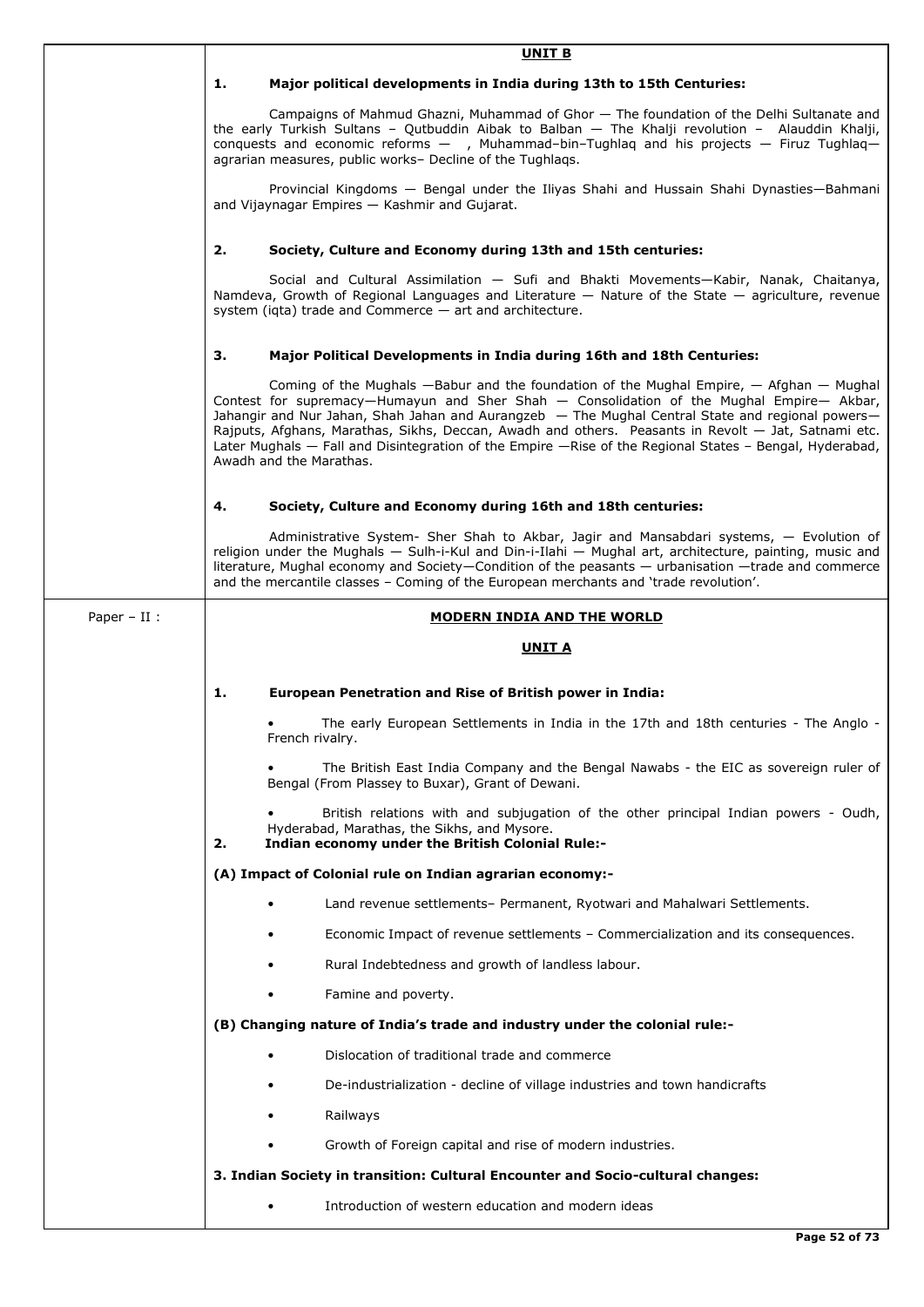|           | Reform movements - Ram Mohan Roy, Brahmo Samaj, Young Bengal, Vidyasagar, Arya<br>Samaj, Vivekananda and Ramkrishna Mission.                                                                                                                                                                                                                                                                                                                                        |
|-----------|---------------------------------------------------------------------------------------------------------------------------------------------------------------------------------------------------------------------------------------------------------------------------------------------------------------------------------------------------------------------------------------------------------------------------------------------------------------------|
|           | Women's Question and Indian Reformers                                                                                                                                                                                                                                                                                                                                                                                                                               |
|           | The Growth of modern vernacular literature, press and public opinion, growth and<br>spread of scientific ideas.                                                                                                                                                                                                                                                                                                                                                     |
|           | The Faraizi and Wahabi movements; The Aligarh movement, Deoband School.                                                                                                                                                                                                                                                                                                                                                                                             |
|           | Social Reform movements in the late 19th and early 20th centuries (including<br>depressed caste movements) - a broad overview.                                                                                                                                                                                                                                                                                                                                      |
|           | 4. Resistance to the British rule:                                                                                                                                                                                                                                                                                                                                                                                                                                  |
|           | Early uprisings against the British rule in 18th and 19th centuries (1757 - 1856) with<br>special reference to Bengal and eastern India.                                                                                                                                                                                                                                                                                                                            |
|           | The Revolt of 1857 - genesis, course, character, causes of its failure and its impact.                                                                                                                                                                                                                                                                                                                                                                              |
|           | The Act of 1858 and the establishment of the British Raj.                                                                                                                                                                                                                                                                                                                                                                                                           |
|           | 5. Growth of Nationalism (1858 - 1918):                                                                                                                                                                                                                                                                                                                                                                                                                             |
|           | Factors leading to birth of Indian Nationalism - Early Political Associations - The foundation of the<br>Indian National Congress (1885) - The Safety-valve thesis - Programme and objectives of the early<br>Congress - Economic Nationalism and Drain Theory - The moderates and the extremists - the Partition of<br>Bengal (1905) - The Swadeshi Movement in Bengal and other provinces - the economic, cultural and<br>political aspects of Swadeshi movement. |
|           | 6. Gandhian Era (1919 - 1947):                                                                                                                                                                                                                                                                                                                                                                                                                                      |
|           | Rise of Gandhi - Character of Gandhian nationalism - the Rowlatt Satyagraha - The Khilafat - the<br>Non Co-operation movement - Simon Commission, Nehru Report and Round Table Conferences - Civil<br>Disobedience Movement - Quit India Movement.                                                                                                                                                                                                                  |
|           | The Left: The Left within the Congress and Jawaharlal Nehru - Subhas Chandra Bose and the INA<br>- the Congress Socialist Party - the Communist Party of India - other left parties.                                                                                                                                                                                                                                                                                |
|           | The Peasant Movement.                                                                                                                                                                                                                                                                                                                                                                                                                                               |
|           | The Working Class and Trade Union Movements.                                                                                                                                                                                                                                                                                                                                                                                                                        |
| movement. | Women's organisations, development of women issues and the role of women in nationalist                                                                                                                                                                                                                                                                                                                                                                             |
|           | The Peoples' Movement in Princely States.                                                                                                                                                                                                                                                                                                                                                                                                                           |
|           | The Post - War upsurge                                                                                                                                                                                                                                                                                                                                                                                                                                              |
|           | Growth of Muslim Separatism - Rise of Muslim League - Demand for Pakistan                                                                                                                                                                                                                                                                                                                                                                                           |
|           | Hindu Nationalism                                                                                                                                                                                                                                                                                                                                                                                                                                                   |
|           | Depressed Classes and caste politics with special reference to the role of B. R. Ambedkar.                                                                                                                                                                                                                                                                                                                                                                          |
|           | Communalism, British Policy, Partition and Independence.<br>7. The Constitutional Developments (1773 - 1947):                                                                                                                                                                                                                                                                                                                                                       |
|           | The Regulating Act, Pitt's India Act and the Charter Acts.                                                                                                                                                                                                                                                                                                                                                                                                          |
|           | The Acts of 1861 and 1892 - the Morley Minto Reforms (1909) - the Montague-Chelmsford<br>Reforms (1919) - Government of India Act (1935) - Working of Provincial Ministries - Cripps Mission,<br>Wavell Plan and Cabinet Mission - Act of Indian Independence (1947).                                                                                                                                                                                               |
|           | 8. Consolidation as a Nation after 1947:                                                                                                                                                                                                                                                                                                                                                                                                                            |
|           | Framing of the Indian Constitution - Integration of Princely States - the question of National<br>Language - the linguistic reorganisation of States, making of India's foreign policy - Non-alignment and<br>the Third World - India and her neighbours.                                                                                                                                                                                                           |
|           | <b>UNIT B</b>                                                                                                                                                                                                                                                                                                                                                                                                                                                       |
|           | 01. Enlightenment and Modern Ideas:                                                                                                                                                                                                                                                                                                                                                                                                                                 |
|           | (i) Major ideas of enlightenment; and its impact<br>(ii) French Revolution and its aftermath: 1789 - 1815<br>(iii) The American War of Independence (1776). The American civil War                                                                                                                                                                                                                                                                                  |

**02. Industrialization:**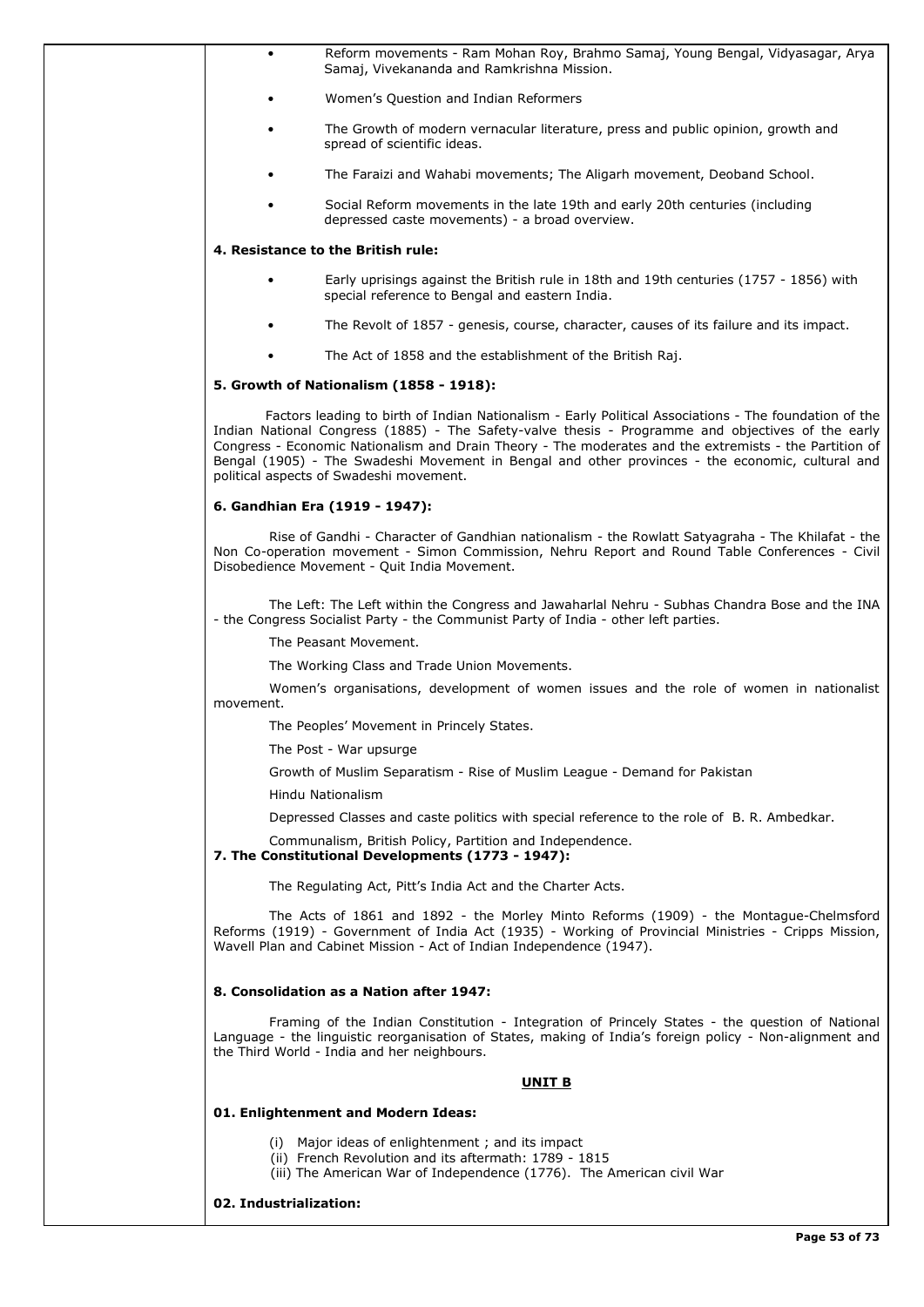|                     | (i) Industrial Revolution in England: causes, nature, impact.<br>(ii) Industrialization in other countries: USA, Germany, Russia, Japan.                                                                                                                                                                                                                                                                                                                                                                                                                                                                                                                                                                                                                                                              |
|---------------------|-------------------------------------------------------------------------------------------------------------------------------------------------------------------------------------------------------------------------------------------------------------------------------------------------------------------------------------------------------------------------------------------------------------------------------------------------------------------------------------------------------------------------------------------------------------------------------------------------------------------------------------------------------------------------------------------------------------------------------------------------------------------------------------------------------|
|                     | 03. Nationalism:                                                                                                                                                                                                                                                                                                                                                                                                                                                                                                                                                                                                                                                                                                                                                                                      |
|                     | (i) Rise of nation states in Europe: Italy & Germany.                                                                                                                                                                                                                                                                                                                                                                                                                                                                                                                                                                                                                                                                                                                                                 |
|                     | 04. Imperialism, Colonialism and War:                                                                                                                                                                                                                                                                                                                                                                                                                                                                                                                                                                                                                                                                                                                                                                 |
|                     | (i) Capitalism, imperialism, scramble for colonies.<br>(ii) Origins and impact of the First World War<br>(iii) Making of the Russian Revolution & establishment of a Socialist State.                                                                                                                                                                                                                                                                                                                                                                                                                                                                                                                                                                                                                 |
|                     | 05. World history from 1919 to 1945:                                                                                                                                                                                                                                                                                                                                                                                                                                                                                                                                                                                                                                                                                                                                                                  |
|                     | (i) League of Nations, collective security.<br>(ii) Rise of Nazism and Fascism: Germany, Italy & Japan.<br>(iii) Second World War: Causes and consequences.                                                                                                                                                                                                                                                                                                                                                                                                                                                                                                                                                                                                                                           |
|                     | 06. Asia and Africa after World War II:<br>(i) Chinese Revolution of 1949<br>(ii) Nationalist movements and decolonization in South and South East Asia.<br>(iii) Changes in Africa: Egypt and South Africa, End of Apartheid.                                                                                                                                                                                                                                                                                                                                                                                                                                                                                                                                                                        |
|                     | 07. Cold War & Global scenario:                                                                                                                                                                                                                                                                                                                                                                                                                                                                                                                                                                                                                                                                                                                                                                       |
|                     | (i) Origins and Growth of cold War<br>(ii) UNO and global disputes - Korea, Congo, Cuban crisis.<br>(iii) Emergence of Third World and NAM                                                                                                                                                                                                                                                                                                                                                                                                                                                                                                                                                                                                                                                            |
|                     | 08. Collapse of Soviet Union                                                                                                                                                                                                                                                                                                                                                                                                                                                                                                                                                                                                                                                                                                                                                                          |
|                     | (i) Disintegration of the Soviet Union: Causes & Consequences<br>(ii) End of the Cold War<br>(iii) Political Changes in Eastern Europe.                                                                                                                                                                                                                                                                                                                                                                                                                                                                                                                                                                                                                                                               |
| LAW:                |                                                                                                                                                                                                                                                                                                                                                                                                                                                                                                                                                                                                                                                                                                                                                                                                       |
| Paper $-1$ :        | Constitutional Law of India : International Law : Jurisprudence.                                                                                                                                                                                                                                                                                                                                                                                                                                                                                                                                                                                                                                                                                                                                      |
| Paper $-$ II :      | Law of Crimes and Torts: Law of Contracts and Mercantile Law: Indian Evidence Act.                                                                                                                                                                                                                                                                                                                                                                                                                                                                                                                                                                                                                                                                                                                    |
| <b>MATHEMATICS:</b> |                                                                                                                                                                                                                                                                                                                                                                                                                                                                                                                                                                                                                                                                                                                                                                                                       |
| Paper $-1$ :        | Paper-I                                                                                                                                                                                                                                                                                                                                                                                                                                                                                                                                                                                                                                                                                                                                                                                               |
|                     | (1) Linear Algebra:<br>Vector spaces over R and C, linear dependence and independence, subspaces, bases, dimension;<br>existence of basis for finite dimensional vector spaces; deletion and replacement theorem. Linear<br>transformations, rank and nullity, matrix of a linear transformation.<br>Algebra of Matrices; Row and column reduction, Echelon form, congruence's and similarity; Rank of a<br>matrix; Inverse of a matrix; Solution of system of linear equations; Eigenvalues and eigenvectors,<br>characteristic polynomial, Cayley-Hamilton theorem.<br>Euclidean space, Gram-Schmidt orthogonalization. Symmetric, skew-symmetric, Hermitian, skew-<br>Hermitian, orthogonal and unitary matrices and their eigenvalues. Quadratic forms, diagonalization of<br>symmetric matrices. |
|                     | (2) Real Analysis I:<br>Real number system as an ordered field with least upper bound property; Sequences, limit of a sequence,<br>Cauchy sequence, completeness of real line; Series and its convergence, absolute and conditional<br>convergence of series of real and complex terms, rearrangement of series.<br>Open sets, limit points, closed sets. Bolzano-Weierstrass theorem.                                                                                                                                                                                                                                                                                                                                                                                                                |
|                     | Functions of a real variable, limits, continuity. Intermediate value theorem. Differentiability, Rolle's<br>theorem, mean-value theorem. Higher order differentiation, Leibnitz' formula, Taylor's theorem with<br>remainders. L'Hospital's rule. Maxima and minima; asymptotes; envelopes.                                                                                                                                                                                                                                                                                                                                                                                                                                                                                                           |
|                     | (3) Real Analysis II:<br>Compact sets. Nested interval theorem. Heine Borel theorem. Uniform continuity of functions, properties<br>of continuous functions on compact sets.                                                                                                                                                                                                                                                                                                                                                                                                                                                                                                                                                                                                                          |
|                     | Riemann Integration. Riemann's definition of definite integrals; Darboux theorem; Indefinite integrals;<br>Fundamental theorems of integral calculus. Improper integrals.                                                                                                                                                                                                                                                                                                                                                                                                                                                                                                                                                                                                                             |
|                     | Sequences and series of functions. Uniform convergence. Term by term differentiation and integration.<br>Power series. Cauchy-Hadamard test. Weierstrass approximation theorem (statement only). Fourier<br>series.                                                                                                                                                                                                                                                                                                                                                                                                                                                                                                                                                                                   |
|                     | (4) Analytic Geometry:<br>Cartesian and polar coordinates in two and three dimensions. Transformation of rectangular axes.<br>Straight lines.                                                                                                                                                                                                                                                                                                                                                                                                                                                                                                                                                                                                                                                         |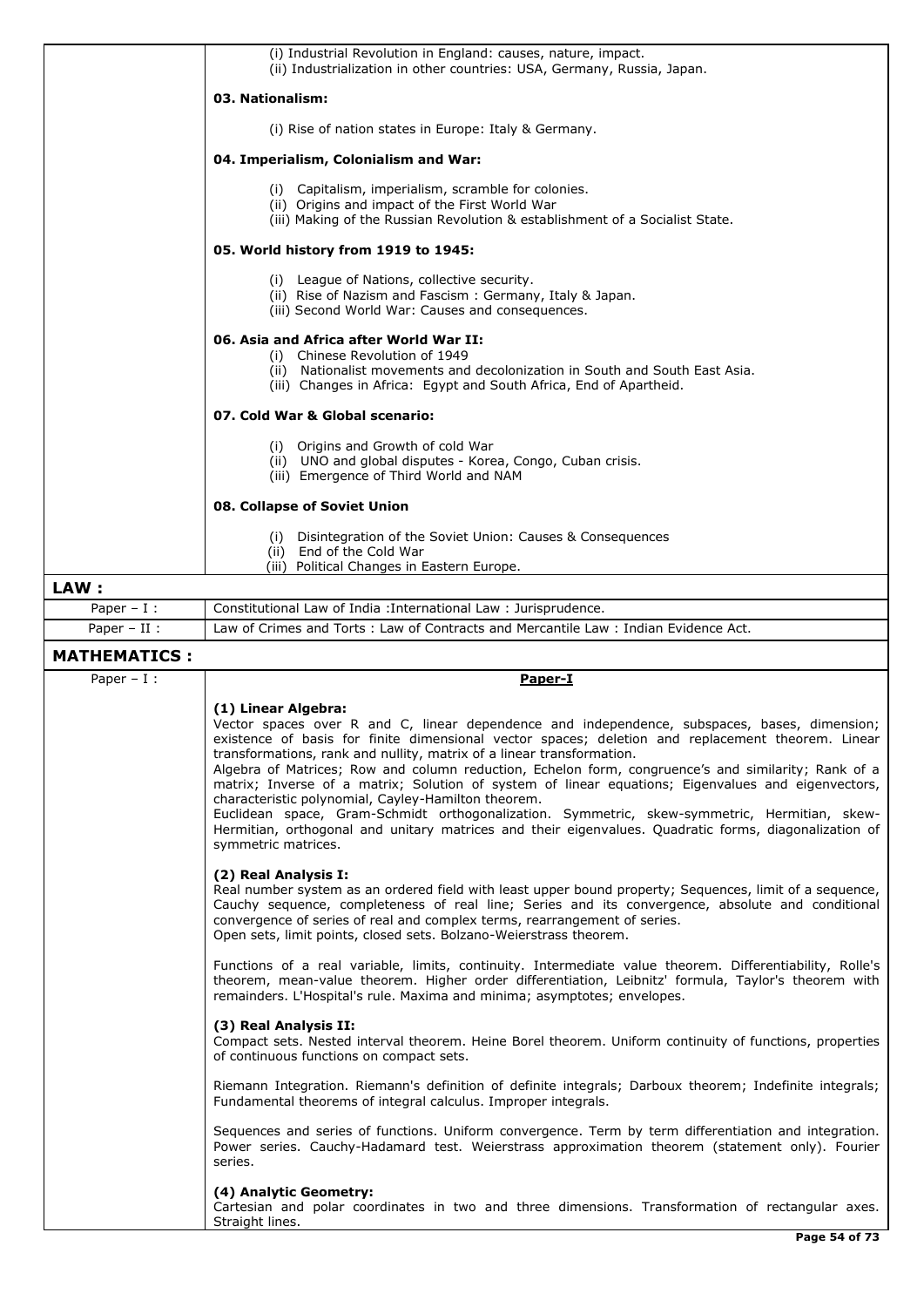|                | Conic sections: Circle, parabola, ellipse, hyperbola and pair of straight lines. Second degree equations in<br>two variables, reduction to canonical forms and classification of conics. Tangents and normals to conic<br>sections.                                                                                       |
|----------------|---------------------------------------------------------------------------------------------------------------------------------------------------------------------------------------------------------------------------------------------------------------------------------------------------------------------------|
|                | Planes in three dimension; shortest distance between two skew lines. Second degree equations in three<br>variables, reduction to canonical forms. Sphere, cone, cylinder, paraboloid, ellipsoid, hyperboloid of one<br>and two-sheets: tangent planes and normals. Surfaces of revolution.<br>(5) Differential Equations: |
|                | Formulation of differential equations; Equations of first order and first degree, integrating factor;<br>Orthogonal trajectory; Equations of first order but not of first degree, Clairaut's equation, singular<br>solution.                                                                                              |
|                | Second and higher order linear equations with constant coefficients, complementary function, particular<br>integral and general solution.                                                                                                                                                                                 |
|                | Second order linear equations with variable coefficients, Euler-Cauchy equation; Determination of<br>complete solution when one solution is known using method of variation of parameters.                                                                                                                                |
|                | Laplace and Inverse Laplace transforms and their properties; Laplace transforms of elementary functions.<br>Application to initial value problems for 2nd order linear equations with constant coefficients.                                                                                                              |
|                | Formation of partial differential equations. Solutions of 1 <sup>st</sup> order PDE, Lagrange's method and Charpit's<br>method.                                                                                                                                                                                           |
|                |                                                                                                                                                                                                                                                                                                                           |
|                | (6) Statics:<br>Equilibrium of a system of coplanar forces, Astatic equillibrium; Stability of equilibrium, equilibrium of<br>forces in three dimensions. Work and potential energy, friction; Principle of virtual work.                                                                                                 |
|                | (7) Particle Dynamics:<br>Rectilinear motion, simple harmonic motion. Damped harmonic oscillation. Motion of a particle in a plane.<br>Work and energy, conservation of energy. Orbits under central forces. Planetary motion and Kepler's<br>laws. Artificial satellite.                                                 |
| Paper $-$ II : | (1) Classical Algebra                                                                                                                                                                                                                                                                                                     |
|                | Prime integers. Existence of infinitely many primes. Relatively prime integers. Congruence. Chinese<br>remainder theorem. Fermat's theorem.                                                                                                                                                                               |
|                | Complex numbers; de Moivre's theorem; complex functions.                                                                                                                                                                                                                                                                  |
|                |                                                                                                                                                                                                                                                                                                                           |
|                | Polynomial with real coefficients. Fundamental theorem of algebra. Relation between roots and<br>coefficients. Symmetric functions of roots. Descartes' rule of sign. Cardan's method of solving a cubic<br>equation. Ferrari's method of solving a biquadratic equation. Binomial equations and special roots.           |
|                | Inequalities AM $\ge$ GM $\ge$ HM and their generalizations. Cauchy Schwarz inequality.                                                                                                                                                                                                                                   |
|                |                                                                                                                                                                                                                                                                                                                           |
|                | (2) Abstract Algebra                                                                                                                                                                                                                                                                                                      |
|                | Sets and relations; equivalence relations.                                                                                                                                                                                                                                                                                |
|                | Groups, subgroups, cyclic groups, cosets, Lagrange's Theorem, normal subgroups, quotient groups,<br>homomorphism of groups, basic isomorphism theorems, permutation groups, Cayley's theorem.                                                                                                                             |
|                | Rings, subrings and ideals, homomorphisms of rings; Integral domains, principal ideal domains, Euclidean<br>domains and unique factorization domains; Polynomial Rings. Fields, quotient fields. Finite fields Z <sub>p</sub> , for<br>prime p.                                                                           |
|                | (3) Multivariate Calculus & Vector Analysis                                                                                                                                                                                                                                                                               |
|                | Vector valued functions of one real variable. Continuity and differentiability. Velocity and acceleration.                                                                                                                                                                                                                |
|                |                                                                                                                                                                                                                                                                                                                           |
|                | Functions of two or three variables: limits, continuity. Directional derivative, partial derivatives, Jacobian.<br>Chain rule. Higher order partial derivatives. Euler's theorem. Maxima and minima, Lagrange's method of<br>multipliers.                                                                                 |
|                | Double and triple integrals; Areas and volumes.                                                                                                                                                                                                                                                                           |
|                | Scalar and vector fields. Differentiation of vector fields. Gradient, divergence and curl. Higher order<br>derivatives; Vector identities and vector equations. Line integral, Surface integral. Green's theorem and<br>Stokes' theorem.                                                                                  |
|                | (4) Metric Space & Complex Analysis:                                                                                                                                                                                                                                                                                      |
|                | Metric spaces. Open sets and closed sets. Cauchy sequence and convergence. Completeness. Total<br>boundedness. Compactness. Continuity, uniform continuity. Connectedness. Separable metric spaces.                                                                                                                       |
|                | Baire category theorem. Examples: $R^n$ , $C^n$ , Space of real valued continuous functions on [a,b]. $\ell$ p spaces.                                                                                                                                                                                                    |
|                | Extended complex plane, stereographic projection.                                                                                                                                                                                                                                                                         |
|                | Differentiability of complex functions; Cauchy-Riemann equations, Analytic functions, harmonic functions;<br>relation between analytic and harmonic functions.                                                                                                                                                            |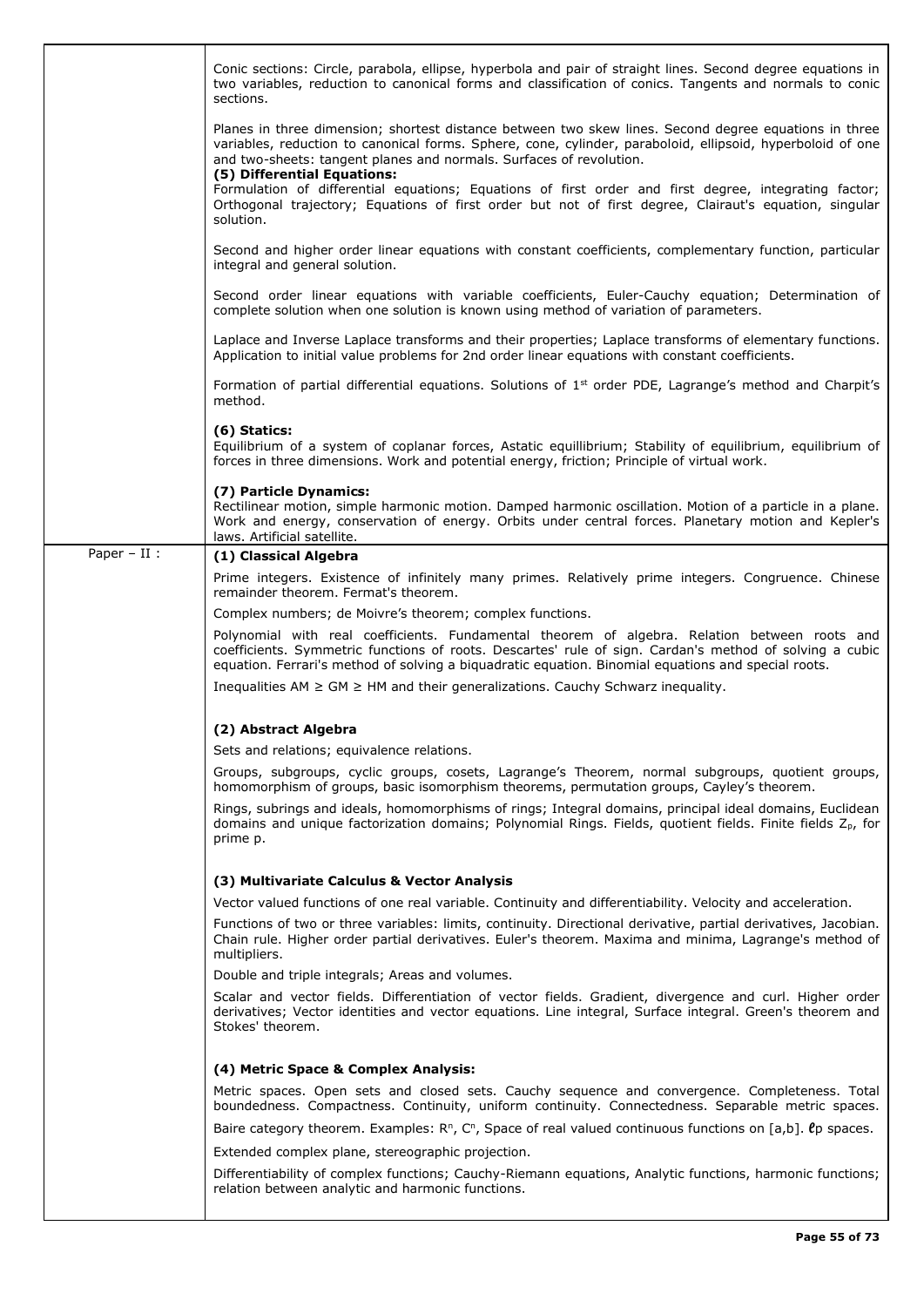|                    | (5) Numerical Analysis and Computer programming:                                                                                                                                                                                                                                                                                                                                                                                                                                                                                                                                                                                                                                                                                                                                                                                                                                                          |
|--------------------|-----------------------------------------------------------------------------------------------------------------------------------------------------------------------------------------------------------------------------------------------------------------------------------------------------------------------------------------------------------------------------------------------------------------------------------------------------------------------------------------------------------------------------------------------------------------------------------------------------------------------------------------------------------------------------------------------------------------------------------------------------------------------------------------------------------------------------------------------------------------------------------------------------------|
|                    | Numerical Analysis: Interpolation. Newton's (forward and backward) interpolation, Lagrange's<br>interpolation.                                                                                                                                                                                                                                                                                                                                                                                                                                                                                                                                                                                                                                                                                                                                                                                            |
|                    | Solution of algebraic and transcendental equations of one variable by bisection, fixed point iteration;<br>Regula-Falsi and Newton-Raphson methods; solution of system of linear equations by Gaussian<br>elimination and Gauss-Seidel (iterative) methods.                                                                                                                                                                                                                                                                                                                                                                                                                                                                                                                                                                                                                                               |
|                    | Numerical integration: Trapezoidal rule, Simpson's 1/3rd rule, Gaussian quadrature formula.                                                                                                                                                                                                                                                                                                                                                                                                                                                                                                                                                                                                                                                                                                                                                                                                               |
|                    | Numerical solution of ordinary differential equations: Picard, Euler and Runge- Kutta method (4-th order).                                                                                                                                                                                                                                                                                                                                                                                                                                                                                                                                                                                                                                                                                                                                                                                                |
|                    | Computer Programming: Positional number system, Binary, Octal, Decimal and Hexadecimal systems;<br>Binary arithmetic, Conversion to and from decimal systems.                                                                                                                                                                                                                                                                                                                                                                                                                                                                                                                                                                                                                                                                                                                                             |
|                    | Algorithms and flow charts: important features, Ideas about complexities of algorithm, applications in<br>simple problems.                                                                                                                                                                                                                                                                                                                                                                                                                                                                                                                                                                                                                                                                                                                                                                                |
|                    | Boolean algebra: Huntington postulates for Boolean algebra, algebra of sets and switching algebra as<br>examples of Boolean algebra, duality principle, disjunctive normal and conjuctive normal forms of Boolean<br>expressions. Design of simple switching circuit.                                                                                                                                                                                                                                                                                                                                                                                                                                                                                                                                                                                                                                     |
|                    | Programming using C.                                                                                                                                                                                                                                                                                                                                                                                                                                                                                                                                                                                                                                                                                                                                                                                                                                                                                      |
|                    | (6) Probability & Statistics:                                                                                                                                                                                                                                                                                                                                                                                                                                                                                                                                                                                                                                                                                                                                                                                                                                                                             |
|                    | Probability: Classical and frequency definitions of probability. Axioms of Probability. Multiplication rule of<br>probabilities. Conditional probability, Bayes' theorem. Independent events. Bernouli trials and binomial<br>law.                                                                                                                                                                                                                                                                                                                                                                                                                                                                                                                                                                                                                                                                        |
|                    | Probability distribution. Distribution function (Discrete and continuous) of one variable: Binomial, Poisson,<br>Gamma, Uniform and Normal. Transformation of random variables. Two dimensional probability<br>distributions (Discrete and continuous): Uniform and normal. Transformation of random variables.<br>Marginal and Conditional distributions. Mathematical expectation: Mean, variance, moments, central<br>moments. skewness and kurtosis. Median, mode, quartiles. Moment-generating function. Characteristic<br>function. Covariance, Correlation coefficient. Conditional expectation. Regression curves, least square<br>regression lines and parabolas. Chi-square and t-distributions and their important properties.<br>Tchebycheff's inequality. Convergence in probability. Statements of: Bernoulli's limit theorem. Law of<br>large numbers. Statement of central limit theorem. |
|                    | Statistics: Sample characteristic and their computation. Sampling distributions of the sample mean and<br>variance. Estimation of parameters: Method of maximum likelihood. Interval estimation for parameters of<br>normal population.                                                                                                                                                                                                                                                                                                                                                                                                                                                                                                                                                                                                                                                                   |
|                    | Bivariate samples. Sample correlation co-efficient. Least square regression lines and parabolas.                                                                                                                                                                                                                                                                                                                                                                                                                                                                                                                                                                                                                                                                                                                                                                                                          |
|                    | Statistical hypothesis. Simple and composite hypothesis. Best critical region of a test. Neyman-Pearson<br>theorem and its application to normal population. Likelihood ratio testing and its application to normal<br>population.                                                                                                                                                                                                                                                                                                                                                                                                                                                                                                                                                                                                                                                                        |
|                    | (7) Linear Programming:                                                                                                                                                                                                                                                                                                                                                                                                                                                                                                                                                                                                                                                                                                                                                                                                                                                                                   |
|                    | Linear programming problems, Graphical method of solutions; hyperspace, convex sets, extreme points.<br>Basic solution, basic feasible solution and optimal solution; Fundamental theorem of LPP; Simplex<br>method; Duality.                                                                                                                                                                                                                                                                                                                                                                                                                                                                                                                                                                                                                                                                             |
|                    | Transportation and assignment problems.                                                                                                                                                                                                                                                                                                                                                                                                                                                                                                                                                                                                                                                                                                                                                                                                                                                                   |
| <b>MANAGEMENT:</b> |                                                                                                                                                                                                                                                                                                                                                                                                                                                                                                                                                                                                                                                                                                                                                                                                                                                                                                           |
| Paper $-1$ :       | <b>UNIT I</b> EVOLUTION AND GROWTH OF MANAGEMENT THOUGHT                                                                                                                                                                                                                                                                                                                                                                                                                                                                                                                                                                                                                                                                                                                                                                                                                                                  |
|                    | Concepts, Theory and Practice, The Evolution of Management Thought -- Scientific                                                                                                                                                                                                                                                                                                                                                                                                                                                                                                                                                                                                                                                                                                                                                                                                                          |
|                    | Management School, The Operational or Management Process approach, Behavioural School,                                                                                                                                                                                                                                                                                                                                                                                                                                                                                                                                                                                                                                                                                                                                                                                                                    |
|                    | Contemporary School, Recent Contributions, Patterns of Management Analysis, Managerial Roles<br>approach                                                                                                                                                                                                                                                                                                                                                                                                                                                                                                                                                                                                                                                                                                                                                                                                  |
|                    |                                                                                                                                                                                                                                                                                                                                                                                                                                                                                                                                                                                                                                                                                                                                                                                                                                                                                                           |
|                    | <b>UNIT II PLANNING AND ORGANISING</b>                                                                                                                                                                                                                                                                                                                                                                                                                                                                                                                                                                                                                                                                                                                                                                                                                                                                    |
|                    | Planning -Nature, Importance, Types, Process, Concept of MBO, Objectives, Policies, Procedures,<br><b>Strategies</b>                                                                                                                                                                                                                                                                                                                                                                                                                                                                                                                                                                                                                                                                                                                                                                                      |
|                    | Decision-Making-Approaches, Decision-Making under Certainty, Risk and Uncertainty, Group                                                                                                                                                                                                                                                                                                                                                                                                                                                                                                                                                                                                                                                                                                                                                                                                                  |
|                    | Decision Making Guidelines                                                                                                                                                                                                                                                                                                                                                                                                                                                                                                                                                                                                                                                                                                                                                                                                                                                                                |
|                    | The Nature of Organising -Types of Organisations, Organisational Levels, Process of                                                                                                                                                                                                                                                                                                                                                                                                                                                                                                                                                                                                                                                                                                                                                                                                                       |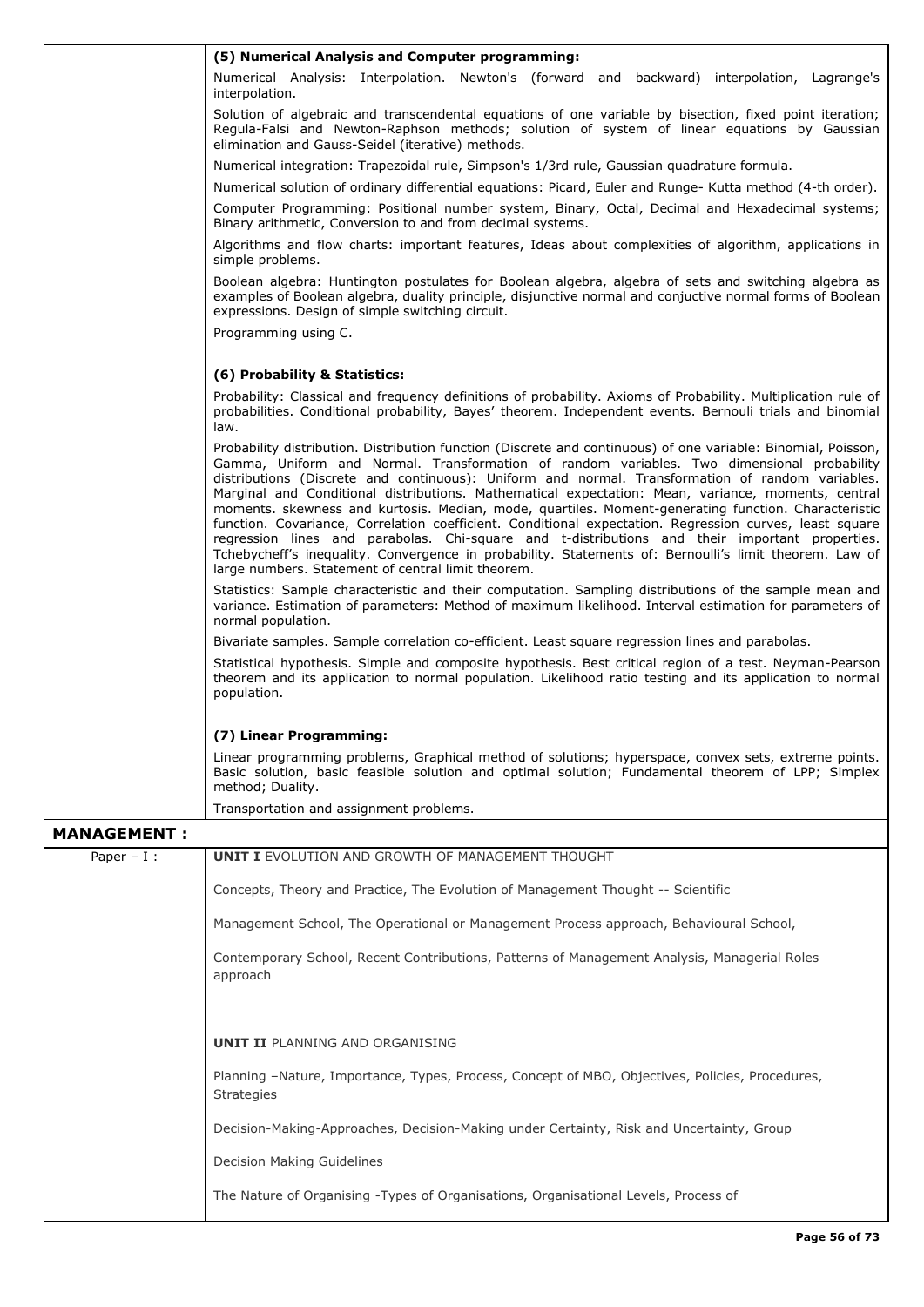|                | Organising, Line/Staff Authority, Decentralisation of Authority and Delegation of Authority                                                                                                                                                                                                                                                                                                                            |
|----------------|------------------------------------------------------------------------------------------------------------------------------------------------------------------------------------------------------------------------------------------------------------------------------------------------------------------------------------------------------------------------------------------------------------------------|
|                |                                                                                                                                                                                                                                                                                                                                                                                                                        |
|                | <b>UNIT III</b> DIRECTING, COORDINATING AND CONTROLLING                                                                                                                                                                                                                                                                                                                                                                |
|                | Direction -- Supervision - Span of Management - Factors determining Span                                                                                                                                                                                                                                                                                                                                               |
|                | Motivation -- Elements - Importance - Methods - Morale                                                                                                                                                                                                                                                                                                                                                                 |
|                | Leadership--Theories, Approaches-Power and Authority                                                                                                                                                                                                                                                                                                                                                                   |
|                | Coordination - Definition - Characteristics- Objectives - Principles - Techniques                                                                                                                                                                                                                                                                                                                                      |
|                | Controlling --Control Process, Requirements for effective Control, Critical Control Standards                                                                                                                                                                                                                                                                                                                          |
|                | and Techniques, Maintenance vs. Crisis Management, Overall Control Process                                                                                                                                                                                                                                                                                                                                             |
|                |                                                                                                                                                                                                                                                                                                                                                                                                                        |
|                | <b>UNIT IV ORGANISATIONAL BEHAVIOUR</b>                                                                                                                                                                                                                                                                                                                                                                                |
|                | Foundations of Individual Behaviour-- Personality, Perception, Learning, Attitudes & values                                                                                                                                                                                                                                                                                                                            |
|                | Foundations of Group Behaviour--Group Process, Group Tasks, Types, Group Development                                                                                                                                                                                                                                                                                                                                   |
|                | Conflict Management - Management of Change                                                                                                                                                                                                                                                                                                                                                                             |
|                |                                                                                                                                                                                                                                                                                                                                                                                                                        |
|                | <b>UNIT V RECENT DEVELOPMENTS</b>                                                                                                                                                                                                                                                                                                                                                                                      |
|                | Global Management, Managerial Functions in International Business, Business Process Reengineering,<br>TQM-Six Sigma, Information Technology in Management, Enterprise Resource Planning (ERP); Supply                                                                                                                                                                                                                  |
|                | Chain Management, Management of Innovation                                                                                                                                                                                                                                                                                                                                                                             |
| Paper $-$ II : | <b>MARKETING MANAGEMENT</b>                                                                                                                                                                                                                                                                                                                                                                                            |
|                | Marketing Concept; Marketing Environment; Marketing Mix--4Ps vs 4Cs; Consumer Behaviour--Buying<br>Process, Segmentation, Targeting, Positioning; Product-Types, Product Life Cycle; Pricing-Methods;<br>Distribution-Channels; Promotion-Integrated Marketing Communications; Retailing-Recent Trends;<br>Service Marketing-Features 7Ps; International Marketing-Cultural Dimension; Modes of Entry; e-<br>marketing |
|                |                                                                                                                                                                                                                                                                                                                                                                                                                        |
|                | <b>FINANCIAL MANAGEMENT</b>                                                                                                                                                                                                                                                                                                                                                                                            |
|                | Objectives; Functions; Sources of Finance; Working Capital Management; Cost of Capital; Operating and<br>Financial Leverage; Dividend Policies; Capital Budgeting; Financial Control                                                                                                                                                                                                                                   |
|                | <b>HUMAN RESOURCE MANAGEMENT</b>                                                                                                                                                                                                                                                                                                                                                                                       |
|                | Importance; difference between Personnel Management and HRM; Role of a HR Manager                                                                                                                                                                                                                                                                                                                                      |
|                | Human Resources Planning-Objectives-Importance-Process- Manpower Estimation-Job analysis-Job<br>Description-Job Specification                                                                                                                                                                                                                                                                                          |
|                | Recruitment-Sources of Recruitment-Selection Process-Placement and Induction                                                                                                                                                                                                                                                                                                                                           |
|                | Retention of Employees; Training and Development- Objectives and Needs-Training Process-Methods of<br>Training-Tools and Aids-Evaluation of Training Programmes                                                                                                                                                                                                                                                        |
|                | Performance Management System-Definition, Concepts, Different methods of Performance Appraisal                                                                                                                                                                                                                                                                                                                         |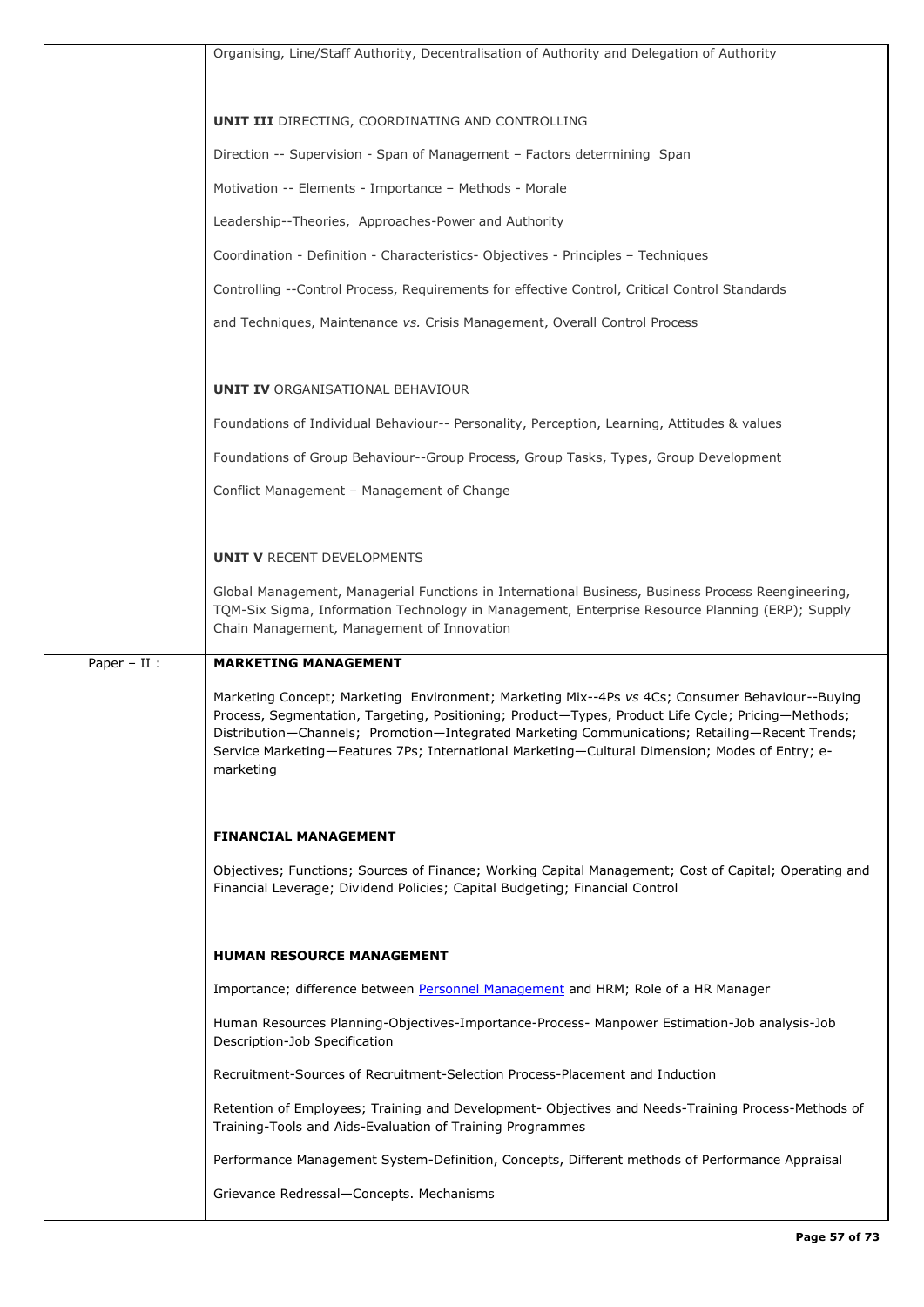|                                | Productivity Management-Concepts, Employee Involvement, Quality Circles, Kaizen                                                                                                                                                                                                                                                                                                                                                                            |
|--------------------------------|------------------------------------------------------------------------------------------------------------------------------------------------------------------------------------------------------------------------------------------------------------------------------------------------------------------------------------------------------------------------------------------------------------------------------------------------------------|
|                                | Industrial Relations--Collective Bargaining-Settlement of Disputes                                                                                                                                                                                                                                                                                                                                                                                         |
|                                | <b>STRATEGIC MANAGEMENT</b><br>Concept, SWOT Analysis, PEST Analysis, Porter's 5 Forces Framework, BCG Matrix, GE Model; Values and                                                                                                                                                                                                                                                                                                                        |
|                                | Ethics; Corporate Governance; e-governance<br><b>QUANTITATIVE TECHNIQUES</b>                                                                                                                                                                                                                                                                                                                                                                               |
|                                | Assignment; Transportation; Linear Programming (Graphical and Simplex methods); Network Analysis—<br>PERT and CPM                                                                                                                                                                                                                                                                                                                                          |
| <b>MECHANICAL ENGINEERING:</b> |                                                                                                                                                                                                                                                                                                                                                                                                                                                            |
| Paper $- I$ :                  | Paper $- I$                                                                                                                                                                                                                                                                                                                                                                                                                                                |
|                                | Theory of machines :                                                                                                                                                                                                                                                                                                                                                                                                                                       |
|                                | Kinematic and dynamic analysis of planer mechanisms. General description and working<br>principles of Belts, Cams, Gears and Gear trains. Inertia force analysis. Flywheels, Governors, Balancing<br>of rotating masses and in-line engines. Linear vibration analysis of mechanical systems - single degree of<br>freedom. Critical speeds and whirling of shafts.                                                                                        |
|                                | <b>Mechanics of Solids:</b>                                                                                                                                                                                                                                                                                                                                                                                                                                |
|                                | Simple stress and strain - plane stress and plane strain, cases, Mohr's circle. Relation of elastic<br>constants. Stress-strain relations due to uniaxial loading. Thermal stress. Bending Moment and Shear<br>Force diagrams of beams. Bending stress and shear stress in Bending. Deflection of beams. Torsion of<br>circular shafts. Combined stresses - thin wall pressure vessels. Struts and columns. Strain Energy<br>concept. Theories of failure. |
|                                | <b>Engineering Materials:</b>                                                                                                                                                                                                                                                                                                                                                                                                                              |
|                                | Basic concepts on structure of solids - crystalline materials. Defects in crystalline materials.<br>Binary phase diagram for selected alloys e.g Copper-Zinc, Copper-tin, Iron-Carbon.<br>Ferrous alloys - structure, properties and applications. Heat treatment of steels. Plastics, Ceramics and                                                                                                                                                        |
|                                | composite materials - general character and uses.                                                                                                                                                                                                                                                                                                                                                                                                          |
|                                | <b>Manufacturing Science:</b>                                                                                                                                                                                                                                                                                                                                                                                                                              |
|                                | Merchant force diagram. Tailors' tool life equation. Machinability. Rigid, Small and Flexible Automation.<br>CNC concepts. Recent machining concepts -- EDM, ECM,                                                                                                                                                                                                                                                                                          |
|                                | Ultrasonic, Laser, Plasma. Introduction to Forming processes-Rolling, Forging, Extrusion. Surface finish<br>measurement.                                                                                                                                                                                                                                                                                                                                   |
|                                | <b>Manufacturing Management:</b>                                                                                                                                                                                                                                                                                                                                                                                                                           |
|                                | Production Planning and control, Forecasting-moving average, exponential smoothing.<br>Operations scheduling, assembly line balancing. Concept of Product development. Breakeven analysis,<br>Capacity planning. PERT and CPM. Inventory control - ABC analysis, EOQ model. Materials Requirement<br>Planning. Work measurement. Quality management.                                                                                                       |
|                                | <b>Elements of Computation:</b><br>Computer Organization, Flow charting.                                                                                                                                                                                                                                                                                                                                                                                   |
|                                | Features of common Computer Languages – C/FORTRAN and elementary programming.                                                                                                                                                                                                                                                                                                                                                                              |
| Paper $-$ II :                 | 1. Thermodynamics:                                                                                                                                                                                                                                                                                                                                                                                                                                         |
|                                | Open, closed and isolated systems.                                                                                                                                                                                                                                                                                                                                                                                                                         |
|                                | Ideal gas law, Ideal thermodynamics processes - pdv work; Thermodynamic Cycle,                                                                                                                                                                                                                                                                                                                                                                             |
|                                | 1st law and 2nd law of Thermodynamics; Concepts of Internal Energy, Entropy and Reversibility -<br>simple problems.                                                                                                                                                                                                                                                                                                                                        |
|                                | Concept of Heat engine and Heat pump - efficiency and COP.                                                                                                                                                                                                                                                                                                                                                                                                 |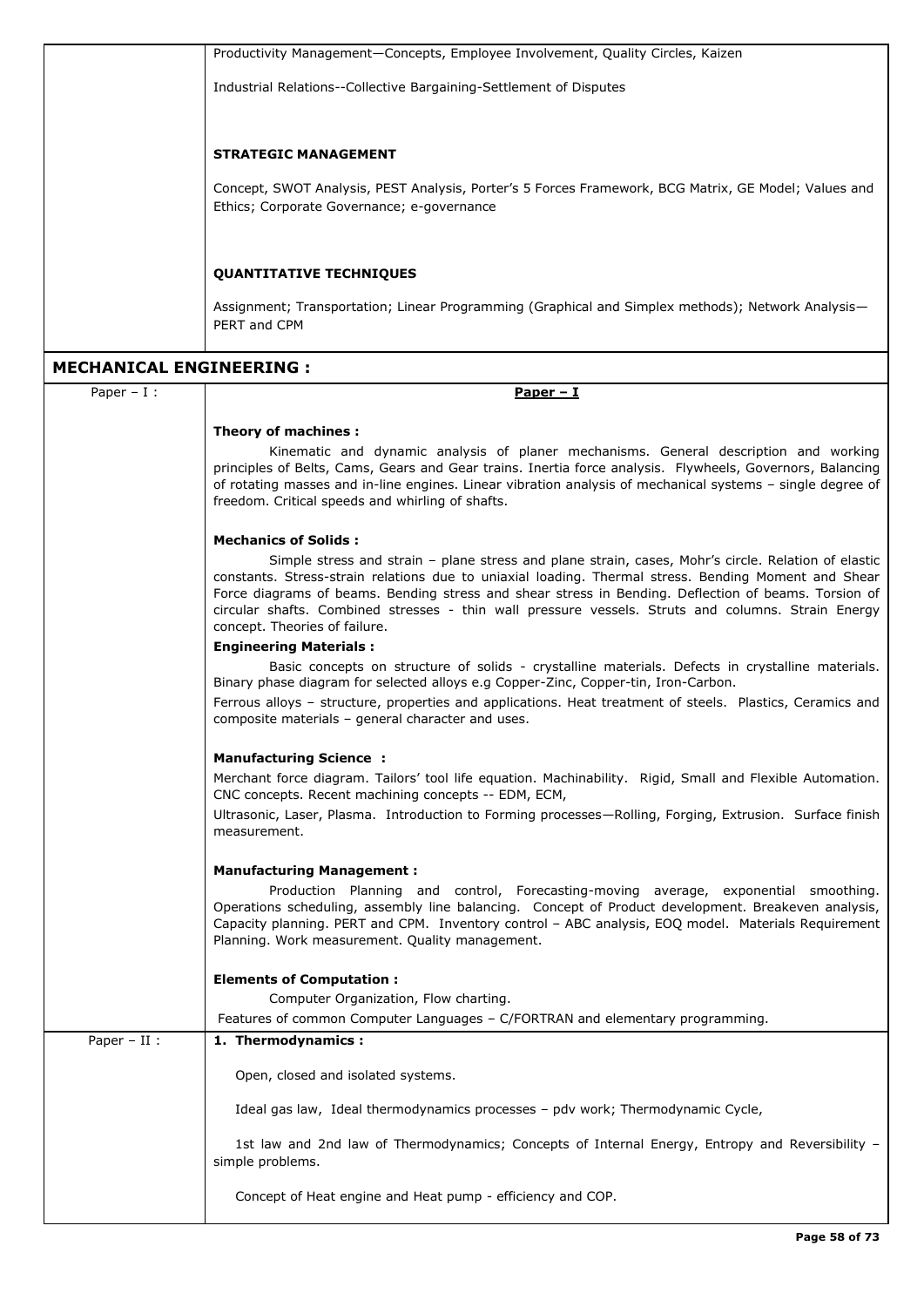Application of 1<sup>st</sup> and 2<sup>nd</sup> laws of thermodynamics in closed and open system (SSFF Equation) – simple problems.

**2. Vapour power cycles:-** Rankine cycle and Modified Rankine cycle - simple problems.

**3. Air standard cycles:** Otto, Diesel, Dual, Brayton and Bell-Colman. - pv and TS diagrams, simple problems.

**4. Refrigeration:** Joule Thomson cooling effect, vapour compression cycle - simple problems.

**5. IC Engine:** a) S.I and C.I engines - basic principles of working, differences and applications, indicator diagram.

b) 2-stroke and 4-stroke engines: working principles and simple engine performance

calculations involving  $\eta_{\text{thermal}}$ ,  $\eta_{\text{mechanical}}$  etc.

- c) Combustion process, Basic idea about knocking and detonation. Cetane and Octan numbers.
- d) Carburetion and Fuel injection-description only.
- e) Exhaust gas analysis: ORSAT analysis.
- f) Air Fuel ratio simple problems.

### **6. Heat Transfer :**

a) Fourier's law of heat conduction. Derivations of unsteady 2-D heat conduction equation.

Numerical problems involving 1-D equation. Concept of Bi-number.

b) Steady state heat conduction in extended surface - derivation of related equation and simple problems.

c) Basic concept of free and forces convections - concept and significance of Nusselt number, Reynolds number and Grashof number.

Simple problems with the help of empirical convection correlation for heat transfer.

d) Heat exchangers - types and use, Efficiency.

 Concept of LMTD and NTU method for parallel flow and counter flow heat exchangers - simple problems using LMTD method only.

e) Laws of radiation, Heat exchange between surfaces - black and non-black surfaces, View factorsimple problems.

f) Refrigeration cycles and system components, Choice of Refrigerants, Problems related to performance, COP of refrigeration system.

g) Airconditioning - system components and general description.

Comfort indices. Cooling load calculation using psychrometric chart.

# **7. Fluid Mechanics :**

a) Newton's law of viscosity: statement and simple problems.

- b) Hydrostatic force on submerged flat plate simple problems
- c) Flow parameter measurement Manometer, Pitot tube, Weir, Venturi meter, Orifice meter – working principles and simple problems.

d) Application of Bernoulli's principle in simple engineering systems.

e) Head loss in pipe, Darcy - Weisbach equation, Friction factor as function of Reynolds number and relative roughness, Minor loss, Simple system head loss calculations f) Dimensional analysis - various dimensionless quantities, problems involving model tests and their use in prototype performance prediction.

g) Different types of pumps and their applications, Concept of specific speed, System curve and Pump performance curves – operating point.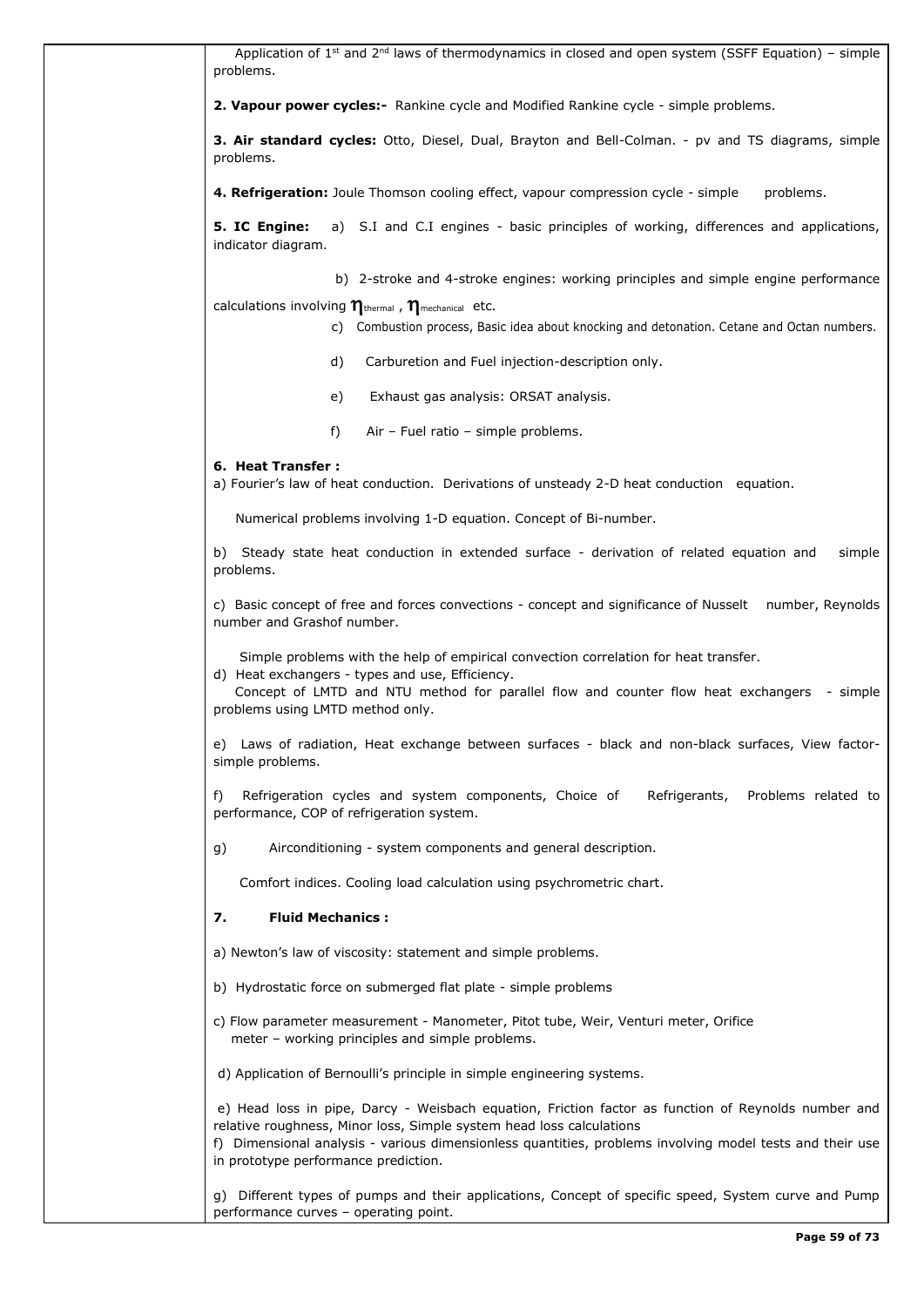|                         | 8. Power plant :                                                                                                                             |
|-------------------------|----------------------------------------------------------------------------------------------------------------------------------------------|
|                         | a) Thermal and Hydraulic Power plant components - description only.                                                                          |
|                         | b) Different types of hydraulic and steam turbines and their areas of application.                                                           |
|                         | Modern High pressure, high duty boilers - description.<br>C)                                                                                 |
|                         | d) I.D., F.D and balanced draft boilers - description and simple problems, Dust removal systems -<br>description only.                       |
|                         | e) Heat balance, Station and plant heat rates, Plant load factor, Load curve; Station economics - simple<br>problems.                        |
| <b>MEDICAL SCIENCE:</b> |                                                                                                                                              |
| Paper $- I$ :           | Human Anatomy: Human Physiology: Biochemistry: Pathology: Microbiology: Pharmacology: Forensic<br>Medicine and Toxology.                     |
| Paper $-$ II :          | General Medicine: General Surgery: Obstetrics and Gynaecology including Family Planning: Preventive<br>and Social Medicine.                  |
| <b>PHILOSOPHY:</b>      |                                                                                                                                              |
| Paper $- I$ :           | Problems of Philosophy (European and Indian)                                                                                                 |
|                         |                                                                                                                                              |
|                         |                                                                                                                                              |
|                         | 1.<br>Plato and Aristotle: Ideas, Substance; Form and Matter; Causation; Actuality and Potentiality.                                         |
|                         | 2.<br>Rationalism (Descartes, Spinoza, Leibnitz):<br>Cartesian Method and Certain Knowledge;<br>Substance; God; Determinism and Freedom.     |
|                         | 3.<br>Empiricism (Locke, Berkeley, Hume): Theory of Knowledge; Substance and Qualities; Self and<br>God; Scepticism.                         |
|                         | 4.<br>Kant: Possibility of Synthetic a priori judgments; Space and Time; Categories.                                                         |
|                         | 5.<br>Moore, Russell and Early Wittgenstein: Defence of Common sense; Refutation of Idealism;<br>Logical Atomism; Picture Theory of Meaning. |
|                         | 6.<br>Logical Positivism: Verification Theory of Meaning; Rejection of Metaphysics.                                                          |
|                         | 7.<br>Cârvâka: Theory of Knowledge; Metaphysics and Ethics.                                                                                  |
|                         | Jainism: Anekântavâda,; Saptabhanginaya.<br>8.                                                                                               |
|                         | 9.<br>Buddhism: Four Noble Truths; Pratîtyasamutpâda, Kşaņikavâda, Nairâtmyavâda.                                                            |
|                         | Nyâya - Vaiśesika : Theory of Categories; Theory of Pramâna; Self; Theory of Causation;<br>10.<br>Atomistic Theory of Creation.              |
|                         | Sâmkhya: Prakrti; Puruşa; Causation; Theory of Evolution.<br>11.                                                                             |
|                         | Yoga: Citta; Cittavrtti.<br>12.                                                                                                              |
|                         | Mîmâmsâ : Epistemology; Theory of Validity.<br>13.                                                                                           |
|                         | Vedânta : Views of Śamkara and Râmânuja on Brahman; Îśvara; Âtman; Jîva; Jagat; Mâyâ;<br>14.<br>Avidyâ; Adhyâsa.                             |
|                         | Swâmi Vivekananda : Practical Vedânta.<br>15.                                                                                                |
|                         | Sri Aurobindo: Evolution; Involution; Integral Yoga.<br>16.                                                                                  |
|                         | Rabindranath Tagore: Nature of Man; Surplus in Man.<br>17.                                                                                   |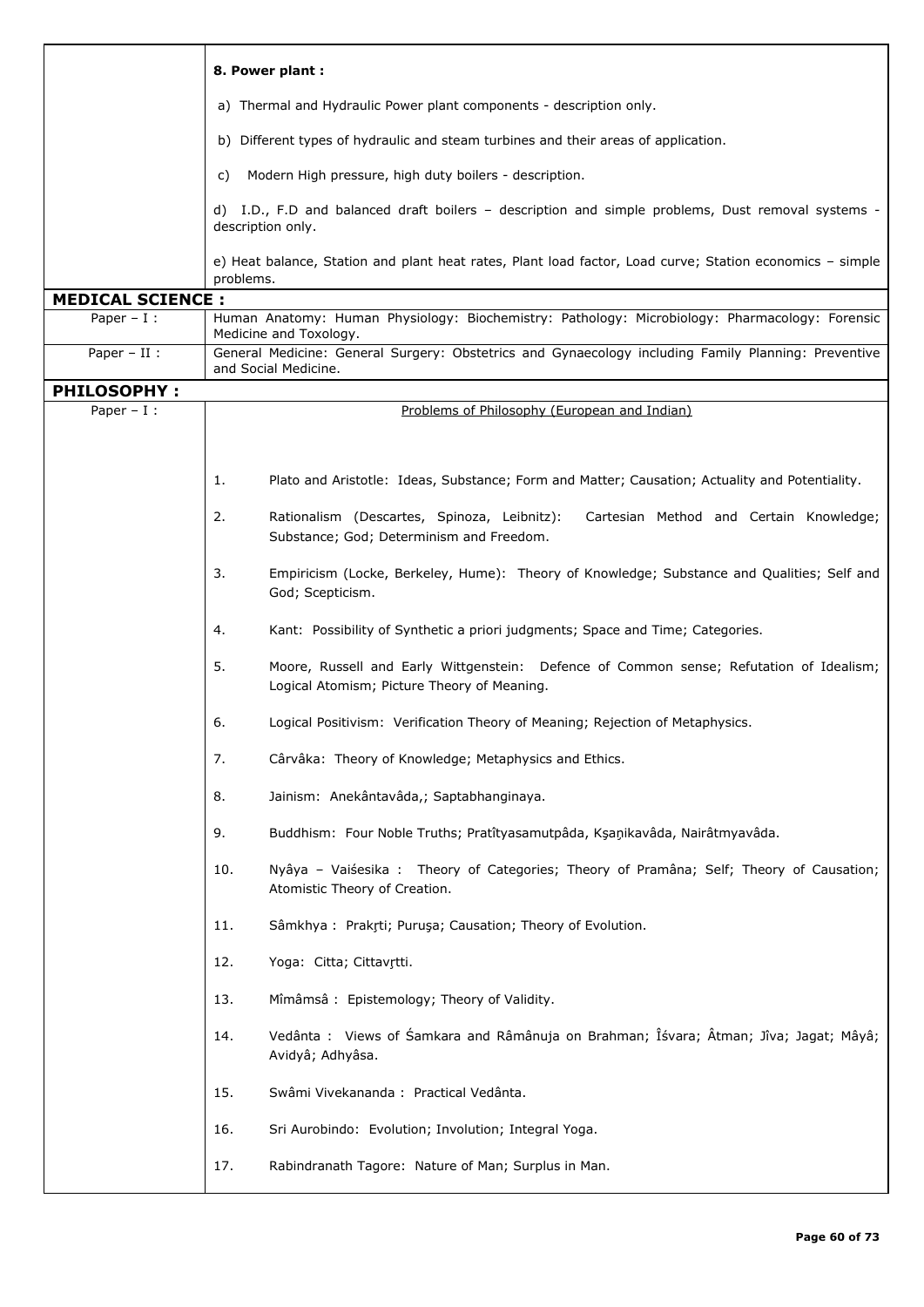| Paper $-$ II :     | Socio - Political Philosophy and Psychology                                                                                                                                                                           |
|--------------------|-----------------------------------------------------------------------------------------------------------------------------------------------------------------------------------------------------------------------|
|                    |                                                                                                                                                                                                                       |
|                    |                                                                                                                                                                                                                       |
|                    | Social and Political Ideals: Equality, Justice, Liberty: Views of Mill, Locke, Rawls.<br>1.                                                                                                                           |
|                    | 2.<br>Individual and State: Rights, Duties and Accountability.                                                                                                                                                        |
|                    | 3.<br>Political Ideologies: Anarchism, Marxism, Socialism and Democracy.                                                                                                                                              |
|                    | 4.<br>Humanism; Secularism; Multiculturalism.                                                                                                                                                                         |
|                    | 5.<br>Social Change: Gandhi, Ambedkar.                                                                                                                                                                                |
|                    | Mind - Body Problem: Dualism, Philosophical Behaviourism, Person Theory of Strawson.<br>6.                                                                                                                            |
|                    | 7.<br>Levels of Mind; Proofs for the existence of the unconscious; Freud's theory of dream, citta,<br>cittavrtti (Yoga).                                                                                              |
|                    |                                                                                                                                                                                                                       |
|                    | <b>Ethics and Philosophy of Religion</b>                                                                                                                                                                              |
|                    |                                                                                                                                                                                                                       |
|                    | 8.<br>Standards of Morality: Utilitarianism (Bentham and Mill), Deontological Theories.                                                                                                                               |
|                    | 9.<br>Virtue Ethics: Aristotle.                                                                                                                                                                                       |
|                    | 10.<br>Human Rights and Discrimination.                                                                                                                                                                               |
|                    | Feminism: Liberal and Radical.<br>11.                                                                                                                                                                                 |
|                    | Environmental Ethics: Bio-centric ethics and Eco-centric ethics.<br>12.                                                                                                                                               |
|                    | Theories of Punishment; Capital Punishment.<br>13.                                                                                                                                                                    |
|                    | Terrorism and Just war.                                                                                                                                                                                               |
|                    | 14.                                                                                                                                                                                                                   |
|                    | 15.<br>Indian Ethics: Puruşârtha, Concept of Liberation, Anuvrata and Mahâvrata (Jainism),                                                                                                                            |
|                    | Brahmavihâra (Buddhism).                                                                                                                                                                                              |
|                    | 16.<br>Proofs for the existence of God: Descartes, St. Anselm, Naiyâyikas.                                                                                                                                            |
|                    | 17.<br>Religion without God, Religion and Morality.                                                                                                                                                                   |
|                    | Religious Pluralism.<br>18.                                                                                                                                                                                           |
|                    | 19.<br>Nature of Religious Language: Cognitive and Non-cognitive, Analogical and Symbolic.                                                                                                                            |
| <b>PHYSIOLOGY:</b> |                                                                                                                                                                                                                       |
| Paper $- I$ :      | 1.<br><b>Biophysical Principles:</b><br>Definition and example of osmosis and buffers; Definition of pH.                                                                                                              |
|                    | 2.<br><b>Biochemical Principles:</b>                                                                                                                                                                                  |
|                    | Definition and chemistry of monosaccharides, oligosaccharides, polysaccharides, triglycerides,<br>cholesterol, HDL, LDL, VLDL; amino acides, nucleotides.                                                             |
|                    | З.<br><b>Metabolism:</b><br>Glycolysis, TCA Cycle, β-oxidation, deamination, transamination.                                                                                                                          |
|                    | <b>Nutrition &amp; Dietetics:</b><br>4.<br>Definition of food groups, Balanced diet and ACU. Source, functions and deficiency symptoms of<br>vitamin A, $B_1$ , $B_6$ , $B_{12}$ , C, D, E, and Fe, Zn, Na, K, Ca, I. |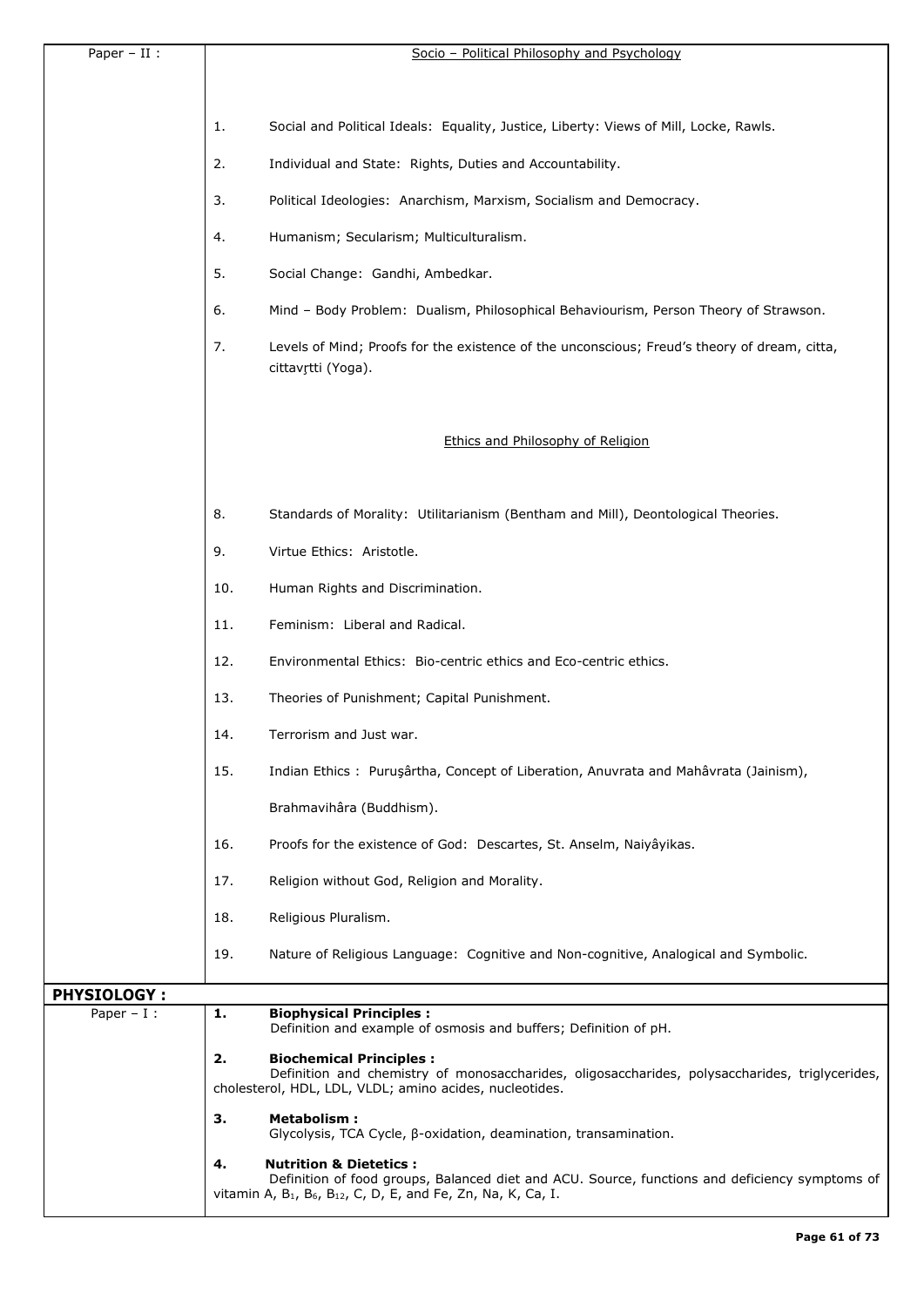|                                  | 5.<br>Blood:<br>Formed elements of blood, functions of hemoglobin; plasma protein. ABO and Rh Blood groups.<br>Overview of innate and acquired immunity.                                                                                                                                                                                          |
|----------------------------------|---------------------------------------------------------------------------------------------------------------------------------------------------------------------------------------------------------------------------------------------------------------------------------------------------------------------------------------------------|
|                                  | 6.<br><b>Heart and circulation:</b><br>Properties of cardiac muscle, cardiac cycle, definition and determination of cardiac output,<br>normal ECG waves.                                                                                                                                                                                          |
|                                  | 7.<br><b>Respiratory System:</b><br>Carriage of oxygen and carbondioxide, definition of lung volumes and capacities, hypoxia.                                                                                                                                                                                                                     |
|                                  | <b>Renal Physiology:</b><br>8.<br>Structure of nephron, formation of urine, non excretory functions of kidney.                                                                                                                                                                                                                                    |
| Paper $-$ II :                   | Structure and functions of skeletal muscle & nerve fibre,<br>1.<br><b>Nerve-Muscle Physiology:</b><br>classification of nerve fibres, neuromuscular junction, neuromuscular transmission, synaptic transmission,<br>origin and propagation of nerve impulse, degeneration and regeneration in nerve fibres.                                       |
|                                  | 2.<br><b>Nervous system :</b> Basic anatomical organization of the neurons system, ascending and<br>descending tracts, reflex arc, classification and properties of reflexes, functions of sympathetic and<br>parasympathetic neurons system, sleep, memory, learning and aphasia.                                                                |
|                                  | З.<br><b>Sensory physiology:</b> Eye-structure of retina, accommodation, myopia, hypermetropia and<br>astigmatism; Ear-structure of middle and inner ear, transmission of sound wave through ear; structure of<br>taste buds and smell receptors.                                                                                                 |
|                                  | 4.<br>Skin and body temperature regulation: structure and functions of skin and sweat glands,<br>neural and hormonal control of body temperature.                                                                                                                                                                                                 |
|                                  | 5.<br><b>Endocrine system:</b> structure and functions of pituitary, thyroid, parathyroid, pancreas and<br>adrenal gland diseases associated with hypo and hypersecretion of these glands.                                                                                                                                                        |
|                                  | Reproductive physiology: Histology of testis and ovary, spermatogenesis, ovulation,<br>6.<br>menstrual cycle.                                                                                                                                                                                                                                     |
|                                  | 7.<br><b>Work physiology:</b> Definition of 0 <sub>2</sub> debt, 0 <sub>2</sub> max, static work, dynamic work and physical fitness<br>index (PFI), Body Mass Index (BMI).                                                                                                                                                                        |
|                                  | 8.<br><b>Environmental and social physiology:</b> Air, water and noise pollution, mass immunization,<br>ORS and concept of safe drinking water.                                                                                                                                                                                                   |
| <b>PHYSICS:</b><br>Paper $- I$ : | 1. Mechanics:                                                                                                                                                                                                                                                                                                                                     |
|                                  | a) Particle dynamics: Laws of motion, conservation principles. Inertia and inertial frame, Centripetal and<br>Coriolis acceleration. Motion under a central force, Kepler's laws. Gravitational Field and potential - simple<br>examples. System of particles, centre of mass and laboratory reference frame. Elastic and inelastic<br>collision. |
|                                  | Generalised coordinate, degrees of freedom. Lagrange's and Hamilton's equations- simple applications.<br>Hamilton's principle.                                                                                                                                                                                                                    |
|                                  | b) Rigid body dynamics: Degrees of freedom of a rigid body. Euler angle. Moment of Inertia, parallel and<br>perpendicular axes theorem.                                                                                                                                                                                                           |
|                                  | c) Properties of matter & fluid dynamics: Elasticity. Surface Tension. Viscosity. Equation of continuity.<br>Bernoulli's equation.                                                                                                                                                                                                                |
|                                  | 2. Special Relativity:<br>Michelson-Morley experiment. Lorentz transformation, length contraction, time dilation, addition of<br>velocities. Doppler effect, relativistic kinematics, mass energy relation. Four vector and covariance.                                                                                                           |
|                                  | 3. Waves and Oscillations:                                                                                                                                                                                                                                                                                                                        |
|                                  | a) Oscillation: Simple harmonic motion, damped oscillation, forced oscillation and resonance. Fourier<br>series and its simple applications. Superposition, beats.                                                                                                                                                                                |
|                                  | b) Waves: Equation of progressive wave, wave packets, phase and group velocities. Stationary waves,<br>reflection and refraction from Huygen's principle.                                                                                                                                                                                         |
|                                  | c) Geometrical Optics: Fermat's principle and laws of reflection and refraction. Matrix method in paraxial<br>optics, thin lens formula, nodal points, two thin lenses separated by a distance. Chromatic and spherical<br>aberration (qualitative).                                                                                              |
|                                  | d) Physical Optics: Spatial and temporal coherence. Interference of light, Young's experiment. Stoke's<br>law, thin films. Newton's ring. Michelson interferometer.                                                                                                                                                                               |
|                                  | Fraunhofer diffraction - single slit, double slit, diffraction grating. Fresnel diffraction, Zone plate.                                                                                                                                                                                                                                          |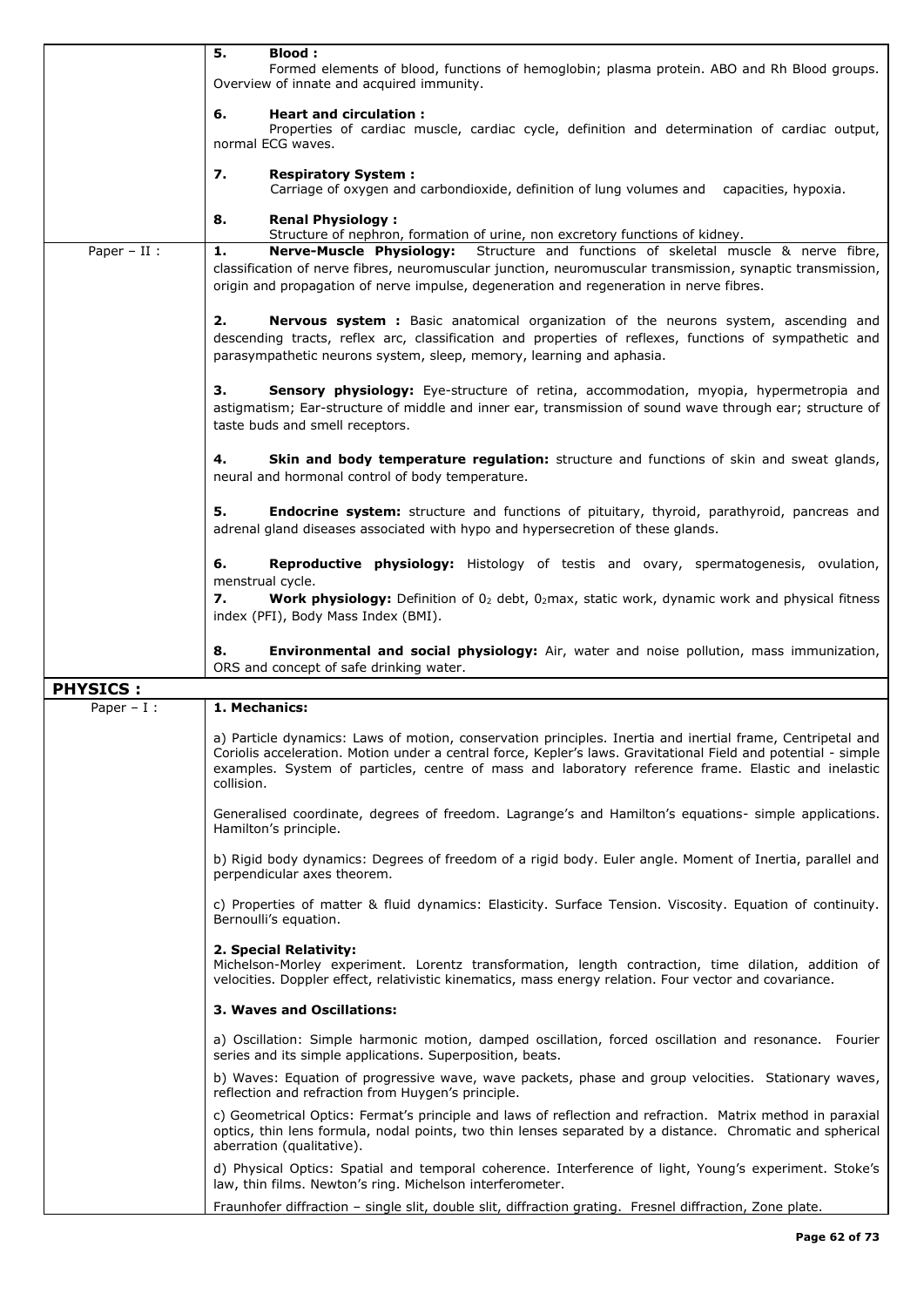|                           | e) Polarization: Linear and circularly polarized light, double refraction, quarter wave plate.<br>Optical<br>activity. Polarimeter.                                                                                                                                                                                                                                                                                                                                                              |
|---------------------------|--------------------------------------------------------------------------------------------------------------------------------------------------------------------------------------------------------------------------------------------------------------------------------------------------------------------------------------------------------------------------------------------------------------------------------------------------------------------------------------------------|
|                           | f) Laser: Einstein A and B coefficients. Ruby and He-Ne lasers.                                                                                                                                                                                                                                                                                                                                                                                                                                  |
|                           | 4. Electricity and Magnetism:                                                                                                                                                                                                                                                                                                                                                                                                                                                                    |
|                           | a) Electrostatics & Magnetostatics: Gauss and Stoke's theorem. Laplace and Poisson equations and<br>boundary value problems. System of charges, multipole expansion of scalar potential. Method of images<br>and its applications. Dipole field and potential. Dipole in an external field. Dielectrics, polarization.<br>Boundary value problems for conducting & dielectric spheres in a uniform field.                                                                                        |
|                           | Magnetic shell, uniformly magnetized sphere. Ferro-, para- and diamagnetic substances. Hysteresis in<br>ferromagnetic materials.                                                                                                                                                                                                                                                                                                                                                                 |
|                           | b) Current electricity: Kirchhoff's laws and their applications, Biot-Savart law, Ampere's law, Faraday's<br>law, Lenz's law. Self and mutual inductances. Mean and rms values in AC circuits. DC & AC circuits with<br>R, L and C components. Series and parallel resonances. Q-factor. Basic principle of transformer.                                                                                                                                                                         |
|                           | c) Electromagnetic theory: Displacement current and Maxwell's equations. Wave equations in vacuum,<br>Poynting theorem. Vector and Scaler potentials. Normal and anomalous dispersion.                                                                                                                                                                                                                                                                                                           |
|                           | 5. Thermodynamics:<br>Laws of thermodynamics, change of entropy in different processes.<br>Maxwell's relations and its<br>applications. Clausius - Claperyon equation. Gibbs' phase rule and chemical potential. Joule-Thomson<br>effect and liquification of gasses.                                                                                                                                                                                                                            |
| Paper $-$ II :            | 1. Quantum Mechanics:                                                                                                                                                                                                                                                                                                                                                                                                                                                                            |
|                           | Wave-particle duality, Schrödinger equation and expectation value, uncertainty principle, Solutions of the<br>one-dimensional Schrödinger equation for a free particle (Gussian wave-packet) particle in a box, particle<br>in a finite well, linear harmonic oscillator, Reflection and transmission by a step potential and by a<br>rectangular barrier. Particle in a three dimensional box. Angular momentum. Hydrogen atom. Spin. Spin<br>half particle, properties of Pauli spin matrices. |
|                           | Stern - Gerlach experiment, electron spin, fine structure of hydrogen atom, L-S coupling, J-J coupling,<br>Spectroscopic notation of atomic states, Zeeman effect, Raman Effect and molecular structure, Laser<br>Raman spectroscopy.                                                                                                                                                                                                                                                            |
|                           | 2. Statistical Physics:                                                                                                                                                                                                                                                                                                                                                                                                                                                                          |
|                           | Macro and micro states. Maxwell-Boltzmann, Bose-Einstein and Fermi-Dirac distributions.<br>Partition<br>function. Distribution of molecular velocities in ideal gasses, equipartition theorem. Specific heat of<br>solids, Einstein and Debye theory. Blackbody radiation, Planck's law, Stefan Boltzmann law. Rayleigh-<br>Jeans formula and Wein's displacement law. Specific heat of electrons at low temperature.                                                                            |
|                           | 3. Nuclear and Particle Physics:                                                                                                                                                                                                                                                                                                                                                                                                                                                                 |
|                           | Basic nuclear properties - size, binding energy, angular momentum, parity, magnetic moment; Semi-<br>empirical mass formula and applications, mass parabolas; Shell model of the nucleus-successes and<br>limitations; Violation of parity in beta decay; Q-value of nuclear reactions; Nuclear fission and fusion,<br>energy production in stars;                                                                                                                                               |
|                           | Classification of elementary particles and their interactions; Conservation laws;                                                                                                                                                                                                                                                                                                                                                                                                                |
|                           | 4. Solid State Physics:                                                                                                                                                                                                                                                                                                                                                                                                                                                                          |
|                           | Crystalline and amorphous structure of matter; Different crystal systems. Methods of determination of<br>crystal structure; X-ray diffraction; Band theory of solids-conductors, insulators and semiconductors;<br>Magnetism; dia, para and ferromagnetism; Elements of superconductivity,                                                                                                                                                                                                       |
|                           | 5. Electronics:                                                                                                                                                                                                                                                                                                                                                                                                                                                                                  |
|                           | Intrinsic and extrinsic semiconductors, p-n-p and n-p-n transistors, Amplifiers, Oscillators-Hartley,<br>Weinbridge and crystal oscillators, Op-amps, FET, JFET and MOSFET. Digital electronics-Boolean<br>identities. De Morgan's laws. Logic gates and truth tables. Simple logic circuits.                                                                                                                                                                                                    |
| <b>POLITICAL SCIENCE:</b> |                                                                                                                                                                                                                                                                                                                                                                                                                                                                                                  |
| Paper $- I$ :             | <u>Group - A</u>                                                                                                                                                                                                                                                                                                                                                                                                                                                                                 |
|                           | Western Political Thought - Plato, Aristotle, Machiavelli, Rousseau, Bentham, J. S. Mill, Marx.                                                                                                                                                                                                                                                                                                                                                                                                  |
|                           | Indian Political Thought - Kautilya, Rammohan Roy, Vivekananda, Syed Ahmed Khan, Rabindranath,<br>Gandhi, Ambedkar.                                                                                                                                                                                                                                                                                                                                                                              |
|                           | Political Concepts - State, Civil Society, Government, Governance, Power, Authority, Nation, Nationalism,<br>Internationalism.                                                                                                                                                                                                                                                                                                                                                                   |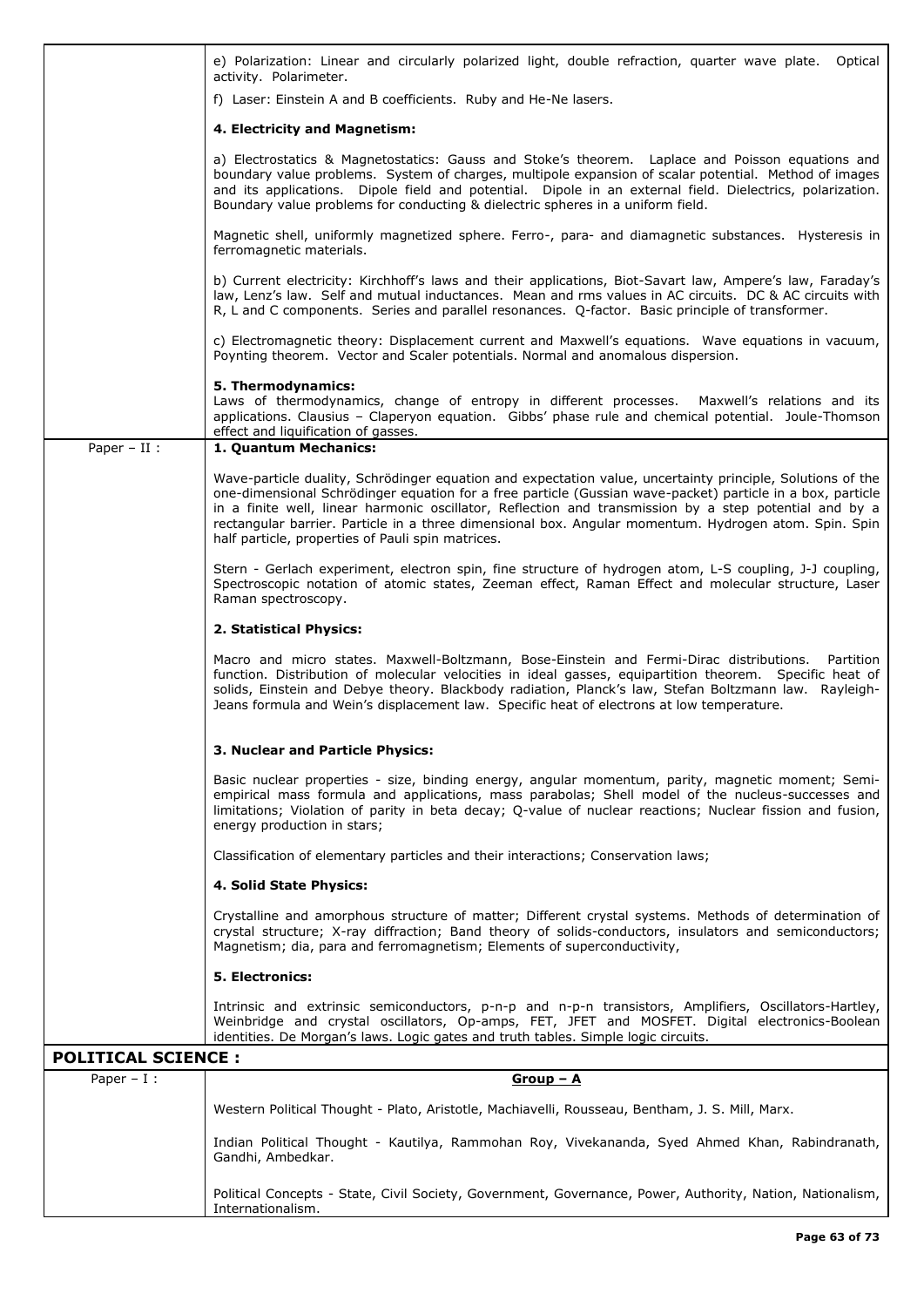|                | Political Ideas - Rights, Duties, Liberty, Equality, Justice, Rule of Law, People Participation.                                                                                                                                                         |
|----------------|----------------------------------------------------------------------------------------------------------------------------------------------------------------------------------------------------------------------------------------------------------|
|                | Political Ideologies - Liberalism, Democratic Socialism, Feminism, Terrorism.                                                                                                                                                                            |
|                | Different aspects of Democracy - Meaning and Theories of Democracy; Direct vs Representative<br>Democracy; Electoral System; Electoral Reforms.                                                                                                          |
|                | Political Process - Party System, Single Party, Bi Party, and Multi Party Systems; National Parties and<br>Regional Parties; Lobbyists and Pressure Groups.                                                                                              |
|                | Forms of Government - Dictatorial vs Democratic; Totalitarian vs Liberal. Presidential vs Parliamentary,<br>Unitary vs Federal.                                                                                                                          |
|                | Social Movements - Environmental movements, Women's movements, Human rights movements.<br>Group-B                                                                                                                                                        |
|                | Basic features of Indian Constitution - Constituent assembly, Salient Features of the Indian Constitution,<br>Nature of Indian Federation, Centre-State relations, Legislative, Executive and Financial-Fiscal<br>dimensions, Evolving political trends. |
|                | Fundamental Rights - Directive Principles & Fundamental duties - Constitutional provisions and judicial<br>interpretations regarding fundamental rights.                                                                                                 |
|                | Union Legislature - Composition, Powers and Functions of Lok Sabha and Rajya Sabha, Functioning of the<br>Committee System.                                                                                                                              |
|                | Union Executive - President, Vice President - Election, Position, Functions, Prime Minister, Council of<br>Ministers, Relationship between President and Prime Minister.                                                                                 |
|                | The Judiciary - Supreme Court and the High Courts, Composition and Functions, Judicial review and<br>Judicial activism, Public interest litigations, Judicial reforms.                                                                                   |
|                | Government in the States - Governor, Chief Minister and Council of Ministers, Position and Functions.                                                                                                                                                    |
|                | State Legislature - Composition and Functions.                                                                                                                                                                                                           |
|                | Local Government and Politics - Panchayati Raj: Evaluation, Structure, Powers and Functions, Municipal<br>Government; Significance of 73rd and 74th amendments; Role of women, SCs & STs in Local<br>Government.                                         |
|                | Bureaucracy - Classical administration and Development Administration; Changing role of bureaucracy in<br>Post-Colonial India, "Representative" bureaucracy, Issues of bureaucratic accountability.                                                      |
|                | Social Processes - Role of Peasants and Workers in Indian Politics; Role of Interest / Pressure Groups;<br>Regionalism, Casteism, Linguism and Communalism in Indian Politics; Issues of Criminalisation,<br>Corruption; Citizens' movements.            |
| Paper $-$ II : | <b>Public Administration and International Relations</b>                                                                                                                                                                                                 |
|                | Group - A                                                                                                                                                                                                                                                |
|                | <b>Public Administration</b>                                                                                                                                                                                                                             |
|                | Theories of Administration - Scientific Management, Classical Theory, Weber's theory of bureaucracy,<br>Riggsian Model of Echological Approach to Public Administration.                                                                                 |
|                | Forms of Public Organizations - Ministries and Departments; Corporations, Boards and Commissions.                                                                                                                                                        |
|                | Principles of Organization - (a) Hierachy (b) Unity of Command (c) Span of Control (d) Authority (e)<br>Centralization, Decentralization and Delegation, (f) Line and Staff.                                                                             |
|                | Processes of administration - (a) Decision - making and Policy Formulation (b) Communication and<br>Control (c) Leadership (d) Co-ordination.                                                                                                            |
|                | Accountability and Control - Legislative, Executive and Judicial Control over administration; Role of Civil<br>Society; Public opinion and Media; Right to Information; Administrative Corruption; Grievance Redressal<br>Machineries like Ombudsman.    |
|                | Development Administration - Evolution of the Concept; Basic features.                                                                                                                                                                                   |
|                | Control of Public Expenditure - Parliamentary Control, Control of Parliamentary Committees;                                                                                                                                                              |
|                | Indian Administration - Continuity and Charge - brief historical outline.                                                                                                                                                                                |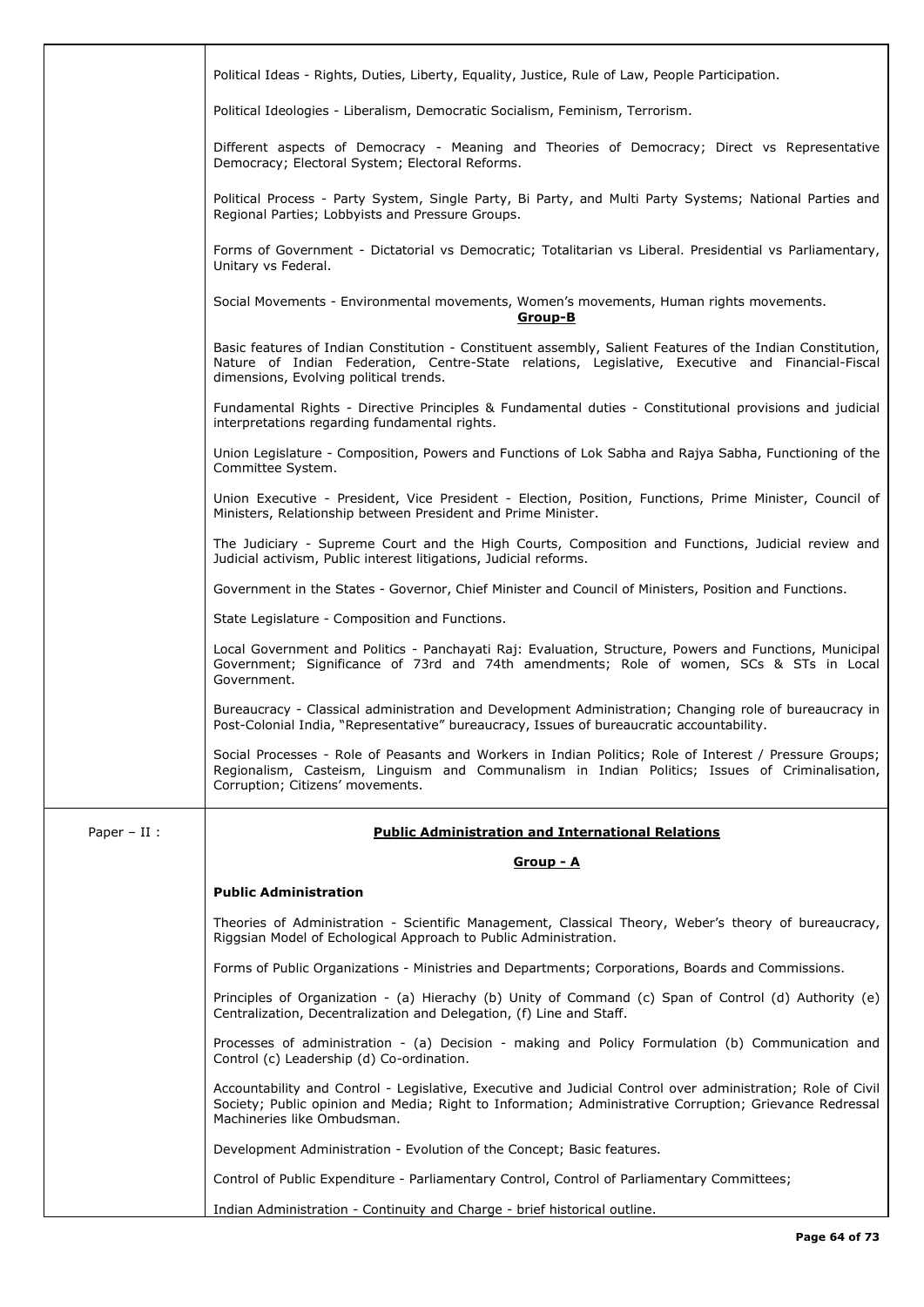|                    | Recruitment and Training of Civil Servants in India - Role of Union and State Public Service Commissions<br>and Training Institution.                                                                                                                                                                                                                                                                                                                                                                                                                        |  |  |  |
|--------------------|--------------------------------------------------------------------------------------------------------------------------------------------------------------------------------------------------------------------------------------------------------------------------------------------------------------------------------------------------------------------------------------------------------------------------------------------------------------------------------------------------------------------------------------------------------------|--|--|--|
|                    | Organization of the Union Government in India - PMO, Cabinet Secretariat, Secretariat Administration.                                                                                                                                                                                                                                                                                                                                                                                                                                                        |  |  |  |
|                    | Organization of the State Governments in India - Chief Secretary - Relationship between Secretariats and<br>Directorates.                                                                                                                                                                                                                                                                                                                                                                                                                                    |  |  |  |
|                    | District Administration in India - Changing role of District Officers, Sub-divisional Officers & Block Officer;<br>their interfaces with Local Self Government.                                                                                                                                                                                                                                                                                                                                                                                              |  |  |  |
|                    | Group-B                                                                                                                                                                                                                                                                                                                                                                                                                                                                                                                                                      |  |  |  |
|                    | <b>International Relations</b>                                                                                                                                                                                                                                                                                                                                                                                                                                                                                                                               |  |  |  |
|                    | Some Basic Concepts of International Relations - (a) Balance of Power (b) Collective Security (c) Bi-<br>polarity and Unipolarity (d) Neo-Colonialism (e) Globalization.                                                                                                                                                                                                                                                                                                                                                                                     |  |  |  |
|                    | Foreign Policy - Concept and Techniques; Determinants of foreign policy.<br>Evolution of World Politics - League of Nations; United Nations; Cold War; Detente; Collapse of the Soviet<br>Union; Regional Integrations; International Terrorism.                                                                                                                                                                                                                                                                                                             |  |  |  |
|                    | Non-Alignment - Evolution of the Movement and Role of India.                                                                                                                                                                                                                                                                                                                                                                                                                                                                                                 |  |  |  |
|                    | Major Issues in Indian Foreign Policy - Sino-Indian relations, Indo-Pak conflicts and the liberation of<br>Bangladesh, developments in Sri Lanka, Indian role in promoting regional cooperation through<br>S.A.A.R.C., the Kashmir question and India becoming a nuclear power. India and South East Asia; India's<br>relations with U.S.A., China, Japan & Russia. India on the question of nuclear weapon. India and the U.N.<br>system-India's role in U.N. peace keeping and global disarmament. India and the emerging international<br>economic order. |  |  |  |
|                    | Recent Global Issues - Egypt, Lebanon and Lybia.                                                                                                                                                                                                                                                                                                                                                                                                                                                                                                             |  |  |  |
| <b>PSYCHOLOGY:</b> |                                                                                                                                                                                                                                                                                                                                                                                                                                                                                                                                                              |  |  |  |
| Paper $-1$ :       | Basic psychological processes and development                                                                                                                                                                                                                                                                                                                                                                                                                                                                                                                |  |  |  |
|                    | Scope and Methods of Psychology - Biological basis of behaviour                                                                                                                                                                                                                                                                                                                                                                                                                                                                                              |  |  |  |
|                    | 2. Cognitive Processes:                                                                                                                                                                                                                                                                                                                                                                                                                                                                                                                                      |  |  |  |
|                    | A) Sensation: attributes of sensation, psychophysics (weber-Fechner Law), Methods of<br>Pscychophysics                                                                                                                                                                                                                                                                                                                                                                                                                                                       |  |  |  |
|                    | B) Attention: determinants of attention, fluctuation of attention, selectivity of attention                                                                                                                                                                                                                                                                                                                                                                                                                                                                  |  |  |  |
|                    | Perception: Movement, space, depth and time perception, perceptual organization,<br>C)<br><b>Gestalt View</b>                                                                                                                                                                                                                                                                                                                                                                                                                                                |  |  |  |
|                    | 3. Learning.: Conditions of Learning<br>> Theory of classical conditioning<br>$\triangleright$ Theory of operant conditioning<br>> Trial and error theory<br>$\triangleright$ Theory of insight learning<br>> Programmed learning                                                                                                                                                                                                                                                                                                                            |  |  |  |
|                    | 4. Memory: Encoding, storage, retrieval<br>> Types of Memory (STM & LTM, ICONIC, Echoic & Procedural)<br>> Forgetting curve<br>> Theories of forgetting                                                                                                                                                                                                                                                                                                                                                                                                      |  |  |  |
|                    | 5. Motivation and Emotion: Physiological and psychological basis of motivation and emotion<br>> Intrinsic and extrinsic motivation - factors influencing intrinsic motivation<br>> Theories of motivation - Maslow, Mcclelland<br>> Theories of Emotion - James-Lange Theory, Canon-Bard and<br>Schachter-Singer Theory<br>> Effects of Motivation and emotion on behaviour                                                                                                                                                                                  |  |  |  |
|                    | 6. Intelligence<br>$\triangleright$ Spearman's two factor theory<br>> Thurstone's theory<br>> Guilford's structure of intellect<br>> Gardner's theory                                                                                                                                                                                                                                                                                                                                                                                                        |  |  |  |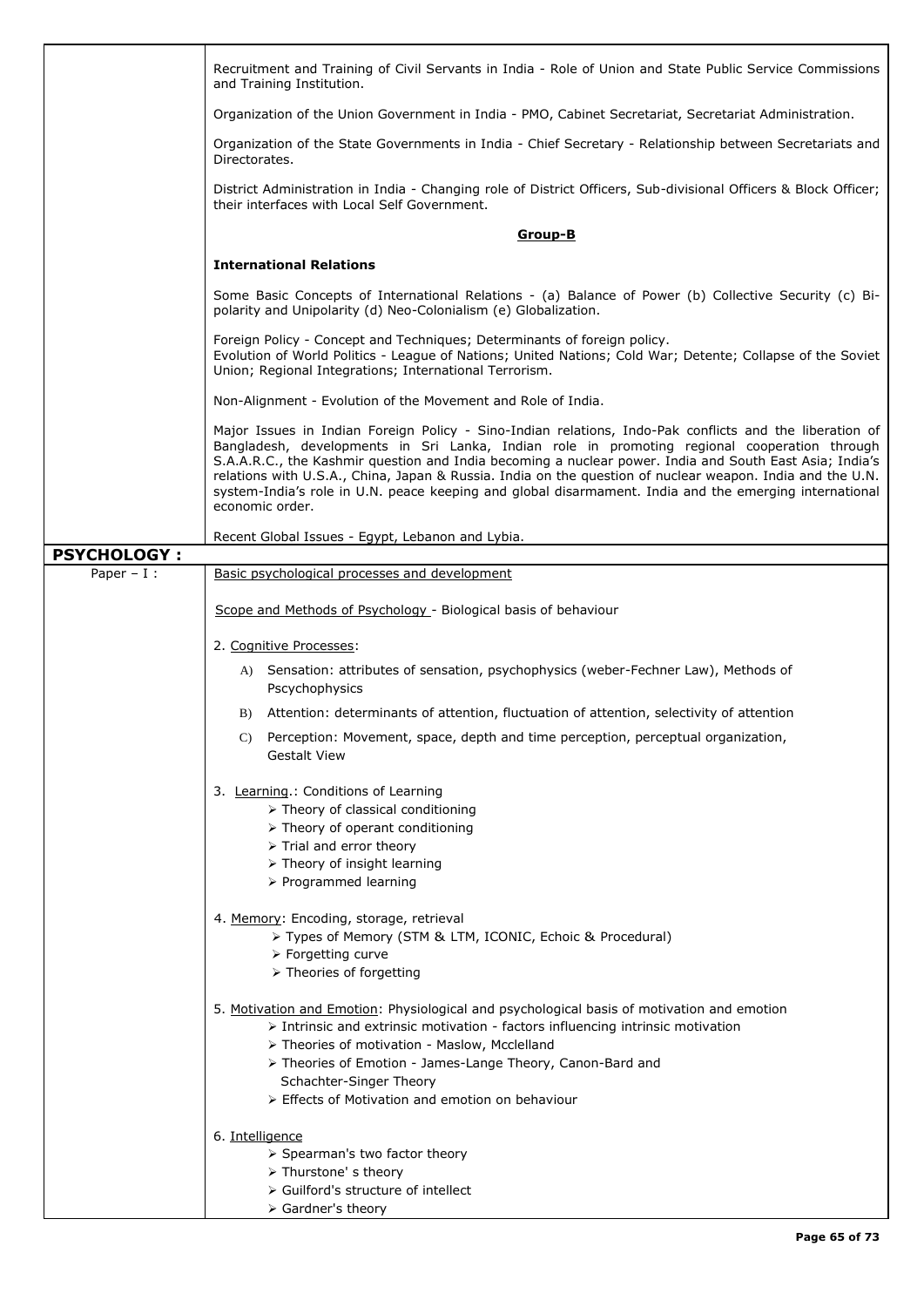|                | > Measurement of intelligence - IQ & deviation IQ, Tests of intelligence - Stanford Binet                                           |  |  |
|----------------|-------------------------------------------------------------------------------------------------------------------------------------|--|--|
|                | > Types of intelligence - Social, abstract, concrete, emotional, artificial, spiritual<br>> Gifted and mentally challenged children |  |  |
|                |                                                                                                                                     |  |  |
|                |                                                                                                                                     |  |  |
|                | 7. Thinking                                                                                                                         |  |  |
|                | $\triangleright$ Piaget's theory of cognitive development $\sim$ Problem solving                                                    |  |  |
|                | > Creative thinking - Nature and stages                                                                                             |  |  |
|                |                                                                                                                                     |  |  |
|                | 8. Attitude, Values and Interest                                                                                                    |  |  |
|                | > Definition of attitude, values and interests                                                                                      |  |  |
|                | > Value - concept, development and measurement                                                                                      |  |  |
|                | > Attitude - formation, measurement and change concept                                                                              |  |  |
|                | > Stereotype, prejudice, discrimination                                                                                             |  |  |
|                | > Measurement, reduction of prejudice                                                                                               |  |  |
|                |                                                                                                                                     |  |  |
|                | 9. Interest - concept and measurement                                                                                               |  |  |
|                |                                                                                                                                     |  |  |
|                |                                                                                                                                     |  |  |
|                | 10. Development of behaviour: From birth to adolescence                                                                             |  |  |
|                | > Physical development                                                                                                              |  |  |
|                | > Emotional development                                                                                                             |  |  |
|                |                                                                                                                                     |  |  |
|                | > Moral development                                                                                                                 |  |  |
|                | > Social development                                                                                                                |  |  |
|                |                                                                                                                                     |  |  |
| Paper $-$ II : | Personality<br>1.                                                                                                                   |  |  |
|                | Theories of personality - Freud, Erikson, Eysenck and Rogers                                                                        |  |  |
|                |                                                                                                                                     |  |  |
|                | Individual Difference:<br>2.                                                                                                        |  |  |
|                | Nature - Nurture controversy                                                                                                        |  |  |
|                |                                                                                                                                     |  |  |
|                | > Nature - nurture controversy                                                                                                      |  |  |
|                | > Character and construction of standardized psychological tests, types of tests                                                    |  |  |
|                |                                                                                                                                     |  |  |
|                | 3.<br>Mental health & adjustment - concept of mental health & wellbeing                                                             |  |  |
|                | > Stress & health - nature, types, causes and consequence of stress                                                                 |  |  |
|                | $\triangleright$ Adjustment - criteria of adjustment                                                                                |  |  |
|                | > Management of stress                                                                                                              |  |  |
|                |                                                                                                                                     |  |  |
|                |                                                                                                                                     |  |  |
|                | Psychological Disorders<br>4.                                                                                                       |  |  |
|                | $\triangleright$ Causes of abnormal behaviour                                                                                       |  |  |
|                | > Anxiety disorders                                                                                                                 |  |  |
|                | Mood disorders<br>⋗                                                                                                                 |  |  |
|                | > Schizophrenia                                                                                                                     |  |  |
|                | > Substance abuse disorders                                                                                                         |  |  |
|                |                                                                                                                                     |  |  |
|                |                                                                                                                                     |  |  |
|                | 5.<br>Psychotherapy                                                                                                                 |  |  |
|                | > Psychoanalysis                                                                                                                    |  |  |
|                | $\triangleright$ Cognitive Behaviour therapy                                                                                        |  |  |
|                | $\triangleright$ Client centered therapy                                                                                            |  |  |
|                |                                                                                                                                     |  |  |
|                |                                                                                                                                     |  |  |
|                | Organizational psychology<br>6.                                                                                                     |  |  |
|                | $\triangleright$ Personal selection, job analysis methods                                                                           |  |  |
|                | Job Satisfaction                                                                                                                    |  |  |
|                | Theories of motivation, Herzberg, Alderfer                                                                                          |  |  |
|                | > Conflict in organization - sources, types                                                                                         |  |  |
|                | > Organizational culture and climate                                                                                                |  |  |
|                |                                                                                                                                     |  |  |
|                | > Occupational health hazards                                                                                                       |  |  |
|                | 7.<br>Group                                                                                                                         |  |  |
|                | $\triangleright$ Types of group                                                                                                     |  |  |
|                | $\triangleright$ Group versus team - Influence of primary and secondary group on society                                            |  |  |
|                | $\triangleright$ Structure and functions of group                                                                                   |  |  |
|                |                                                                                                                                     |  |  |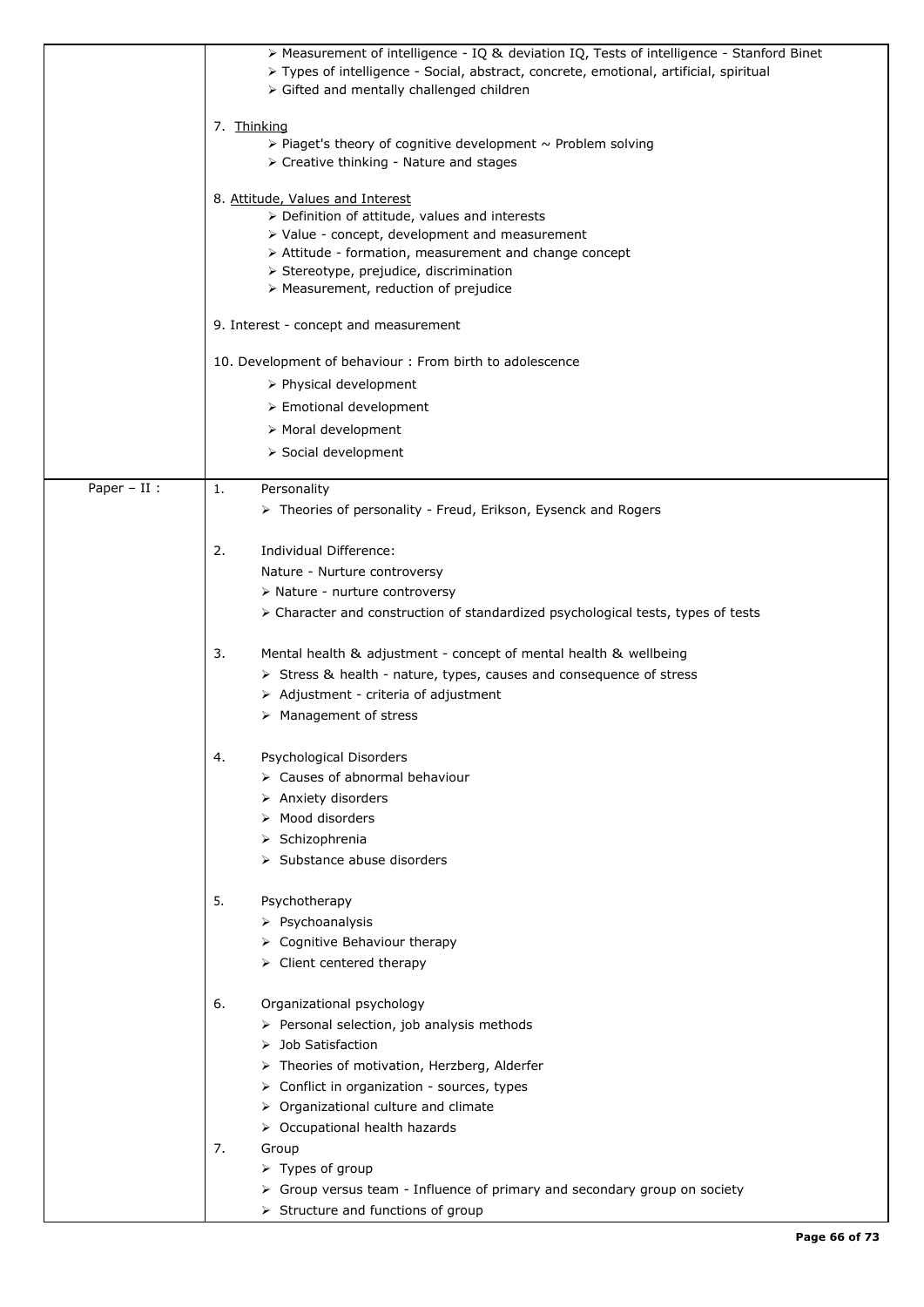|                             |                                  | $\triangleright$ Leadership - Characteristics of a good leader with special reference to trans actual and                                                                                                                                                                                                                                                                                                                                                                  |
|-----------------------------|----------------------------------|----------------------------------------------------------------------------------------------------------------------------------------------------------------------------------------------------------------------------------------------------------------------------------------------------------------------------------------------------------------------------------------------------------------------------------------------------------------------------|
|                             |                                  | transformational leadership                                                                                                                                                                                                                                                                                                                                                                                                                                                |
|                             |                                  |                                                                                                                                                                                                                                                                                                                                                                                                                                                                            |
|                             | 8.                               | Social problems                                                                                                                                                                                                                                                                                                                                                                                                                                                            |
|                             |                                  | > Problems of social integration caste, class and religion                                                                                                                                                                                                                                                                                                                                                                                                                 |
|                             |                                  | $\triangleright$ Delinquency and crime<br>> Psychosocial problems related to old age                                                                                                                                                                                                                                                                                                                                                                                       |
|                             |                                  |                                                                                                                                                                                                                                                                                                                                                                                                                                                                            |
|                             | 9.                               | Application of Psychology to different fields                                                                                                                                                                                                                                                                                                                                                                                                                              |
|                             |                                  | a) Rehabilitation - concept, primary, secondary and tertiary prevention                                                                                                                                                                                                                                                                                                                                                                                                    |
|                             |                                  | b) Education - Psychology, principles underlying effective teaching-learning                                                                                                                                                                                                                                                                                                                                                                                               |
|                             |                                  | c) Motivating and training people for entrepreneurship and economic development                                                                                                                                                                                                                                                                                                                                                                                            |
|                             | 10.                              | Psychology and Methodology                                                                                                                                                                                                                                                                                                                                                                                                                                                 |
|                             |                                  | $\triangleright$ Normal probability curve                                                                                                                                                                                                                                                                                                                                                                                                                                  |
|                             |                                  | $\triangleright$ Parametric and non-parametric statistics - characteristics                                                                                                                                                                                                                                                                                                                                                                                                |
|                             |                                  | $\triangleright$ Hypothesis formation                                                                                                                                                                                                                                                                                                                                                                                                                                      |
|                             |                                  | $\triangleright$ Research variables and their control                                                                                                                                                                                                                                                                                                                                                                                                                      |
|                             |                                  | $\triangleright$ Techniques of sampling                                                                                                                                                                                                                                                                                                                                                                                                                                    |
|                             |                                  |                                                                                                                                                                                                                                                                                                                                                                                                                                                                            |
| SOCIOLOGY:<br>Paper $- I$ : |                                  | <b>Fundamentals of Sociology:</b>                                                                                                                                                                                                                                                                                                                                                                                                                                          |
|                             |                                  |                                                                                                                                                                                                                                                                                                                                                                                                                                                                            |
|                             | a)                               | Modernity and social changes in Europe and emergence of Sociology.                                                                                                                                                                                                                                                                                                                                                                                                         |
|                             | b)                               | Scope of the subject and comparison with other social sciences.                                                                                                                                                                                                                                                                                                                                                                                                            |
|                             | c)                               | Sociology and common sense.                                                                                                                                                                                                                                                                                                                                                                                                                                                |
|                             | <b>Pathfinders of Sociology:</b> |                                                                                                                                                                                                                                                                                                                                                                                                                                                                            |
|                             | a)                               | Karl Marx - Historical materialism, mode of production, alienation, class struggle.                                                                                                                                                                                                                                                                                                                                                                                        |
|                             | b)                               | Emile Durkheim, Social fact, collective consciousness and social solidarity, suicide,<br>religion and society.                                                                                                                                                                                                                                                                                                                                                             |
|                             | c)                               | Max Weber - Social action, ideal types, types of authority and bureaucracy. Protestant<br>ethic and the spirit of capitalism.                                                                                                                                                                                                                                                                                                                                              |
|                             | d)                               | Simmel: Formal Sociology: Forms & Types; Subjective & Objective Culture, Money;<br>Metropolis.                                                                                                                                                                                                                                                                                                                                                                             |
|                             | e)                               | Contemporary interpretations of Modern Sociology:<br>Talcolt Parsons - Social system and its four major problems, pattern variables.<br>Robert K. Merton - Latent and manifest function and dysfunction, conformity and<br>deviance, reference groups.                                                                                                                                                                                                                     |
|                             | f)                               | Social System: Equilibrium, status, role, culture, heredity and environment, social<br>control, conformity & deviance, forms of interaction, social interaction and everyday<br>life. Types of human groups. Personality and socialization. Power, authority,<br>legitimacy, sociology of political life. Religion in relation to solidarity and social conflict,<br>magic, science and morality.<br>Social aspects of production, distribution, exchange and consumption. |
|                             | g)                               | Individual & groups: Personality & Socialization, classification of groups & their<br>contemporary significance.                                                                                                                                                                                                                                                                                                                                                           |
|                             |                                  | <b>Inequality, Stratification &amp; Mobility:</b>                                                                                                                                                                                                                                                                                                                                                                                                                          |
|                             | a)                               | Concepts - equality, inequality, hierarchy, exclusion, poverty and deprivation.                                                                                                                                                                                                                                                                                                                                                                                            |
|                             | b)                               | Social mobility - open and closed systems, types of mobility, sources and consequences<br>of mobility.                                                                                                                                                                                                                                                                                                                                                                     |
|                             | <b>Economy &amp; Society:</b>    |                                                                                                                                                                                                                                                                                                                                                                                                                                                                            |
|                             | a)                               | Social aspects of production, distribution, exchange & consumption, Social<br>organization of work in different types of Society - slave society, feudal society,<br>industrial / capitalist society, post - industrial society.                                                                                                                                                                                                                                           |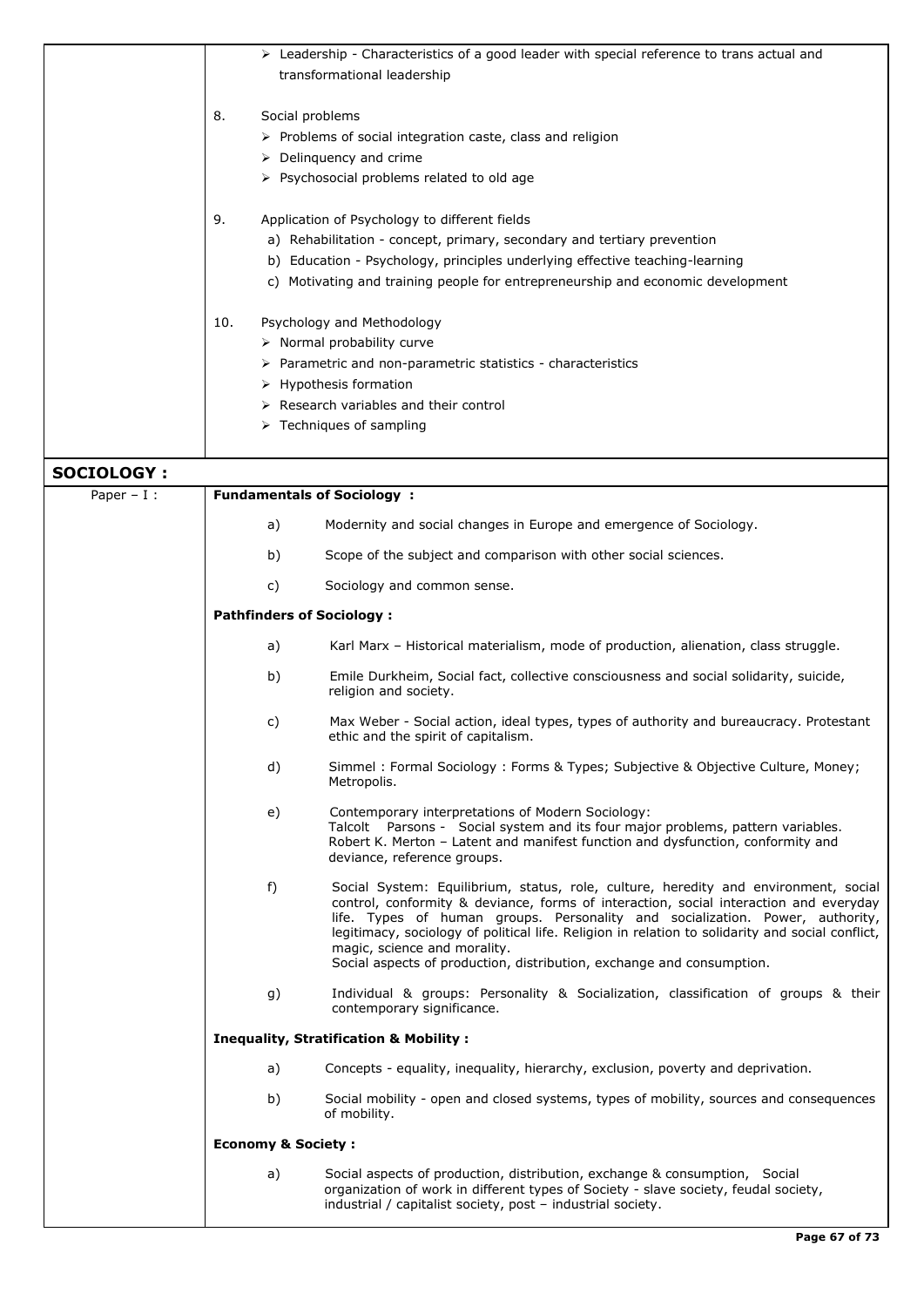|                | b)                                                                                                                                                                                                                                                                                                                                                                                                                                                                                                                                                                                                                           | Formal and informal organization of work.                                                                             |  |
|----------------|------------------------------------------------------------------------------------------------------------------------------------------------------------------------------------------------------------------------------------------------------------------------------------------------------------------------------------------------------------------------------------------------------------------------------------------------------------------------------------------------------------------------------------------------------------------------------------------------------------------------------|-----------------------------------------------------------------------------------------------------------------------|--|
|                | c)                                                                                                                                                                                                                                                                                                                                                                                                                                                                                                                                                                                                                           | Labour & Society.                                                                                                     |  |
|                | <b>Politics and Society:</b>                                                                                                                                                                                                                                                                                                                                                                                                                                                                                                                                                                                                 |                                                                                                                       |  |
|                | a)                                                                                                                                                                                                                                                                                                                                                                                                                                                                                                                                                                                                                           | Power elite, bureaucracy, pressure groups and political parties.                                                      |  |
|                | b)                                                                                                                                                                                                                                                                                                                                                                                                                                                                                                                                                                                                                           | Nation - state, citizenship, democracy, civil society, ideology.                                                      |  |
|                | c)                                                                                                                                                                                                                                                                                                                                                                                                                                                                                                                                                                                                                           | Protest, agitation, social movements, collective action, revolution.                                                  |  |
|                | <b>Religion &amp; Society:</b>                                                                                                                                                                                                                                                                                                                                                                                                                                                                                                                                                                                               |                                                                                                                       |  |
|                | a)                                                                                                                                                                                                                                                                                                                                                                                                                                                                                                                                                                                                                           | Religion in modern society: religion and science, secularization, religious revivalism,<br>fundamentalism, pluralism. |  |
|                | b)                                                                                                                                                                                                                                                                                                                                                                                                                                                                                                                                                                                                                           | Magic, religion & morality and science.                                                                               |  |
|                | <b>Science &amp; Technology:</b>                                                                                                                                                                                                                                                                                                                                                                                                                                                                                                                                                                                             |                                                                                                                       |  |
|                | a)                                                                                                                                                                                                                                                                                                                                                                                                                                                                                                                                                                                                                           | Ethos of science;                                                                                                     |  |
|                | b)                                                                                                                                                                                                                                                                                                                                                                                                                                                                                                                                                                                                                           | Scientific temper;                                                                                                    |  |
|                | c)                                                                                                                                                                                                                                                                                                                                                                                                                                                                                                                                                                                                                           | Social responsibility of science;                                                                                     |  |
|                | d)                                                                                                                                                                                                                                                                                                                                                                                                                                                                                                                                                                                                                           | Social control of science;                                                                                            |  |
|                | e)                                                                                                                                                                                                                                                                                                                                                                                                                                                                                                                                                                                                                           | Social consequences of science and technology;                                                                        |  |
|                | f)                                                                                                                                                                                                                                                                                                                                                                                                                                                                                                                                                                                                                           | Technology and social change.                                                                                         |  |
|                |                                                                                                                                                                                                                                                                                                                                                                                                                                                                                                                                                                                                                              | Social research and methods of enquiry:                                                                               |  |
|                | a)                                                                                                                                                                                                                                                                                                                                                                                                                                                                                                                                                                                                                           | Importance of social research.                                                                                        |  |
|                | b)                                                                                                                                                                                                                                                                                                                                                                                                                                                                                                                                                                                                                           | Survey Method - Questionnaires and interviews as technique.                                                           |  |
|                | c)                                                                                                                                                                                                                                                                                                                                                                                                                                                                                                                                                                                                                           | Field Method - Observation (participant and non-participant) as technique.                                            |  |
|                | d)                                                                                                                                                                                                                                                                                                                                                                                                                                                                                                                                                                                                                           | Experimentation in Sociology.                                                                                         |  |
|                |                                                                                                                                                                                                                                                                                                                                                                                                                                                                                                                                                                                                                              | Social & cultural change in modern society :                                                                          |  |
|                | a)                                                                                                                                                                                                                                                                                                                                                                                                                                                                                                                                                                                                                           | Development and dependency,                                                                                           |  |
|                | b)                                                                                                                                                                                                                                                                                                                                                                                                                                                                                                                                                                                                                           | Agents of social change,                                                                                              |  |
|                | c)                                                                                                                                                                                                                                                                                                                                                                                                                                                                                                                                                                                                                           | Education & social change,                                                                                            |  |
|                | d)                                                                                                                                                                                                                                                                                                                                                                                                                                                                                                                                                                                                                           | Science, Technology & social change,                                                                                  |  |
|                | e)                                                                                                                                                                                                                                                                                                                                                                                                                                                                                                                                                                                                                           | Dominant Culture,                                                                                                     |  |
|                | f)                                                                                                                                                                                                                                                                                                                                                                                                                                                                                                                                                                                                                           | Celebrity Culture.                                                                                                    |  |
| Paper $-$ II : | Society & Culture in India :                                                                                                                                                                                                                                                                                                                                                                                                                                                                                                                                                                                                 |                                                                                                                       |  |
|                |                                                                                                                                                                                                                                                                                                                                                                                                                                                                                                                                                                                                                              | Unity & diversity, modernity and tradition, contestation.                                                             |  |
|                | Approaches to the study of Indian Society :<br>Indological (Ghurye); Structural-functional (Srinivas); Marxist / Dialectical (Desai); Dalit (Ambedkar).<br><b>Major Social Groups:</b><br>Religious groups, linguistic and regional groups, castes & tribes.<br><b>Some Major Institutions:</b><br>Marriage, family, kinship patterns and changes affecting those; gender socialization; division of labour<br>and economic interdependence, decision-making, centres of power and political participation; religion and<br>society; Education, inequality, social change, contemporary trends.<br><b>Social Inequality:</b> |                                                                                                                       |  |
|                |                                                                                                                                                                                                                                                                                                                                                                                                                                                                                                                                                                                                                              |                                                                                                                       |  |
|                |                                                                                                                                                                                                                                                                                                                                                                                                                                                                                                                                                                                                                              |                                                                                                                       |  |
|                |                                                                                                                                                                                                                                                                                                                                                                                                                                                                                                                                                                                                                              |                                                                                                                       |  |
|                |                                                                                                                                                                                                                                                                                                                                                                                                                                                                                                                                                                                                                              |                                                                                                                       |  |
|                |                                                                                                                                                                                                                                                                                                                                                                                                                                                                                                                                                                                                                              |                                                                                                                       |  |
|                |                                                                                                                                                                                                                                                                                                                                                                                                                                                                                                                                                                                                                              |                                                                                                                       |  |
|                |                                                                                                                                                                                                                                                                                                                                                                                                                                                                                                                                                                                                                              |                                                                                                                       |  |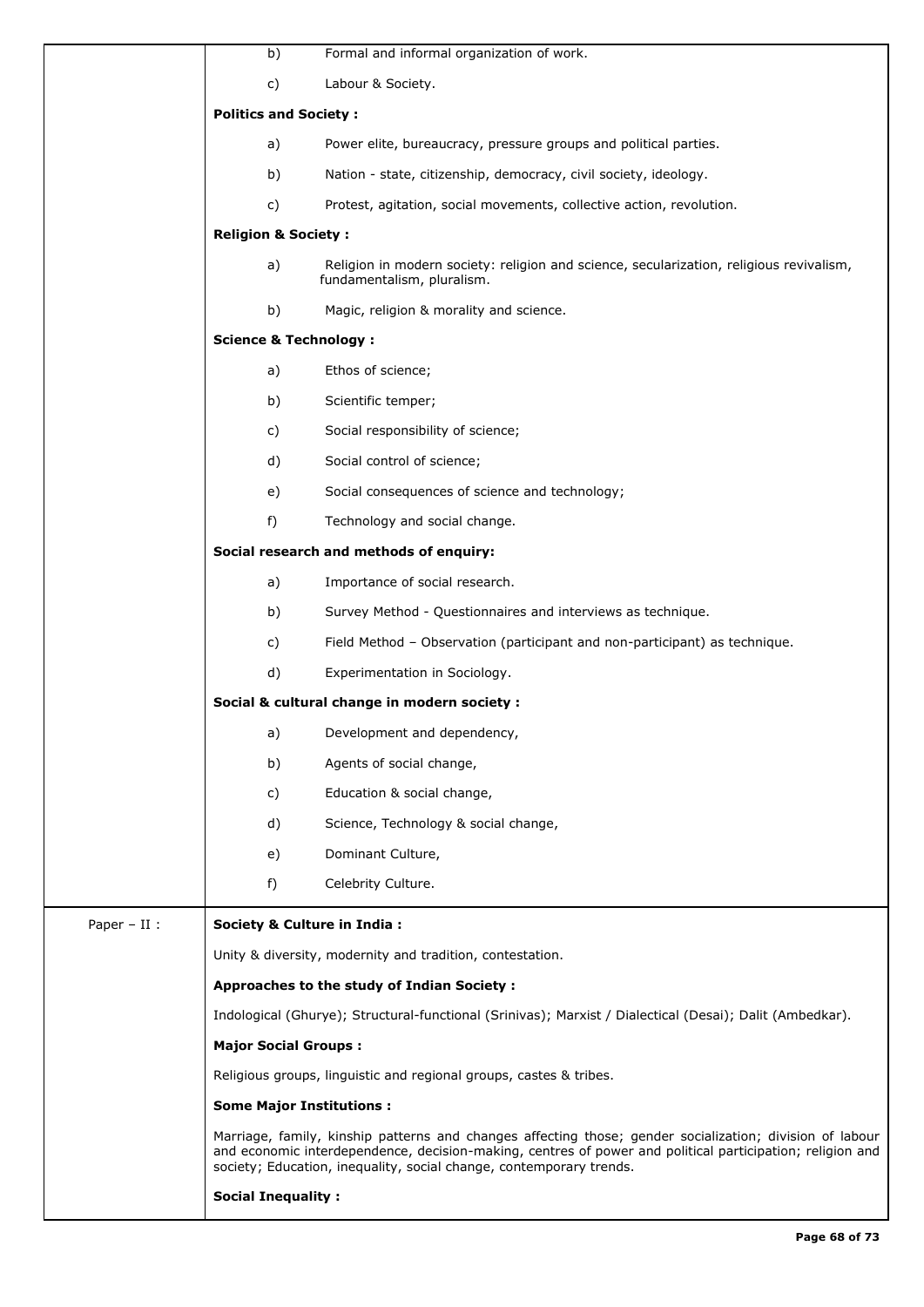|                    | Nature and types; traditional concepts of hierarchy, caste and class; the Backward Classes; concepts of                                                                                                                                                                                                                                                                                            |  |  |
|--------------------|----------------------------------------------------------------------------------------------------------------------------------------------------------------------------------------------------------------------------------------------------------------------------------------------------------------------------------------------------------------------------------------------------|--|--|
|                    | equality and social justice in relation to traditional hierarchies; education, occupation; changing patterns<br>of stratification.                                                                                                                                                                                                                                                                 |  |  |
|                    | Social change in modern India :                                                                                                                                                                                                                                                                                                                                                                    |  |  |
|                    | Westernization, Sanskritisation and secularization; directed and undirected change; legislative<br>and executive measures; social reforms; social movements; industrialization & urbanization; associations<br>and pressure groups.                                                                                                                                                                |  |  |
|                    | Women & children:                                                                                                                                                                                                                                                                                                                                                                                  |  |  |
|                    | Demographic profile of women; special problems - dowry, atrocities, discrimination; existing<br>programmes for women and their impact. Situational analysis of children; child welfare programmes.                                                                                                                                                                                                 |  |  |
|                    | Globalisation & ecological crisis in India :                                                                                                                                                                                                                                                                                                                                                       |  |  |
|                    | Ecological and Environmental movements in India.                                                                                                                                                                                                                                                                                                                                                   |  |  |
|                    | Social problems in India :                                                                                                                                                                                                                                                                                                                                                                         |  |  |
|                    | 1)<br>Poverty in rural and urban areas,                                                                                                                                                                                                                                                                                                                                                            |  |  |
|                    | 2)<br>Child labour,<br>3)<br>Problem of youth,                                                                                                                                                                                                                                                                                                                                                     |  |  |
|                    | 4)<br>Drug addiction,<br>5)<br>Juvenile delinquency,                                                                                                                                                                                                                                                                                                                                               |  |  |
|                    | 6)<br>Problems relating to old age,<br>$\overline{7}$ )<br>Population problem,                                                                                                                                                                                                                                                                                                                     |  |  |
|                    | 8)<br>Mass illiteracy,<br>9)<br>Problem of violence.                                                                                                                                                                                                                                                                                                                                               |  |  |
| <b>STATISTICS:</b> |                                                                                                                                                                                                                                                                                                                                                                                                    |  |  |
| Paper $-1$ :       | <b>Probability theory:</b>                                                                                                                                                                                                                                                                                                                                                                         |  |  |
|                    | Definition of probability: Classical and relative-frequency approach to probability, Kolmogorov's Axiomatic<br>definition (detailed discussion on discrete space only), limitations of Classical definition. Probability of<br>union and intersection of events, Conditional probability and Independence of events, Bayes' Theorem<br>and its applications                                        |  |  |
|                    | Random Variables : Definition of discrete and continuous random variables, cumulative distribution<br>function (c.d.f.) and its properties (with proof), probability mass function (p.m.f.) and probability density<br>function (p.d.f.), Expectation and Moments, Joint distribution of two random variables, marginal and<br>conditional distributions, Statistical Independence.                |  |  |
|                    | Convergence in Probability, Weak Law of Large Numbers and its applications, Convergence in Distribution,<br>Chebyshev's inequality, Statement of Central Limit Theorem (i.i.d. case) & its applications.                                                                                                                                                                                           |  |  |
|                    | <b>Statistical Inference:</b>                                                                                                                                                                                                                                                                                                                                                                      |  |  |
|                    | Point & Interval Estimations and Testing of Hypothesis:<br>Point estimation: Requirements of a good estimator - notions of Mean Square Error, Consistency,<br>Unbiasedness: Minimum Variance Unbiasedness and Best Linear Unbiasedness. Sufficiency and<br>factorization theorem, Rao-Balckwellisation, Methods of estimation- moments, least square, maximum<br>likelihood and minimum chi-square |  |  |
|                    | Elements of Hypothesis Testing: Null and Alternative hypotheses, Simple and Composite hypotheses,<br>Critical Region, Type I and Type II Errors, Level of Significance and Size, p-value, Power. MP and UMP<br>tests, Neyman Pearson lemma, Likelihood ratio tests.                                                                                                                                |  |  |
|                    | Interval Estimation: Confidence intervals, Concepts of Uniformly Most Accurate (UMA) confidence sets,<br>relationship with tests of hypotheses.                                                                                                                                                                                                                                                    |  |  |
|                    | <b>Multivariate Analysis:</b>                                                                                                                                                                                                                                                                                                                                                                      |  |  |
|                    | Multivariate data – multiple regression, multiple correlation and partial correlation – their properties and<br>related results.                                                                                                                                                                                                                                                                   |  |  |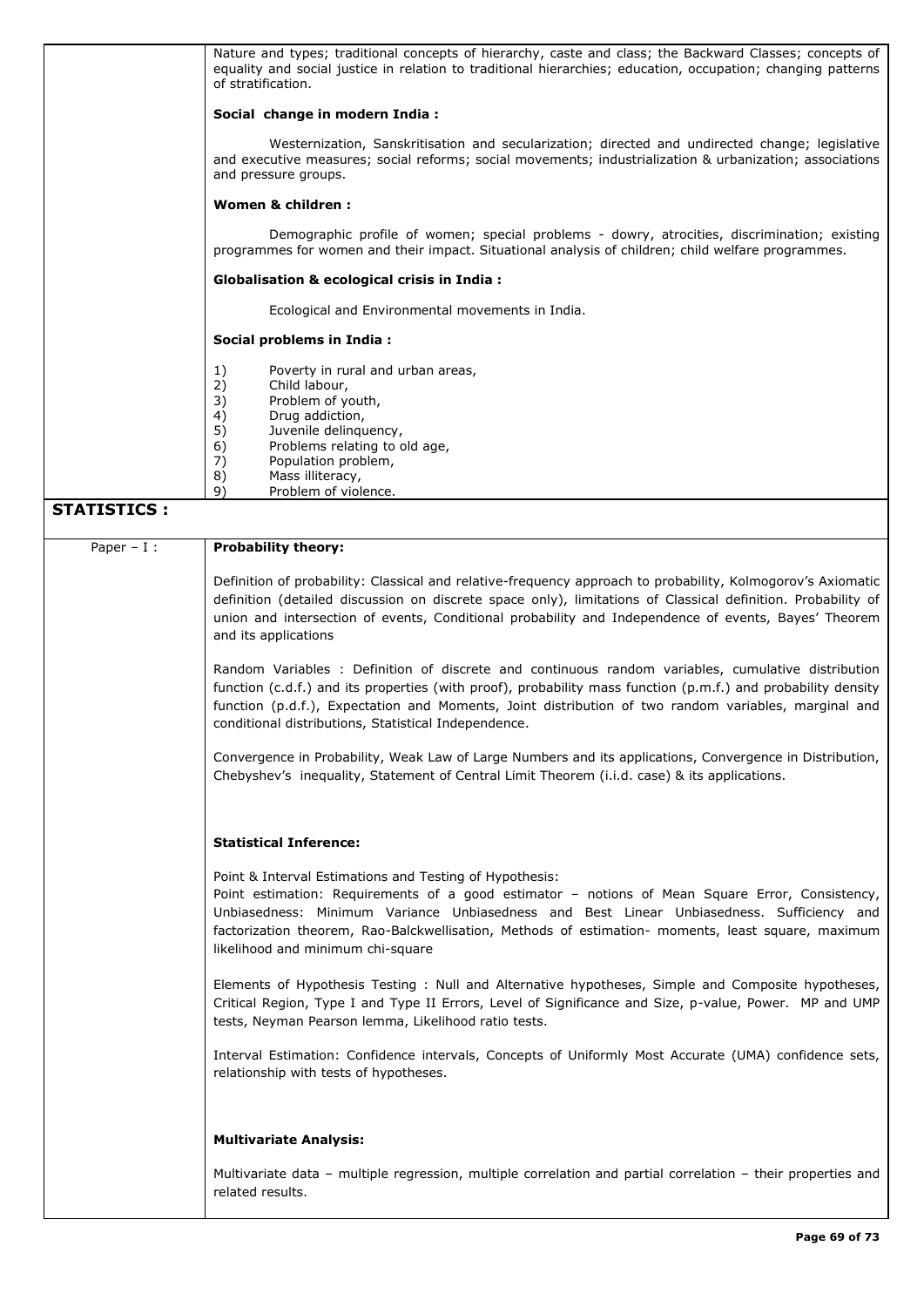|                | Random Vector: Probability mass and density functions, Distribution Function, Mean vector and<br>Dispersion matrix, Marginal and Conditional Distributions, Ellipsoid of Concentration, Multiple Regression,<br>Multiple Correlation, Partial Correlation, Multonomial and Multivariate Normal Distributions.                                                                                                                                                                                                                                                                           |
|----------------|-----------------------------------------------------------------------------------------------------------------------------------------------------------------------------------------------------------------------------------------------------------------------------------------------------------------------------------------------------------------------------------------------------------------------------------------------------------------------------------------------------------------------------------------------------------------------------------------|
|                | <b>Sample Survey:</b><br>Concepts of a Finite Population and a Sample, Need for Sampling, Complete Enumeration and Sample<br>Surveys.<br>General Ideas: Planning and execution of sample surveys, analysis of data and reporting, Biases and<br>Errors. Judgement and probability sampling. Tables of Random Numbers and their uses Simple Random<br>Sampling with and without replacement, Determination of sample size in simple random sampling,<br>Stratified random sampling, Systematic sampling, Cluster and multistage sampling, ratio and regression<br>methods of estimation. |
|                | Analysis of variance and Design of Experiments:                                                                                                                                                                                                                                                                                                                                                                                                                                                                                                                                         |
|                | Heterogeneity and Analysis of Variance and Covariance, Linear Hypothesis, Orthogonal splitting of total<br>variation, applications of the ANOVA technique to: one-way classified data, two-way classified data with<br>equal number of observations per cell (fixed effects model only).                                                                                                                                                                                                                                                                                                |
|                | Principles of experimental design: Randomization, Replication and Local Control, Uniformity trials, Shapes<br>and Sizes of Plots and Blocks.<br>Standard Designs and their Analyses: Completely Randomized Design (CRD), Randomized Block Design<br>(RBD) and Latin Square Design. Factorial Designs- 2 <sup>2</sup> and 2 <sup>3</sup> experiments.                                                                                                                                                                                                                                    |
| Paper $-$ II : | <b>Industrial Statistics:</b>                                                                                                                                                                                                                                                                                                                                                                                                                                                                                                                                                           |
|                | Introduction: Concepts of Quality and Quality Control, Process Control and Product Control.<br>Process Control: Control Charts and their uses, Choice of Subgroup sizes, Construction of control charts                                                                                                                                                                                                                                                                                                                                                                                 |
|                | by attributes (p, c, np) (including unequal subgroup size) and variables ( $X$ , R). Interpretation of non-<br>random patterns of points.                                                                                                                                                                                                                                                                                                                                                                                                                                               |
|                | Product Control: Producer's Risk, Consumer's Risk, Acceptance Sampling Plan, Single and Double<br>sampling plans by attributes, their OC, ASN ( and ATI ), LTPD and AOQL, Sequential sampling plan- OC<br>and ASN.                                                                                                                                                                                                                                                                                                                                                                      |
|                | Concept of Reliability, failure rate and reliability functions, reliability of series and parallel systems.                                                                                                                                                                                                                                                                                                                                                                                                                                                                             |
|                | <b>Economic Statistics:</b><br>Index Numbers: Price, Quantity and Value indices.<br>Price Index Numbers: Construction, Uses, Limitations, Tests for index numbers, Various formulae and<br>their comparisons, Chain Index Number.                                                                                                                                                                                                                                                                                                                                                       |
|                | Some Important Indices: Consumer Price Index, Wholesale Price Index and Index of Industrial Production<br>- methods of construction and uses.                                                                                                                                                                                                                                                                                                                                                                                                                                           |
|                | Measurement of income inequality: Gini's coefficient, Lorenz curves, Application of Pareto and Lognormal<br>as income distributions.                                                                                                                                                                                                                                                                                                                                                                                                                                                    |
|                | <b>Population Statistics:</b><br>Introduction: Sources of Population Data – Census data, Registration data and the errors in such data.<br>Rates and ratios of vital events.                                                                                                                                                                                                                                                                                                                                                                                                            |
|                | Measurements of Mortality: Crude Death rate, Specific Death Rate, Standardized death Rate, Case fatality<br>rate and Cause of Death Rate, Infant Mortality Rate, Neonatal and Perinatal Mortality Rates.                                                                                                                                                                                                                                                                                                                                                                                |
|                | Life tables: Descriptions of Complete and Abridged Life Tables and their uses, Cohort vs. Current Life<br>Tables, Stable population and Stationary population, Construction of complete life table from population<br>and death statistics.                                                                                                                                                                                                                                                                                                                                             |
|                | Measurements of Fertility: Crude Birth Rate, General Fertility Rate, Age Specific Fertility Rate, Total<br>Fertility Rate. Growth Curve models.                                                                                                                                                                                                                                                                                                                                                                                                                                         |
|                | <b>Time Series Analysis:</b>                                                                                                                                                                                                                                                                                                                                                                                                                                                                                                                                                            |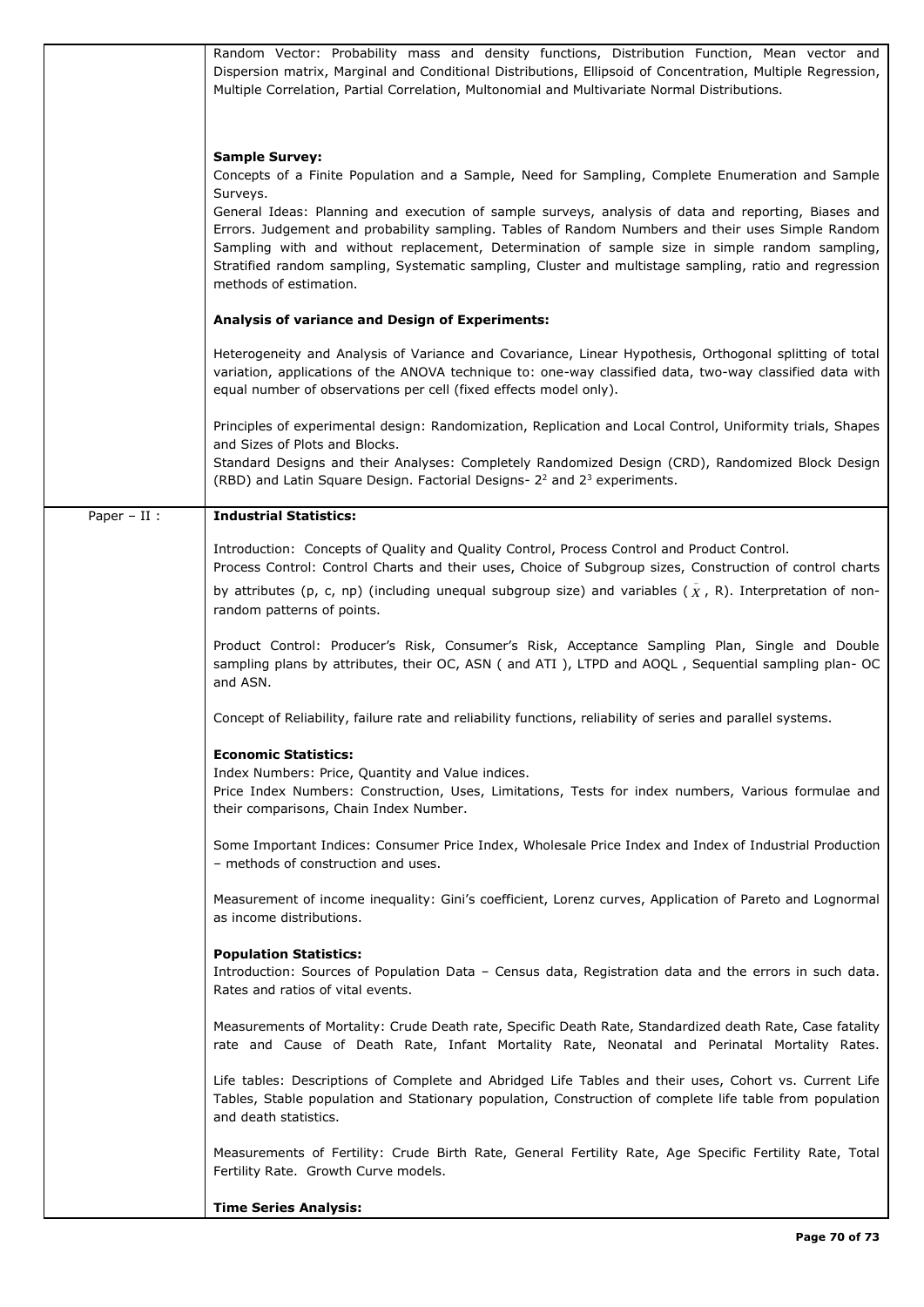| ZOOLOGY:     | Introduction: Examples of time series from various fields, Components of a times series, Additive and<br>Multiplicative models.<br>Trend and Seasonal Components: Estimation of trend by linear filtering (simple and weighted moving-<br>averages) and curve fitting (polynomial, exponential), Estimation of seasonal component by ratio to<br>moving-average method, ratio to trend method, some special processes-: Moving Average process, Auto<br>Regressive processes of orders one and two, Exponential smoothing method of forecasting.<br>Linear Programming: Formulation of LP problems, Simple LP model and its graphical solution, Simplex<br>algorithm.<br><b>Official statistics:</b><br>The Statistical system in India: The Central and State Government organizations, the functions of the<br>Central Statistical Organization (CSO), National Sample Survey Organization (NSSO) and West Bengal<br>Bureau of Applied Economics and Statistics.<br>National Income statistics: Income, expenditure and production approaches. Their applications in various<br>sectors in India. |                                                                                                                                                                             |  |
|--------------|-----------------------------------------------------------------------------------------------------------------------------------------------------------------------------------------------------------------------------------------------------------------------------------------------------------------------------------------------------------------------------------------------------------------------------------------------------------------------------------------------------------------------------------------------------------------------------------------------------------------------------------------------------------------------------------------------------------------------------------------------------------------------------------------------------------------------------------------------------------------------------------------------------------------------------------------------------------------------------------------------------------------------------------------------------------------------------------------------------|-----------------------------------------------------------------------------------------------------------------------------------------------------------------------------|--|
| Paper $-1$ : | <b>Group A:</b>                                                                                                                                                                                                                                                                                                                                                                                                                                                                                                                                                                                                                                                                                                                                                                                                                                                                                                                                                                                                                                                                                     | Short/objective questions.                                                                                                                                                  |  |
|              |                                                                                                                                                                                                                                                                                                                                                                                                                                                                                                                                                                                                                                                                                                                                                                                                                                                                                                                                                                                                                                                                                                     | This group will cover the whole content of the Paper (I)                                                                                                                    |  |
|              | <b>Group B:</b>                                                                                                                                                                                                                                                                                                                                                                                                                                                                                                                                                                                                                                                                                                                                                                                                                                                                                                                                                                                                                                                                                     | Non-Chordata & Chordata                                                                                                                                                     |  |
|              |                                                                                                                                                                                                                                                                                                                                                                                                                                                                                                                                                                                                                                                                                                                                                                                                                                                                                                                                                                                                                                                                                                     | 01. Outline classifications of Protozoa upto Phyla<br>02. Outline classifications of Porifera to Hemichordata up to classes.<br>03. Classification of chordata upto orders. |  |
|              |                                                                                                                                                                                                                                                                                                                                                                                                                                                                                                                                                                                                                                                                                                                                                                                                                                                                                                                                                                                                                                                                                                     | <b>Non Chordata</b> Locomotion in Protozoa Annelida, Insecta & Mollusca,                                                                                                    |  |
|              |                                                                                                                                                                                                                                                                                                                                                                                                                                                                                                                                                                                                                                                                                                                                                                                                                                                                                                                                                                                                                                                                                                     | Excretion and Osmoregulation in Annelida, Arthropoda & Mollusca.                                                                                                            |  |
|              |                                                                                                                                                                                                                                                                                                                                                                                                                                                                                                                                                                                                                                                                                                                                                                                                                                                                                                                                                                                                                                                                                                     | Sense organs in Mollusca and Arthropoda.                                                                                                                                    |  |
|              |                                                                                                                                                                                                                                                                                                                                                                                                                                                                                                                                                                                                                                                                                                                                                                                                                                                                                                                                                                                                                                                                                                     | <b>Specialized Features:</b>                                                                                                                                                |  |
|              |                                                                                                                                                                                                                                                                                                                                                                                                                                                                                                                                                                                                                                                                                                                                                                                                                                                                                                                                                                                                                                                                                                     | Conjugation in ciliates                                                                                                                                                     |  |
|              |                                                                                                                                                                                                                                                                                                                                                                                                                                                                                                                                                                                                                                                                                                                                                                                                                                                                                                                                                                                                                                                                                                     | Polymorphism in Siphonophora                                                                                                                                                |  |
|              |                                                                                                                                                                                                                                                                                                                                                                                                                                                                                                                                                                                                                                                                                                                                                                                                                                                                                                                                                                                                                                                                                                     | Coral reefs: types and formation                                                                                                                                            |  |
|              |                                                                                                                                                                                                                                                                                                                                                                                                                                                                                                                                                                                                                                                                                                                                                                                                                                                                                                                                                                                                                                                                                                     | Evolutionary position of Onychophora, Limulus                                                                                                                               |  |
|              |                                                                                                                                                                                                                                                                                                                                                                                                                                                                                                                                                                                                                                                                                                                                                                                                                                                                                                                                                                                                                                                                                                     | Social Organisation in insects - Honey bee & Termites                                                                                                                       |  |
|              | <b>Chordata</b>                                                                                                                                                                                                                                                                                                                                                                                                                                                                                                                                                                                                                                                                                                                                                                                                                                                                                                                                                                                                                                                                                     | <b>Specialized Features:</b>                                                                                                                                                |  |
|              |                                                                                                                                                                                                                                                                                                                                                                                                                                                                                                                                                                                                                                                                                                                                                                                                                                                                                                                                                                                                                                                                                                     | Ciliary mode of feeding in lower chordates.                                                                                                                                 |  |
|              |                                                                                                                                                                                                                                                                                                                                                                                                                                                                                                                                                                                                                                                                                                                                                                                                                                                                                                                                                                                                                                                                                                     | Integumentary derivatives in mammals.                                                                                                                                       |  |
|              |                                                                                                                                                                                                                                                                                                                                                                                                                                                                                                                                                                                                                                                                                                                                                                                                                                                                                                                                                                                                                                                                                                     | Comparative anatomy of heart, aortic arches & Kidney                                                                                                                        |  |
|              |                                                                                                                                                                                                                                                                                                                                                                                                                                                                                                                                                                                                                                                                                                                                                                                                                                                                                                                                                                                                                                                                                                     | Respiratory structure and function in fish, bird and mammals.                                                                                                               |  |
|              |                                                                                                                                                                                                                                                                                                                                                                                                                                                                                                                                                                                                                                                                                                                                                                                                                                                                                                                                                                                                                                                                                                     | Ruminant stomach.                                                                                                                                                           |  |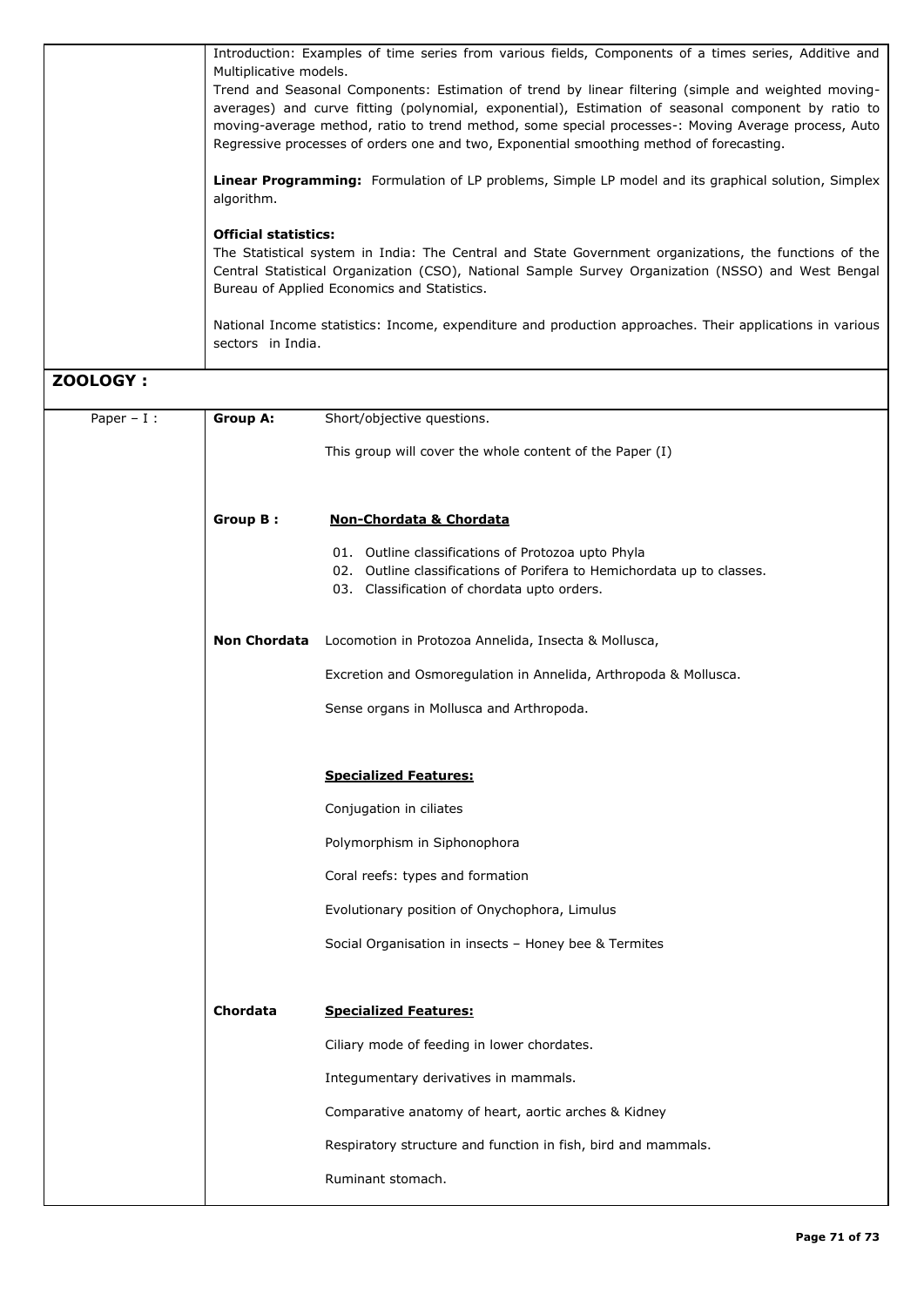|                |                                                                                                                                    | Evolutionary position of Sphenodon and Monotremata                                                                                                                                                                                                                                                                                                                                                                                                                                                                        |  |
|----------------|------------------------------------------------------------------------------------------------------------------------------------|---------------------------------------------------------------------------------------------------------------------------------------------------------------------------------------------------------------------------------------------------------------------------------------------------------------------------------------------------------------------------------------------------------------------------------------------------------------------------------------------------------------------------|--|
|                |                                                                                                                                    | Poison apparatus, Biting mechanism and types of poison in snakes.                                                                                                                                                                                                                                                                                                                                                                                                                                                         |  |
|                |                                                                                                                                    | Retrogressive metamorphosis, Neoteny and paedogenesis.                                                                                                                                                                                                                                                                                                                                                                                                                                                                    |  |
|                |                                                                                                                                    | Migration of Birds                                                                                                                                                                                                                                                                                                                                                                                                                                                                                                        |  |
|                |                                                                                                                                    | Aerodynamics in birds flight.                                                                                                                                                                                                                                                                                                                                                                                                                                                                                             |  |
|                |                                                                                                                                    | Echolocation in Chiroptera and Caetacea                                                                                                                                                                                                                                                                                                                                                                                                                                                                                   |  |
|                |                                                                                                                                    |                                                                                                                                                                                                                                                                                                                                                                                                                                                                                                                           |  |
|                | <b>Group C:</b>                                                                                                                    | <b>Ecology, Biodiversity and Ethology</b>                                                                                                                                                                                                                                                                                                                                                                                                                                                                                 |  |
|                |                                                                                                                                    | Energy flow, Population Dynamics - Growth forms, mortality, natality, population<br>density regulation.                                                                                                                                                                                                                                                                                                                                                                                                                   |  |
|                |                                                                                                                                    | Niche concept and resource Partitioning                                                                                                                                                                                                                                                                                                                                                                                                                                                                                   |  |
|                |                                                                                                                                    | Ecological succession.                                                                                                                                                                                                                                                                                                                                                                                                                                                                                                    |  |
|                |                                                                                                                                    |                                                                                                                                                                                                                                                                                                                                                                                                                                                                                                                           |  |
|                | <b>Pollution:</b><br>Greenhouse effect, Pollutants types and nature. Acute and chronic toxicity due to air<br>and water pollution. |                                                                                                                                                                                                                                                                                                                                                                                                                                                                                                                           |  |
|                |                                                                                                                                    | Innate and learned behaviour, FAP (Fixed Action Plan), Selfishness, Co-operation, Altruism and Kinship                                                                                                                                                                                                                                                                                                                                                                                                                    |  |
|                | <b>Biodiversity:</b>                                                                                                               | Definition, Levels, values, in-situ and Ex-situ conservation, Hot spots, megadiversity                                                                                                                                                                                                                                                                                                                                                                                                                                    |  |
|                |                                                                                                                                    | countries, Biopiracy.                                                                                                                                                                                                                                                                                                                                                                                                                                                                                                     |  |
|                |                                                                                                                                    | Wildlife management strategies with reference to Tiger, Rhino and Elephant,                                                                                                                                                                                                                                                                                                                                                                                                                                               |  |
|                |                                                                                                                                    | Elementary concept on remote sensing for sustainable diversity.                                                                                                                                                                                                                                                                                                                                                                                                                                                           |  |
|                |                                                                                                                                    |                                                                                                                                                                                                                                                                                                                                                                                                                                                                                                                           |  |
|                |                                                                                                                                    | Systematics and Quantitative Biology                                                                                                                                                                                                                                                                                                                                                                                                                                                                                      |  |
|                |                                                                                                                                    | Codes of Zoological nomenclature, species concept, phenetics and cladistics.                                                                                                                                                                                                                                                                                                                                                                                                                                              |  |
|                |                                                                                                                                    | Measure of Central Tendency, Probability, Student t test Chi square, ANOVA, Goodness of fit.                                                                                                                                                                                                                                                                                                                                                                                                                              |  |
| Paper $-$ II : | <b>Group A:</b>                                                                                                                    | Short/objective questions.                                                                                                                                                                                                                                                                                                                                                                                                                                                                                                |  |
|                |                                                                                                                                    | This group will cover the whole content of the Paper (II)                                                                                                                                                                                                                                                                                                                                                                                                                                                                 |  |
|                | <b>Group B:</b><br><b>Cell Biology &amp; Genetics:</b>                                                                             |                                                                                                                                                                                                                                                                                                                                                                                                                                                                                                                           |  |
|                |                                                                                                                                    |                                                                                                                                                                                                                                                                                                                                                                                                                                                                                                                           |  |
|                |                                                                                                                                    |                                                                                                                                                                                                                                                                                                                                                                                                                                                                                                                           |  |
|                |                                                                                                                                    | Ultra structure & functioning of - Plasmamembrane, Golgi complex, Mitochondria, ER, Lysosome,<br>Chromosome, Nucleosome, Cell cycle.                                                                                                                                                                                                                                                                                                                                                                                      |  |
|                |                                                                                                                                    | Allele: Types, ABO blood group, Bombay phenotype, 3 point chromosome mapping in diploid with<br>problems. Autosomal & sex linked inheritance in Drosophila & Man, Sex determinations in Drosophila &<br>Man. Replication, Transcription and m RNA processing & Translation in prokaryots. Operon concept - Lac<br>& Tryptophan, Mutations & Mutagenesis, Down, Klinefelter and Turner syndrome, Albinisim, Sickle cell<br>anaemia, Thalassemia, Recombinant DNA : Vector, Principle of cloning, Restriction Endonucleases |  |